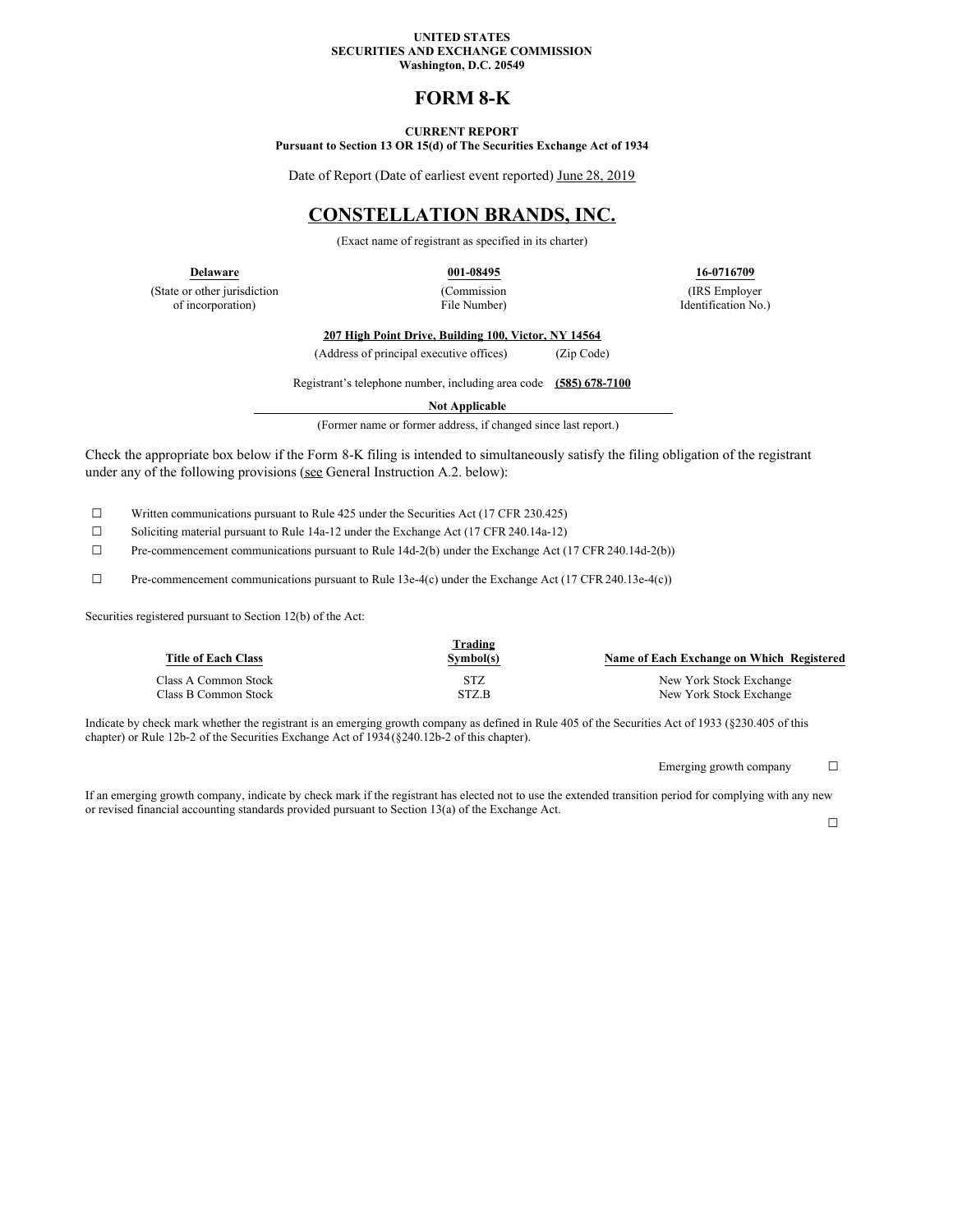## Item 2.03 Creation of a Direct Financial Obligation or an Obligation under an Off-Balance Sheet Arrangement of a **Registrant.**

On June 28, 2019 (the "Closing Date"), Constellation Brands, Inc. (the "Company" or "Constellation") and Bank of America, N.A., as administrative agent, (the "Administrative Agent") and lender (the "Lender") entered into a term loan credit agreement (the "2019 Term Loan Credit Agreement"). See Item 8.01 which is incorporated herein by reference.

## **Item 8.01 Other Events.**

On June 28, 2019, Constellation Brands, Inc. and Bank of America, N.A., as administrative agent and lender, entered into the 2019 Term Loan Credit Agreement.

The 2019 Term Loan Credit Agreement provides for a \$491,250,000 five-year term loan facility (the "2019 Five-Year Term Facility").

The 2019 Five-Year Term Facility is subject to amortization payments of 5% per annum, with the balance due and payable on the fifth anniversary of the Closing Date (as defined in the 2019 Term Loan Credit Agreement). The 2019 Five-Year Term Facility will be repaid in quarterly payments of principal equal to 1.25% of the original aggregate principal amount of the 2019 Five-Year Term Facility, with the unpaid balance due and payable on the fifth anniversary of the Closing Date.

The rate of interest payable under the 2019 Term Loan Credit Agreement, at the Company's option, will be equal to (i) LIBOR plus a margin, or (ii) the Base Rate plus a margin. The margin is adjustable based upon the Company's Debt Rating, as defined in the 2019 Term Loan Credit Agreement. The margin with respect to the 2019 Five-Year Term Facility is between 0.75% and 1.375% for LIBOR borrowings and 0.00% and 0.375% for Base Rate borrowings. In certain circumstances where LIBOR cannot be adequately ascertained or available, the 2019 Term Loan Credit Agreement provides a mechanism to provide for the replacement of LIBOR with an alternative benchmark rate.

The obligations under the 2019 Term Loan Credit Agreement are guaranteed by certain subsidiaries of the Company (the "Guarantors") pursuant to a guarantee agreement, dated as of June 28, 2019 (the "Guarantee Agreement"). The Guarantors under the 2019 Term Loan Credit Agreement are the same subsidiary guarantors as under the Company's Eighth Amended and Restated Credit Agreement dated as of September 14, 2018, among the Company, the lenders party thereto, Bank of America, N.A., as administrative agent, and the other parties thereto (the "Senior Credit Agreement"). Each of the Guarantors unconditionally and irrevocably guaranteed to the 2019 Term Loan Credit Agreement Administrative Agent, for the ratable benefit of the Lenders, the prompt and complete payment and performance of the indebtedness and other monetary obligations of the Company under the 2019 Term Loan Credit Agreement.

The 2019 Term Loan Credit Agreement sets forth certain representations and warranties of the Company to the Administrative Agent and the Lender. The Company and its subsidiaries are also subject to covenants that are contained in the 2019 Term Loan Credit Agreement, including those restricting the incurrence of additional indebtedness (including guarantees of indebtedness), additional liens, mergers and consolidations, transactions with affiliates, and sale and leaseback transactions, in each case subject to numerous conditions, exceptions and thresholds. The financial covenants are limited to a minimum interest coverage ratio and a maximum net leverage ratio.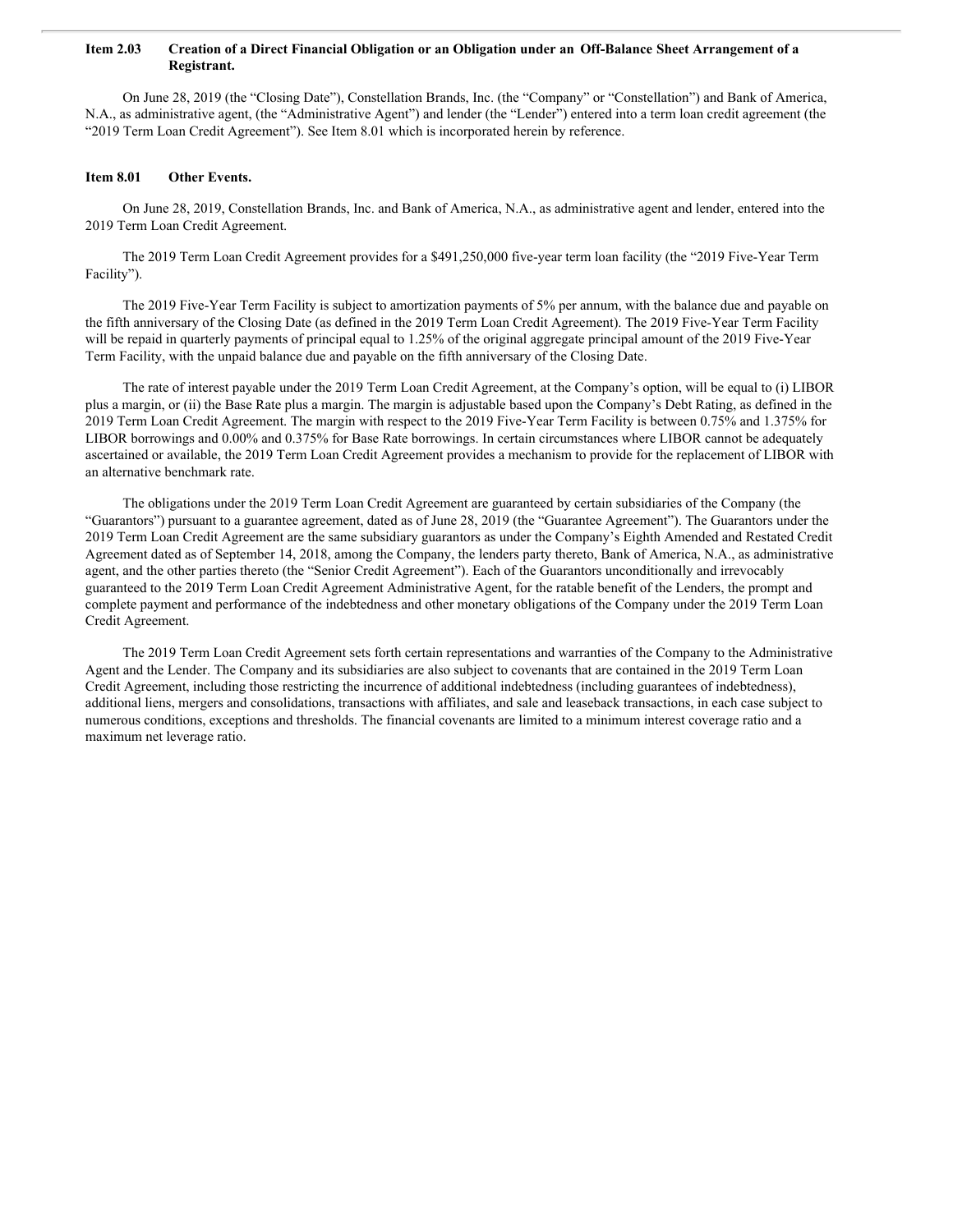The 2019 Term Loan Credit Agreement provides for specified events of default some of which provide for grace periods, including failure to pay any principal or interest when due, any representation or warranty made by the Company proving to be incorrect in any material respect, failure to comply with covenants or conditions, defaults relating to other material indebtedness, certain insolvency or receivership events affecting the Company or its subsidiaries, the Company or its subsidiaries becoming subject to certain judgments, a change in control of the Company, or the seizure of property in connection with a criminal offense under the Controlled Substances Act.

In the event of a default, the Administrative Agent may, and at the request of the Required Lenders (as that term is defined in the 2019 Term Loan Credit Agreement) must, declare all obligations under the 2019 Term Loan Credit Agreement immediately due and payable. For certain events of default related to insolvency and receivership, the commitments of the Lender will be automatically terminated, and all outstanding obligations of the Company will become immediately due and payable.

The Company used the proceeds of borrowings under the 2019 Term Loan Credit Agreement to reduce its borrowings by repaying in full the U.S. Term A-1 Loans under its Senior Credit Agreement.

The Lender and the Administrative Agent and its respective affiliates, have performed, and may in the future perform, various commercial banking, investment banking, lending, underwriting and brokerage services, and other financial and advisory services for the Company and its subsidiaries for which they have received, and will receive, customary fees and expenses. The Company and certain of its subsidiaries have, and may in the future, enter into derivative arrangements with the Lender and its affiliates. The Lender and the Administrative Agent is a lender under a certain credit facility to a Sands family investment vehicle that, because of its relationship with members of the Sands family, is an affiliate of the Company. Such credit facility is secured by pledges of shares of class A common stock of the Company, class B common stock of the Company, or a combination thereof and personal guarantees of certain members of the Sands' family, including Richard Sands and Robert Sands, and certain Sands family entities.

The above descriptions of the 2019 Term Loan Credit Agreement and the Guarantee Agreement are qualified in their entirety by the terms of the 2019 Term Loan Credit Agreement and the Guarantee Agreement, as applicable, which are respectively attached hereto as Exhibit 4.1 and Exhibit 10.1 and incorporated herein by reference.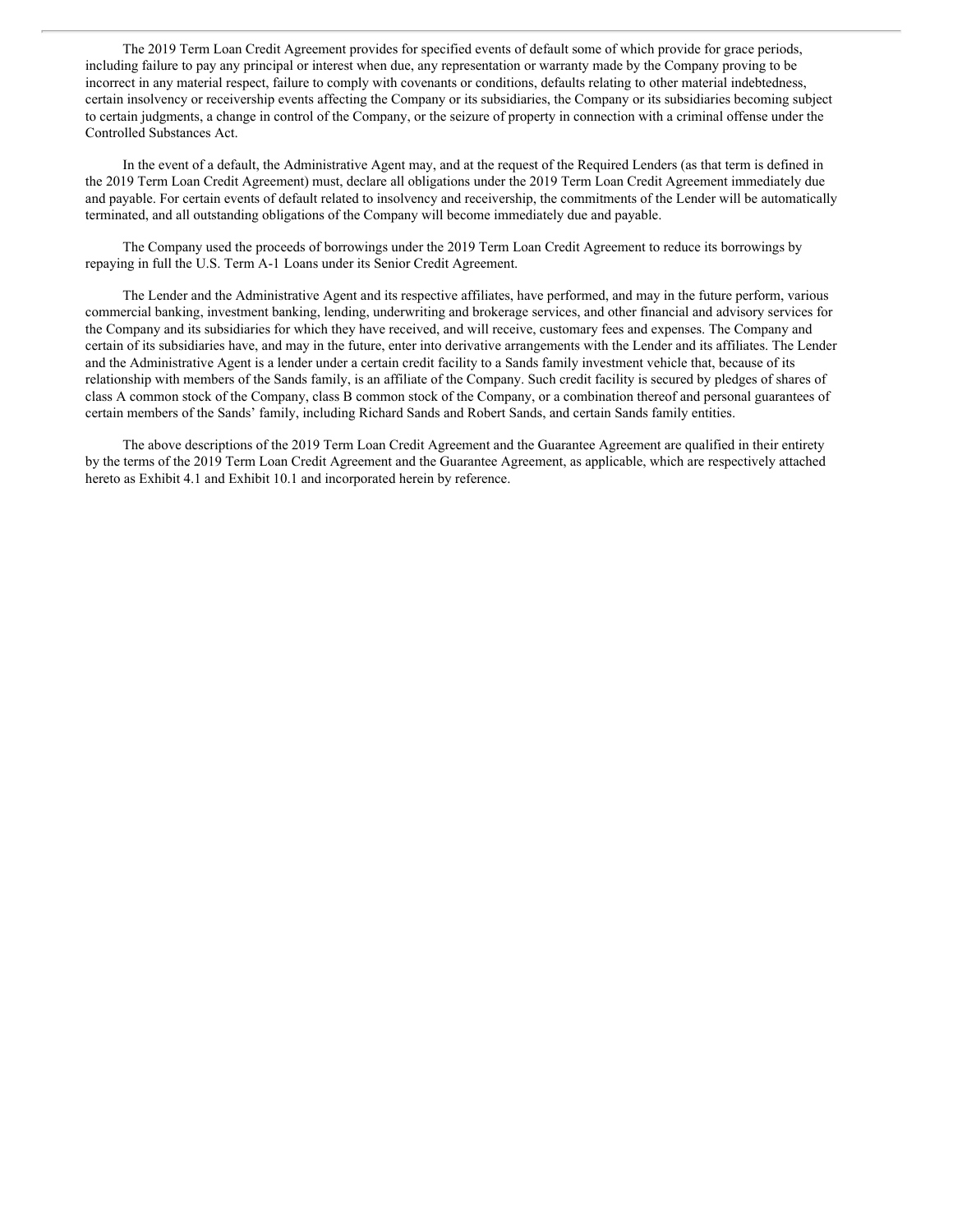## **Item 9.01 Financial Statements and Exhibits.**

(d) Exhibits.

For the exhibits that are filed herewith, see the Index to Exhibits immediately following.

# **INDEX TO EXHIBITS**

# **Exhibit No. Description**

- (4) INSTRUMENTS DEFINING THE RIGHTS OF SECURITY HOLDERS, INCLUDING INDENTURES
- (4.1) 2019 Term Loan Credit Agreement dated as of June 28, 2019, by and among the company, Bank of America, N.A., as [Administrative](#page-49-0) Agent and Lender (filed herewith). \*
- (10) MATERIAL CONTRACTS
- (10.1) Guarantee Agreement (2019 Term Loan Credit Agreement) dated as of June 28, 2019, made by the subsidiaries of Constellation Brands, Inc. from time to time party thereto in favor of Bank of America, N.A., as [Administrative](#page-102-0) Agent and Lender under the 2019 Term Loan Credit Agreement. (filed herewith)

\* Certain schedules and exhibits have been omitted pursuant to Item 601(a)(5) of Regulation S-K.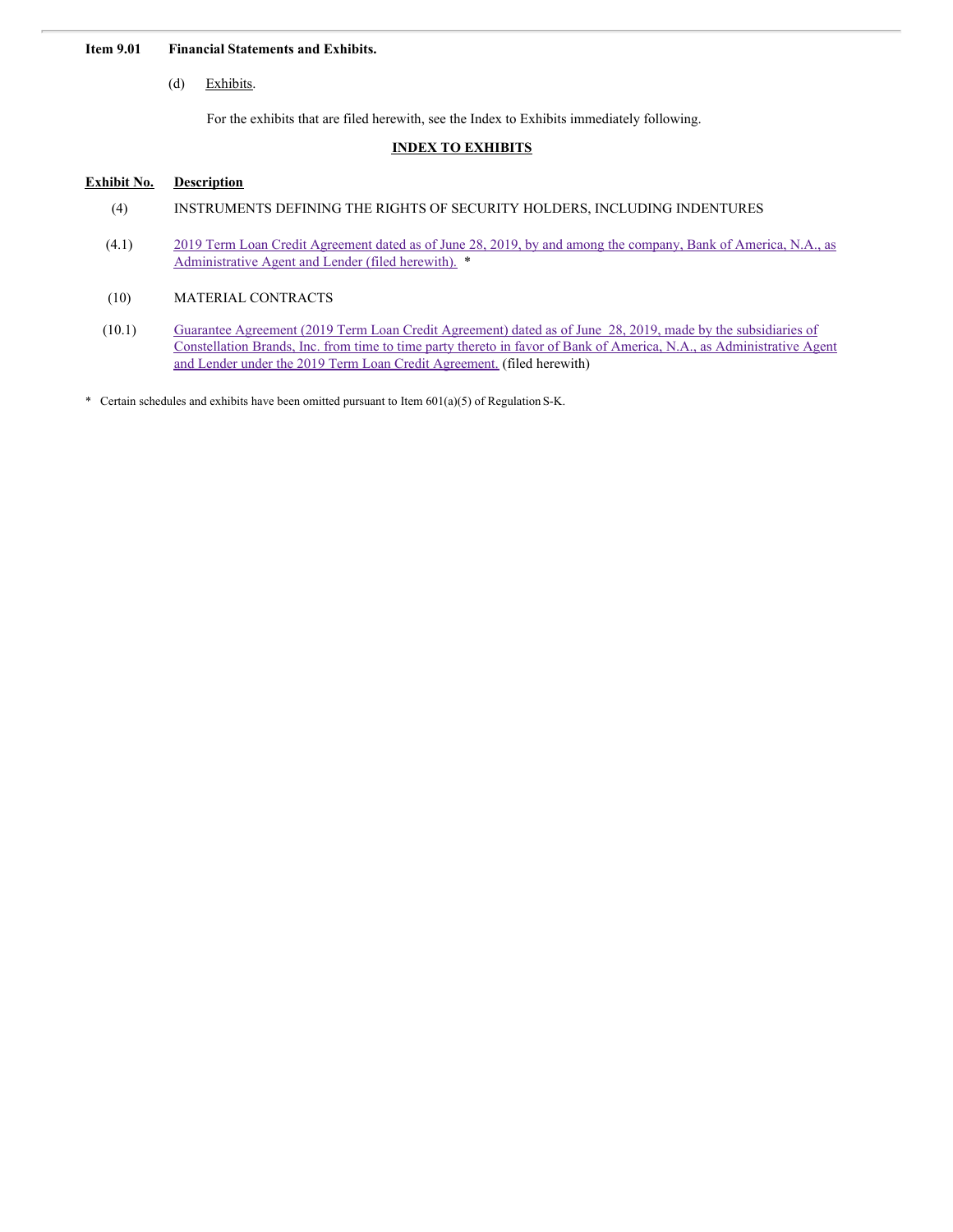# **SIGNATURES**

Pursuant to the requirements of the Securities Exchange Act of 1934, the registrant has duly caused this report to be signed on its behalf by the undersigned hereunto duly authorized.

July 3, 2019 CONSTELLATION BRANDS, INC.

By: /s/ David Klein David Klein

> Executive Vice President and Chief Financial Officer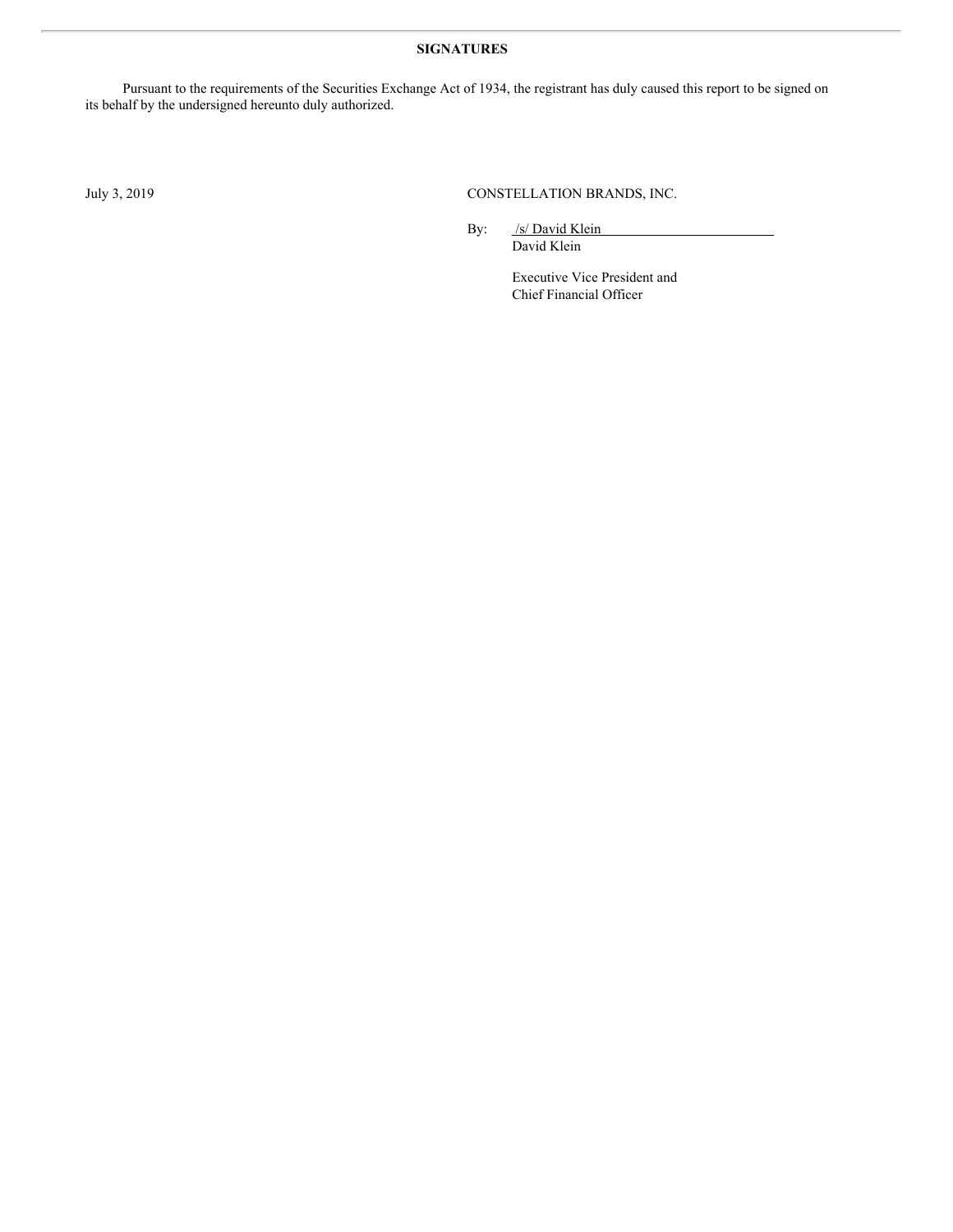# TERM LOAN CREDIT AGREEMENT

### dated as of

June 28, 2019

among

CONSTELLATION BRANDS, INC., as the Company,

BANK OF AMERICA, N.A., as Administrative Agent and Lender,

BofA SECURITIES, INC., as Sole Lead Arranger and Sole Bookrunner.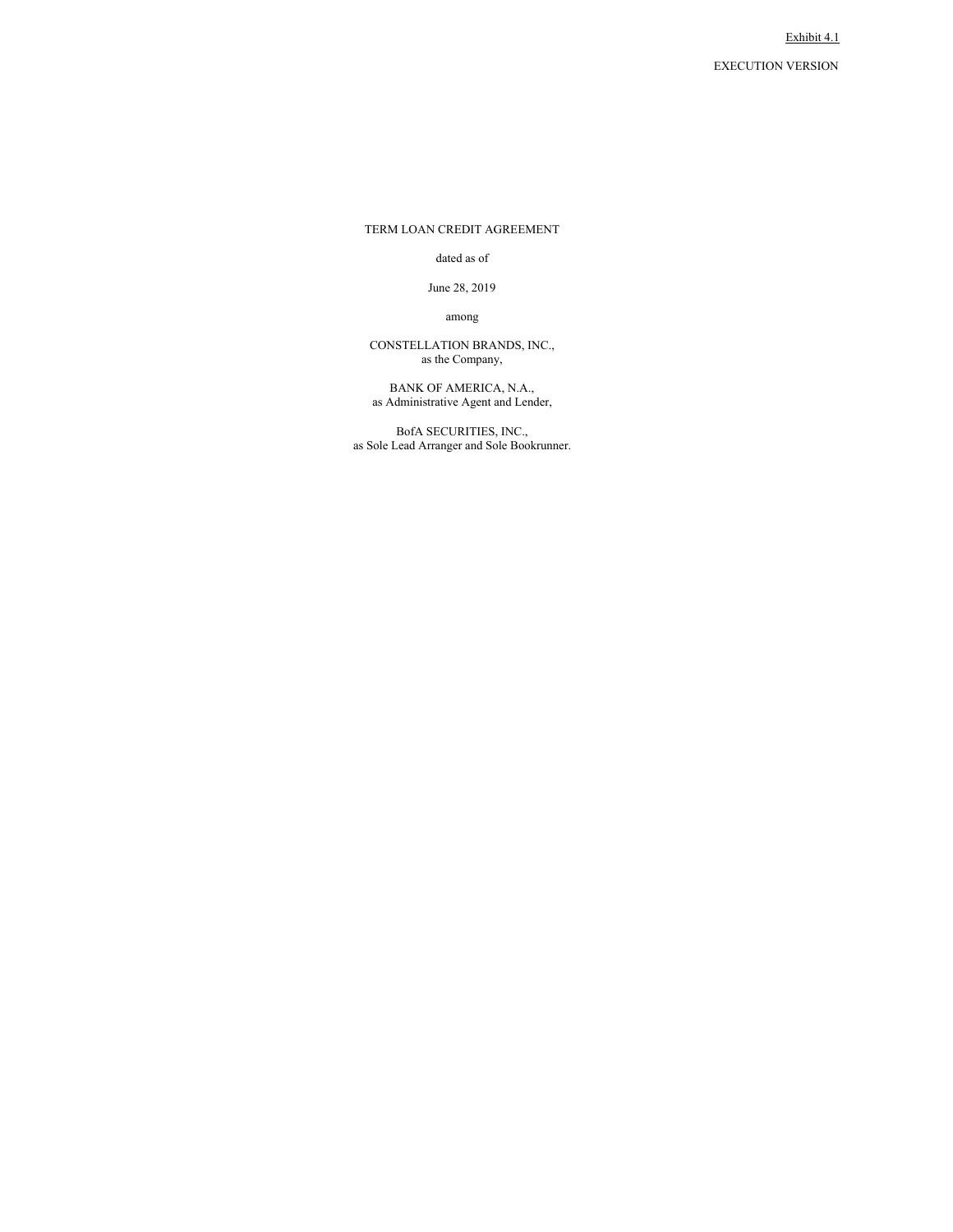#### Page

#### A R T I C L E I

#### Definitions

| 20 |
|----|
| 20 |
| 21 |
| 21 |
| 21 |
| 21 |
| 21 |
| 21 |
| 22 |
|    |
|    |
| 22 |
| 22 |
|    |

| <b>SECTION 2.02.</b> | Loans and Borrowings                                       | 22 |
|----------------------|------------------------------------------------------------|----|
| SECTION 2.03.        | Requests for Borrowings                                    | 22 |
| SECTION 2.04.        | [Reserved]                                                 | 23 |
| SECTION 2.05.        | [Reserved]                                                 | 23 |
| SECTION 2.06.        | <b>Funding of Borrowing</b>                                | 23 |
| SECTION 2.07.        | <b>Illegality</b>                                          | 24 |
| SECTION 2.08.        | Termination and Reduction of Commitments                   | 24 |
| <b>SECTION 2.09.</b> | Repayment of Loans; Evidence of Debt                       | 24 |
| SECTION 2.10.        | Prepayment of Loans                                        | 25 |
| SECTION 2.11.        | Fees                                                       | 25 |
| SECTION 2.12.        | Interest                                                   | 26 |
| SECTION 2.13.        | Alternate Rates of Interest                                | 26 |
| <b>SECTION 2.14.</b> | <b>Increased Costs</b>                                     | 26 |
| SECTION 2.15.        | <b>Break Funding Payments</b>                              | 27 |
| <b>SECTION 2.16.</b> | Taxes                                                      | 28 |
| SECTION 2.17.        | Payments Generally; Pro Rata Treatment; Sharing of Setoffs | 30 |
| SECTION 2.18.        | Mitigation Obligations; Replacement of Lenders             | 31 |
| <b>SECTION 2.19.</b> | <b>LIBOR Successor Rate</b>                                | 32 |
| <b>SECTION 2.20.</b> | <b>Extended Term Loans</b>                                 | 33 |
|                      | ________                                                   |    |

#### ARTICLE III

#### Representations and Warranties

| <b>SECTION 3.01.</b> | Organization; Powers; Subsidiaries                                    | 34 |
|----------------------|-----------------------------------------------------------------------|----|
| SECTION 3.02.        | Authorization; Enforceability                                         | 34 |
| <b>SECTION 3.03.</b> | Governmental Approvals; No Conflicts                                  | 34 |
| SECTION 3.04.        | Financial Statements; Financial Condition; No Material Adverse Change | 35 |
| SECTION 3.05.        | Properties                                                            | 35 |
| SECTION 3.06.        | Litigation and Environmental Matters                                  | 35 |
| SECTION 3.07.        | Compliance with Laws                                                  | 35 |
| SECTION 3.08.        | <b>Investment Company Status</b>                                      | 36 |
|                      |                                                                       |    |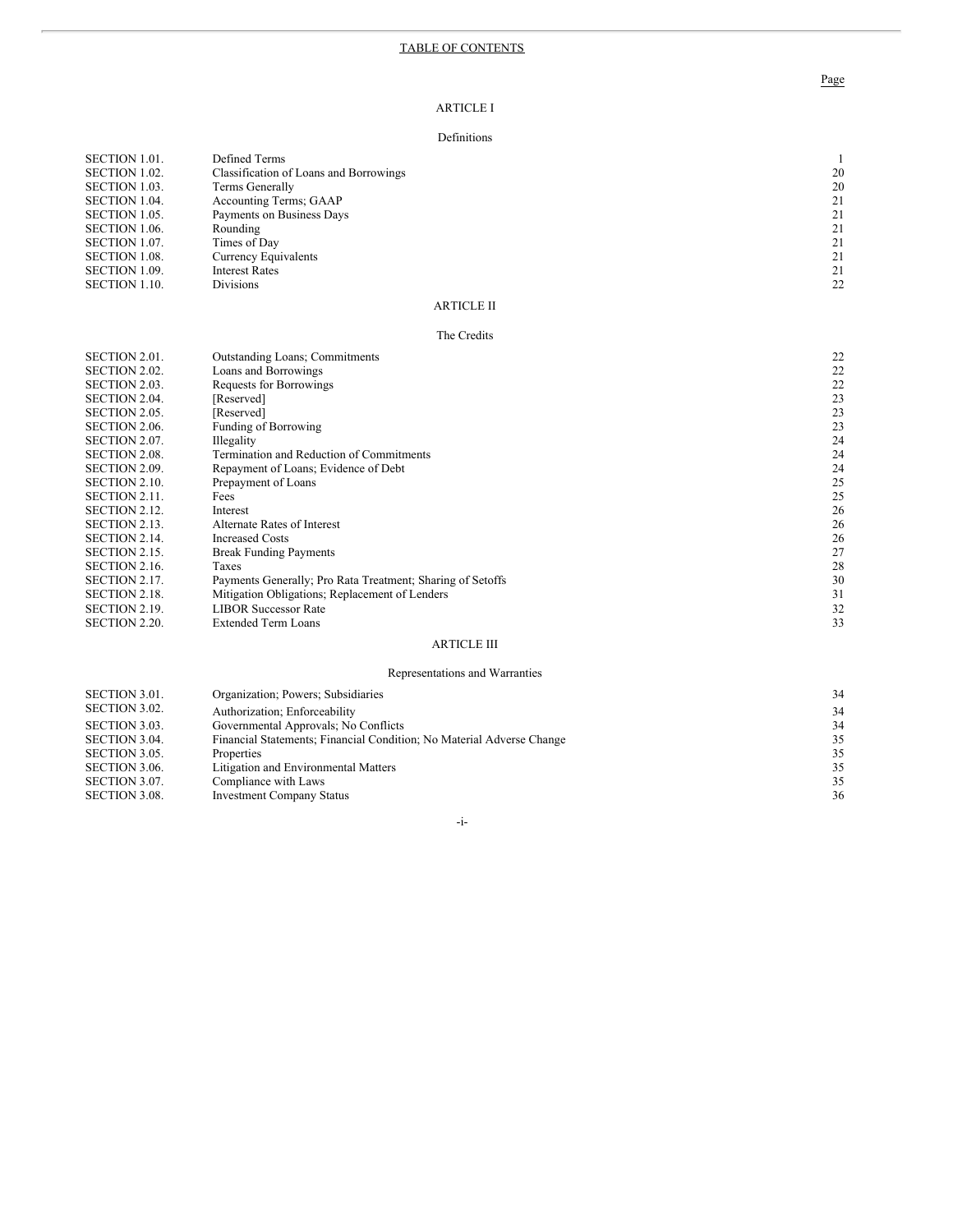| SECTION 3.09.<br><b>SECTION 3.10.</b><br>SECTION 3.11.<br><b>SECTION 3.12.</b><br><b>SECTION 3.13.</b><br>SECTION 3.14.<br>SECTION 3.15.<br>SECTION 3.16. | Disclosure<br><b>Federal Reserve Regulations</b><br>PATRIOT Act<br><b>Sanctions</b><br>Anti-Corruption<br><b>Employee Benefit Plans</b><br>Beneficial Ownership Certification<br>Solvency |                              | 36<br>36<br>36<br>36<br>36<br>37<br>37<br>37 |
|-----------------------------------------------------------------------------------------------------------------------------------------------------------|-------------------------------------------------------------------------------------------------------------------------------------------------------------------------------------------|------------------------------|----------------------------------------------|
|                                                                                                                                                           |                                                                                                                                                                                           | <b>ARTICLE IV</b>            |                                              |
|                                                                                                                                                           |                                                                                                                                                                                           |                              |                                              |
|                                                                                                                                                           |                                                                                                                                                                                           | Conditions                   |                                              |
| SECTION 4.01.                                                                                                                                             | Closing Date                                                                                                                                                                              |                              | 37                                           |
|                                                                                                                                                           |                                                                                                                                                                                           | <b>ARTICLE V</b>             |                                              |
|                                                                                                                                                           |                                                                                                                                                                                           | <b>Affirmative Covenants</b> |                                              |
| <b>SECTION 5.01.</b>                                                                                                                                      | Financial Statements and Other Information                                                                                                                                                |                              | 38                                           |
| <b>SECTION 5.02.</b>                                                                                                                                      | Notice of Material Events                                                                                                                                                                 |                              | 39                                           |
| SECTION 5.03.                                                                                                                                             | Existence; Conduct of Business                                                                                                                                                            |                              | 40                                           |
| <b>SECTION 5.04.</b>                                                                                                                                      | Payment of Taxes                                                                                                                                                                          |                              | 40                                           |
| SECTION 5.05.                                                                                                                                             | Maintenance of Properties; Insurance                                                                                                                                                      |                              | 40                                           |
| SECTION 5.06.                                                                                                                                             | <b>Inspection Rights</b>                                                                                                                                                                  |                              | 40                                           |
| SECTION 5.07.                                                                                                                                             | Compliance with Laws                                                                                                                                                                      |                              | 40                                           |
| <b>SECTION 5.08.</b>                                                                                                                                      | Use of Proceeds                                                                                                                                                                           |                              | 41                                           |

Page

4 1

#### ARTICLE VI

SECTION 5.09

9. Additional Guarantees

#### Negative Covenants

| SECTION 6.01. | Indebtedness of Subsidiaries    | 41 |
|---------------|---------------------------------|----|
| SECTION 6.02. | Liens                           | 43 |
| SECTION 6.03. | <b>Fundamental Changes</b>      | 45 |
| SECTION 6.04. | [Reserved]                      | 46 |
| SECTION 6.05. | [Reserved]                      | 46 |
| SECTION 6.06. | [Reserved]                      | 46 |
| SECTION 6.07. | Transactions with Affiliates    | 46 |
| SECTION 6.08. | [Reserved]                      | 47 |
| SECTION 6.09. | <b>Financial Covenants</b>      | 47 |
| SECTION 6.10. | Sale and Leaseback Transactions | 47 |

- i i -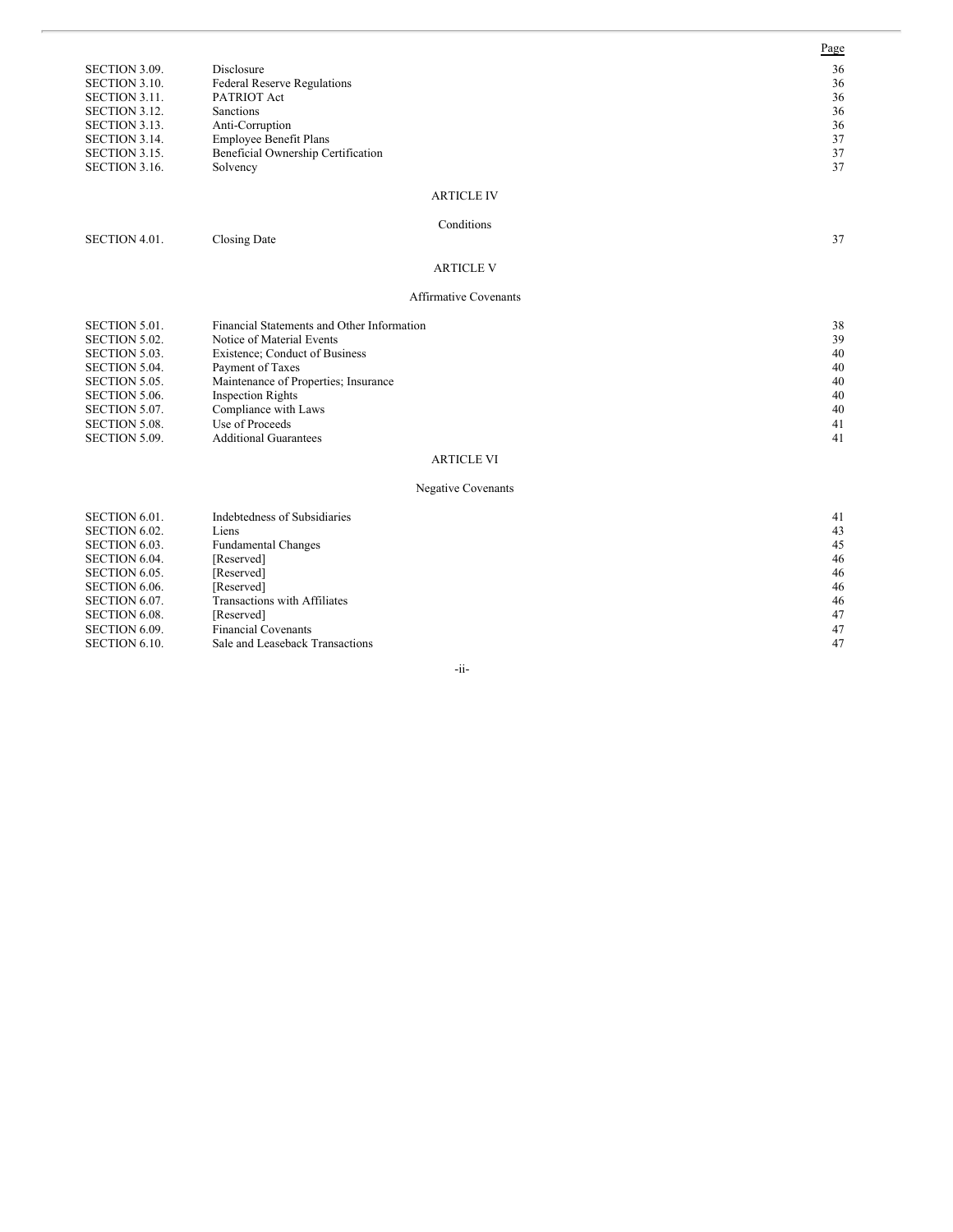# ARTICLE VII

# Events of Default

# ARTICLE VIII

# The Administrative Agent

# ARTICLE IX

# Miscellaneous

| <b>SECTION 9.01.</b> | Notices                                                              | 52 |
|----------------------|----------------------------------------------------------------------|----|
| <b>SECTION 9.02.</b> | Waivers; Amendments                                                  | 54 |
| SECTION 9.03.        | Expenses: Indemnity: Damage Waiver                                   | 55 |
| SECTION 9.04.        | Successors and Assigns                                               | 56 |
| SECTION 9.05.        | Survival                                                             | 59 |
| SECTION 9.06.        | Counterparts: Integration: Effectiveness                             | 59 |
| SECTION 9.07.        | Severability                                                         | 59 |
| SECTION 9.08.        | Right of Setoff                                                      | 59 |
| SECTION 9.09.        | Governing Law; Jurisdiction; Consent to Service of Process           | 60 |
| SECTION 9.10.        | WAIVER OF JURY TRIAL                                                 | 60 |
| <b>SECTION 9.11.</b> | Headings                                                             | 60 |
| SECTION 9.12.        | Confidentiality                                                      | 60 |
| SECTION 9.13.        | <b>USA PATRIOT Act</b>                                               | 61 |
| SECTION 9.14.        | <b>Interest Rate Limitation</b>                                      | 61 |
| SECTION 9.15.        | No Fiduciary Duty                                                    | 62 |
| SECTION 9.16.        | Judgment Currency                                                    | 62 |
| SECTION 9.17.        | Electronic Execution of Assignments and Certain Other Documents      | 62 |
| SECTION 9.18.        | Acknowledgement and Consent to Bail-In of EEA Financial Institutions | 63 |
|                      |                                                                      |    |

# SCHEDULES:

| Schedule 1.01 | - | Guarantors                   |
|---------------|---|------------------------------|
| Schedule 2.01 |   | Commitments                  |
| Schedule 3.01 | - | Subsidiaries                 |
| Schedule 3.06 | - | <b>Disclosed Matters</b>     |
| Schedule 6.01 |   | <b>Existing Indebtedness</b> |
| Schedule 6.02 | - | <b>Existing Liens</b>        |
| Schedule 9.01 |   | <b>Notices</b>               |

### EXHIBITS:

| Exhibit A   | $\overline{\phantom{a}}$ | Form of Assignment and Assumption                                                                                       |
|-------------|--------------------------|-------------------------------------------------------------------------------------------------------------------------|
| Exhibit B   | $\overline{\phantom{0}}$ | Form of Term Note                                                                                                       |
| Exhibit C   | $-$                      | Form of Committed Loan Notice                                                                                           |
| Exhibit D   | $\overline{\phantom{0}}$ | Form of Solvency Certificate                                                                                            |
| Exhibit E-1 | $-$                      | Form of U.S. Tax Certificate (For Foreign Lenders That Are Not Partnerships For U.S. Federal Income Tax Purposes)       |
| Exhibit E-2 | $\overline{\phantom{0}}$ | Form of U.S. Tax Certificate (For Foreign Lenders That Are Partnerships For U.S. Federal Income Tax Purposes)           |
| Exhibit E-3 | $\overline{\phantom{0}}$ | Form of U.S. Tax Certificate (For Non-U.S. Participants That Are Not Partnerships For U.S. Federal Income Tax Purposes) |
|             |                          |                                                                                                                         |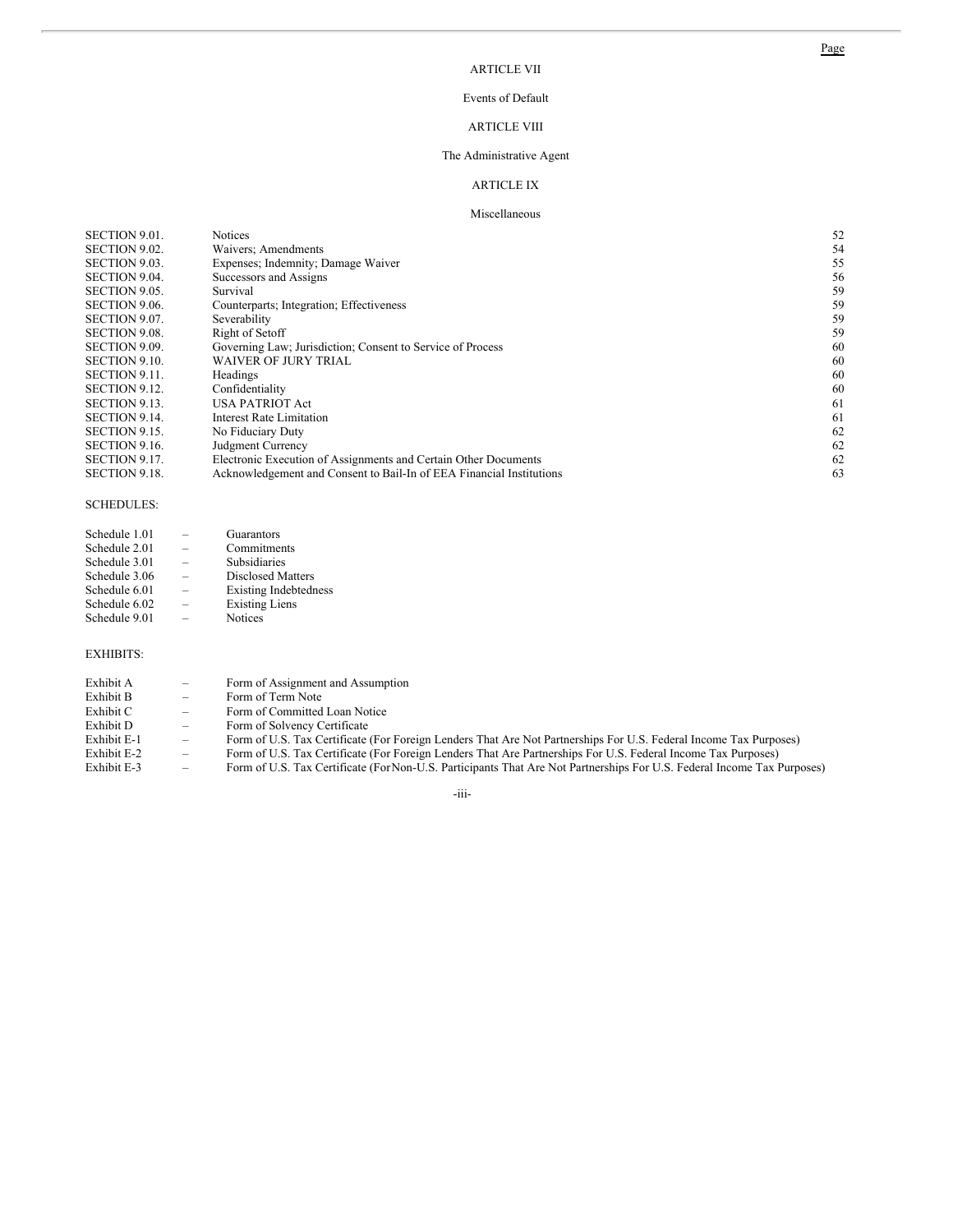| Exhibit E-4 | $\overline{\phantom{0}}$ | Form of U.S. Tax Certificate (For Non-U.S. Participants That Are Partnerships For U.S. Federal Income Tax Purposes) |
|-------------|--------------------------|---------------------------------------------------------------------------------------------------------------------|
| Exhibit F   | <b>Service</b>           | Form of Compliance Certificate                                                                                      |
| Exhibit G   | -                        | Form of Officer's Certificate                                                                                       |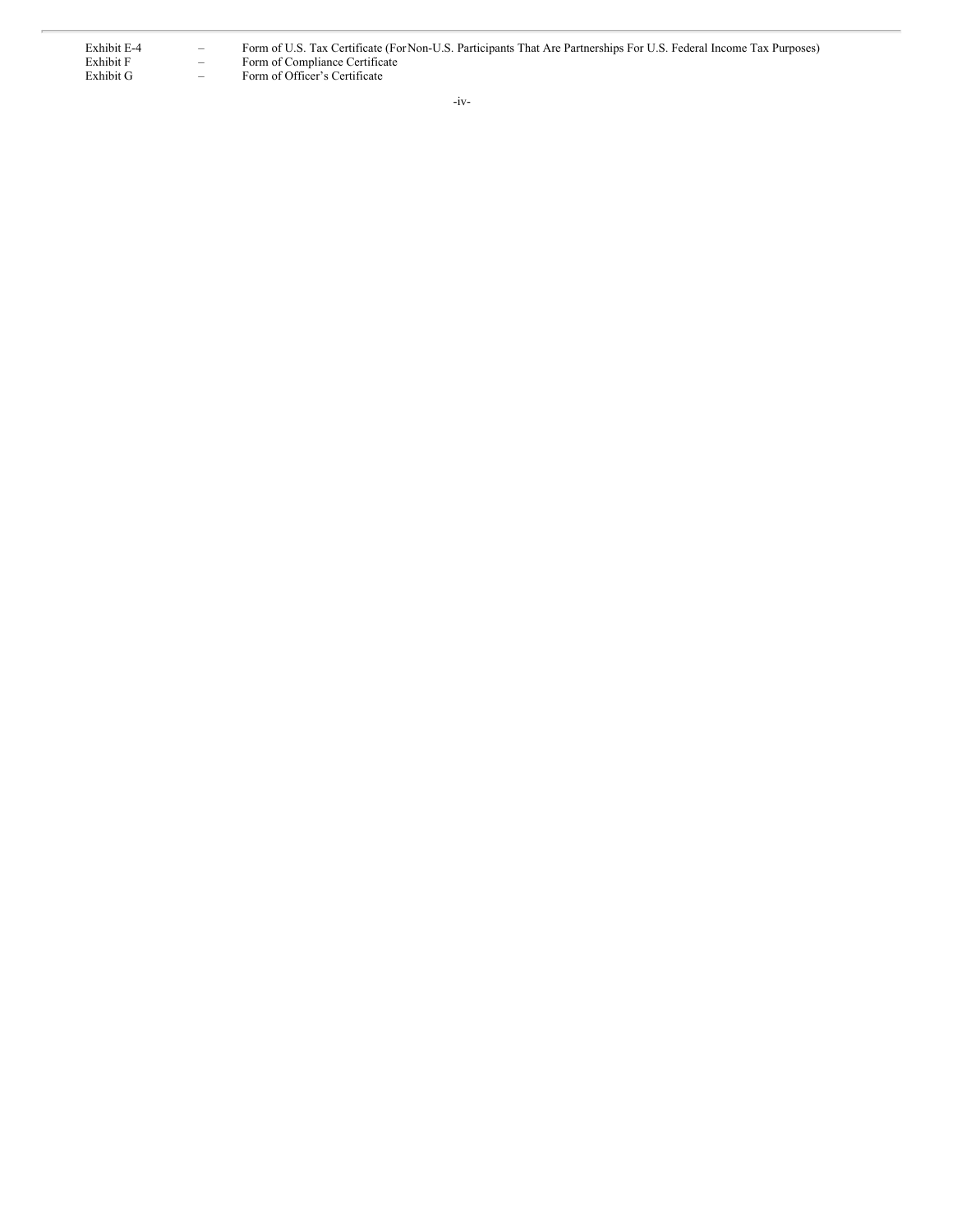TERM LOAN CREDIT AGREEMENT (this "Agreement") dated as of June 28, 2019 among CONSTELLATION BRANDS, INC., a Delaware corporation (the "Company"), the Lenders party hereto, and BANK OF AMERICA, N.A., as Administrative Agent.

The parties hereto agree to the following:

### ARTICLE I

### **Definitions**

SECTION 1.01. Defined Terms. As used in this Agreement, the following terms have the meanings specified below:

"Act" has the meaning assigned in Section 9.13.

"Additional Credit Extension Amendment" means an amendment to this Agreement (which may, at the option of the Administrative Agent, be in the form of an amendment and restatement of this Agreement) providing for any Replacement Term Loans or Extended Term Loans which shall be consistent with the applicable provisions of this Agreement relating to Replacement Term Loans or Extended Term Loans and otherwise satisfactory to the Administrative Agent and the Borrower.

"Administrative Agent" means Bank of America, in its capacity as administrative agent for the Lenders hereunder, or any successor administrative agent.

"Administrative Agent's Office" means the Administrative Agent's address and, as appropriate, account as set forth onSchedule 9.01 or such other address or account as the Administrative Agent may from time to time notify to the Borrower and the Lenders.

"Administrative Questionnaire" means an Administrative Questionnaire in a form supplied by the Administrative Agent.

"Affiliate" means, with respect to a specified Person, another Person that directly, or indirectly through one or more intermediaries, Controls or is Controlled by or is under common Control with the Person specified.

"Agent Parties" has the meaning assigned in Section 9.01(c).

"Agreement" has the meaning assigned in the preamble hereto.

"Applicable Rate" means, from time to time, the following percentages per annum that are applicable at such time, based upon the Debt Rating as set forth below:

|                      |                     | <b>Applicable Rate</b>  |                        |  |
|----------------------|---------------------|-------------------------|------------------------|--|
|                      | <b>Debt Ratings</b> |                         |                        |  |
| <b>Pricing Level</b> | S&P/Moody's         | <b>Eurodollar Loans</b> | <b>Base Rate Loans</b> |  |
|                      | BBB+/Baa1 or better | 0.75%                   | $0.000\%$              |  |
|                      | BBB/Baa2            | 0.875%                  | $0.000\%$              |  |
|                      | BBB-/Baa3           | 1.000%                  | $0.000\%$              |  |
|                      | BB+/Ba1 or worse    | 1.375%                  | 0.375%                 |  |

For purposes of the foregoing, "Debt Rating" means, as of any date of determination, the rating as determined by either S&P or Moody's (collectively, the "Debt Ratings") of the Borrower's non-credit-enhanced, senior unsecured long-term debt; provided that (a) if the respective Debt Ratings issued by the foregoing rating agencies differ by one level, then the Pricing Level for the higher of such Debt Ratings shall apply (with the Debt Rating for Pricing Level 1 being the highest and the Debt Rating for Pricing Level 4 being the lowest); (b) if there is a split in Debt Ratings of more than one level, then the Pricing Level that is one level lower than the Pricing Level of the higher Debt Rating shall apply; (c) if the Borrower has only one Debt Rating, the Pricing Level that is one level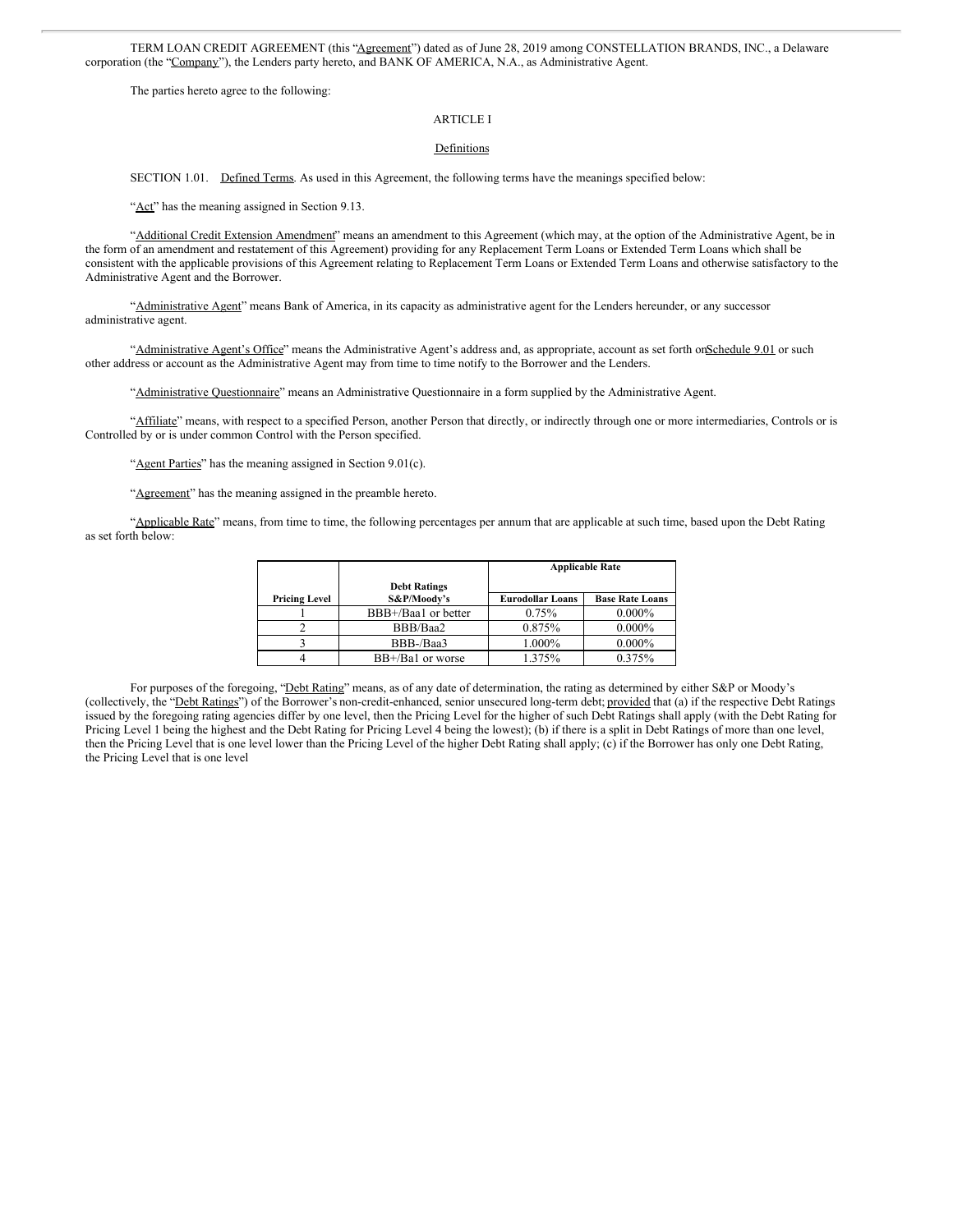lower than that of such Debt Rating shall apply; and (d) if the Borrower does not have any Debt Rating, Pricing Level 4 shall apply.

Initially, the Applicable Rate shall be determined based upon the Debt Rating specified in the certificate delivered pursuant to Section 4.01(h). Thereafter, each change in the Applicable Rate resulting from a publicly announced change in the Debt Rating shall be effective, in the case of an upgrade, during the period commencing on the date of delivery by the Borrower to the Administrative Agent of notice thereof pursuant to Section 5.02(b) and ending on the date immediately preceding the effective date of the next such change and, in the case of a downgrade, during the period commencing on the date of the public announcement thereof and ending on the date immediately preceding the effective date of the next such change.

"Approved Fund" means any Fund that is administered or managed by (a) a Lender, (b) an Affiliate of a Lender or (c) an entity or an Affiliate of an entity that administers or manages a Lender.

"Arranger" means BofA Securities, Inc.

"Assignee Group" means two or more Eligible Assignees that are Affiliates of one another or two or more Approved Funds managed by the same investment advisor.

"Assignment and Assumption" means an assignment and assumption agreement entered into by a Lender and an assignee (with the consent of any party whose consent is required by Section 9.04 of this Agreement), and accepted by the Administrative Agent, in the form of Exhibit A or any other form (including electronic documentation generated by use of an electronic platform) approved by the Administrative Agent.

"Attributable Indebtedness" in respect of a Sale and Leaseback Transaction means (i) if the lease established pursuant to such transaction creates a Finance Lease Obligation, such Finance Lease Obligation and (ii) if the lease established pursuant to such transaction does not create a Finance Lease Obligation, the net present value of the remaining rent under the lease established thereby discounted at a rate equal to the market yield of the Company's senior unsecured debt securities (as determined in good faith by the Company).

"Attributable Receivables Indebtedness" at any time shall mean the principal amount of Indebtedness which (i) if a Permitted Receivables Facility is structured as a secured lending agreement, would constitute the principal amount of such Indebtedness or (ii) if a Permitted Receivables Facility is structured as a purchase agreement, would be outstanding at such time under the Permitted Receivables Facility if the same were structured as a secured lending agreement rather than a purchase agreement.

"Bail-In Action" means the exercise of any Write-Down and Conversion Powers by the applicable EEA Resolution Authority in respect of any liability of an EEA Financial Institution.

"Bail-In Legislation" means, with respect to any EEA Member Country implementing Article 55 of Directive 2014/59/EU of the European Parliament and of the Council of the European Union, the implementing law for such EEA Member Country from time to time which is described in the EU Bail-In Legislation Schedule.

### "Bank of America" means Bank of America, N.A. and its successors.

"Base Rate" means, for any day, a fluctuating rate per annum equal to the highest of (a) the Federal Funds Effective Rate plus<sup>1</sup>/2 of 1%, (b) the rate of interest in effect for such day as publicly announced from time to time by Bank of America as its "prime rate," and (c) the LIBO Rate plus 1.00%. The "prime rate" is a rate set by Bank of America based upon various factors including Bank of America's costs and desired return, general economic conditions and other factors, and is used as a reference point for pricing some loans, which may be priced at, above, or below such announced rate. Any change in such prime rate announced by Bank of America shall take effect at the opening of business on the day specified in the public announcement of such change. "Base Rate," when used in reference to any Loan or Borrowing, refers to whether such Loan, or the Loans comprising such Borrowing, are bearing interest at a rate determined by reference to the Base Rate.

-2-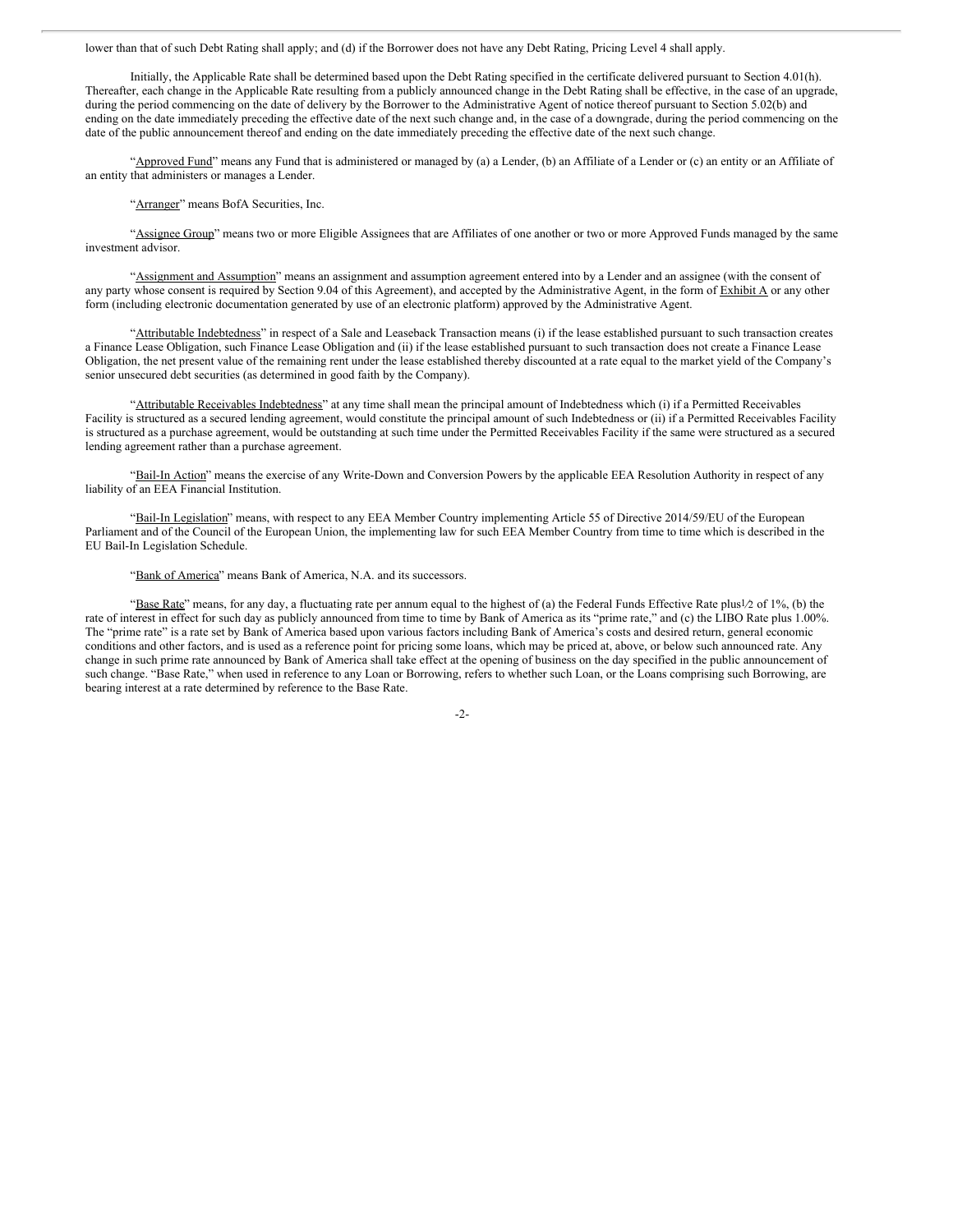"Beneficial Ownership Certification" means a certification regarding beneficial ownership required by the Beneficial Ownership Regulation.

### "Beneficial Ownership Regulation" means 31 C.F.R. § 1010.230.

"Benefit Plan" means any of (a) an "employee benefit plan" (as defined in ERISA) that is subject to Title I of ERISA, (b) a "plan" as defined in Section 4975 of the Code or (c) any Person whose assets include (for purposes of ERISA Section 3(42) or otherwise for purposes of Title I of ERISA or Section 4975 of the Code) the assets of any such "employee benefit plan" or "plan."

"Board" means the Board of Governors of the Federal Reserve System of the United States of America.

"Borrower" means the Company.

"Borrower Materials" has the meaning assigned in Section 5.01.

"Borrowing" means Loans of the same Class and Type, made, converted or continued on the same date and, in the case of Eurodollar Loans, as to which a single Interest Period is in effect.

"Borrowing Request" means a request by the Borrower for a Borrowing in accordance with Section 2.03.

"Business Day" means any day other than a Saturday, Sunday or other day on which commercial banks are authorized to close under the Laws of, or are in fact closed in, the state where the Administrative Agent's Office is located and, if such day relates to any Eurodollar Loan, means any such day that is also a London Banking Day.

"Canadian AML Acts" means applicable Canadian law regarding anti-money laundering, anti-terrorist financing, government sanction and "know your client" matters, including the Proceeds of Crime (Money Laundering) and Terrorist Financing Act (Canada) Act.

"Canopy" means Canopy Growth Corporation, corporation existing under the federal Laws of Canada.

"Cash Management Obligations" means obligations owed by the Borrower or any Subsidiary to any lender or any Affiliate of a lender under the Senior Credit Agreement in respect of (1) any overdraft and related liabilities arising from treasury, depository and cash management services or any automated clearing house transfers of funds and (2) the Borrower's or any Subsidiary's participation in commercial (or purchasing) card programs at any such lender or Affiliate.

"Change in Control" means (a) the acquisition of beneficial ownership, directly or indirectly, by any Person or group (within the meaning of the Securities Exchange Act of 1934 and the rules of the SEC thereunder as in effect on the Closing Date) (other than the Permitted Holders), of Equity Interests representing more than 35% of the aggregate ordinary voting power represented by the issued and outstanding Equity Interests of the Borrower (provided that the Permitted Holders in the aggregate "beneficially own" (as so defined) Equity Interests having a lesser percentage of the aggregate ordinary voting power represented by the issued and outstanding Equity Interests of the Borrower than such other Person or group and do not have the right or ability by voting power, contract or otherwise to elect or designate for election a majority of the Board of Directors of the Borrower) or (b) during any period of two consecutive years, individuals who at the beginning of such period constituted the Board of Directors of the Borrower (together with any new directors whose election to such Board or whose nomination for election by the shareholders of the Borrower was approved by a vote of 662⁄3% of the directors then still in office who were either directors at the beginning of such period or whose election or nomination for election was previously so approved) cease for any reason to constitute a majority of such Board of Directors then in office.

"Change in Law" means (a) the adoption of any law, treaty, rule or regulation after the Closing Date, (b) any change in any law, treaty, rule or regulation or in the administration, interpretation, implementation or application thereof by any Governmental Authority after the Closing Date or (c) compliance by any Lender (or, for purposes of Section 2.14(b), by any lending office of such Lender or by such Lender's holding company, if any) with

-3-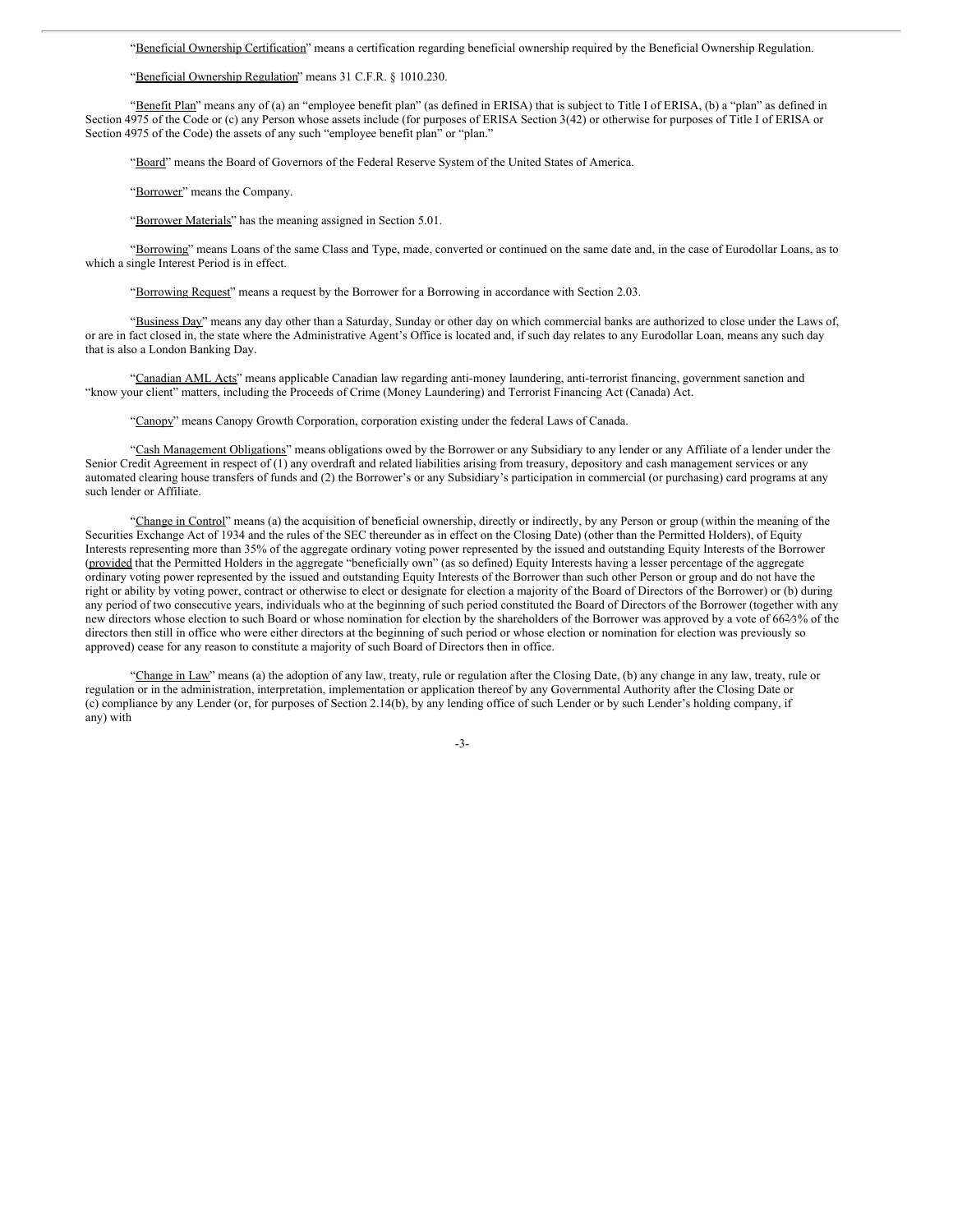any request, guideline or directive (whether or not having the force of law) of any Governmental Authority made or issued after the Closing Date; provided that notwithstanding anything herein to the contrary, (x) the Dodd-Frank Wall Street Reform and Consumer Protection Act and all requests, rules, guidelines or directives thereunder or issued in connection therewith and (y) all requests, rules, guidelines or directives promulgated by the Bank for International Settlements, the Basel Committee on Banking Supervision (or any successor or similar authority) or the United States or foreign regulatory authorities, in each case pursuant to Basel III, shall in each case be deemed to be a "Change in Law," regardless of the date enacted, adopted, implemented or issued.

"Charges" has the meaning assigned to such term in Section 9.14.

"Civil Asset Forfeiture Reform Act" means the Civil Asset Forfeiture Reform Act of 2000 (18 U.S.C. Sections 983 et seq.), as amended from time to time, and any successor statute.

"Class" (x) when used in reference to any Loan or Borrowing, refers to whether such Loan, or the Loans comprising such Borrowing, are Term Loans of any series, Extended Term Loans of any series or Replacement Term Loans of any series or (y) when used with respect to any Commitment, refers to whether such Commitment is a Term Loan Commitment of any series.

"Closing Date" means the date on which the conditions specified in Section 4.01 of this Agreement are satisfied.

"Code" means the Internal Revenue Code of 1986, as amended.

"Committed Loan Notice" means a notice of (a) borrowing of Loans, (b) a conversion of Loans from one Type to the other or (c) a continuation of Eurodollar Loans pursuant to Section 2.03, substantially in the form of  $\frac{Exhibit C}{Ce}$  or such other form as may be approved by the Administrative Agent) (including any form on an electronic platform or electronic transmission system as shall be approved by the Administrative Agent), appropriately completed and signed by a Responsible Officer of the Borrower.

"Commitment" means a Term Loan Commitment.

"Company Audited Financial Statements" means the audited consolidated balance sheet of the Company and its Subsidiaries for the fiscal year ended February 28, 2019, and the related consolidated statements of income or operations, shareholders' equity and cash flows for such fiscal year of the Company and its Subsidiaries, including the notes thereto.

"Consolidated EBITDA" means Consolidated Net Income plus, without duplication, to the extent deducted in determining Consolidated Net Income, the sum of (a) (i) interest expense, (ii) expense and provision for taxes paid or accrued, (iii) depreciation, (iv) amortization (including amortization of intangibles), (v) non-cash charges recorded in respect of impairment of goodwill or long-term assets, (vi) any othernon-cash items (including non-cash costs or expenses in respect of impairments of goodwill, non-cash charges pursuant to any management equity plan andnon-cash charges pursuant to SFAS 158) except to the extent representing an accrual for future cash outlays, (vii) income of any non-wholly-owned Subsidiaries and deductions attributable to minority interests, (viii) extraordinary or unusual charges and expenses, (ix) expenses incurred in connection with any acquisition, investment, asset disposition, issuance or repayment of debt, issuance of equity securities, refinancing transaction or amendment or other modification of any debt instrument (in each case, (A) other than in the ordinary course of business and (B) including any such transaction consummated prior to the Closing Date and any such transaction undertaken but not completed, and including transaction expenses incurred in connection therewith) and (x) any contingent or deferred payments (including earn-out payments, non-compete payments and consulting payments but excluding ongoing royalty payments) made in connection with any acquisition outside the ordinary course of business; minus, to the extent included in Consolidated Net Income, (b) the sum of (i) any unusual or extraordinary income or gains and (ii) any other non-cash income (except to the extent representing an accrual for future cash income).

"Consolidated Interest Coverage Ratio" means, for any Test Period, the ratio of (x) Consolidated EBITDA for such Test Period to (y) Consolidated Interest Expense for such Test Period.

-4-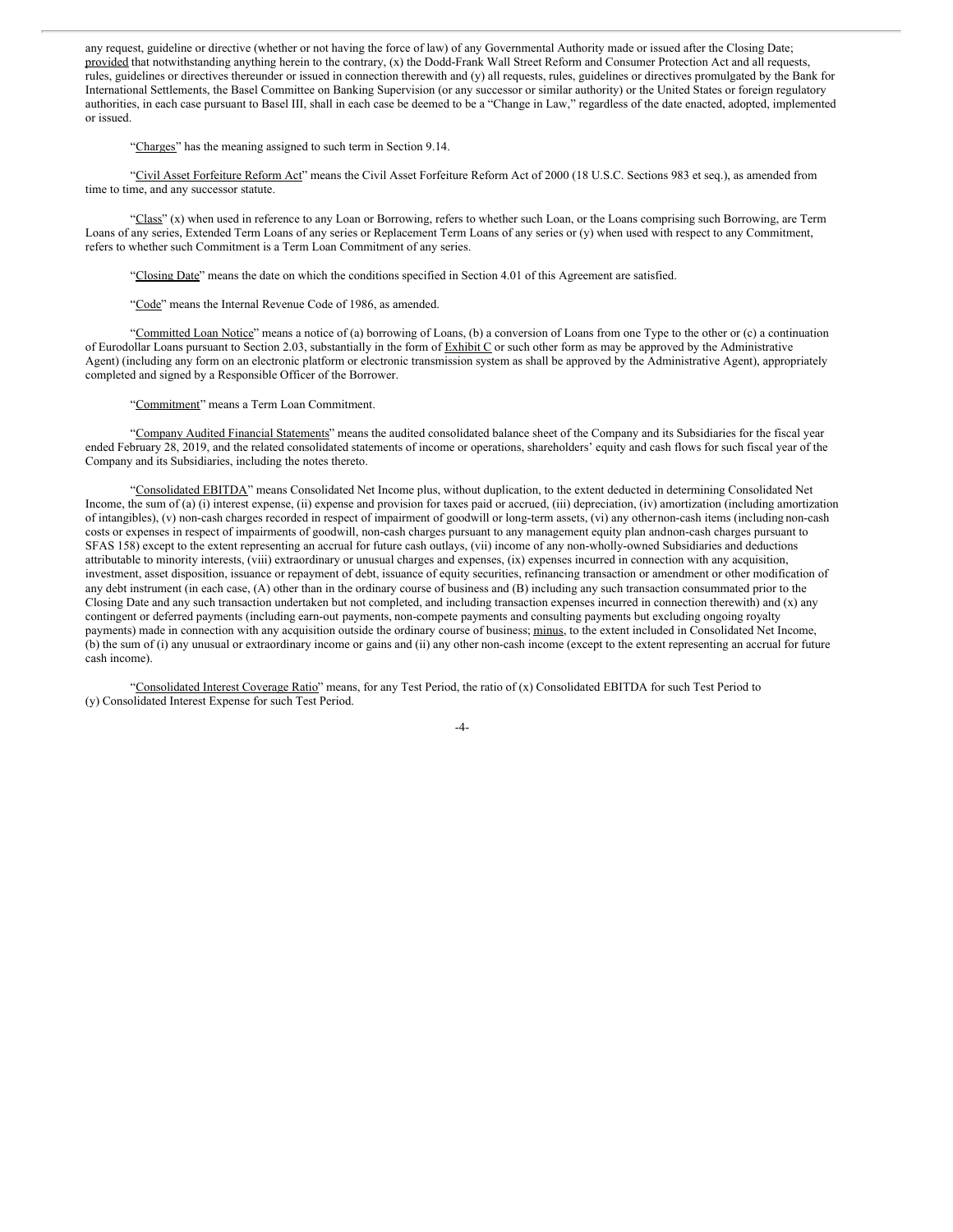"Consolidated Interest Expense" means, for any period, the sum, for the Company and its Consolidated Subsidiaries (determined on a consolidated basis in accordance with GAAP), of the following: (a) all interest in respect of Indebtedness (including the interest component of any payments in respect of Finance Lease Obligations) accrued during such period (whether or not actually paid during such period) determined after giving effect to the net amount paid (or received) under Swap Agreements relating to any such Indebtedness minus (b) the sum of (i) all interest income during such period and (ii) to the extent included in clause (a) above, the amount of write offs of deferred financing fees, expensing of bridge commitments and amounts paid on early terminations of Swap Agreements.

"Consolidated Net Income" means, with reference to any period, the net income (or loss) of the Company and its Subsidiaries calculated in accordance with GAAP on a consolidated basis (without duplication) for such period; provided that, in calculating Consolidated Net Income of the Company and its Subsidiaries for any period, there shall be excluded (a) except as provided in clause (b) below, the income (or deficit) of any Person accrued prior to the date it becomes a Subsidiary of the Company or is merged into or consolidated with the Company or any of its Subsidiaries, (b) the income (or deficit) of any Person (other than a Guarantor) in which the Company or any of its Subsidiaries has an ownership interest, to the extent that any such income is contractually prohibited from being distributed to the Company or a Guarantor in the form of dividends or similar distributions and (c) any income (loss) for such period attributable to the early extinguishment of Indebtedness (other than Swap Agreements), together with any related provision for taxes on any such income.

"Consolidated Net Leverage Ratio" means, for any Test Period, the ratio of (a) Consolidated Total Net Indebtedness as of the last day of such Test Period to (b) Consolidated EBITDA for such Test Period.

"Consolidated Subsidiaries" means Subsidiaries that would be consolidated with the Company in accordance with GAAP.

"Consolidated Tangible Assets" means, as at any date, the total assets of the Company and its Consolidated Subsidiaries (determined on a consolidated basis without duplication in accordance with GAAP) that would be shown as tangible assets on a consolidated balance sheet of the Company and its Consolidated Subsidiaries after eliminating all amounts properly attributable to minority interests, if any, in the stock and surplus of Subsidiaries. For purposes hereof, "tangible assets" means all assets of the Company and its Consolidated Subsidiaries other than assets that should be classified as intangibles including goodwill, minority interests, research and development costs, trademarks, trade names, copyrights, patents and franchises, unamortized debt discount and expense, all reserves and any write-up in the book value of assets.

"Consolidated Total Indebtedness" means at any time the sum, without duplication, of (i) the aggregate principal amount of Indebtedness of the Company and its Consolidated Subsidiaries outstanding as of such time calculated on a consolidated basis (other than Revolving Loans, Swingline Loans, Letters of Credit (each as defined in the Senior Credit Agreement) and other than Indebtedness described in clause (h), (i) or (j) of the definition of "Indebtedness" (provided that there shall be included in Consolidated Total Indebtedness, any Indebtedness (x) in respect of drawings under letters of credit to the extent not reimbursed within two Business Days after the date of such drawing and (y) in respect of any Swap Agreement not permitted by Section  $6.01(i)$ ) plus (ii) the principal amount of any obligations of any Person (other than the Company or any Subsidiary) of the type described in the foregoing clause (i) that are Guaranteed by the Company or any Subsidiary (whether or not reflected on a consolidated balance sheet of the Company), plus (iii) the average of the aggregate outstanding principal amounts of Revolving Loans and Swingline Loans (each as defined in the Senior Credit Agreement) as at such date of determination and as at the last day of each of the three immediately preceding fiscal quarters.

"Consolidated Total Net Indebtedness" means, on any date, the excess of (i) Consolidated Total Indebtedness over (ii) the lesser of (x) \$500,000,000 and (y) the aggregate amount of unrestricted cash and cash equivalents of the Company and its Consolidated Subsidiaries, determined on a consolidated basis in accordance with GAAP as of such date.

-5-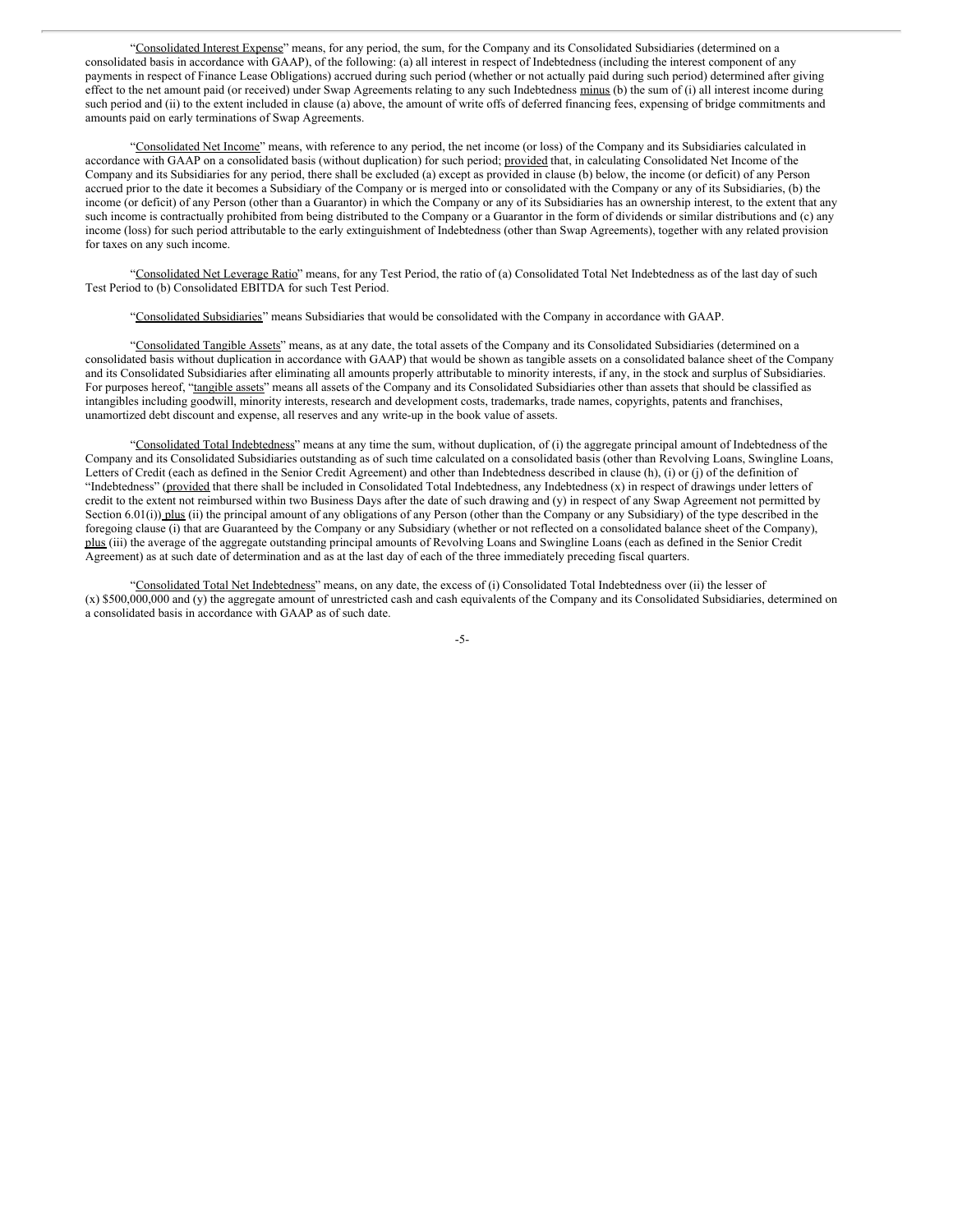"Control" means, with respect to any Person, the power, directly or indirectly, to direct or cause the direction of the management and policies of such Person, whether by contract or otherwise and the terms "Controls" and "Controlled" shall have correlative meanings.

"Controlled Substances Act" means the Controlled Substances Act (21 U.S.C. Sections 801 et seq.), as amended from time to time, and any successor statute.

"Debt Ratings" has the meaning set forth in the definition of "Applicable Rate."

"Debtor Relief Laws" means the Bankruptcy Code of the United States, and all other liquidation, conservatorship, bankruptcy, assignment for the benefit of creditors, moratorium, rearrangement, receivership, insolvency, reorganization, or similar debtor relief Laws of the United States or other applicable jurisdictions from time to time in effect and affecting the rights of creditors generally.

"Default" means any event or condition, which constitutes an Event of Default or, which upon notice, lapse of time or both would, unless cured or waived, become an Event of Default.

"Default Rate" has the meaning set forth in Section 2.12(c).

"Disclosed Matters" means the matters disclosed on Schedule 3.06 hereto on the Closing Date.

"Disposition" means, with respect to any Property, any sale, lease, sale and leaseback, assignment, conveyance, transfer or other disposition thereof, and the terms "Dispose" and "Disposed of" shall have correlative meanings, but excluding, licenses and leases entered into in the ordinary course of business or that are customarily entered into by companies in the same or similar lines of business.

"Disqualified Equity Interests" means any Equity Interest which, by its terms (or by the terms of any security or other Equity Interests into which it is convertible or for which it is exchangeable), or upon the happening of any event or condition (a) matures or is mandatorily redeemable (other than solely for Qualified Equity Interests), pursuant to a sinking fund obligation or otherwise (except as a result of a change of control, public equity offering or asset sale so long as any rights of the holders thereof upon the occurrence of a change of control, public equity offering or asset sale event shall be subject to the prior repayment in full of the Loans and all other Obligations that are accrued and payable and the termination of the Commitments), (b) is redeemable at the option of the holder thereof (other than solely for Qualified Equity Interests and except as permitted in clause (a) above), in whole or in part, (c) requires the scheduled payments of dividends in cash (for this purpose, dividends shall not be considered required if the issuer has the option to permit them to accrue, cumulate, accrete or increase in liquidation preference or if the Company has the option to pay such dividends solely in Qualified Equity Interests), or (d) is or becomes convertible into or exchangeable for Indebtedness or any other Equity Interests that would constitute Disqualified Equity Interests, in each case, prior to the date that is 91 days after the Latest Maturity Date at the time of issuance thereof.

"Dollars" or "\$" refers to lawful money of the United States of America.

"Domestic Subsidiary" means any Subsidiary organized under the laws of the United States, any state thereof or the District of Columbia.

"EEA Financial Institution" means (a) any credit institution or investment firm established in any EEA Member Country which is subject to the supervision of an EEA Resolution Authority, (b) any entity established in an EEA Member Country which is a parent of an institution described in clause (a) of this definition, or (c) any financial institution established in an EEA Member Country which is a Subsidiary of an institution described in clauses (a) or (b) of this definition and is subject to consolidated supervision with its parent.

"EEA Member Country" means any of the member states of the European Union, Iceland, Liechtenstein, and Norway.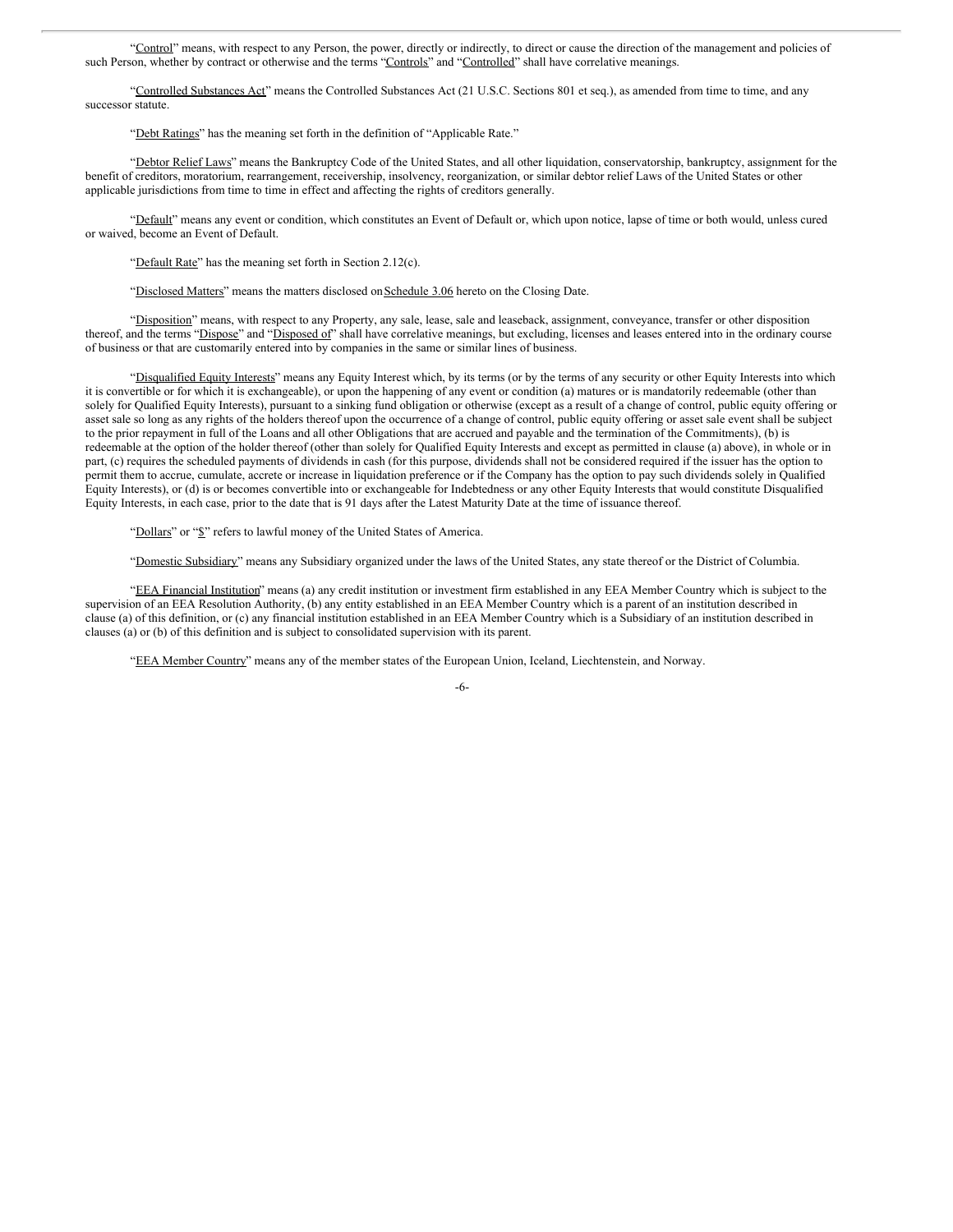"EEA Resolution Authority" means any public administrative authority or any Person entrusted with public administrative authority of any EEA Member Country (including any delegee) having responsibility for the resolution of any EEA Financial Institution.

"Eligible Assignee" means any Person that meets the requirements to be an assignee under Section 9.04(b)(iii), (v) and (vi) (subject to such consents, if any, as may be required under Section 9.04(b)(iii)).

"Environmental Laws" means all laws, rules, regulations, codes, ordinances, orders, decrees, judgments, injunctions, notices or binding agreements issued, promulgated or entered into by any Governmental Authority, imposing liability or standards of conduct concerning protection of the environment, preservation or reclamation of natural resources, the management, Release or threatened Release of any Hazardous Material or the effect of Hazardous Materials on the environment or on health and safety.

"Environmental Liability" means any liability, contingent or otherwise (including any liability for damages, costs of environmental remediation, fines, penalties or indemnities), of the Company or any Subsidiary directly or indirectly resulting from or based upon (a) violation of any Environmental Law, (b) the generation, use, handling, transportation, storage, treatment or disposal of any Hazardous Materials, (c) exposure to any Hazardous Materials, (d) the release or threatened release of any Hazardous Materials into the environment or (e) any contract, agreement or other consensual arrangement pursuant to which liability is assumed or imposed with respect to any of the foregoing.

"Equity Interests" means shares of capital stock, partnership interests, membership interests in a limited liability company, beneficial interests in a trust or other equity ownership interests in a Person, and any warrants, options or other rights entitling the holder thereof to purchase or acquire any such equity interest.

"ERISA" means the Employee Retirement Income Security Act of 1974, as amended from time to time and the rules and regulations promulgated thereunder.

"ERISA Affiliate" means any trade or business (whether or not incorporated) that, together with the Company, is treated as a single employer under Section 414(b) or (c) of the Code or, solely for purposes of Section 302 of ERISA and Section 412 of the Code, is treated as a single employer under Section 414 of the Code.

"ERISA Event" means (a) any "reportable event," as defined in Section 4043 of ERISA or the regulations issued thereunder with respect to a Plan (other than an event for which the 30-day notice period is waived); (b) with respect to any Plan, a failure to satisfy the minimum funding standard within the meaning of Section 412 of the Code or Section 302 of ERISA), whether or not waived; (c) the filing pursuant to Section 412(c) of the Code or Section 302(c) of ERISA of an application for a waiver of the minimum funding standard with respect to any Plan; (d) a determination that any Plan is in "at-risk" status (as defined in Section  $303(i)(4)$  of ERISA or Section  $430(i)(4)$  of the Code); (e) the incurrence by the Company or any of its ERISA Affiliates of any liability under Title IV of ERISA with respect to the termination of any Plan; (f) the receipt by the Company or any ERISA Affiliate from the PBGC or a plan administrator of any notice relating to an intention to terminate any Plan or Plans or to appoint a trustee to administer any Plan; (g) the incurrence by the Company or any of its ERISA Affiliates of any liability with respect to the withdrawal or partial withdrawal of the Company or any of its ERISA Affiliates from any Plan or Multiemployer Plan or a cessation of operations that is treated as such a withdrawal under Section 4062(e) of ERISA; or (h) the receipt by the Company or any ERISA Affiliate of any notice, or the receipt by any Multiemployer Plan from the Company or any ERISA Affiliate of any notice, concerning the imposition upon the Company or any of its ERISA Affiliates of Withdrawal Liability or a determination that a Multiemployer Plan is, or is expected to be, insolvent or in reorganization, within the meaning of Title IV of ERISA.

"EU Bail-In Legislation Schedule" means the EU Bail-In Legislation Schedule published by the Loan Market Association (or any successor person), as in effect from time to time.

"Eurodollar" when used in reference to any Loan or Borrowing, refers to whether such Loan, or the Loans comprising such Borrowing, are bearing interest at a rate determined by reference to the LIBO Rate.

-7-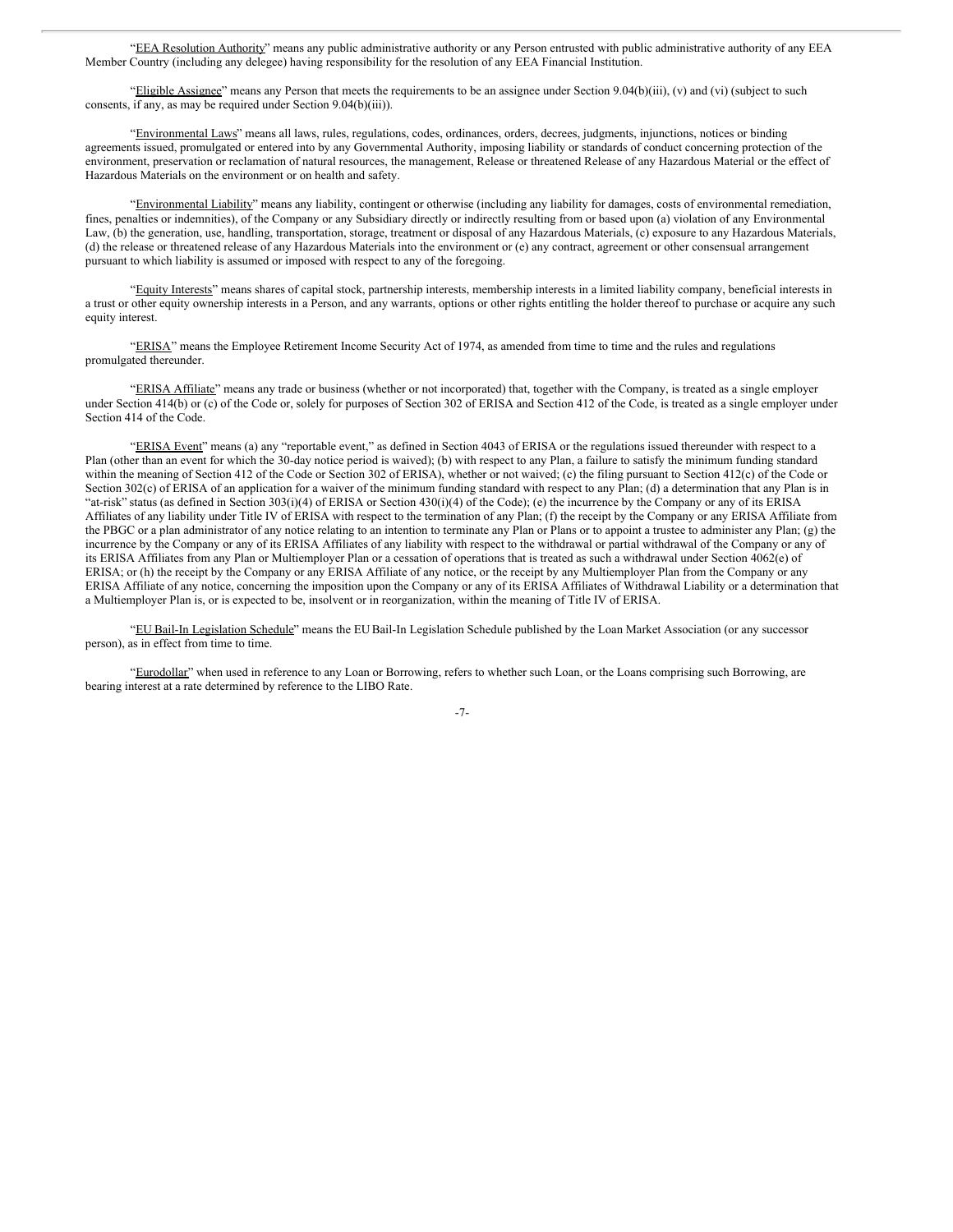#### "Event of Default" has the meaning assigned to such term in Article VII.

"Excluded Taxes" means, with respect to the Administrative Agent, any Lender or any other recipient of any payment to be made by or on account of any obligation of any Loan Party under any Loan Document, (a) any Tax imposed on or measured by such recipient's net income or profits (or any franchise Tax imposed in lieu of a Tax on net income or profits) by any jurisdiction as a result of such recipient being organized in or having its principal office or applicable lending office located in such jurisdiction, or as a result of any other present or former connection with such jurisdiction (including as a result of such recipient carrying on a trade or business, having a permanent establishment or being a resident for tax purposes in such jurisdiction) other than any connection arising solely from such recipient having executed, delivered, enforced, become a party to, performed its obligations under, received payments under, received or perfected a security interest under, engaged in any other transaction pursuant to, and/or enforced, any Loan Documents, (b) any branch profits Taxes within the meaning of Section 884(a) of the Code, or any similar Tax, imposed by any jurisdiction described in clause (a) above, (c) solely with respect to the Obligations of the Company, in the case of a Foreign Lender (other than an assignee pursuant to a request by the Borrower under Section 2.18), any U.S. federal withholding Tax that is imposed on amounts payable to such Foreign Lender pursuant to a Law in effect at the time such Foreign Lender becomes a party to this Agreement (or designates a new lending office), except to the extent that such Foreign Lender (or its assignor, if any) was entitled, immediately prior to the time of designation of a new lending office (or assignment), to receive additional amounts from a Loan Party with respect to such withholding Tax pursuant to Section 2.16, (d) any withholding Tax that is attributable to a Lender's failure to comply with Section 2.16(d) and (e) solely with respect to the Obligations of the Company, any U.S. federal withholding Taxes imposed pursuant to FATCA.

"Existing Term Credit Agreement" means that certain term loan credit agreement dated as of September 14, 2018 among the Company, Bank of America, as Administrative Agent and the lenders party thereto.

"Existing Term Loan Class" has the meaning set forth in Section 2.20(a).

"Extended Term Loans" has the meaning set forth in Section 2.20(a).

"Extending Term Lender" has the meaning provided in Section 2.20(c).

"Extension Election" has the meaning set forth in Section 2.20(c).

"Extension Request" has the meaning provided in Section 2.20(a).

"Facility" means the Term Loan Facility.

"FATCA" means Sections 1471 through 1474 of the Code, as of the Closing Date (and any amended or successor version thereof that is substantively comparable and not materially more onerous to comply with), and any current or future Treasury regulations or official interpretations thereof.

"FCPA" has the meaning provided in Section 3.13.

"Federal Funds Effective Rate" means, for any day, the rate per annum equal to the weighted average of the rates on overnight federal funds transactions with members of the Federal Reserve System, as published by the Federal Reserve Bank of New York on the Business Day next succeeding such day; provided that (a) if such day is not a Business Day, the Federal Funds Effective Rate for such day shall be such rate on such transactions on the next preceding Business Day as so published on the next succeeding Business Day, (b) if no such rate is so published on such next succeeding Business Day, the Federal Funds Effective Rate for such day shall be the average rate (rounded upward, if necessary, to a whole multiple of 1/100 of 1%) charged to Bank of America on such day on such transactions as determined by the Administrative Agent and (c) in no event shall the Federal Funds Effective Rate be deemed to be less than 0% per annum.

"Finance Lease" means any lease of Property classified as a "finance lease" under GAAP, but excluding, for the avoidance of doubt, any Operating Leases or any other non-finance leases.

-8-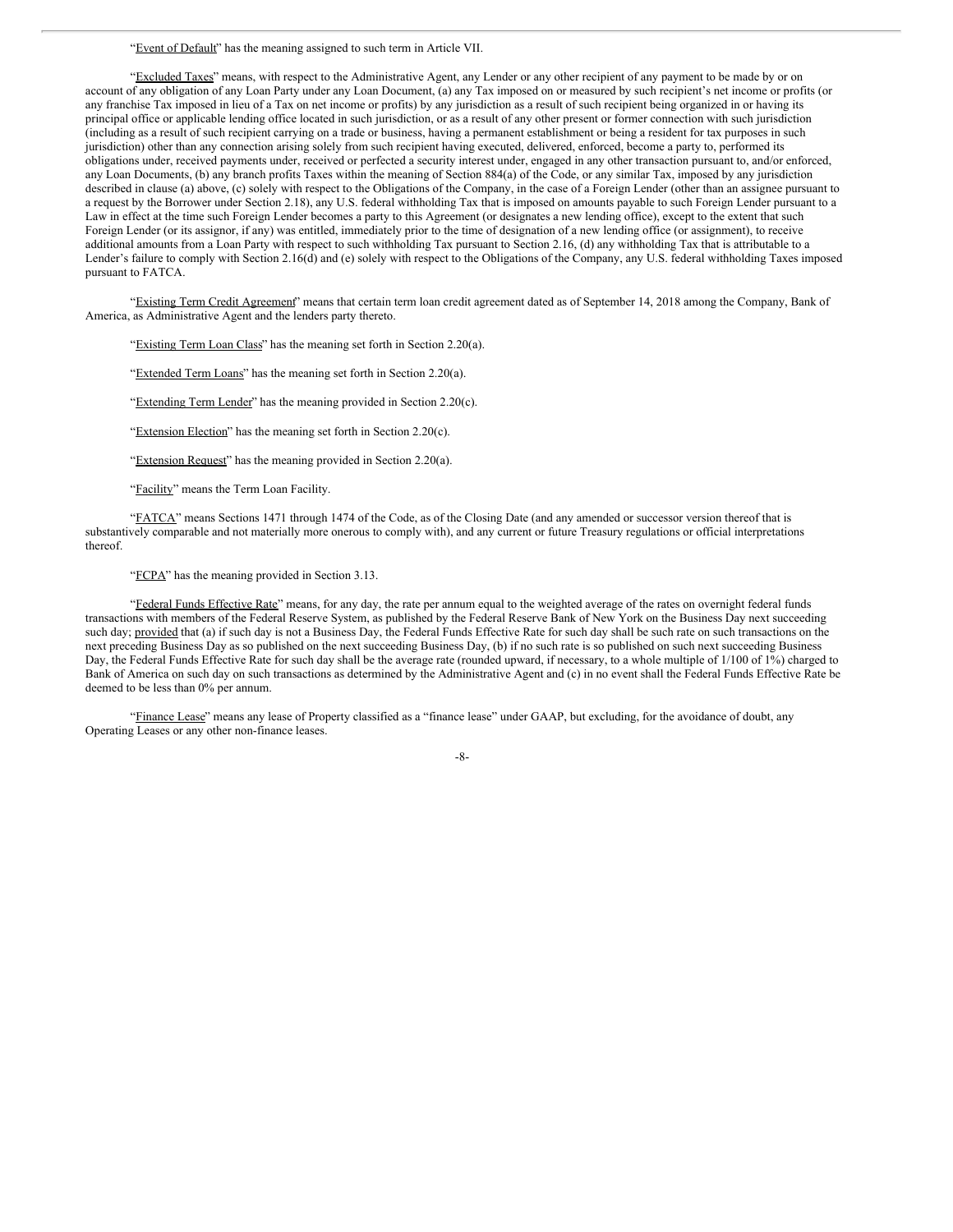"Finance Lease Obligations" of a Person means the amount of the obligations of such Person under Finance Leases which would be shown as a liability on a balance sheet of such Person prepared in accordance with GAAP.

"Financial Officer" means the chief financial officer, principal accounting officer, treasurer, assistant treasurer or controller of the Borrower.

"Foreign Holding Company" means any Domestic Subsidiary substantially all of the assets of which consist of Equity Interests and/or Indebtedness of one or more Foreign Subsidiaries or other Foreign Holding Companies.

"Foreign Lender" means any Lender that is not a "United States" person within the meaning of Section 7701(a)(30) of the Code.

"Foreign Subsidiary" means any direct or indirect Subsidiary of the Company that is not a Domestic Subsidiary.

"Fund" means any Person (other than a natural person) that is (or will be) engaged in making, purchasing, holding or otherwise investing in commercial loans and similar extensions of credit in the ordinary course of its activities.

"GAAP" means generally accepted accounting principles in the United States of America;provided that, the Borrower may, by written notice from a Financial Officer to the Administrative Agent and the Lenders, elect to change its financial accounting to IFRS and, in such case, unless the context otherwise requires (including pursuant to Section 1.04), all references to GAAP herein shall refer to IFRS.

"Governmental Authority" means the government of the United States of America, any other nation or any political subdivision thereof, whether state or local, and any agency, authority, instrumentality, regulatory body, court, central bank or other entity exercising executive, legislative, judicial, taxing, regulatory or administrative powers or functions of or pertaining to government (including any supra-national bodies such as the European Union or the European Central Bank).

"Guarantee" of or by any Person (the "guarantor") means any obligation, contingent or otherwise, of the guarantor guaranteeing or having the economic effect of guaranteeing any Indebtedness or other monetary obligation of any other Person (the "primary obligor") in any manner, whether directly or indirectly, and including any obligation of the guarantor, direct or indirect, (a) to purchase or pay (or advance or supply funds for the purchase or payment of) such Indebtedness or other monetary obligation or to purchase (or to advance or supply funds for the purchase of) any security for the payment thereof, (b) to purchase or lease property, securities or services for the purpose of assuring the owner of such Indebtedness or other monetary obligation of the payment thereof, (c) to maintain working capital, equity capital or any other financial statement condition or liquidity of the primary obligor so as to enable the primary obligor to pay such Indebtedness or other monetary obligation or (d) as an account party in respect of any letter of credit or letter of guaranty issued to support such Indebtedness or monetary obligation; provided that the term Guarantee shall not include endorsements for collection or deposit in the ordinary course of business. The amount of any Guarantee of any guaranteeing person shall be deemed to be the lower of (a) an amount equal to the stated or determinable amount of the primary obligation, or portion thereof, in respect of which such Guarantee is made and (b) the maximum amount for which such guaranteeing person may be liable pursuant to the terms of the instrument embodying such Guarantee, unless such primary obligation or the maximum amount for which such guaranteeing person may be liable are not stated or determinable, in which case the amount of such Guarantee shall be such guaranteeing person's maximum reasonably anticipated liability in respect thereof as determined by the Company in good faith.

"Guarantee Agreement" means the Guarantee Agreement executed by the Company and the Guarantors on the Closing Date, together with each other supplement executed and delivered pursuant to Section 5.09.

"Guarantor" means (a) each Subsidiary listed onSchedule 1.01 on the Closing Date and (b) each Subsidiary that becomes a party to the Guarantee Agreement after the Closing Date pursuant to Section 5.09 or otherwise.

-9-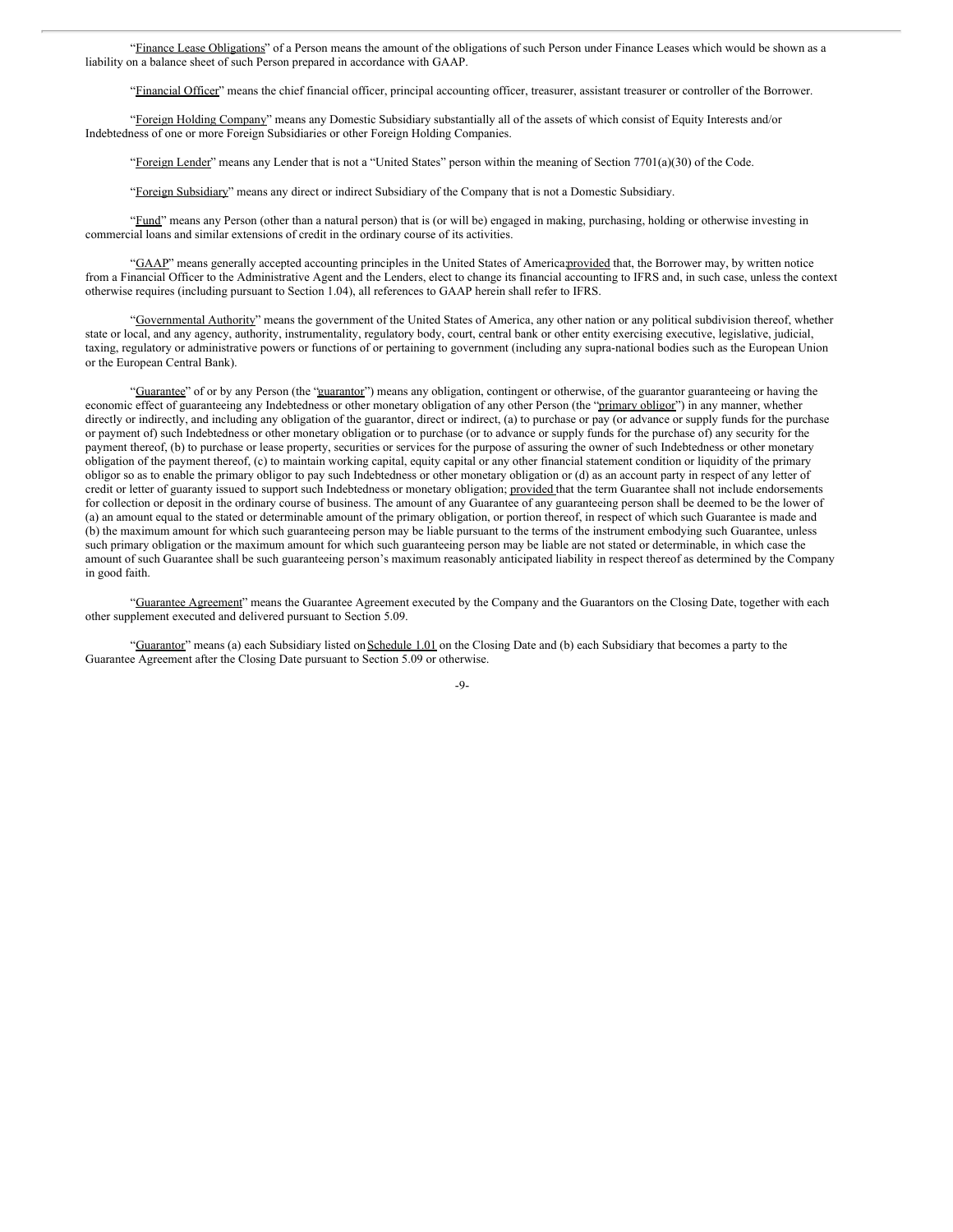"Hazardous Materials" means all explosive or radioactive substances or wastes and all hazardous or toxic substances, wastes or other pollutants, including petroleum or petroleum distillates, asbestos or asbestos containing materials, polychlorinated biphenyls, radon gas, infectious or medical wastes and all other substances or wastes of any nature regulated pursuant to any Environmental Law.

"IFRS" means International Financial Reporting Standards and applicable accounting requirements set by the International Accounting Standards Board or any successor thereto (or the Financial Accounting Standards Board, the Accounting Principles Board of the American Institute of Certified Public Accountants, or any successor to either such Board, or the SEC, as the case may be), as in effect from time to time.

"Immaterial Subsidiary" means, on any date, any Subsidiary that did not account for more than (x) 5.0% of Consolidated Tangible Assets as of the date of the most recent financial statements delivered pursuant to Section 5.01(a) or (b) or (y) 1.0% of the Company's and its Consolidated Subsidiaries' consolidated sales for the most recently ended Test Period; provided that no Subsidiary shall at any time be deemed to be an Immaterial Subsidiary for purposes of Section 5.09 if the Company and its Consolidated Subsidiaries that are Guarantors accounted for less than 50.0% of Consolidated Tangible Assets as of the date of the most recent financial statements delivered pursuant to Section 5.01(a) or (b) prior to such time.

"Indebtedness" of any Person means, without duplication, (a) all obligations of such Person for borrowed money, (b) all obligations of such Person evidenced by bonds, debentures, notes or similar instruments, (c) all obligations of such Person under conditional sale or other title retention agreements relating to property acquired by such Person, (d) all obligations of such Person in respect of the deferred purchase price of property or services (excluding accounts payable incurred in the ordinary course of business, milestone payments incurred in connection with any investment or series of related investments, any earn-out obligation except to the extent such obligation is a liability on the balance sheet of such Person in accordance with GAAP at the time initially incurred and deferred or equity compensation arrangements payable to directors, officers or employees), (e) all Indebtedness of others secured by (or for which the holder of such Indebtedness has an existing right, contingent or otherwise, to be secured by) any Lien on Property owned or acquired by such Person, whether or not the Indebtedness secured thereby has been assumed, but limited to the fair market value of such Property (except to the extent otherwise provided in this definition), (f) all Guarantees by such Person of Indebtedness of others of a type described in any of clauses (a) through (e) above or (g) through (k) below, (g) all Finance Lease Obligations of such Person, (h) all obligations, contingent or otherwise, of such Person as an account party in respect of letters of credit and letters of guaranty, (i) all obligations, contingent or otherwise, of such Person in respect of bankers' acceptances, (j) all obligations of such Person under any Swap Agreement (with the "principal" amount of any Swap Agreement on any date being equal to the early termination value thereof on such date) and (k) all Attributable Receivables Indebtedness. The Indebtedness of any Person shall (i) include the Indebtedness of any other entity (including any partnership in which such Person is a general partner) to the extent such Person is expressly liable therefor as a result of such Person's ownership interest in or other relationship with such entity and pursuant to contractual arrangements, except to the extent the terms of such Indebtedness provide that such Person is not liable therefor and (ii) exclude (A) customer deposits and advances and interest payable thereon in the ordinary course of business in accordance with customary trade terms and other obligations incurred in the ordinary course of business through credit on an open account basis customarily extended to such Person and (B) bona fide indemnification, purchase price adjustment, earnouts, holdback and contingency payment obligations to which the seller may become entitled to the extent such payment is determined by a final closing balance sheet or such payment depends on the performance of such business after the closing; provided, however, that, at the time of closing, the amount of any such payment is not determinable and, to the extent such payment thereafter becomes fixed and determined, the amount is paid within 60 days thereafter and included as Indebtedness of the Company.

"Indemnified Taxes" means all Taxes other than Excluded Taxes and Other Taxes.

"Indemnitee" has the meaning set forth in Section 9.03(b).

"Information" has the meaning specified in Section 9.12.

-10-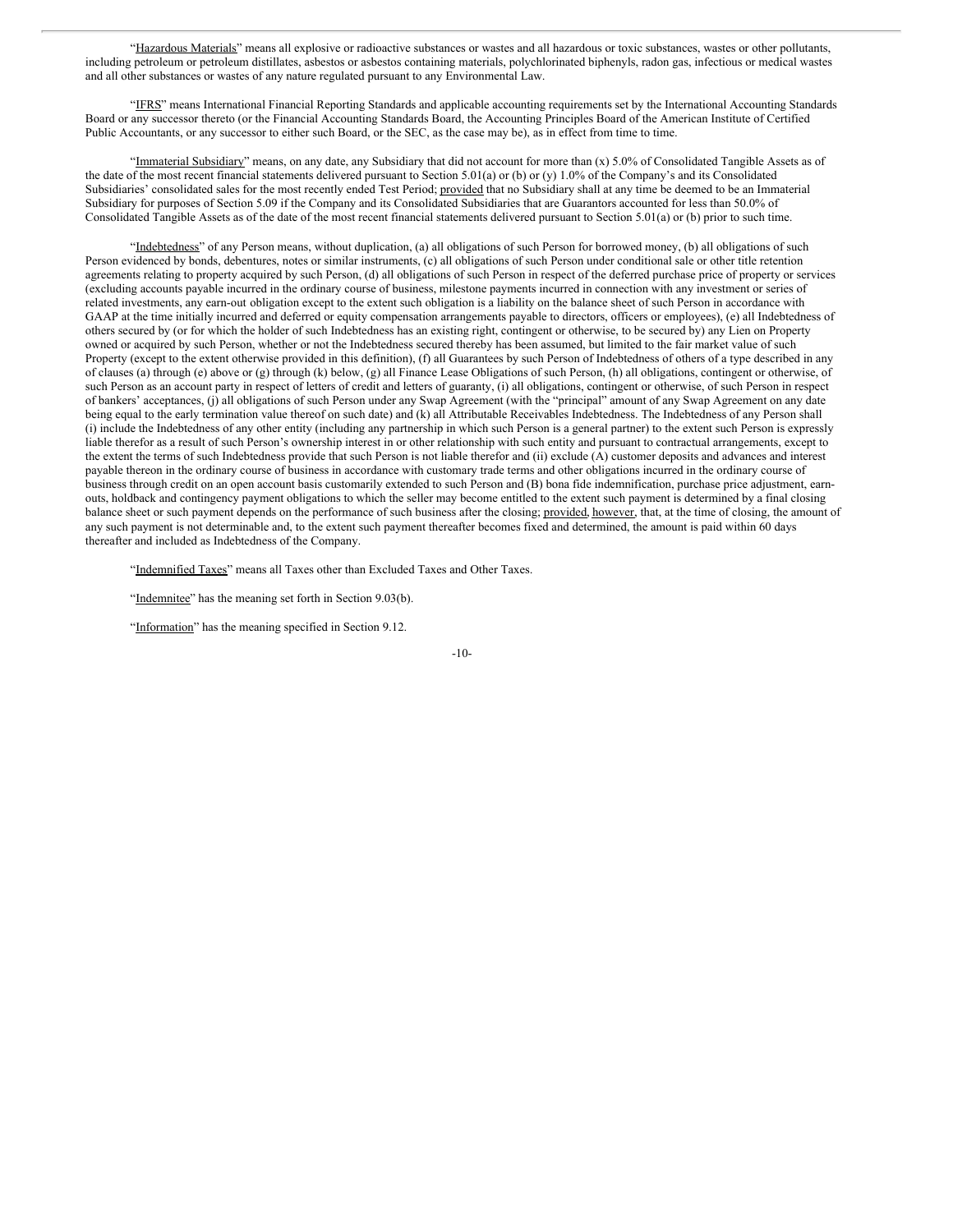"Initial Lender" means Bank of America and each of the other Lenders set forth onSchedule 2.01 in their capacity as Lender under this Agreement.

"Interest Election Request" means a request by the Company to convert or continue a Loan Borrowing in accordance with Section 2.03.

"Interest Payment Date" means (a) with respect to any Base Rate Loan, the first Business Day of each March, June, September and December and the Maturity Date of such Loan and (b) with respect to any Eurodollar Loan, the last day of the Interest Period applicable to the Borrowing of which such Loan is a part and, in the case of a Eurodollar Borrowing with an Interest Period of more than three months' duration, each day prior to the last day of such Interest Period that occurs at intervals of three months' duration after the first day of such Interest Period.

"Interest Period" means, with respect to any Eurodollar Borrowing, the period commencing on the date of such Borrowing and ending on the numerically corresponding day in the calendar month that is one, two, three or six months, or any other period as may be agreed to by the Administrative Agent and all applicable Lenders, thereafter, as the Borrower may elect; provided that (i) if any Interest Period would end on a day other than a Business Day, such Interest Period shall be extended to the next succeeding Business Day, (ii) any Interest Period pertaining to a Eurodollar Borrowing that commences on the last Business Day of a calendar month (or on a day for which there is no numerically corresponding day in the last calendar month of such Interest Period) shall end on the last Business Day of the last calendar month of such Interest Period and (iii) no Interest Period shall extend beyond the applicable maturity date. For purposes hereof, the date of a Borrowing initially shall be the date on which such Borrowing is made thereafter shall be the effective date of the most recent conversion or continuation of such Borrowing. After giving effect to all Borrowings, all conversions of Loans from one Type to the other, and all continuations of Loans as the same Type, there shall be not more than ten Interest Periods in effect with respect to Loans.

"Investment" means, as to any Person, any direct or indirect acquisition or investment by such Person, whether by means of (a) the purchase or other acquisition of Equity Interests or debt or other securities of another Person or (b) a loan, advance or capital contribution to, Guarantee of Indebtedness of, assumption of Indebtedness of, or purchase or other acquisition of any other debt or equity participation or interest in, another Person, including any partnership or joint venture interest in such other Person or (c) the purchase or other acquisition (in one transaction or a series of transactions) of all or substantially all of the property and assets or business of another Person or assets constituting a business unit, line of business or division of such Person.

"Investor Rights Agreement" means the Second Amended and Restated Investor Rights Agreement, dated April 18, 2019, entered into among CBG Holdings LLC, Greenstar Canada Investment Limited Partnership and Canopy.

"joint venture" means any Person (other than a wholly-owned Subsidiary) in which the Company or any Subsidiary owns Equity Interests representing at least a 9.99% economic interest in such Person and which Person is engaged in a business that is the same as or substantially similar to, related to, ancillary to or complimentary to, a line of business conducted by the Company or any of its Subsidiaries.

"Latest Maturity Date" means, at any time, the then latest final maturity date of any Loan or Commitment under this Agreement.

"Laws" means, collectively, all international, foreign, Federal, state and local statutes, treaties, rules, guidelines, regulations, ordinances, codes and administrative or judicial precedents or authorities.

"Lenders" means the Persons listed on Schedule 2.01 and any other Person that shall have become a Lender pursuant to an Assignment and Assumption, other than any such Person that ceases to be a party hereto pursuant to an Assignment and Assumption.

"Lending Office" means, as to any Lender, the office or offices of such Lender described as such in such Lender's Administrative Questionnaire, or such other office or offices as a Lender may from time to time notify the Borrower and the Administrative Agent, which office may include any Affiliate of such Lender or any domestic or

-11-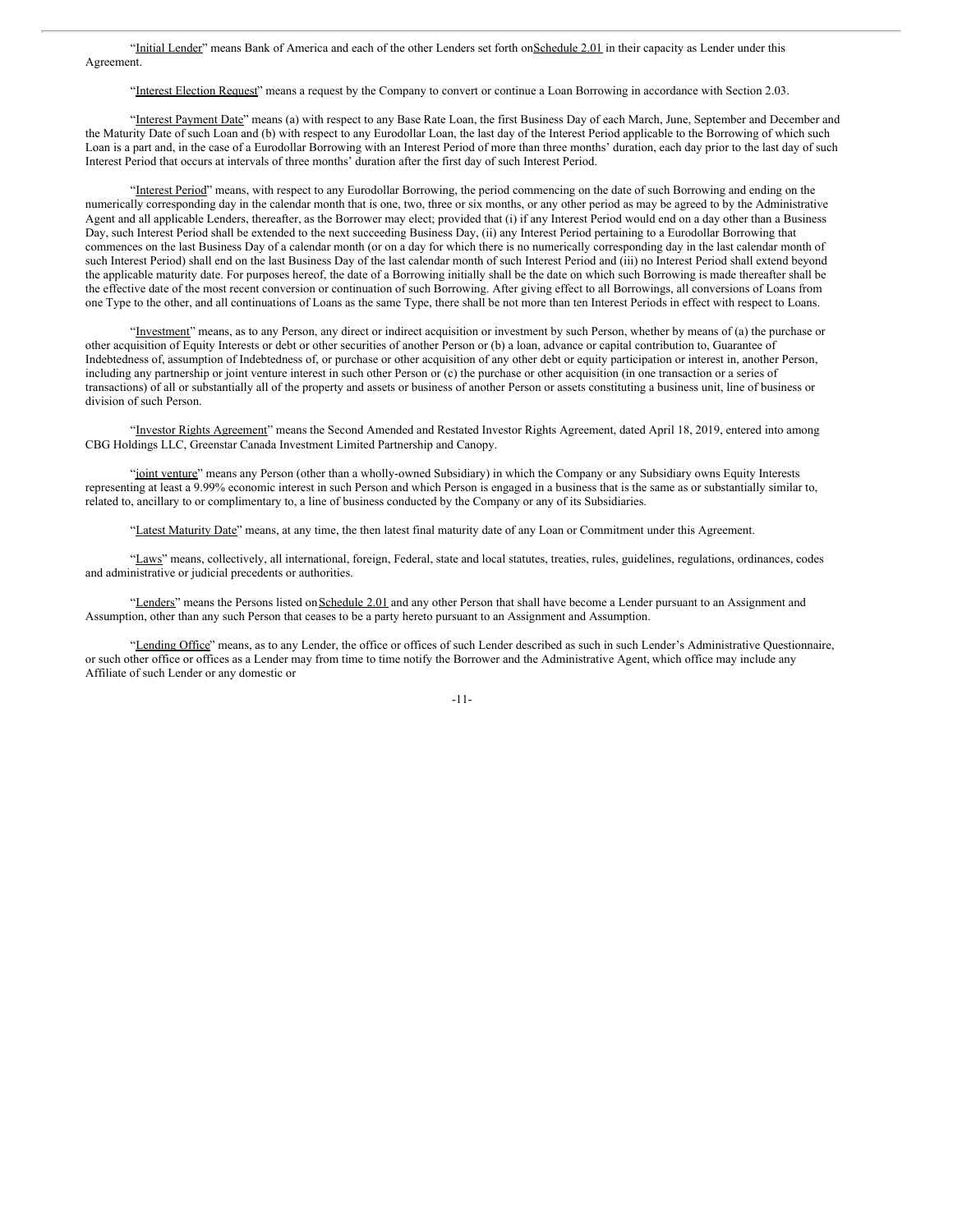foreign branch of such Lender or such Affiliate. Unless the context otherwise requires each reference to a Lender shall include its applicable Lending Office.

#### "LIBO Rate" means:

(a) for any Interest Period with respect to a Eurodollar Borrowing, the rate per annum equal to the London Interbank Offered Rate ("LIBOR") or a comparable or successor rate, which is approved by the Administrative Agent, as published on the applicable Bloomberg screen page (or other commercially available source providing quotations as designated by the Administrative Agent from time to time) (the "LIBOR Screen Rate") at approximately 11:00 a.m., London time, two Business Days prior to the commencement of such Interest Period, for deposits in Dollars (for delivery on the first day of such Interest Period) with a term equivalent to such Interest Period; and

(b) for any interest calculation with respect to a Base Rate Loan on any date, the rate per annum equal to LIBOR, at approximately 11:00 a.m., London time determined two Business Days prior to such date for Dollar deposits being delivered in the London interbank market for a term of one month commencing that day;

provided that to the extent a comparable or successor rate is approved by the Administrative Agent in connection herewith, the approved rate shall be applied in a manner consistent with market practice; provided, further that to the extent such market practice is not administratively feasible for the Administrative Agent, such approved rate shall be applied in a manner as otherwise reasonably determined by the Administrative Agent; provided, further that if the LIBO Rate shall be less than zero, such rate shall be deemed zero for purposes of this Agreement.

"LIBOR Screen Rate" has the meaning set forth in the definition of "LIBO Rate."

"LIBOR Successor Rate" has the meaning set forth in the Section 2.19(a).

"LIBOR Successor Rate Conforming Changes" means, with respect to any proposed LIBOR Successor Rate, any conforming changes to the definition of Base Rate, Interest Period, timing and frequency of determining rates and making payments of interest and other administrative matters as may be appropriate, in the discretion of the Administrative Agent, to reflect the adoption of such LIBOR Successor Rate and to permit the administration thereof by the Administrative Agent in a manner substantially consistent with market practice (or, if the Administrative Agent determines that adoption of any portion of such market practice is not administratively feasible or that no market practice for the administration of such LIBOR Successor Rate exists, in such other manner of administration as the Administrative Agent determines in consultation with the Borrower).

"Lien" means, with respect to any asset, any mortgage, deed of trust, lien, pledge, hypothecation, encumbrance, charge or security interest in, on or of such asset (or any finance lease having substantially the same economic effect as any of the foregoing).

"Loan Documents" means this Agreement, the Guarantee Agreement, any promissory notes executed and delivered pursuant to Section 2.09(e) and any amendments, waivers, supplements or other modifications to any of the foregoing.

"Loan Parties" means the Borrower and the Guarantors.

"Loans" means the loans made by the Lenders to the Borrower pursuant to Section 2.01, Section 2.20 and Section 9.02 of this Agreement.

"London Banking Day" means any day on which dealings in Dollar deposits are conducted by and between banks in the London interbank eurodollar market.

"Material Acquisition" means any acquisition of property or series of related acquisitions of property that involves the payment of consideration by the Company and its Subsidiaries and any assumption of liabilities and

-12-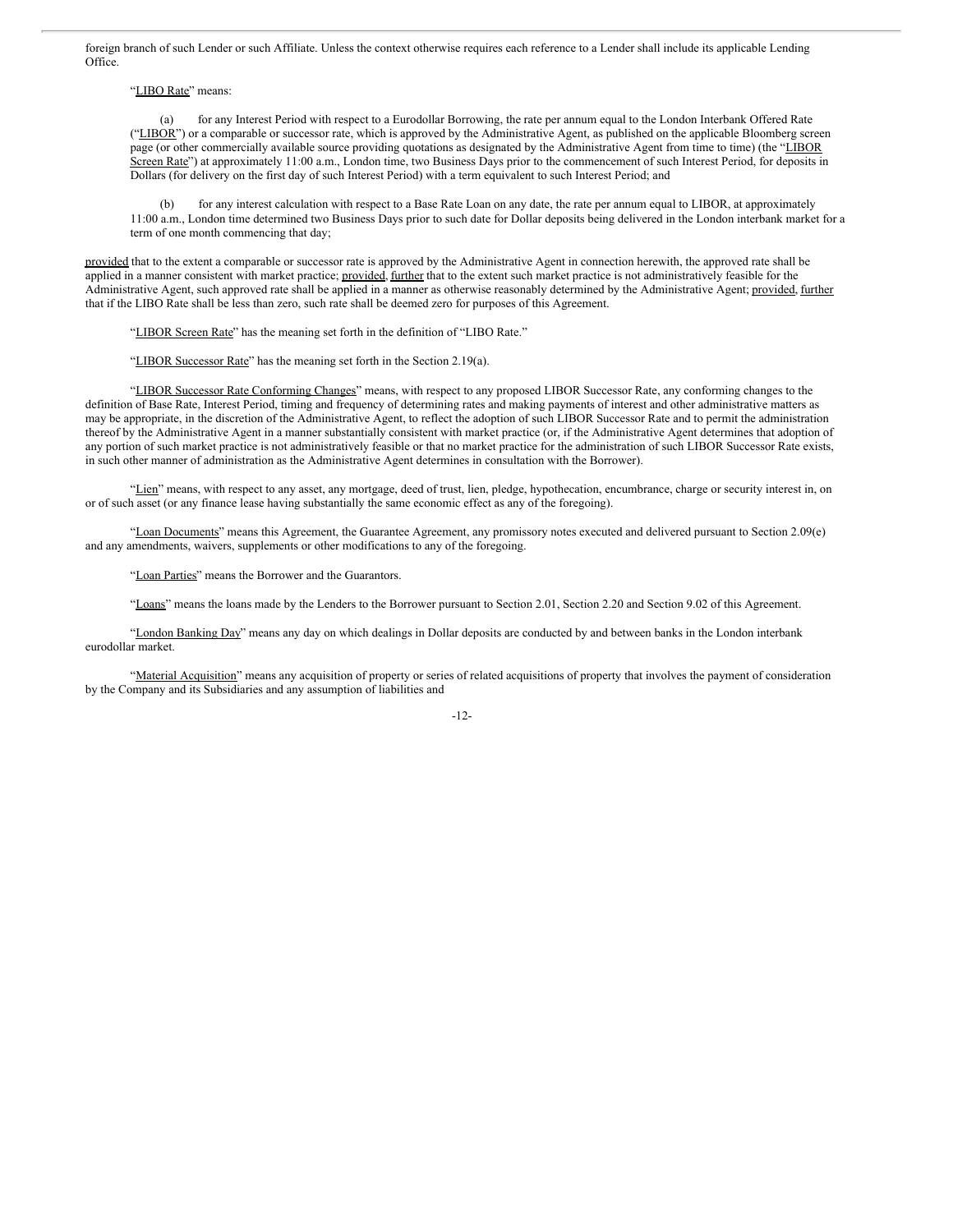Indebtedness in excess of \$1,000,000,000; provided that, for purposes of Section 6.09(b) there shall not be more than one Material Acquisition after the Closing Date unless the Consolidated Net Leverage Ratio has been less than 4.00 to 1.00 as of the last day of a Test Period ending subsequent to the most recent Material Acquisition.

"Material Adverse Effect" means a material adverse effect on (a) the business, assets, property or financial condition of the Company and the Subsidiaries taken as a whole or (b) the validity or enforceability of this Agreement or any and all other Loan Documents, or the rights and remedies of the Administrative Agent and the Lenders thereunder.

"Material Indebtedness" means Indebtedness (other than the Loans), of any one or more of the Company and its Subsidiaries in an aggregate principal amount exceeding \$150,000,000.

"Maturity Date" means the fifth anniversary of the Closing Date; provided that in each case, if such date is not a Business Day, the Maturity Date shall be the immediately preceding Business Day.

"Maximum Rate" has the meaning assigned to such term in Section 9.14.

"Moody's" means Moody's Investors Service, Inc. and any successor thereto.

"Multiemployer Plan" means a multiemployer plan as defined in Section 4001(a)(3) of ERISA.

"Obligations" means all Indebtedness (including interest accruing during the pendency of any bankruptcy, insolvency, receivership or other similar proceeding, regardless of whether allowed or allowable in such proceeding) and other monetary obligations of any of the Loan Parties to any of the Lenders, their Affiliates or the Administrative Agent or the Arranger, individually or collectively, existing on the Closing Date or arising thereafter (direct or indirect, joint or several, absolute or contingent, matured or unmatured, liquidated or unliquidated, secured or unsecured) arising or incurred under this Agreement or any of the other Loan Documents (including under any of the Loans made or reimbursement or other monetary obligations incurred or other instruments at any time evidencing any thereof), in each case whether now existing or hereafter arising, whether all such obligations arise or accrue before or after the commencement of any bankruptcy, insolvency or receivership proceedings (and whether or not such claims, interest, costs, expenses or fees are allowed or allowable in any such proceeding (including interest and fees which, but for the filing of a petition in bankruptcy with respect to any Loan Party, would have accrued on any Obligations, whether or not a claim is allowed against such Loan Party for such interest or fees in the related bankruptcy proceeding)).

"Operating Lease" means any lease of Property classified as an "operating lease" under GAAP.

"Other Taxes" means any and all present or future stamp or documentary Taxes or any other excise or property Taxes, charges or similar levies arising from any payment made under this Agreement or any other Loan Document or from the execution, delivery or enforcement of, or otherwise with respect to, this Agreement or any other Loan Document, except any such Taxes imposed as a result of an assignment by a Lender other than an assignment made pursuant to Section 2.18 (an "Assignment Tax"), if such Assignment Tax is imposed as a result of any present or former connection of the assignor or assignee with the jurisdiction imposing such Assignment Tax (including as a result of such recipient carrying on a trade or business, having a permanent establishment or being a resident for tax purposes in such jurisdiction) other than any connection arising solely from such recipient having executed, delivered, enforced, become a party to, performed its obligations under, received payments under, received or perfected a security interest under, engaged in any other transaction pursuant to, and/or enforced, any Loan Documents.

"Overnight Rate" means, for any day, the greater of (i) the Federal Funds Effective Rate and (ii) an overnight rate determined by the Administrative Agent in accordance with banking industry rules on interbank compensation.

"Participant" has the meaning set forth in Section 9.04(d).

-13-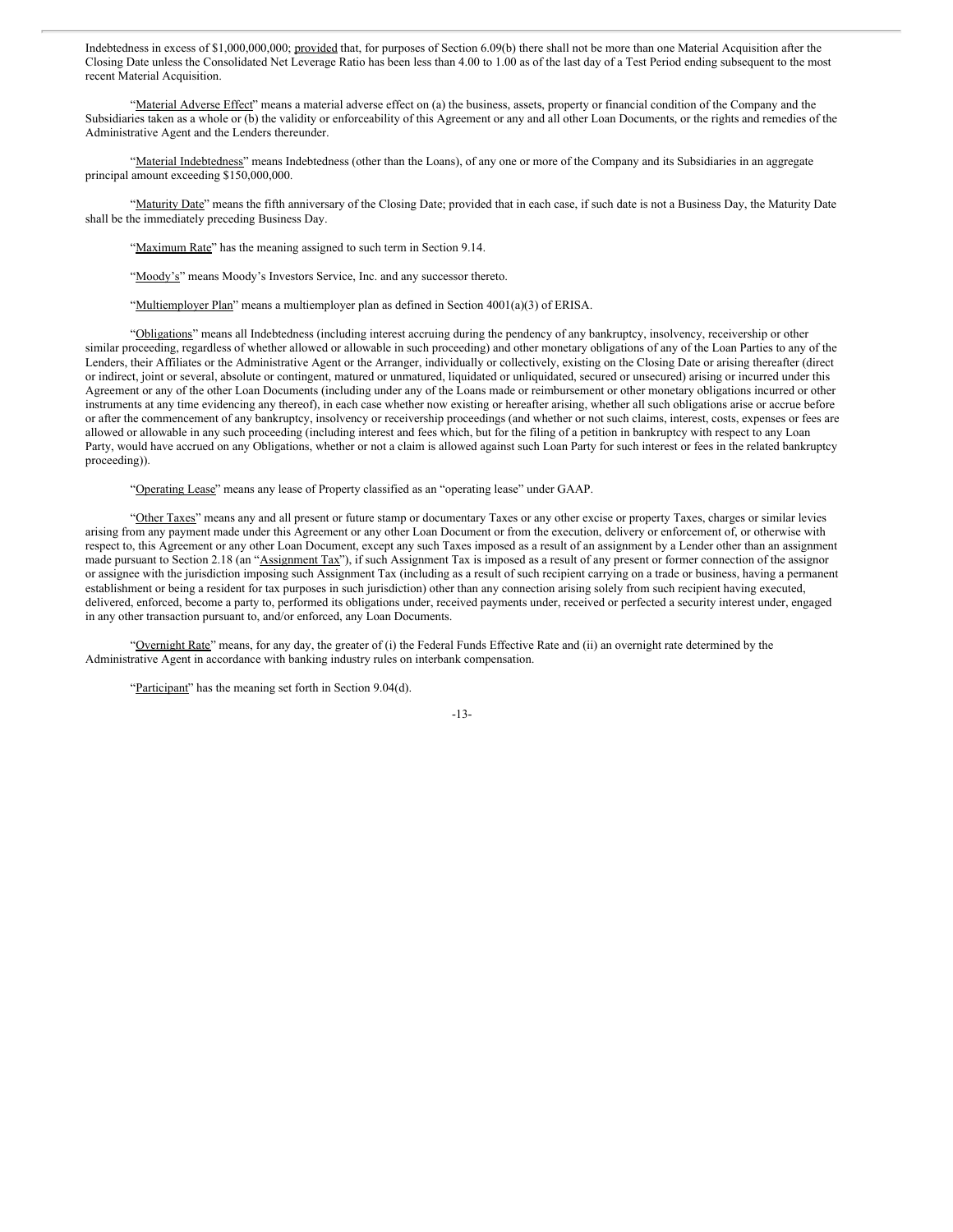#### "Participant Register" has the meaning set forth in Section 9.04(d).

"PBGC" means the Pension Benefit Guaranty Corporation referred to and defined in ERISA and any successor entity performing similar functions.

### "Permitted Encumbrances" means:

(a) Liens imposed by law for Taxes, assessments or other governmental charges that are not overdue for a period of more than thirty (30) days or are being contested in good faith by appropriate proceedings diligently conducted;

carriers', warehousemen's, mechanics', materialmen's, repairmen's, landlords', workmen's, suppliers' and other like Liens imposed by law, arising in the ordinary course of business and securing obligations that are not overdue by more than ninety (90) days or are being contested in good faith by appropriate proceedings diligently conducted;

(c) (i) Liens, pledges and deposits made in the ordinary course of business in compliance with workers' compensation, unemployment insurance and other social security laws or regulations or employment laws or to secure other public, statutory or regulatory obligations (including to support letters of credit or bank guarantees) and (ii) Liens, pledges or deposits in the ordinary course of business securing liability for premiums or reimbursement or indemnification obligations of (including obligations in respect of letters of credit or bank guarantees for the benefit of) insurance carriers providing insurance to the Company or any Subsidiary;

(d) Liens or deposits to secure the performance of bids, trade contracts, governmental contracts, tenders, statutory bonds, leases, statutory obligations, surety, stay, appeal and replevin bonds, performance bonds, indemnity bonds, bonds to secure the payment of excise taxes or customs duties in connection with the sale or importation of goods and other obligations of a like nature (including those to secure health, safety and environmental obligations), in each case in the ordinary course of business;

(e) Liens in respect of judgments, decrees, attachments or awards that do not constitute an Event of Default under clause (k) of Article VII;

(f) easements, restrictions (including zoning restrictions),rights-of-way, covenants, licenses, encroachments, protrusions and similar encumbrances and minor title defects affecting real property imposed by law or arising in the ordinary course of business that do not secure any monetary obligations and do not materially interfere with the ordinary conduct of business of the Company or any Subsidiary;

(g) any interest or title of a lessor, sublessor, licensor or sublicensor under any lease, sublease, license or sublicense entered into by the Company or any other Subsidiary as a part of its business and covering only the assets so leased; and

(h) performance and return-of-money bonds, or in connection with the payment of the exercise price or withholding taxes in respect of the exercise, payment or vesting of stock appreciation rights, stock options, restricted stock, restricted stock units, performance share units or other stock-based awards, and other similar obligations;

provided that the term "Permitted Encumbrances" shall not include any Lien securing Indebtedness.

"Permitted Holders" means (a) Marilyn Sands, her descendants (whether by blood or adoption), her descendants' spouses, her siblings, the descendants of her siblings (whether by blood or adoption), Hudson Ansley, Lindsay Caleo, William Caleo, Courtney Winslow, or Andrew Stern, or the estate of any of the foregoing Persons, or The Sands Family Foundation, Inc., (b) trusts which are for the benefit of any combination of the Persons described in clause (a), or any trust for the benefit of any such trust, or (c) partnerships, limited liability companies or

 $-14-$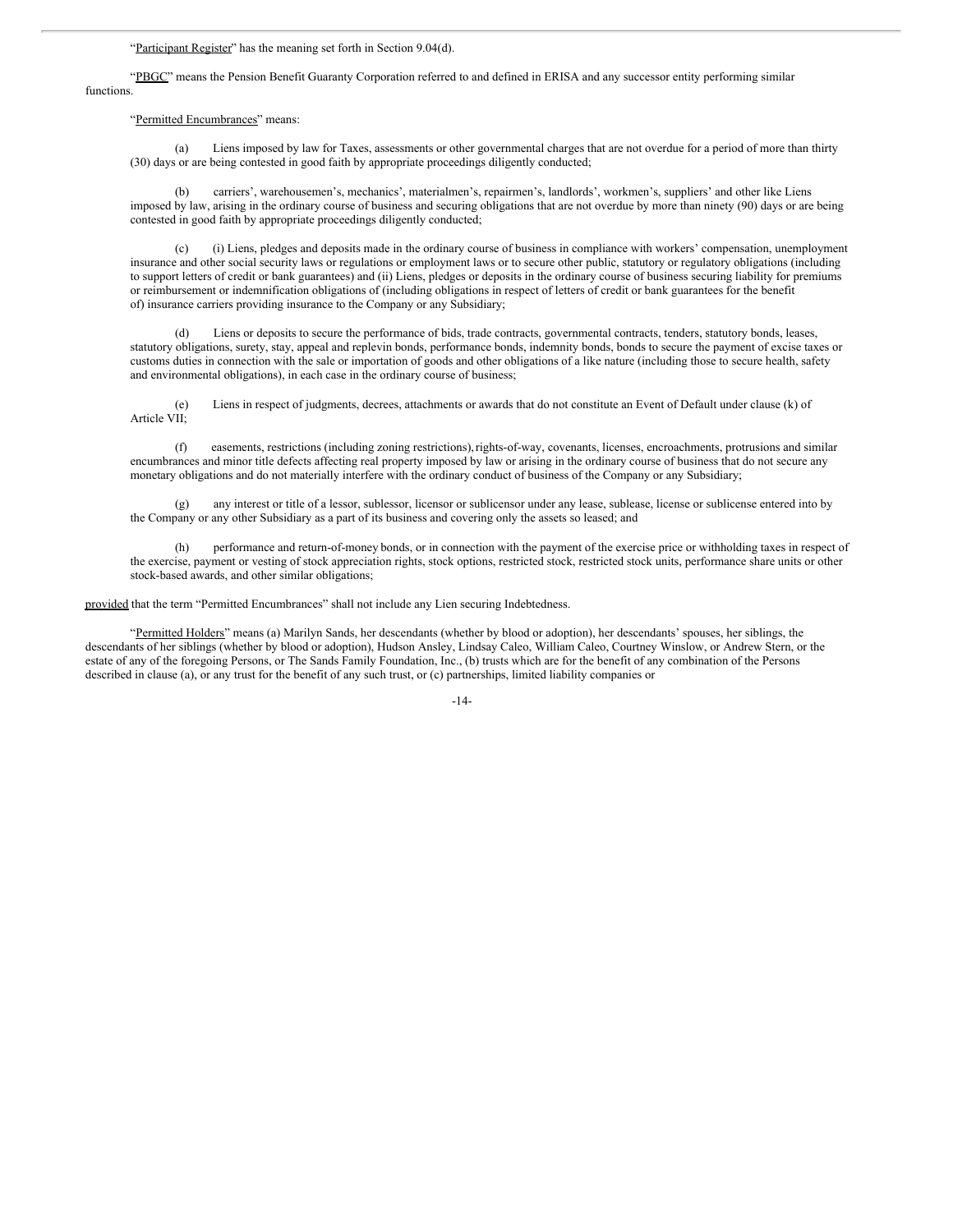any other entities which are controlled by any combination of the Persons described in clause (a), the estate of any such Persons, a trust referred to in the foregoing clause (b), or an entity that satisfies the conditions of this clause (c).

"Permitted Receivables Facility" means the receivables facility or facilities created under the Permitted Receivables Facility Documents providing for the sale or pledge by the Company and/or one or more other Receivables Sellers of Permitted Receivables Facility Assets (thereby providing financing to the Company and the Receivables Sellers) to the Receivables Entity (either directly or through another Receivables Seller), which in turn shall sell or pledge interests in the respective Permitted Receivables Facility Assets to third-party lenders or investors pursuant to the Permitted Receivables Facility Documents (with the Receivables Entity permitted to issue notes or other evidences of Indebtedness secured by Permitted Receivables Facility Assets or investor certificates, purchased interest certificates or other similar documentation evidencing interests in the Permitted Receivables Facility Assets) in return for the cash used by the Receivables Entity to purchase the Permitted Receivables Facility Assets from the Borrower and/or the respective Receivables Sellers, in each case as more fully set forth in the Permitted Receivables Facility Documents.

"Permitted Receivables Facility Assets" means (i) Receivables (whether now existing or arising in the future) of the Company and its Subsidiaries which are transferred or pledged to the Receivables Entity pursuant to the Permitted Receivables Facility and any related Permitted Receivables Related Assets which are also so transferred or pledged to the Receivables Entity and all proceeds thereof and (ii) loans to the Company and its Subsidiaries secured by Receivables (whether now existing or arising in the future) and any Permitted Receivables Related Assets of the Borrower and its Subsidiaries which are made pursuant to the Permitted Receivables Facility.

"Permitted Receivables Facility Documents" means each of the documents and agreements entered into in connection with the Permitted Receivables Facility, including (i) the documents relating to the Amended and Restated Receivables Loan, Security and Servicing Agreement, dated as of October 1, 2013, as amended by the First Amendment to Amended and Restated Receivables Loan, Security and Servicing Agreement dated as of September 29, 2014, as further amended by the Second Amendment to Amended and Restated Receivables Loan, Security and Servicing Agreement dated as of September 28, 2015, as further amended by the Third Amendment to Amended and Restated Receivables Loan, Security and Servicing Agreement dated as of September 27, 2016, and as further amended by the Fourth Amendment to Amended and Restated Receivables Loan, Security and Servicing Agreement dated as of September 26, 2017, by and among the Company, Constellation Brands Sales Finance LLC, Coöperatieve Rabobank U.A., New York Branch and the other lenders from time to time a party thereto, (ii) the documents relating to the Receivables Loan, Security and Servicing Agreement, dated as of October 1, 2013, as amended by the First Amendment to Receivables Loan, Security and Servicing Agreement dated as of September 29, 2014, as further amended by the Second Amendment to Receivables Loan, Security and Servicing Agreement dated as of September 28, 2015, as further amended by the Third Amendment to Receivables Loan, Security and Servicing Agreement dated as of September 27, 2016, and as further amended by the Fourth Amendment to Receivables Loan, Security and Servicing Agreement dated as of September 26, 2017, by and among Crown Imports LLC, Crown Sales Finance LLC, Coöperatieve Rabobank U.A., New York Branch and the other lenders from time to time a party thereto and (iii) all documents and agreements relating to the issuance, funding and/or purchase of certificates and purchased interest certificates or other evidences of Indebtedness secured by Permitted Receivables Facility Assets, all of which documents and agreements to be in form and substance reasonably customary for transactions of this type; in each case as such documents and agreements may be amended, modified, supplemented, refinanced or replaced from time to time so long as (in the good faith determination of the Company) either (i) the terms as so amended, modified, supplemented, refinanced or replaced are reasonably customary for transactions of this type or (ii)(x) any such amendments, modifications, supplements, refinancings or replacements do not impose any conditions or requirements on the Company or any of its Subsidiaries that, taken as a whole, are more restrictive in any material respect than those in existence immediately prior to any such amendment, modification, supplement, refinancing or replacement as determined by the Company in good faith and (y) any such amendments, modifications, supplements, refinancings or replacements are not adverse in any material respect to the interests of the Lenders as determined by the Company in good faith.

"Permitted Receivables Related Assets" means any other assets that are customarily transferred or in respect of which security interests are customarily granted in connection with asset securitization transactions involving receivables similar to Receivables and any collections or proceeds of any of the foregoing.

-15-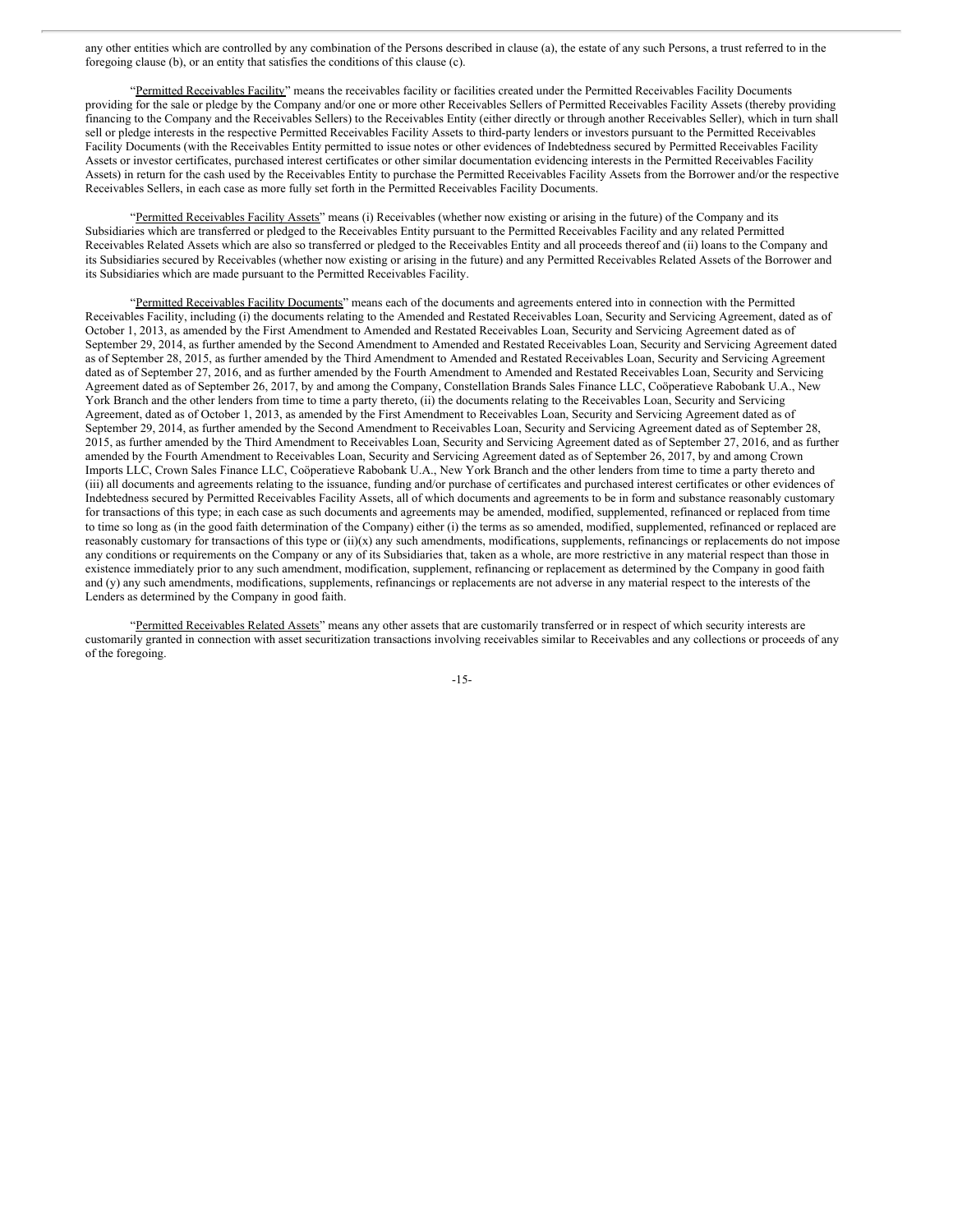"Permitted Refinancing Indebtedness" means, with respect to any Person, any amendment, modification, refinancing, refunding, renewal, replacement or extension of any Indebtedness of such Person; provided that (a) the principal amount (or accreted value, if applicable) thereof does not exceed the principal amount (or accreted value, if applicable) of the Indebtedness so modified, refinanced, refunded, renewed, replaced or extended except by an amount equal to unpaid accrued interest and premium thereon plus other reasonable amounts paid, and fees and expenses reasonably incurred, in connection with such modification, refinancing, refunding, renewal, replacement or extension, (b) other than with respect to Permitted Refinancing Indebtedness in respect of Indebtedness of a type described pursuant to Section 6.01(e), such modification, refinancing, refunding, renewal, replacement or extension has a final maturity date equal to or later than the earlier of  $(x)$  the final maturity date of the Indebtedness so modified, refinanced, refunded, renewed, replaced or extended and (y) the date which is 91 days after the Latest Maturity Date, (c) other than with respect to Permitted Refinancing Indebtedness in respect of Indebtedness of a type described pursuant to Section 6.01(e), such modification, refinancing, refunding, renewal, replacement or extension has a Weighted Average Life to Maturity equal to or greater than the remaining Weighted Average Life to Maturity of, the Indebtedness being modified, refinanced, refunded, renewed, replaced or extended and (d) to the extent such Indebtedness being modified, refinanced, refunded, renewed, replaced or extended is subordinated in right of payment to the Obligations, such modification, refinancing, refunding, renewal, replacement or extension is subordinated in right of payment to the Obligations on terms, taken as a whole, at least as favorable to the Lenders (in the good faith determination of the Company) as those contained in the documentation governing the Indebtedness being modified, refinanced, refunded, renewed, replaced or extended.

"Person" means any natural person, corporation, limited liability company, trust, joint venture, association, company, partnership, Governmental Authority or other entity.

"Plan" means any employee pension benefit plan (other than a Multiemployer Plan) subject to the provisions of Title IV of ERISA or Section 412 of the Code or Section 302 of ERISA, and in respect of which the Borrower or any ERISA Affiliate is (or, if such plan were terminated, would under Section 4069 of ERISA be deemed to be) an "employer" as defined in Section 3(5) of ERISA.

"Platform" has the meaning assigned in Section 5.01.

"Pro Forma Basis" means, with respect to compliance with any test covenant hereunder, that all Specified Transactions and the following transactions occurring prior to the end of the applicable period of measurement in connection therewith shall be deemed to have occurred as of the first day of the applicable period of measurement in such test or covenant: (a) income statement items (whether positive or negative) attributable to the Property or Person subject to such Specified Transaction, (i) in the case of a Disposition of all or substantially all Equity Interests in any Subsidiary of the Company owned by the Company or any of its Subsidiaries or any division, product line, or facility used for operations of the Company or any of its Subsidiaries, shall be excluded, and (ii) in the case of an acquisition or Investment described in the definition of "Specified Transaction," shall be included, (b) any retirement of Indebtedness and (c) any Indebtedness incurred or assumed by the Company or any of the Subsidiaries in connection therewith and if such Indebtedness has a floating or formula rate, shall have an implied rate of interest for the applicable period for purposes of this definition determined by utilizing the rate which is or would be in effect with respect to such Indebtedness as at the relevant date of determination; provided that, the foregoing pro forma adjustments may be applied to any such test or covenant solely to the extent that either (x) such adjustments are consistent with Regulation S-X or (y) in the case of any acquisition of a Person or line of business, such adjustments are set forth in a certificate of a Financial Officer of the Company delivered to the Administrative Agent, which certificate states that such adjustments are (A) based on specifically identified actions to be taken within six months following the date of such acquisition and (B) such Financial Officer believes such adjustments appropriately reflect the net cost savings to be achieved as a result of such specifically identified actions.

"Property" means any right or interest in or to property of any kind whatsoever, whether real, personal or mixed and whether tangible or intangible, including, without limitation, Equity Interests.

"PTE" means a prohibited transaction class exemption issued by the U.S. Department of Labor, as any such exemption may be amended from time to time.

-16-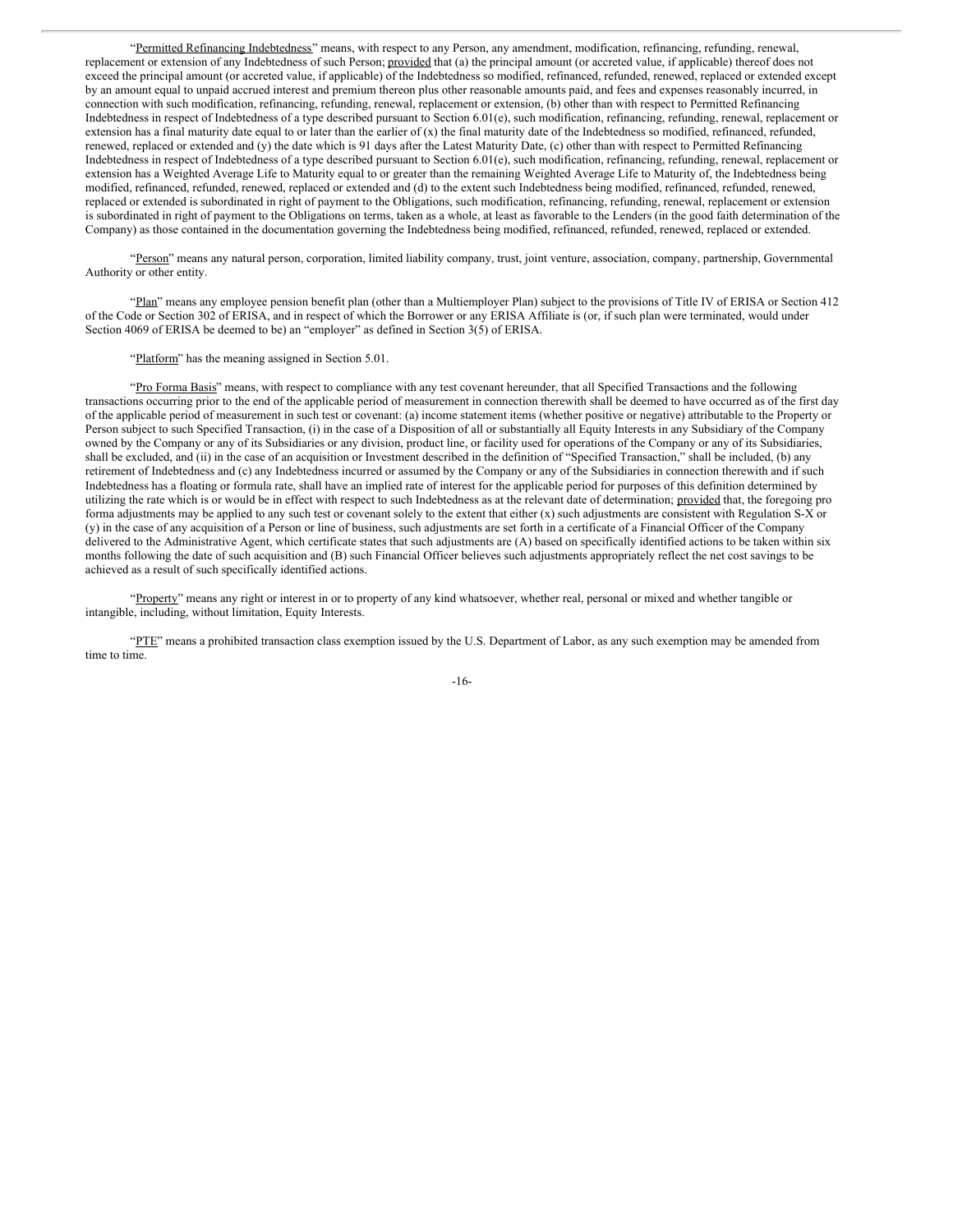"Qualified Equity Interests" means Equity Interests of the Borrower other than Disqualified Equity Interests.

"Receivables" means all accounts receivable and property relating thereto (including, without limitation, all rights to payment created by or arising from sales of goods, leases of goods or the rendition of services rendered no matter how evidenced whether or not earned by performance).

"Receivables Entity" means a wholly-owned Subsidiary of the Company, including Constellation Brands Sales Finance LLC and Crown Sales Finance LLC, which engages in no activities other than in connection with the financing of Receivables of the Receivables Sellers and which is designated (as provided below) as a "Receivables Entity" (a) no portion of the Indebtedness or any other obligations (contingent or otherwise) of which (i) is guaranteed by the Company or any other Subsidiary of the Company (excluding guarantees of obligations (other than the principal of, and interest on, Indebtedness)) pursuant to Standard Securitization Undertakings, (ii) is recourse to or obligates the Company or any other Subsidiary of the Company in any way (other than pursuant to Standard Securitization Undertakings) or (iii) subjects any property or asset of the Company or any other Subsidiary of the Company, directly or indirectly, contingently or otherwise, to the satisfaction thereof, other than pursuant to Standard Securitization Undertakings, (b) with which neither the Company nor any of its Subsidiaries has any contract, agreement, arrangement or understanding (other than pursuant to the Permitted Receivables Facility Documents (including with respect to fees payable in the ordinary course of business in connection with the servicing of accounts receivable and related assets)) on terms less favorable to the Company or such Subsidiary than those that might be obtained at the time from persons that are not Affiliates of the Company (as determined by the Company in good faith), and (c) to which neither the Company nor any other Subsidiary of the Company has any obligation to maintain or preserve such entity's financial condition or cause such entity to achieve certain levels of operating results. Any such designation shall be evidenced to the Administrative Agent by filing with the Administrative Agent an officer's certificate of the Company certifying that, to the best of such officer's knowledge and belief after consultation with counsel, such designation complied with the foregoing conditions.

"Receivables Sellers" means the Company and those Subsidiaries (other than Receivables Entities) that are from time to time party to the Permitted Receivables Facility Documents.

"Refinanced Term Loans" has the meaning assigned to such term in Section 9.02.

"Register" has the meaning set forth in Section 9.04(c).

"Regulation S-X" means Regulation S-X under the Securities Act of 1933, as amended.

"Related Parties" means, with respect to any Person, such Person's Affiliates and the partners, directors, officers, employees, agents, trustees and advisors of such Person and of such Person's Affiliates.

"Release" means any spilling, leaking, pumping, pouring, emitting, emptying, discharging, injecting, escaping, leaching, dumping or disposing of a Hazardous Material into the environment, including the abandonment, discarding, burying or disposal of barrels, containers or other receptacles containing any Hazardous Material.

"Replacement Term Loans" has the meaning assigned to such term in Section 9.02.

"Required Lenders" means, at any time, Lenders holding Commitments and Loans representing more than 50% of the sum of the aggregate principal amount of Commitments and Loans outstanding at such time.

"Responsible Officer" means the chief executive officer, president, any vice president, chief financial officer, treasurer, assistant treasurer or controller of a Loan Party and, solely for purposes of notices given pursuant to Article II, any other officer or employee of the applicable Loan Party so designated by any of the foregoing officers in a notice to the Administrative Agent. Any document delivered hereunder that is signed by a Responsible Officer of a Loan Party shall be conclusively presumed to have been authorized by all necessary corporate, partnership and/or other action on the part of such Loan Party and such Responsible Officer shall be conclusively presumed to have acted on behalf of such Loan Party.

-17-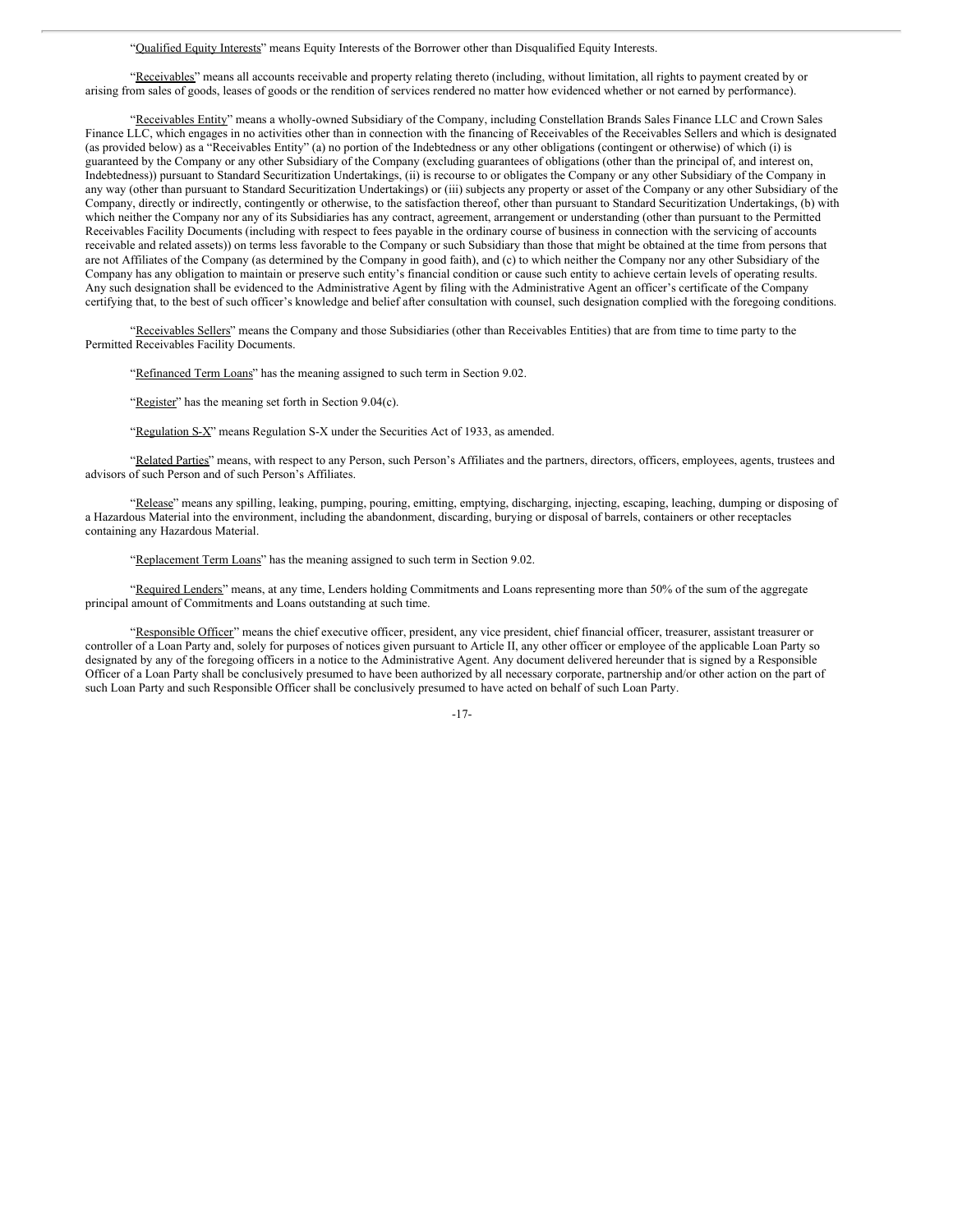"S&P" means Standard & Poor's Financial Services LLC, a subsidiary of S&P Global Inc., and any successor thereto.

"Sale and Leaseback Transaction" means any transaction pursuant to which the Company or any Subsidiary sells or transfers any Property to any Person (other than the Company or a Subsidiary) and enters into a lease, as tenant, for all or a material portion of such Property with a term of three years or more (including renewal options).

"Same Day Funds" means (same day or other funds as may be reasonably determined by the Administrative Agent to be customary in the place of disbursement or payment for the settlement of international banking transactions in Dollars.

"Sanctioned Country or Territory" means, at any time, a country, region or territory which is subject to comprehensive economic sanctions by the United States that broadly restrict trade and investment in or with that country or territory (at the time of this Agreement, the Crimea Region of Ukraine, Cuba, Iran, North Korea, Sudan and Syria).

"Sanctions" has the meaning provided in Section 3.12.

"Scheduled Unavailability Date" has the meaning provided in Section 2.19(a)(ii).

"SEC" means the Securities and Exchange Commission, any successor thereto and any analogous Governmental Authority succeeding to any of its principal functions.

"Senior Credit Agreement" means that certain eighth amended and restated credit agreement, dated as of September 14, 2018, among the Company, the lenders party thereto, Bank of America, N.A., as administrative agent, and the other parties thereto as amended, restated, modified, supplemented, substituted, replaced, renewed or refinanced from time to time, including any agreement or agreements extending the maturity of, or refinancing all or any portion of the Indebtedness under such agreement, and any successor or replacement agreement or agreements with the same or any other borrowers, agents, creditors, lenders or group of creditors or lenders.

"series" means, with respect to any Loans (including, without limitation, Extended Term Loans or Replacement Term Loans), all such Loans that have the same maturity date, amortization and interest rate provision and that are designated as part of such "series" pursuant to the applicable Additional Credit Extension Amendment.

"Solvent" and "Solvency" means, with respect to any Person on any date of determination, that on such date (a) the fair value of the property of such Person is greater than the total amount of liabilities, including contingent liabilities, of such Person, (b) the present fair saleable value of the assets of such Person is not less than the amount that will be required to pay the probable liability of such Person on its debts as they become absolute and matured, (c) such Person does not intend to, and does not believe that it will, incur debts or liabilities beyond such Person's ability to pay such debts and liabilities as they become absolute and matured and (d) such Person is not engaged in any business, as conducted on such date and as proposed to be conducted following such date, for which such Person's property would constitute an unreasonably small capital. The amount of contingent liabilities at any time shall be computed as the amount that, in the light of all the facts and circumstances existing at such time, represents the amount that can reasonably be expected to become an actual or matured liability.

"Specified Domestic Subsidiary" means each wholly-owned Domestic Subsidiary of the Company other than (i) any Foreign Holding Company, (ii) any Receivables Entity, (iii) any Domestic Subsidiary that is a Subsidiary of a Foreign Subsidiary or Foreign Holding Company and (iv) any Immaterial Subsidiary.

"Specified Transaction" means, with respect to any Test Period, any of the following events occurring after the first day of such Test Period and prior to the applicable date of determination: (i) any Investment by the Company or any Subsidiary in any Person (including in connection with any acquisition) other than a Person that was a wholly-owned Subsidiary on the first day of such period involving (x) the acquisition of a new Subsidiary or joint venture, (y) an increase in the Company's and its Subsidiaries' consolidated economic ownership of a joint venture or (z) the acquisition of a product line or business unit, (ii) any asset sale involving (x) the disposition of Equity

-18-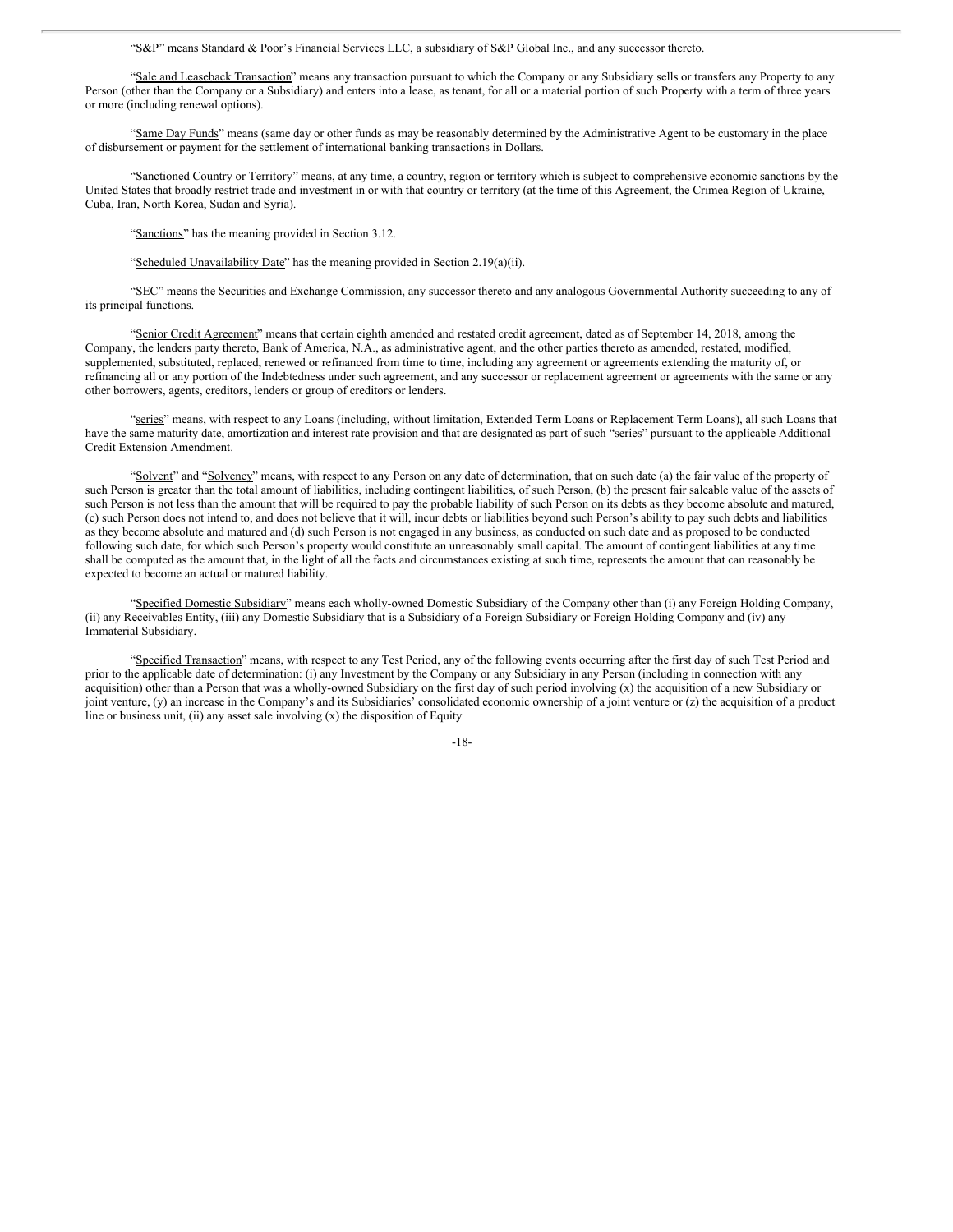Interests of a Subsidiary or joint venture (other than to the Company or a Subsidiary) or (y) the disposition of a product line or business unit, (iii) any incurrence or repayment of Indebtedness (in each case, other than Swap Agreements, Revolving Loans (as defined in the Senior Credit Agreement), Swingline Loans (as defined in the Senior Credit Agreement) and borrowings and repayments of Indebtedness in the ordinary course of business under revolving credit facilities except to the extent there is a reduction in the related revolving credit commitment) and (iv) any other transaction specifically required to be given effect to on a Pro Forma Basis.

"Spot Rate" for a currency means the rate determined by the Administrative Agent to be the rate quoted by the Person acting in such capacity as the spot rate for the purchase by such Person of such currency with another currency through its principal foreign exchange trading office at approximately 11:00 a.m. on the date two Business Days prior to the date as of which the foreign exchange computation is made; provided that the Administrative Agent may obtain such spot rate from another financial institution designated by the Administrative Agent if the Person acting in such capacity does not have as of the date of determination a spot buying rate for any such currency.

"Standard Securitization Undertakings" means representations, warranties, covenants and indemnities entered into by the Borrower or any Subsidiary thereof in connection with the Permitted Receivables Facility which are reasonably customary in an accounts receivable financing transaction.

"subsidiary" means, with respect to any Person (the "parent") at any date, any corporation, limited liability company, partnership, association or other entity of which securities or other ownership interests representing more than 50% of the ordinary voting power for the election of directors or other governing body are at the time beneficially owned, directly or indirectly, by the parent or one or more subsidiaries of the parent or by the parent and one or more subsidiaries of the parent; provided, however, that no securities or other ownership interests, including any warrants and convertible debt, shall be included that do not carry the present right to vote for the election of directors or other governing body.

"Subsidiary" means any subsidiary of the Company.

"Swap Agreement" means any agreement with respect to any swap, forward, future or derivative transaction or option or similar agreement involving, or settled by reference to, one or more rates, currencies, commodities, equity or debt instruments or securities, or economic, financial or pricing indices or measures of economic, financial or pricing risk or value or any similar transaction or any combination of these transactions; provided that no phantom stock or similar plan providing for payments only on account of services provided by current or former directors, officers, employees or consultants of the Company or the Subsidiaries shall be a Swap Agreement.

"Taxes" means any and all present or future taxes, levies, imposts, duties, assessments, deductions, charges or withholdings of any nature and whatever called, imposed by any Governmental Authority, including any interest, additions to tax or penalties applicable thereto.

"Term Loan" means a loan funded pursuant to Section 2.01.

"Term Loan Commitment" means, with respect to each Term Lender, the commitment, if any, of such Term Lender to make a Term Loan pursuant to Section 2.01 on the Closing Date. The initial aggregate amount of the Lenders' Term Loan Commitment on the Closing Date is \$491,250,000.

"Term Loan Facility" means the Term Loan Commitments and the Term Loans thereunder. "Term Loan Lender" means (a) at any time on or prior to the Closing Date, any Lender that has a Term Loan Commitment at such time and (b) at any time after the Closing Date, any Lender that holds Term Loans at such time.

"Term Note" means a promissory note made by the Borrower in favor of a Term Lender evidencing Term Loans made by such Term Lender to the Borrower, substantially in the form of Exhibit B.

"Test Period" means the period of four fiscal quarters of the Borrower ending on a specified date.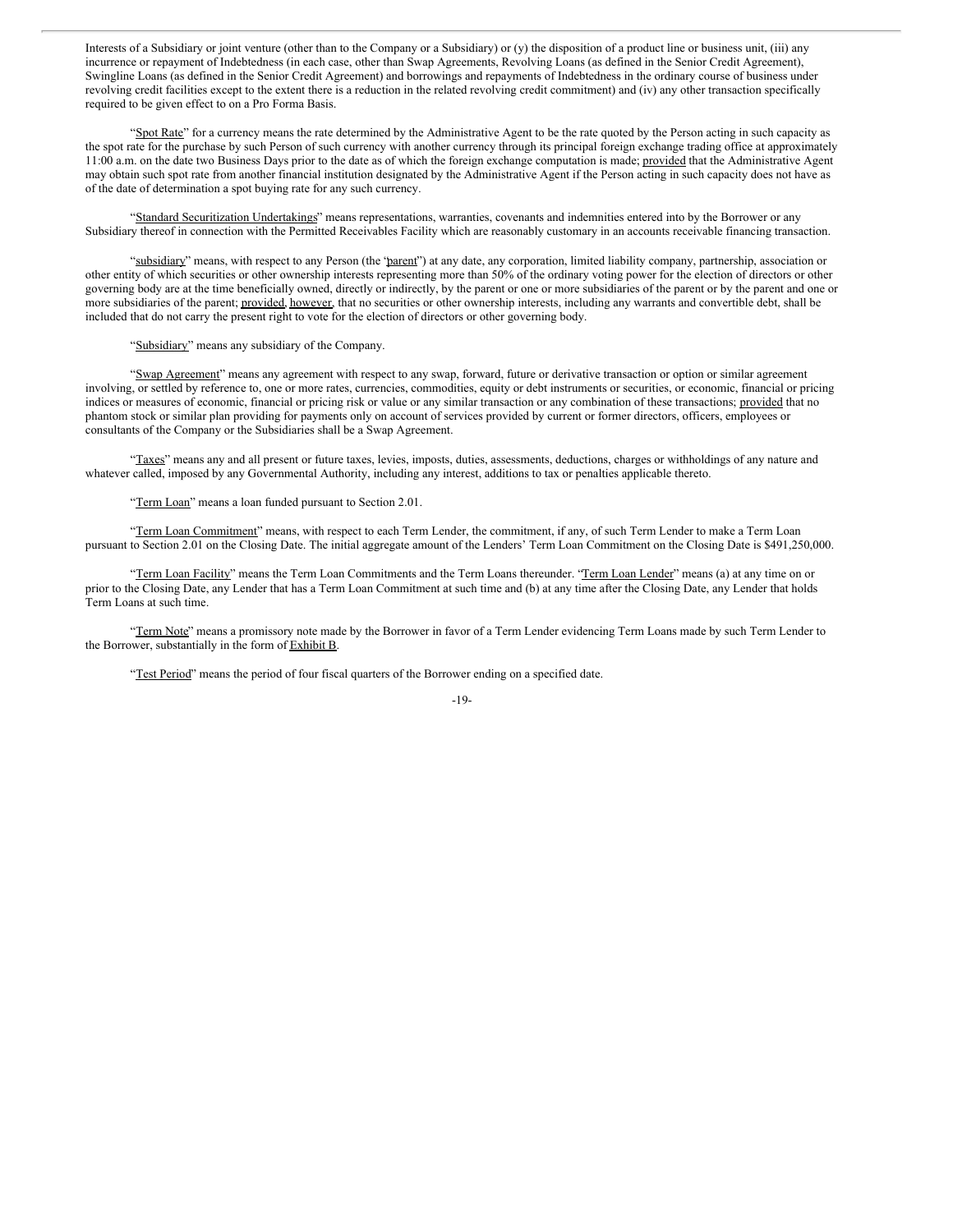"Transactions" means the transactions contemplated by this Agreement.

"Type," when used in reference to any Loan or Borrowing, refers to whether the rate of interest on such Loan, or on the Loans comprising such Borrowing, is determined by reference to the Eurodollar or the Base Rate.

"UK Bribery Act" has the meaning provided in Section 3.13.

"Uniform Commercial Code" means the Uniform Commercial Code as the same may from time to time be in effect in the State of New York.

"U.S. Lender" means any Lender that is a "United States person" as defined in Section 7701(a)(30) of the Code.

"Weighted Average Life to Maturity" means, when applied to any Indebtedness at any date, the number of years obtained by dividing (a) the then outstanding aggregate principal amount of such Indebtedness into (b) the sum of the total of the products obtained by multiplying (i) the amount of each then remaining scheduled installment, sinking fund, serial maturity or other required payment of principal including payment at final maturity, in respect thereof, by (ii) the number of years (calculated to the nearest one-twelfth) which will elapse between such date and the making of such payment.

"wholly-owned" means, with respect to a Subsidiary of a Person, a Subsidiary of such Person all of the outstanding Equity Interests of which (other than (x) director's qualifying shares and (y) shares issued to foreign nationals to the extent required by applicable Law) are owned by such Person and/or by one or more wholly-owned Subsidiaries of such Person.

"Withdrawal Liability" means liability to a Multiemployer Plan as a result of a complete or partial withdrawal from such Multiemployer Plan, as such terms are defined in Part I of Subtitle E of Title IV of ERISA.

"Write-Down and Conversion Powers" means, with respect to any EEA Resolution Authority, the write-down and conversion powers of such EEA Resolution Authority from time to time under the Bail-In Legislation for the applicable EEA Member Country, which write-down and conversion powers are described in the EU Bail-In Legislation Schedule.

SECTION 1.02. Classification of Loans and Borrowings. For purposes of this Agreement, Loans may be classified and referred to by Class (*e.g.* a "Term Loan") or by Type (*e.g.* a "Eurodollar Loan") or by Class and Type (*e.g.* a "Eurodollar Term Loan"). Borrowings may also be classified and referred to by Class (*e.g.* a Term Loan Borrowing") or by Type (*e.g.* a "Eurodollar Borrowing") or by Class and Type (*e.g.* a "Eurodollar Term Loan Borrowing").

SECTION 1.03. Terms Generally. The definitions of terms herein shall apply equally to the singular and plural forms of the terms defined. Whenever the context may require, any pronoun shall include the corresponding masculine, feminine and neuter forms. The words "include," "includes" and "including" shall be deemed to be followed by the phrase "without limitation." The word "will" shall be construed to have the same meaning and effect as the word "shall." Unless the context requires otherwise (a) any definition of or reference to any agreement, instrument or other document herein shall be construed as referring to such agreement, instrument or other document as from time to time amended, supplemented, refinanced, restated, replaced or otherwise modified (subject to any restrictions on such amendments, supplements or modifications set forth herein), (b) any reference herein to any Person shall be construed to include such Person's successors and assigns, (c) the words "herein," "hereof" and "hereunder," and words of similar import, shall be construed to refer to this Agreement in its entirety and not to any particular provision hereof, (d) all references herein to Articles, Sections, Exhibits and Schedules shall be construed to refer to Articles and Sections of, and Exhibits and Schedules to, this Agreement and (e) the words "asset" and "property" shall be construed to have the same meaning and effect and to refer to any and all tangible and intangible assets and properties, including cash, securities, accounts and contract rights.

-20-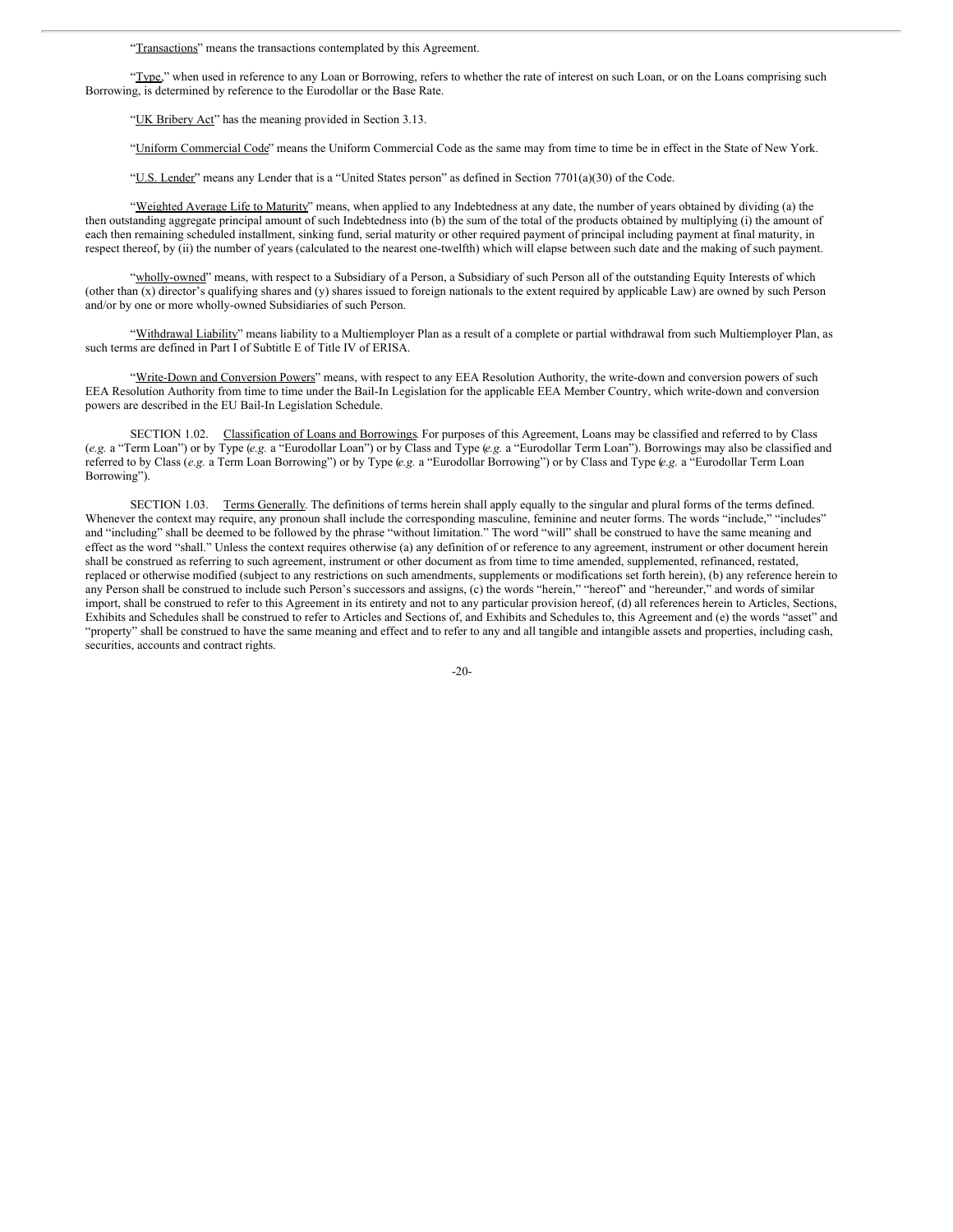(a) Except as otherwise expressly provided herein, all terms of an accounting or financial nature shall be construed in accordance with GAAP, as in effect from time to time; provided that, (i) if the Company notifies the Administrative Agent that the Company requests an amendment to any provision hereof to eliminate the effect of any change occurring after the Closing Date in GAAP (including as a result of the adoption of IFRS) or in the application thereof on the operation of such provision (or if the Administrative Agent notifies the Company that the Required Lenders request an amendment to any provision hereof for such purpose), regardless of whether any such notice is given before or after such change in GAAP (including as a result of the adoption of IFRS) or in the application thereof, then such provision shall be interpreted on the basis of GAAP as in effect and applied immediately before such change shall have become effective until such notice shall have been withdrawn or such provision amended in accordance herewith and (ii) notwithstanding anything in GAAP to the contrary, for purposes of all financial calculations hereunder the amount of any Indebtedness outstanding at any time shall be the stated principal amount thereof (except to the extent such Indebtedness provides by its terms for the accretion of principal, in which case the amount of such Indebtedness at any time shall be its accreted amount at such time).

(b) Notwithstanding anything to the contrary herein, for purposes of determining compliance with any test or covenant or the compliance with or availability of any basket contained in this Agreement, the Consolidated Interest Coverage Ratio and Consolidated Net Leverage Ratio shall be calculated with respect to such period on a Pro Forma Basis.

SECTION 1.05. Payments on Business Days. When the payment of any Obligation or the performance of any covenant, duty or obligation is stated to be due or performance required on a day which is not a Business Day, the date of such payment or performance shall extend to the immediately succeeding Business Day and such extension of time shall be reflected in computing interest or fees, as the case may be; provided that, with respect to any payment of interest on or principal of Eurodollar Loans, if such extension would cause any such payment to be made in the next succeeding calendar month, such payment shall be made on the immediately preceding Business Day.

SECTION 1.06. Rounding. Any financial ratios required to be maintained by the Company pursuant to this Agreement shall be calculated by dividing the appropriate component by the other component, carrying the result to one place more than the number of places by which such ratio is expressed herein and rounding the result up or down to the nearest number (with a rounding-up if there is no nearest number).

SECTION 1.07. Times of Day. Unless otherwise specified, all references herein to times of day shall be references to Eastern time (daylight or standard, as applicable).

SECTION 1.08. Currency Equivalents. For purposes of determining compliance with any U.S. dollar-denominated restriction on the incurrence of Indebtedness, the U.S. dollar-equivalent principal amount of Indebtedness denominated in a foreign currency shall be calculated based on the relevant currency exchange rate in effect on the date such Indebtedness was incurred, in the case of term debt, or first committed, in the case of revolving credit debt; provided that if such Indebtedness is incurred to refinance other Indebtedness denominated in a foreign currency, and such refinancing would cause the applicable U.S. dollar-denominated restriction to be exceeded if calculated at the relevant currency exchange rate in effect on the date of such refinancing, such U.S. dollar-denominated restriction shall be deemed not to have been exceeded so long as the principal amount of such refinancing Indebtedness does not exceed the principal amount of such Indebtedness being refinanced. The principal amount of any Indebtedness incurred to refinance other Indebtedness, if incurred in a different currency from the Indebtedness being refinanced, shall be calculated based on the currency exchange rate applicable to the currencies in which such respective Indebtedness is denominated that is in effect on the date of such refinancing.

SECTION 1.09. Interest Rates. The Administrative Agent does not warrant, nor accept responsibility, nor shall the Administrative Agent have any liability with respect to the administration, submission or any other matter related to the rates in the definition of "LIBO Rate" or with respect to any rate that is an alternative or replacement for or successor to any of such rate (including, without limitation, any LIBOR Successor Rate) or the effect of any of the foregoing, or of any LIBOR Successor Rate Conforming Changes.

-21-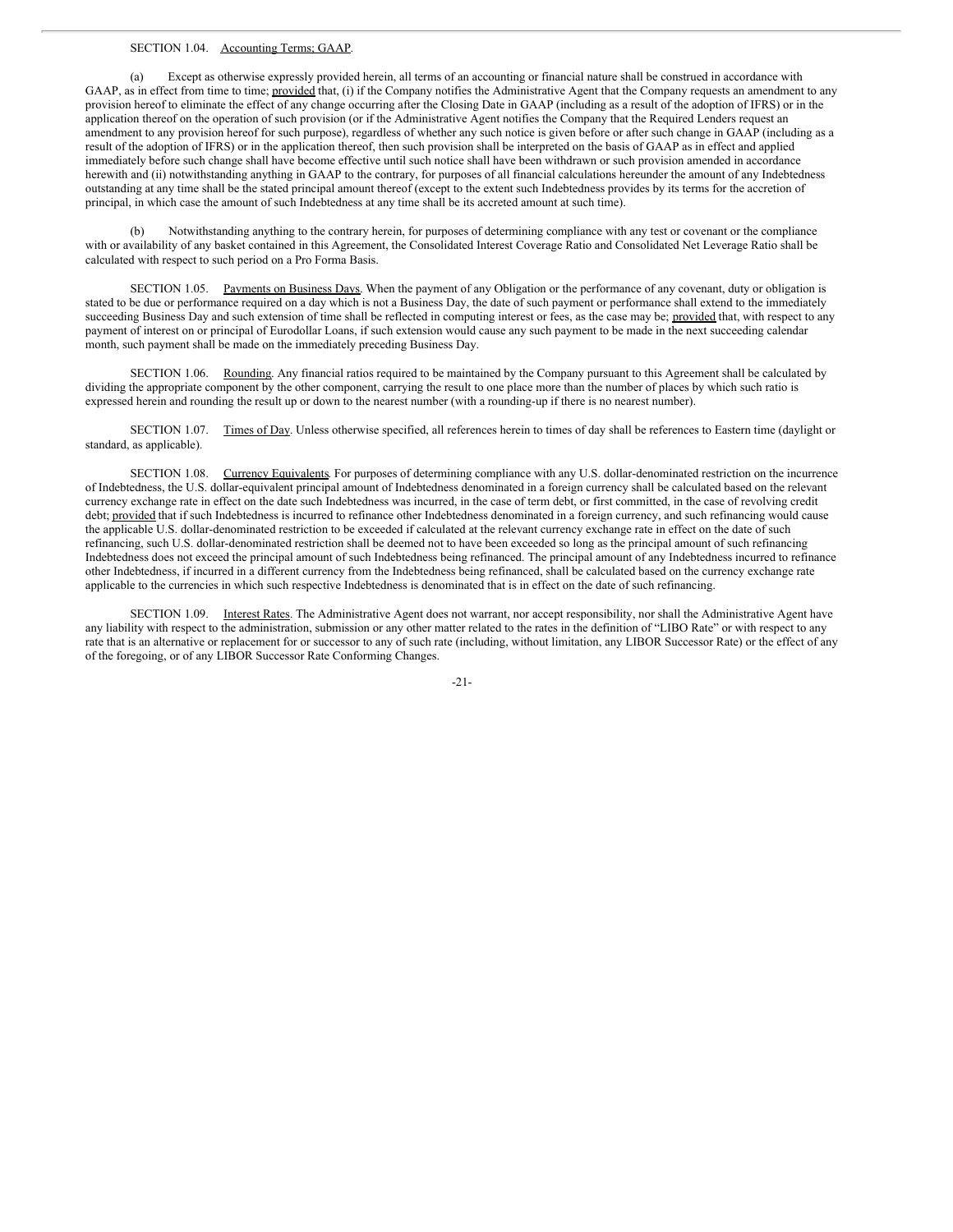SECTION 1.10. Divisions. Any reference herein to a merger, transfer, consolidation, amalgamation, consolidation, assignment, sale, disposition or transfer, or similar term, shall be deemed to apply to a division of or by a limited liability company, or an allocation of assets to a series of a limited liability company (or the unwinding of such a division or allocation), as if it were a merger, transfer, consolidation, amalgamation, consolidation, assignment, sale, disposition or transfer, or similar term, as applicable, to, of or with a separate Person. Any division of a limited liability company shall constitute a separate Person hereunder (and each division of any limited liability company that is a Subsidiary, joint venture or any other like term shall also constitute such a Person or entity)

### ARTICLE II

#### The Credits

SECTION 2.01. Outstanding Loans; Commitments. Subject to the terms and conditions set forth herein, each Term Lender severally agrees to make a Term Loan to the Borrower in Dollars on the Closing Date in an amount not to exceed such Lender's Term Loan Commitment. Amounts repaid in respect of the Term Loans may not be reborrowed.

### SECTION 2.02. Loans and Borrowings.

(a) Each Loan shall be made as part of a Borrowing consisting of Loans of the same Type made by the Lenders ratably in accordance with their respective Commitments. The failure of any Lender to make any Loan required to be made by it shall not relieve any other Lender of its obligations hereunder; provided that the Commitments of the Lenders are several and no Lender shall be responsible for any other Lender's failure to make Loans as required.

Subject to Section 2.13, each Borrowing shall be comprised entirely of Base Rate Loans or Eurodollar Loans as the Borrower may request in accordance herewith. Each Lender at its option may make any Eurodollar Loan by causing any domestic or foreign branch or Affiliate of such Lender to make such Loan; provided that any exercise of such option shall not affect the obligation of the Borrower to repay such Loan in accordance with the terms of this Agreement.

(c) Each Borrowing of, conversion to or continuation of Eurodollar Loans shall be in an aggregate amount that is an integral multiple of \$1,000,000 (or, if not an integral multiple, the entire available amount) and not less than \$5,000,000. Each Borrowing of, conversion to or continuation of Base Rate Loans shall be in an aggregate amount that is an integral multiple of \$1,000,000 and not less than \$1,000,000

(d) Notwithstanding any other provision of this Agreement, the Borrower shall not be entitled to request any Borrowing if the Interest Period requested ends after the Maturity Date.

SECTION 2.03. Requests for Borrowings. To request a Borrowing, a conversion of Loans from one Type to the other or a continuation of Eurodollar Loans, the Borrower shall notify the Administrative Agent of such request, which may be given by (A) telephone or (B) a Committed Loan Notice; provided that any telephone notice must be confirmed immediately by delivery to the Administrative Agent of a Committed Loan Notice. Each Committed Loan Notice must be received by the Administrative Agent not later than 11:00 a.m. (i) three Business Days prior to the requested date of any Borrowing of, conversion to or continuation of Eurodollar Loans or of any conversion of Eurodollar Loans to Base Rate Loans, and (ii) on the requested date of any Borrowing of Base Rate Loans; provided, however, that if the Borrower wishes to request Eurodollar Loans having an Interest Period other than one, two, three or six months in duration as provided in the definition of "Interest Period," the Committed Loan Notice must be received by the Administrative Agent not later than 11:00 a.m. (i) four Business Days prior to the requested date of such Borrowing, conversion or continuation of Eurodollar Loans, whereupon the Administrative Agent shall give prompt notice to the applicable Lenders of such request and determine whether the requested Interest Period is acceptable to all of them. Not later than noon, (i) three Business Days before the requested date of such Borrowing, conversion or continuation of Eurodollar Loans, the Administrative Agent shall notify the Borrower (which notice may be by telephone) whether or not the requested Interest Period has been consented to by all the applicable Lenders.

-22-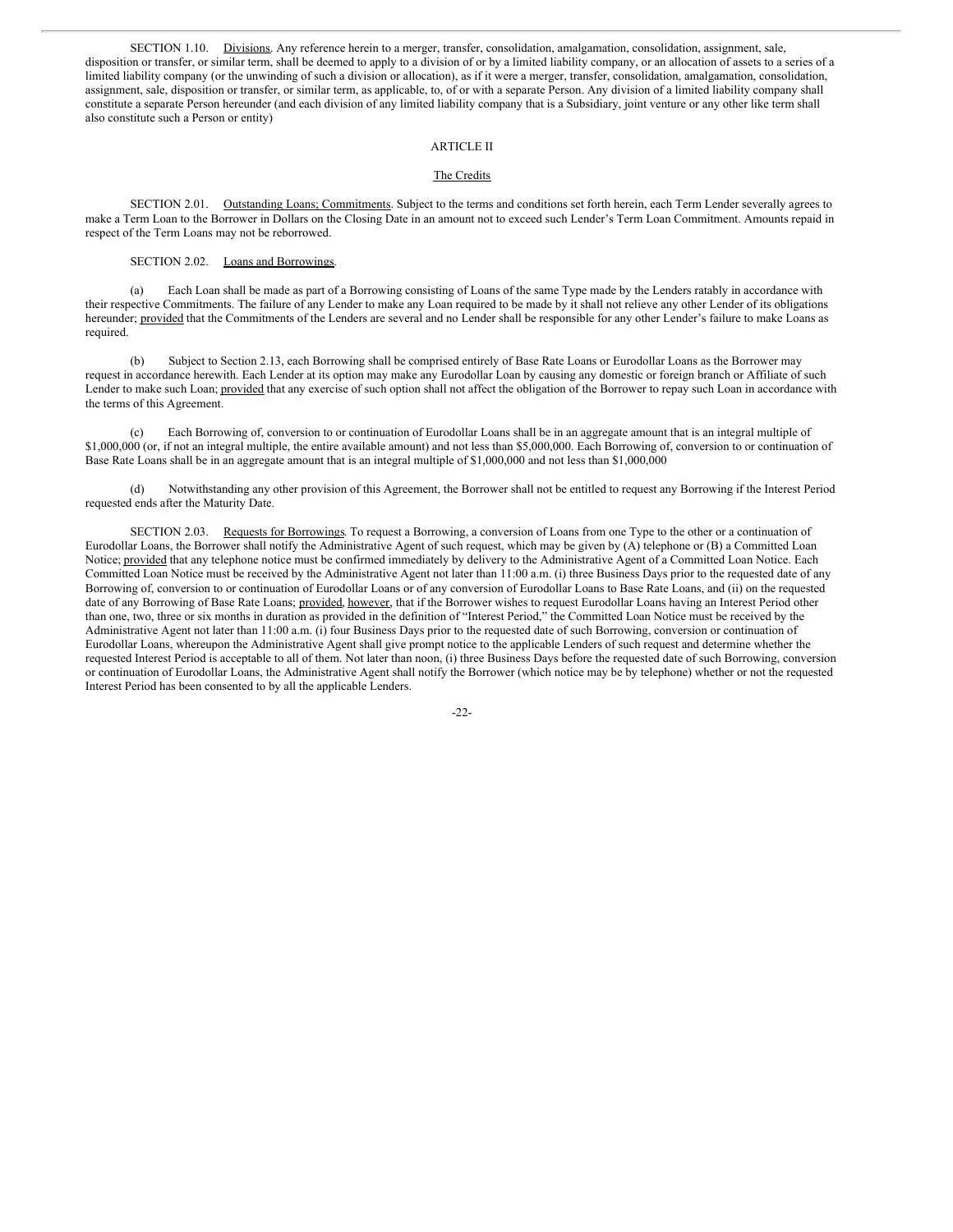Each Borrowing Request shall be irrevocable. Each Committed Loan Notice shall specify the following information in compliance with Section 2.02:

- (i) the Class of Loans to which such Borrowing Request relates;
- (ii) the aggregate amount of the requested Borrowing, conversion or continuation;
- (iii) the date of such Borrowing, conversion or continuation, which shall be a Business Day;
- (iv) whether such Borrowing, conversion or continuation is to be a Base Rate Borrowing or a Eurodollar Borrowing;

(v) in the case of a Eurodollar Borrowing, the Interest Period to be applicable thereto, which shall be a period contemplated by the definition of the term "Interest Period";

(vi) in the case of a Borrowing to be made on the Closing Date, the location and number of the Borrower's account to which funds are to be disbursed, which shall comply with the requirements of Section 2.06; and

(vii) whether the Borrower is requesting a new Borrowing, a conversion of Loans from one Type to another, or a continuation of Eurodollar Loans.

If no election as to the Type of Borrowing is specified, then the requested Borrowing shall be a Base Rate Borrowing. In the case of a failure to timely request a conversion or continuation of Eurodollar Loans, such Loans shall be converted to Base Rate Loans on the last day of the applicable Interest Period. If no Interest Period is specified with respect to any requested Eurodollar Borrowing or conversion or continuation of Eurodollar Loans, then the Borrower shall be deemed to have selected an Interest Period of one month's duration. Any automatic conversion to Base Rate Loans shall be effective as of the last day of the Interest Period then in effect with respect to the applicable Eurodollar Loans. Promptly following receipt of a Borrowing Request in accordance with this Section, the Administrative Agent shall advise each Lender of the details thereof and of the amount of such Lender's Loan to be made as part of the requested Borrowing. Except as otherwise provided herein, a Eurodollar Loan may be continued or converted only on the last day of an Interest Period for such Eurodollar Loan. During the existence of a Default, no Loans may be requested as, converted to or continued as Eurodollar Loans without the prior written consent of the Required Lenders.

- SECTION 2.04. [Reserved].
- SECTION 2.05. [Reserved].
- SECTION 2.06. Funding of Borrowing.

(a) Each Lender shall make each Loan to be made by it hereunder on the proposed date thereof by wire transfer of immediately available funds by 1:00 p.m., New York City time, to the account of the Administrative Agent most recently designated by it for such purpose by notice to the Lenders in an amount equal to such Lender's pro rata share of the Loan requested pursuant to Section 2.03 (based on the amount of such Lender's Commitment as a percentage of the aggregate Commitments). The Administrative Agent will make such Loans available to the Borrower by promptly crediting the amounts so received, in like funds, to an account designated by the Borrower in the Borrowing Request.

Unless the Administrative Agent shall have received notice from a Lender prior to the Closing Date that such Lender will not make available to the Administrative Agent such Lender's share of such Borrowing, the Administrative Agent may assume that such Lender has made such share available on such date in accordance with clause (a) of this Section and may, in reliance upon such assumption in its sole discretion, make available to the Borrower a corresponding amount. In such event, if a Lender has not in fact made its Loan available to the Administrative Agent, then the applicable Lender and the Borrower severally agree to pay to the Administrative Agent

-23-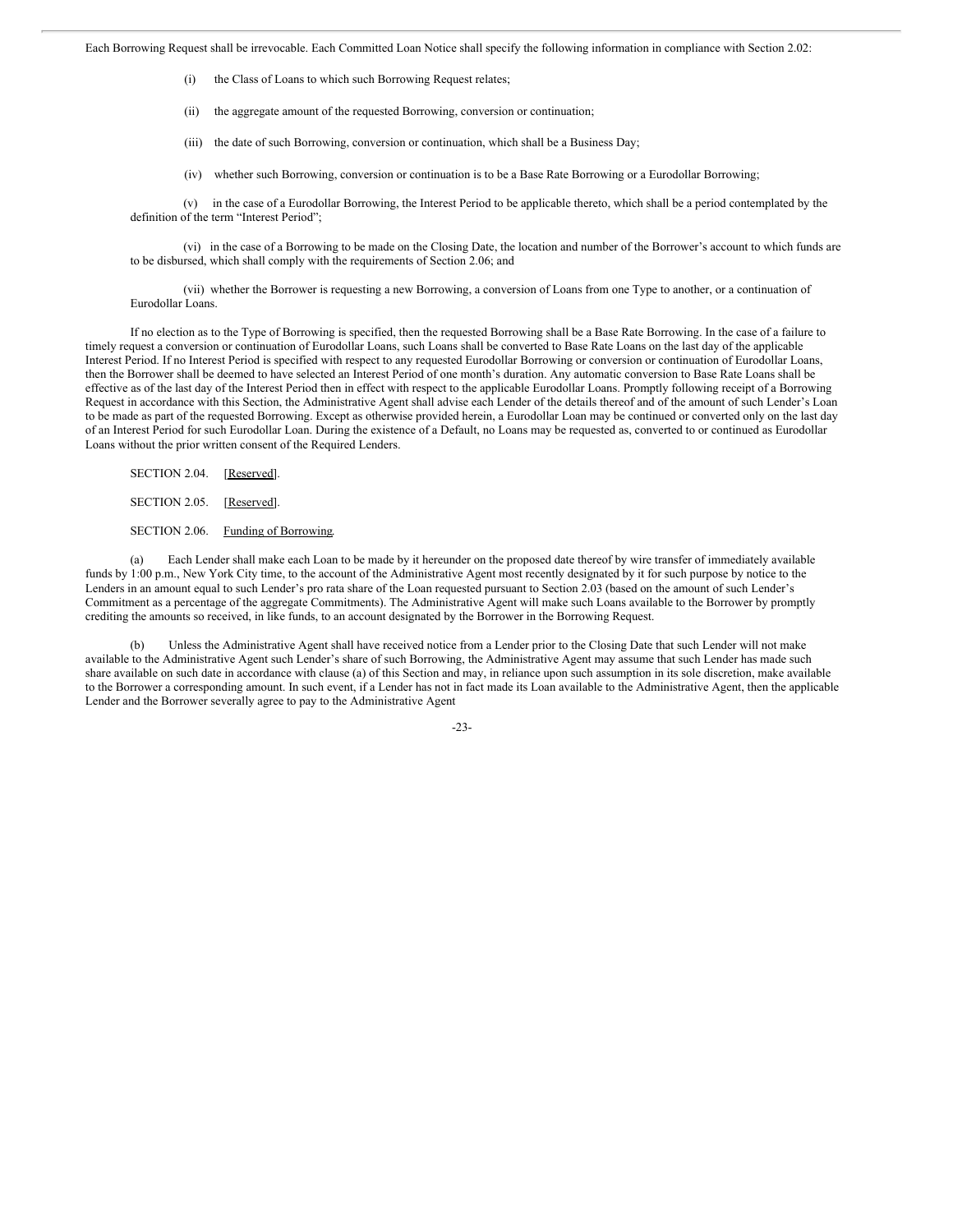forthwith on demand such corresponding amount with interest thereon, for each day from and including the date such amount is made available to the Borrower to but excluding the date of payment to the Administrative Agent, at (i) in the case of such Lender, the Overnight Rate or (ii) in the case of the Borrower, the interest rate applicable to Base Rate Loans. If such Lender pays such amount to the Administrative Agent, then such amount shall constitute such Lender's Loan included in such Borrowing.

(c) If any Lender makes available to the Administrative Agent funds for any Loan to be made by such Lender as provided in the foregoing provisions of this Article II, and such funds are not made available to the Borrower by the Administrative Agent because the conditions set forth in Article IV are not satisfied or waived in accordance with the terms hereof, the Administrative Agent shall promptly return such funds (in like funds as received from such Lender) to such Lender, without interest.

(d) Each Lender may make any Loan to the Borrower through any Lending Office, provided that the exercise of this option shall not affect the obligation of the Borrower to repay the Loans in accordance with the terms of this Agreement.

SECTION 2.07. Illegality. Subject to Section 2.19, if any Lender determines that adequate and reasonable means do not exist for any Lender or its applicable Lending Office to determine, make, maintain, fund or charge interest based upon the LIBO Rate, or any Governmental Authority has imposed material restrictions on the authority of such Lender to purchase or sell, or to take deposits of, Dollars in the London interbank market, then, on notice thereof by such Lender to the Company through the Administrative Agent, (i) any obligation of such Lender to issue, make, maintain, fund or charge interest respect to any such Loan or to make or continue Eurodollar Loans or to convert Base Rate Loans to Eurodollar Loans, shall be suspended, and (ii) if such notice asserts the illegality of such Lender making or maintaining Base Rate Loans the interest rate on which is determined by reference to the LIBO Rate component of the Base Rate, the interest rate on which Base Rate Loans of such Lender shall, if necessary to avoid such illegality, be determined by the Administrative Agent without reference to the LIBO Rate component of the Base Rate, in each case until such Lender notifies the Administrative Agent and the Company that the circumstances giving rise to such determination no longer exist. Upon receipt of such notice, (x) the Borrower shall, upon demand from such Lender (with a copy to the Administrative Agent), prepay or, if applicable, convert all Eurodollar Loans of such Lender to Base Rate Loans (the interest rate on which Base Rate Loans of such Lender shall, if necessary to avoid such illegality, be determined by the Administrative Agent without reference to the LIBO Rate component of the Base Rate), either on the last day of the Interest Period therefor, if such Lender may lawfully continue to maintain such Eurodollar Loans to such day, or immediately, if such Lender may not lawfully continue to maintain such Eurodollar Loans and (y) if such notice asserts the illegality of such Lender determining or charging interest rates based upon the LIBO Rate, the Administrative Agent shall during the period of such suspension compute the Base Rate applicable to such Lender without reference to the LIBO Rate component thereof until the Administrative Agent is advised in writing by such Lender that it is no longer illegal for such Lender to determine or charge interest rates based upon the LIBO Rate. Upon any such prepayment or conversion, the Borrower shall also pay accrued interest on the amount so prepaid or converted.

SECTION 2.08. Termination and Reduction of Commitments. Each Commitment shall automatically terminate upon the making of the Loan on the Closing Date pursuant to such Commitment pursuant to Section 2.01.

#### SECTION 2.09. Repayment of Loans; Evidence of Debt.

(a) The Borrower hereby unconditionally promises to repay (i) the Term Loans on each March 1, June 1, September 1 and December 1 (or, if any such day is not a Business Day, the following Business Day), commencing on September 1, 2019, in an amount equal to 1.25% of the original aggregate principal amount of the Term Loans made on the Closing Date and (ii) on the Maturity Date, the aggregate principal amount of all Term Loans outstanding on such date.

(b) [Reserved].

-24-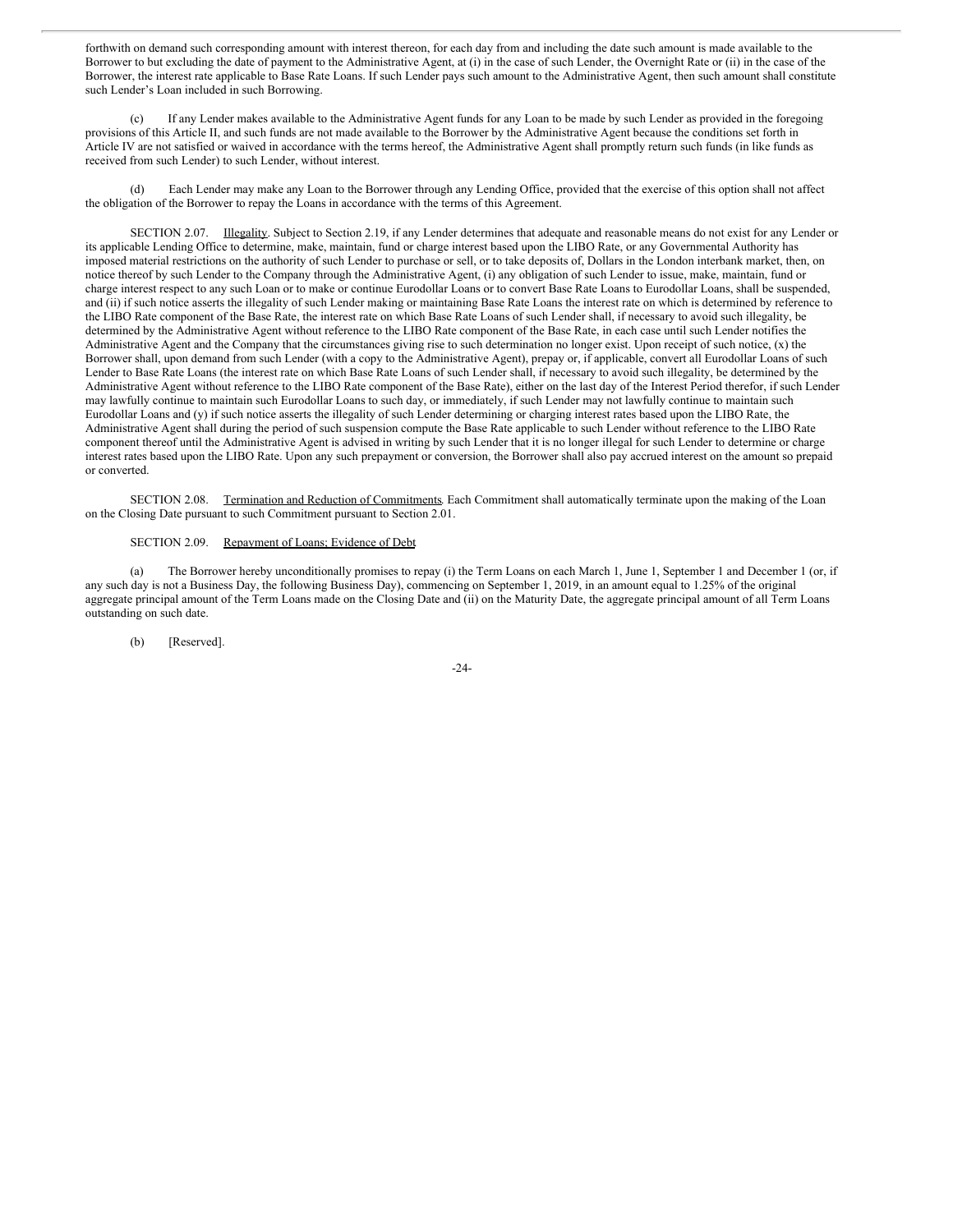(c) Each Lender shall maintain in accordance with its usual practice an account or accounts evidencing the indebtedness of the Borrower to such Lender resulting from each Loan made by such Lender, including the amounts of principal and interest payable and paid to such Lender from time to time hereunder.

(d) The Administrative Agent shall maintain accounts in which it shall record (i) the amount of each Loan made hereunder, the Class and Type thereof and the Interest Period, if any, applicable thereto, (ii) the amount of any principal or interest due and payable or to become due and payable from the Borrower to each Lender hereunder and (iii) the amount of any sum received by the Administrative Agent hereunder for the account of the Lenders and each Lender's share thereof.

(e) The entries made in the accounts maintained pursuant to clause (c) of this Section shall be*prima facie* evidence of the existence and amounts of the obligations recorded therein absent manifest error; provided that the failure of any Lender or the Administrative Agent to maintain such accounts or any error therein shall not in any manner affect the obligation of the Borrower to repay the Loans in accordance with the terms of this Agreement.

(f) Any Lender may request that Loans made by it be evidenced by promissory notes. In such event, the Borrower shall prepare, execute and deliver to such Lender promissory notes payable to such Lender and its registered assigns and in a form approved by the Administrative Agent. Thereafter, the Loans evidenced by such promissory notes and interest thereon shall at all times (including after assignment pursuant to Section 9.04 of this Agreement) be represented by one or more promissory notes in such form payable to the payee named therein and its registered assigns.

### SECTION 2.10. Prepayment of Loans.

(a) The Borrower shall have the right at any time and from time to time to prepay any Borrowing by the Borrower of any Class in whole or in part, without premium or penalty, subject to prior notice in accordance with clause (a)(ii) of this Section; provided, however, that no prepayments of any Extended Term Loans of any series shall be permitted pursuant to this Section 2.10(a) so long as any Loans of any Existing Term Loan Class from which such Extended Term Loans were converted remain outstanding unless such prepayment is accompanied by a pro rata (or greater proportionate) prepayment of Loans of such Existing Term Loan Class.

(b) The Borrower shall notify the Administrative Agent in a form acceptable to the Administrative Agent of any prepayment hereunder (i) in the case of prepayment of a Eurodollar Borrowing, not later than 2:00 p.m., New York City time, three (3) Business Days before the date of prepayment or (ii) in the case of prepayment of a Base Rate Borrowing, not later than noon, New York City time, on the date of prepayment. Each such notice shall be irrevocable and shall specify the prepayment date, the Class or Classes of Loans to be repaid and the principal amount of each Borrowing or portion thereof to be prepaid; provided that, if a notice of prepayment is given in connection with a conditional notice of termination of the Commitments as contemplated by Section 2.08, then such notice of prepayment may be revoked if such notice of termination is revoked in accordance with Section 2.08. Promptly following receipt of any such notice relating to a Borrowing, the Administrative Agent shall advise the Lenders of the contents thereof. Each partial prepayment of any Borrowing shall be in an amount that would be permitted in the case of an advance of a Borrowing of the same Type as provided in Section 2.02. Each prepayment of Loans pursuant to this Section 2.10(a) shall be applied to repayments thereof required pursuant to Section 2.09 in the order selected by the Borrower. Each prepayment of a Borrowing shall be applied ratably to the Loans included in the notice of prepayment. Prepayments pursuant to this Section 2.10(a) shall be accompanied by accrued interest to the extent required by Section 2.12 and shall be subject to Section 2.15. Each prepayment shall be applied to Term Loans as the Borrower shall direct. Each prepayment of any Term Loans shall be applied to reduce the subsequent scheduled repayments of the Term Loans to be made pursuant to Section 2.09(a) in the manner directed by the Borrower or, in the absence of such direction, in direct order of maturity.

# SECTION 2.11. Fees.

(a) The Company agrees to pay all fees required to be paid by it in connection with this Agreement as separately agreed in writing by the Company, the Administrative Agent, the Arranger and/or any Lender at the times set forth therein.

-25-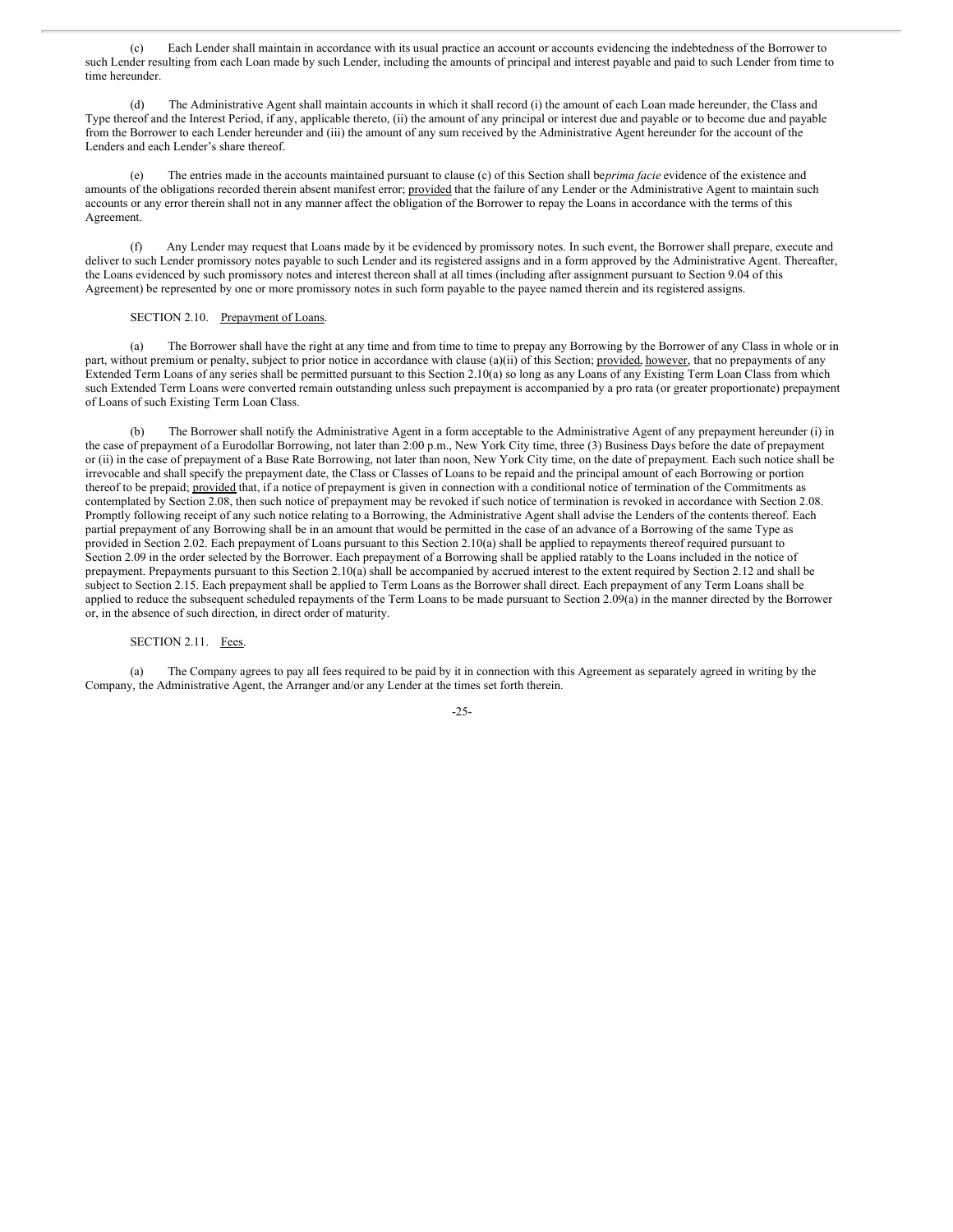(b) All fees payable hereunder shall be paid on the dates due, in Dollars and immediately available funds, to the Administrative Agent for distribution to the Lenders, as applicable. Fees paid shall not be refundable under any circumstances.

#### SECTION 2.12. Interest.

(a) The Loans comprising each Base Rate Borrowing shall bear interest at the Base Rate in effect from time to time plus the Applicable Rate.

(b) The Loans comprising each Eurodollar Borrowing shall bear interest at the LIBO Rate for the Interest Period in effect for such Borrowing plus the Applicable Rate.

Notwithstanding the foregoing, if any principal of or interest on any Loan or any fee or other amount payable by the Borrower hereunder is not paid when due, whether at stated maturity, upon acceleration or otherwise, such overdue amount shall bear interest, after as well as before judgment, at a rate per annum equal to (i) in the case of overdue principal of any Loan, 2% plus the rate otherwise applicable to such Loan as provided in the preceding clauses of this Section or (ii) in the case of any other amount, 2% plus the rate applicable to Base Rate Loans, as provided in clause (a) of this Section (the "Default Rate").

(d) Accrued interest on the Loans shall be payable by the Borrower in arrears on each Interest Payment Dateprovided that (i) interest accrued pursuant to clause (c) of this Section shall be payable on demand, (ii) in the event of any repayment or prepayment of any Loan, accrued interest on the principal amount repaid or prepaid shall be payable on the date of such repayment or prepayment and (iii) in the event of any conversion of any Eurodollar Loan prior to the end of the current Interest Period therefor, accrued interest on such Loan shall be payable on the effective date of such conversion.

(e) All interest and fees hereunder shall be computed on the basis of a year of 360 days, except that interest (i) computed by reference to the Base Rate shall be computed on the basis of a year of 365 days (or 366 days in a leap year). The applicable Base Rate or LIBO Rate shall be determined by the Administrative Agent in accordance with the provisions of this Agreement, and such determination shall be conclusive absent manifest error.

SECTION 2.13. Alternate Rates of Interest. If prior to the commencement of any Interest Period for a Eurodollar Borrowing:

(a) the Administrative Agent determines (which determination shall be conclusive absent manifest error) that adequate and reasonable means do not exist for ascertaining the LIBO Rate for such Interest Period; or

(b) the Administrative Agent is advised by the Required Lenders that the LIBO Rate for such Interest Period will not adequately and fairly reflect the cost to such Lenders of making or maintaining their Loans included in such Borrowing for such Interest Period;

then the Administrative Agent shall give notice thereof to the Company and the Lenders by telephone or telecopy or transmission by electronic communication in accordance with Section 9.01 as promptly as practicable thereafter and, until the Administrative Agent notifies the Company and the Lenders that the circumstances giving rise to such notice no longer exist, (i) any Interest Election Request that requests the conversion of any Borrowing to, or continuation of any Borrowing as, a Eurodollar Borrowing shall be ineffective and (ii) if any Borrowing Request requests a Eurodollar Borrowing, such Borrowing shall be made as a Base Rate Borrowing.

SECTION 2.14. Increased Costs.

(a) If any Change in Law shall:

(i) impose, modify or deem applicable any reserve, special deposit or similar requirement against assets of, deposits with or for the account of, or credit extended by, any Lender; or

-26-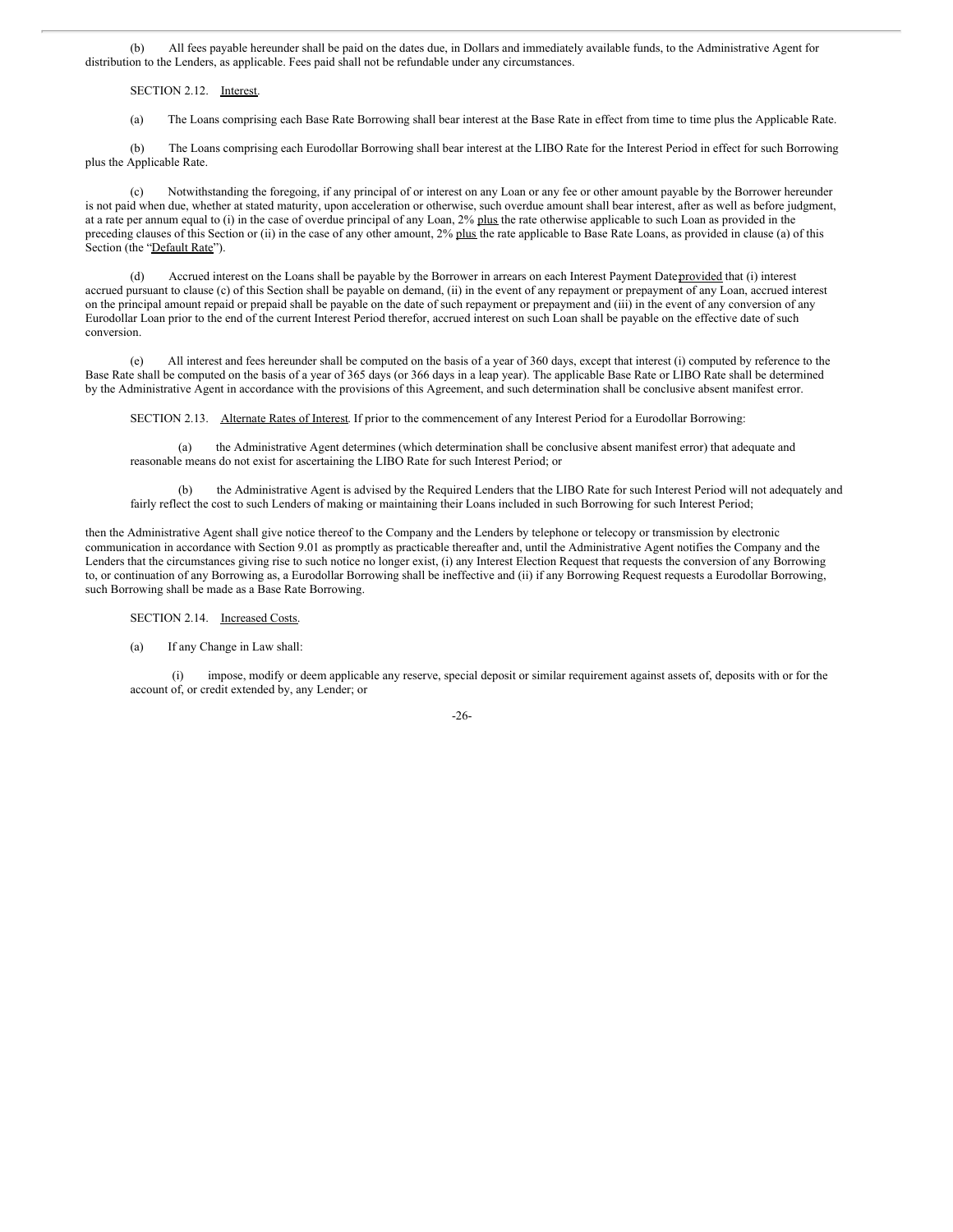(ii) subject a Lender (or its applicable lending office) to any additional Tax (other than any Excluded Taxes, or any Other Taxes or Indemnified Taxes indemnified under Section 2.16) with respect to any Loan Document;

and the result of any of the foregoing shall be to increase the cost to such Lender of making or maintaining any Loan or of maintaining its obligation to make any such Loan or to increase the cost to such Lender or to reduce the amount of any sum received or receivable by such Lender hereunder, whether of principal, interest or otherwise, in each case by an amount deemed by such Lender to be material in the context of its making of, and participation in, extensions of credit under this Agreement, then, upon the request of such Lender the Borrower will pay to such Lender such additional amount or amounts as will compensate such Lender for such additional costs incurred or reduction suffered.

If any Lender determines in good faith that any Change in Law regarding capital or liquidity requirements has or would have the effect of reducing the rate of return on such Lender's capital or on the capital of such Lender's holding company, if any, as a consequence of this Agreement or the Loans made by such Lender to a level below that which such Lender or such Lender's holding company could have achieved but for such Change in Law (taking into consideration such Lender's policies and the policies of such Lender's holding company with respect to capital adequacy), then from time to time, upon the request of such Lender, the Company will pay to such Lender such additional amount or amounts as will compensate such Lender or such Lender's holding company for any such reduction suffered.

(c) A certificate of a Lender setting forth in reasonable detail the amount or amounts necessary to compensate such Lender or its holding company, as the case may be, as specified in clause (a) or (b) of this Section shall be delivered to the Company and shall be conclusive absent manifest error. The Company (shall pay such Lender the amount shown as due on any such certificate within ten (10) days (or such later date as may be agreed by the applicable Lender) after receipt thereof.

(d) Failure or delay on the part of any Lender to demand compensation pursuant to this Section shall not constitute a waiver of such Lender's right to demand such compensation; provided that the Borrower shall not be required to compensate a Lender pursuant to this Section for any increased costs or reductions incurred more than 135 days prior to the date that such Lender notifies the Borrower of the Change in Law giving rise to such increased costs or reductions and of such Lender's intention to claim compensation therefor; provided further that, if the Change in Law giving rise to such increased costs or reductions is retroactive, then the 135-day period referred to above shall be extended to include the period of retroactive effect thereof.

SECTION 2.15. Break Funding Payments. In the event of (a) the payment of any principal of any Eurodollar Loan other than on the last day of an Interest Period applicable thereto (including as a result of an Event of Default or as a result of any prepayment pursuant to Section 2.10), (b) the conversion of any Eurodollar Loan other than on the last day of the Interest Period applicable thereto, (c) the failure to borrow, convert continue or prepay any Eurodollar Loan on the date specified in any notice delivered pursuant hereto (regardless of whether such notice may be revoked under Section 2.10 and is revoked in accordance therewith) or (d) the assignment of any Eurodollar Loan other than on the last day of the Interest Period applicable thereto as a result of a request by the Borrower pursuant to Section 2.18, then, in any such event, the Borrower shall compensate each Lender for the loss, cost and expense (excluding loss of anticipated profit) attributable to such event. Such loss, cost or expense to any Lender may be deemed to include an amount determined by such Lender to be the excess, if any, of (i) the amount of interest which would have accrued on the principal amount of such Loan had such event not occurred, at the LIBO Rate that would have been applicable to such Loan (and excluding any Applicable Rate), for the period from the date of such event to the last day of the then current Interest Period therefor (or, in the case of a failure to borrow, convert or continue, for the period that would have been the Interest Period for such Loan), over (ii) the amount of interest which would accrue on such principal amount for such period at the interest rate which such Lender would bid were it to bid, at the commencement of such period, for deposits in the relevant currency of a comparable amount and period from other banks in the eurocurrency market. A certificate of any Lender setting forth in reasonable detail any amount or amounts that such Lender is entitled to receive pursuant to this Section shall be delivered to the Borrower and shall be conclusive absent manifest error. The Borrower shall pay such Lender the amount shown as due on any

-27-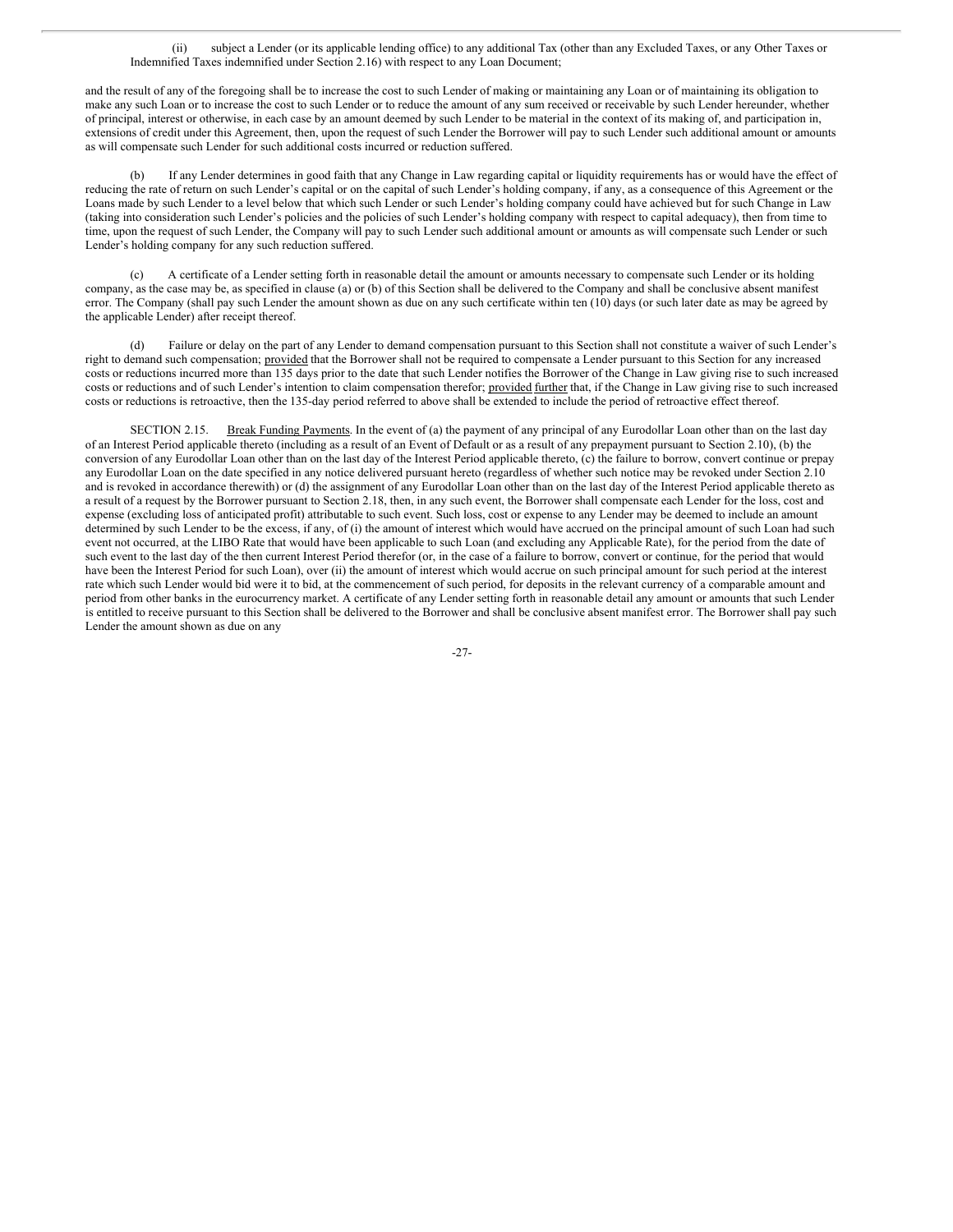such certificate within ten (10) days (or such later date as may be agreed by the applicable Lender) after receipt thereof.

### SECTION 2.16. Taxes.

(a) All sums payable by any Loan Party under any Loan Document to the Administrative Agent or any Lender shall be made free and clear of and without deduction for any Taxes, unless required by applicable Laws.

(b) If any Loan Party or any other applicable withholding agent shall be required by Law to deduct any Taxes from or in respect of any sum payable under any Loan Document, then (i) the applicable Loan Party or other applicable withholding agent shall make such deductions and pay to the relevant Governmental Authority any such Tax before the date on which penalties attach thereto in accordance with applicable Law, (ii) if the Tax in question is an Indemnified Tax or an Other Tax, the sum payable by the applicable Loan Party to such Lender or Administrative Agent (as applicable) shall be increased by such Loan Party as necessary so that after all required deductions have been made (including deductions applicable to additional sums payable under this Section 2.16) the Lender or Administrative Agent receives an amount equal to the sum it would have received had no such deductions been made, (iii) within thirty days after paying any sum from which it is required by Law to make any deduction, and within thirty days after the due date of payment of any Tax which it is required by clause (i) above to pay, the Loan Party making such payments shall deliver to the Administrative Agent the original or a certified copy of a receipt issued by such Governmental Authority evidencing such payment, a copy of the return reporting such payment or other evidence of such payment reasonably satisfactory to the Administrative Agent.

(c) In addition, the Borrower shall pay any Other Taxes to the relevant Governmental Authority in accordance with applicable Law.

(d) Each Lender shall, at such times as are reasonably requested by the Borrower or the Administrative Agent, provide the Borrower and the Administrative Agent with any documentation prescribed by Laws or reasonably requested by the Borrower or the Administrative Agent certifying as to any entitlement of such Lender to an exemption from, or reduction in, any applicable withholding Tax with respect to any payments to be made to such Lender under any Loan Document. Each such Lender shall, whenever a lapse in time or change in circumstances renders any such documentation (including any specific documentation required below in this Section 2.16(d)) obsolete, expired or inaccurate in any material respect, deliver promptly to the Borrower and the Administrative Agent updated or other appropriate documentation (including any new documentation reasonably requested by the Borrower or the Administrative Agent) or promptly notify the Borrower and the Administrative Agent in writing of its inability to do so.

Without limiting the foregoing:

(1) Each U.S. Lender shall deliver to the Company and the Administrative Agent on or before the date on which it becomes a party to this Agreement two properly completed and duly signed original copies of IRS Form W-9 certifying that such Lender is exempt from U.S. federal backup withholding.

(2) Each Foreign Lender shall deliver to the Company and the Administrative Agent on or before the date on which it becomes a party to this Agreement whichever of the following is applicable:

(A) two properly completed and duly signed original copies of IRSForm W-8BEN (or any successor forms) claiming eligibility for the applicable benefits of an income tax treaty to which the United States is a party, and such other documentation as required under the Code,

(B) two properly completed and duly signed original copies of IRSForm W-8ECI (or any successor forms),

(C) in the case of a Foreign Lender claiming the benefits of the exemption for portfolio interest under Section 871(h) or Section 881(c) of the Code, (A) two properly completed and

-28-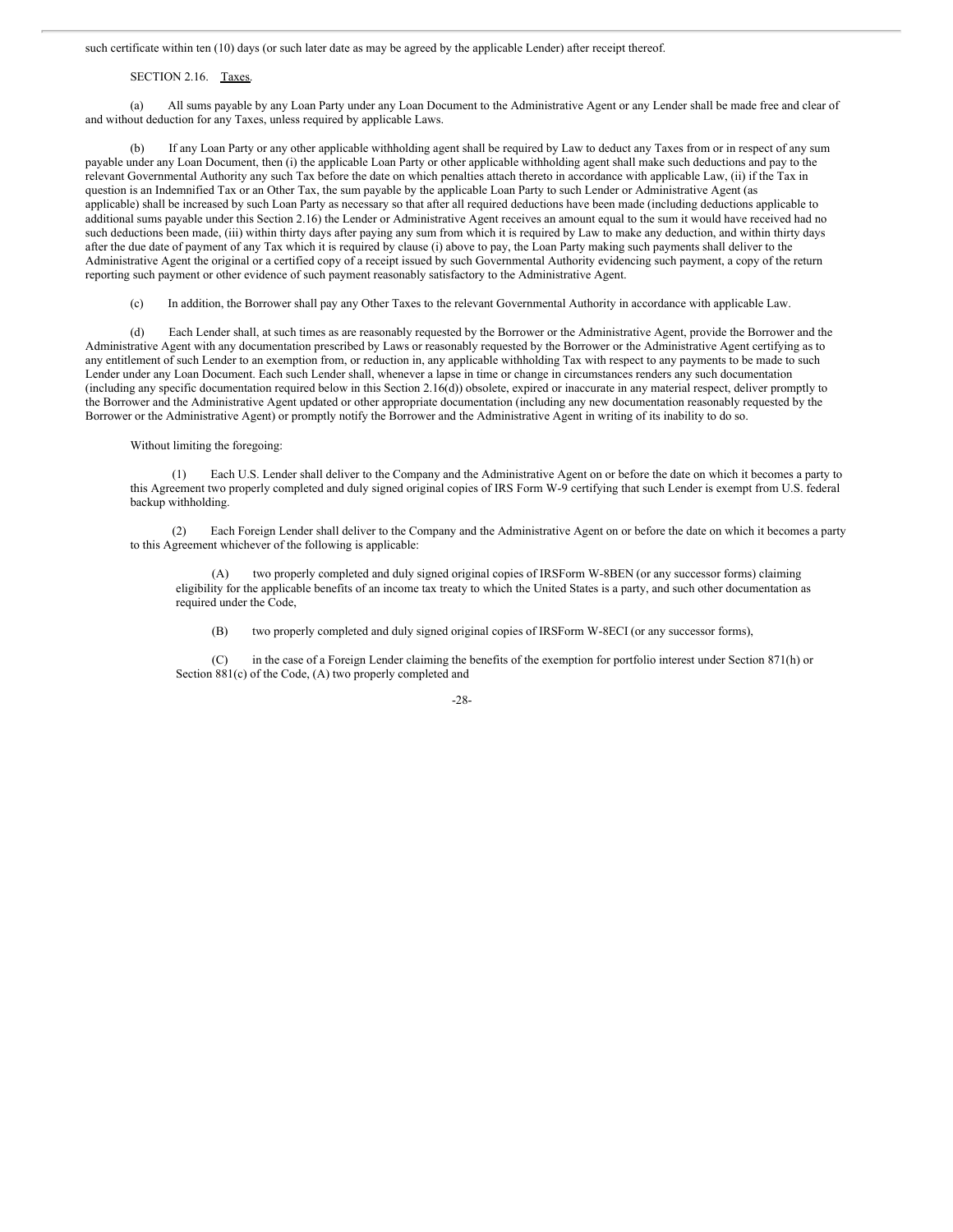duly signed certificates substantially in the form of  $\frac{Exhibit E-1}{E-2}$ ,  $E-3$  or  $E-4$ , as applicable (any such certificate, a "United States Tax Compliance Certificate") and (B) two properly completed and duly signed original copies of IRSForm W-8BEN or Form W-8BEN-E, as applicable (or any successor forms),

(D) to the extent a Foreign Lender is not the beneficial owner (for example, where the Foreign Lender is a partnership or a participating Lender), IRS Form W-8IMY (or any successor forms) of the Foreign Lender, accompanied by aForm W-8ECI, W-8BEN or W-8BEN-E, as applicable, United States Tax Compliance Certificate,Form W-9, Form W-8IMY or any other required information (or any successor forms) from each beneficial owner that would be required under this Section 2.16(d) if such beneficial owner were a Lender, as applicable (provided that if the Foreign Lender is a partnership (and not a participating Lender) and one or more beneficial owners are claiming the portfolio interest exemption, the United States Tax Compliance Certificate may be provided by such Foreign Lender on behalf of such beneficial owners), or

(E) two properly completed and duly signed original copies of any other form prescribed by applicable U.S. federal income tax laws (including the Treasury Regulations) as a basis for claiming a complete exemption from, or a reduction in, United States federal withholding Tax on any payments to such Lender under the Loan Documents.

(3) If a payment made to a Lender under any Loan Document would be subject to U.S. federal withholding Tax imposed by FATCA if such Lender were to fail to comply with the applicable reporting requirements of FATCA (including those contained in Section 1471(b) or 1472(b) of the Code, as applicable), such Lender shall deliver to the Company and the Administrative Agent at the time or times prescribed by law and at such time or times reasonably requested by the Company or the Administrative Agent such documentation prescribed by applicable Law (including as prescribed by Section 1471(b)(3)(C)(i) of the Code) and such additional documentation reasonably requested by the Company or the Administrative Agent as may be necessary for the Company and the Administrative Agent to comply with their FATCA obligations, to determine whether such Lender has or has not complied with such Lender's FATCA obligations and, if necessary, to determine the amount to deduct and withhold from such payment. Solely for purposes of this clause (3), "FATCA" shall include any amendments made to FATCA after the Closing Date.

Notwithstanding any other provision of this Section 2.16(d), a Lender shall not be required to deliver any documentation that such Lender is not legally eligible to deliver.

(e) The Loan Parties shall, jointly and severally, indemnify the Administrative Agent or a Lender (each a "Tax Indemnitee"), within ten (10) days after written demand therefor, for the full amount of any Indemnified Taxes paid or payable by the Tax Indemnitee on or with respect to any payment by or on account of any obligation of any Loan Party under any Loan Document, and any Other Taxes paid or payable by the Tax Indemnitee (including any Indemnified Taxes or Other Taxes imposed or asserted on or attributable to amounts payable under this Section 2.16), whether or not such Indemnified Taxes or Other Taxes were correctly or legally imposed or asserted by the relevant Governmental Authority. A certificate as to the amount of such payment or liability prepared in good faith and delivered to the Tax Indemnitee, or by the Administrative Agent on its own behalf or on behalf of another Tax Indemnitee, shall be conclusive absent manifest error.

(f) If and to the extent a Tax Indemnitee determines, in its sole good faith discretion, that it has received a refund of any Indemnified Taxes or Other Taxes as to which it has been indemnified by a Loan Party or with respect to which a Loan Party has paid additional amounts pursuant to this Section 2.16, then such Tax Indemnitee shall promptly pay over such refund to the relevant Loan Party (but only to the extent of indemnity payments made, or additional amounts paid, by such Loan Party under this Section 2.16 with respect to the Indemnified Taxes or Other Taxes giving rise to such refund), net of all out-of-pocket expenses (including any Taxes) of the Tax Indemnitee and without interest (other than any interest paid by the relevant Governmental Authority with respect to such refund); provided that such Loan Party, upon the request of the Tax Indemnitee, agrees to repay the amount paid over to such Loan Party (plus any penalties, interest or other charges imposed by the relevant Governmental

-29-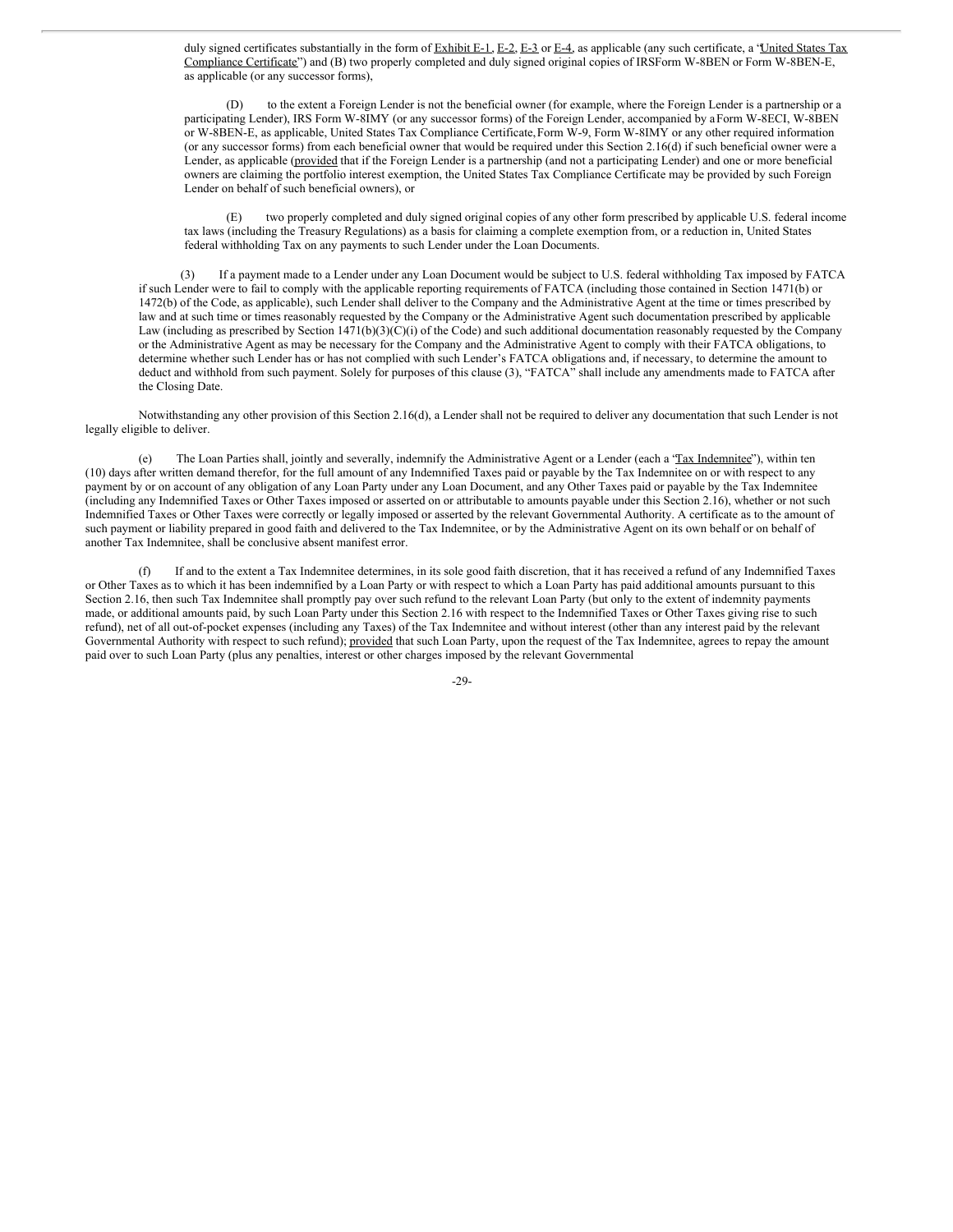Authority) to the Tax Indemnitee in the event the Tax Indemnitee is required to repay such refund to such Governmental Authority. This Section 2.16(f) shall not be construed to require a Tax Indemnitee to make available its tax returns (or any other information relating to its Taxes which it deems confidential) to any Loan Party or any other Person.

#### SECTION 2.17. Payments Generally; Pro Rata Treatment; Sharing of Setoffs.

(a) The Borrower shall make each payment required to be made by it hereunder (whether of principal, interest or fees or of amounts payable under Section 2.14, 2.15 or 2.16, or otherwise) without condition or deduction for any counterclaim, defense, recoupment or setoff prior to 2:00 p.m., on the date when due, in immediately available funds. Any amounts received after such time on any date may, in the discretion of the Administrative Agent, be deemed to have been received on the next succeeding Business Day for purposes of calculating interest thereon. All such payments shall be made to the Administrative Agent's Office, except that payments pursuant to Sections 2.14, 2.15, 2.16 and 9.03 shall be made directly to the Persons entitled thereto. The Administrative Agent shall distribute any such payments received by it for the account of any other Person to the appropriate recipient promptly following receipt thereof. If any payment hereunder shall be due on a day that is not a Business Day, the date for payment shall be extended to the next succeeding Business Day, and, in the case of any payment accruing interest or fees, interest or fees thereon shall be payable for the period of such extension.

(b) If at any time prior to an exercise of remedies pursuant to Article VII (or prior to the date of termination of the Commitments in full and acceleration of the Loans pursuant to Article VII), insufficient funds are received by and available to the Administrative Agent to pay fully all amounts of principal, interest and fees then due hereunder, such funds shall be applied (i) first, towards payment of interest and fees then due hereunder, ratably among the parties entitled thereto in accordance with the amounts of interest and fees then due to such parties, and (ii) second, towards payment of principal then due hereunder, ratably among the parties entitled thereto in accordance with the amounts of principal then due to such parties.

After the exercise of remedies provided for in Article VII (or after acceleration of the Loans pursuant to Article VII), any amounts received on account of the Obligations shall be applied by the Administrative Agent as follows:

*First*, to payment of that portion of the Obligations constituting fees, indemnities, expenses and other amounts (including fees, charges and disbursements of counsel to the Administrative Agent and amounts payable under Article II) payable to the Administrative Agent and the Arranger in their capacities as such;

*Second*, to payment of that portion of the Obligations constituting fees, indemnities and other amounts (other than principal, interest and fees payable pursuant to Sections 2.11(a) and (b)) payable to the Lenders (including fees, charges and disbursements of counsel to the respective Lenders arising under the Loan Documents), ratably among them in proportion to the respective amounts described in this clause Second payable to them;

*Third*, to payment of that portion of the Obligations constituting accrued and unpaid fees and interest on the Loans and other Obligations arising under the Loan Documents, ratably among the Lenders in proportion to the respective amounts described in this clause Third payable to them;

*Fourth*, to payment of that portion of the Obligations constituting unpaid principal of the Loans; and

*Last*, the balance, if any, after all of the Obligations have been indefeasibly paid in full, to the Borrower or as otherwise required by Law.

(d) If any Lender shall, by exercising any right of setoff or counterclaim or otherwise, obtain payment in respect of any principal of or interest on any of its Loans resulting in such Lender receiving payment of a greater proportion of the aggregate amount of its Loans and accrued interest and fees thereon than the proportion received

-30-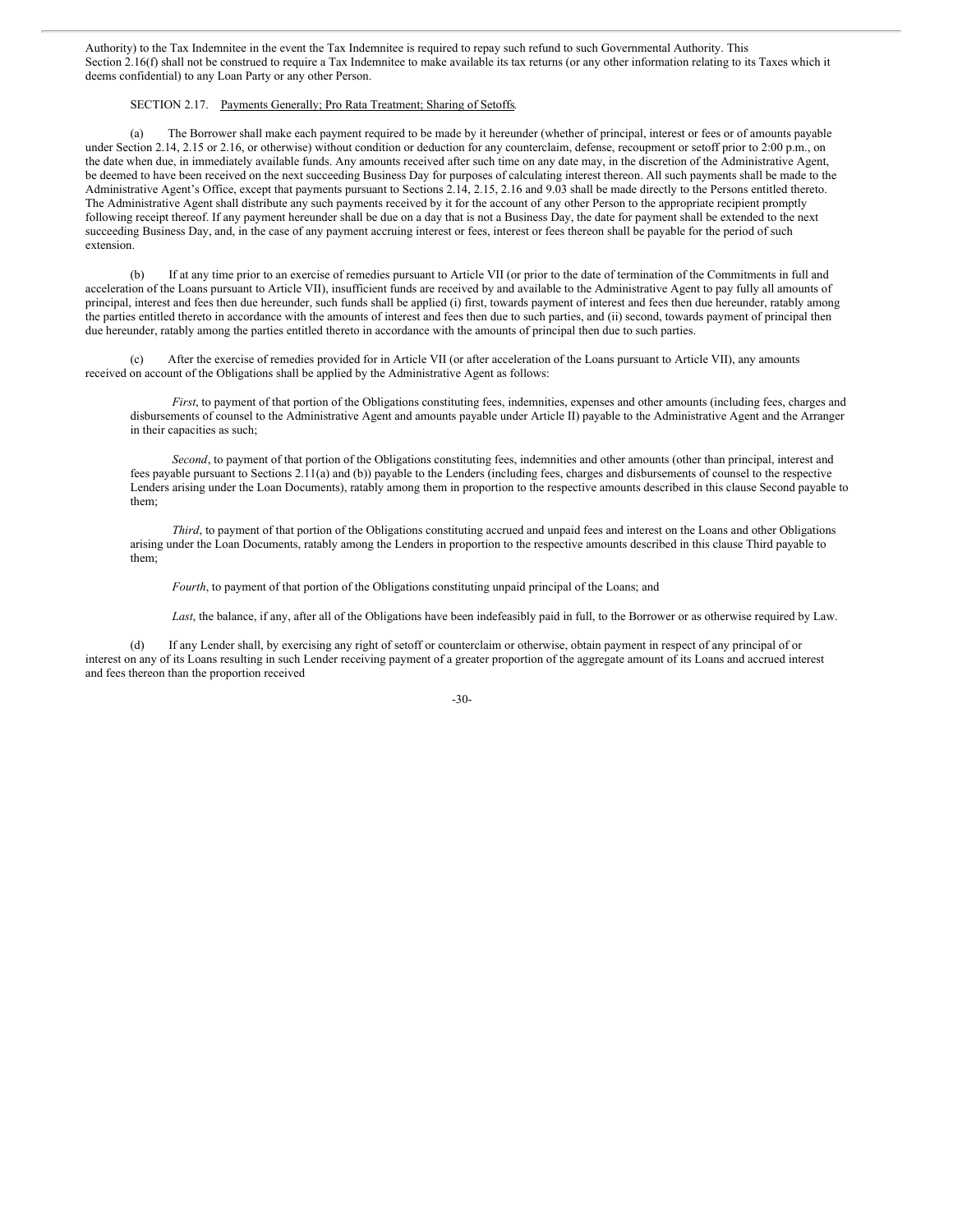by any other Lender, then the Lender receiving such greater proportion shall purchase (for cash at face value) participations in the Loans of other Lenders to the extent necessary so that the benefit of all such payments shall be shared by the Lenders ratably in accordance with the aggregate amount of principal of and accrued interest on their respective Loans; provided that (i) if any such participations are purchased and all or any portion of the payment giving rise thereto is recovered, such participations shall be rescinded and the purchase price restored to the extent of such recovery, without interest, and (ii) the provisions of this clause shall not be construed to apply to any payment made by the Borrower pursuant to and in accordance with the express terms of this Agreement or any payment obtained by a Lender as consideration for the assignment of or sale of a participation in any of its Loans or to any assignee or participant in accordance with Section 9.04. The Borrower consents to the foregoing and agrees, to the extent it may effectively do so under applicable law, that any Lender acquiring a participation pursuant to the foregoing arrangements may exercise against the Borrower rights of setoff and counterclaim with respect to such participation as fully as if such Lender were a direct creditor of the Borrower in the amount of such participation.

(e) Unless the Administrative Agent shall have received notice from the Company prior to the date on which any payment is due to the Administrative Agent for the account of the Lenders that the Borrower will not make such payment, the Administrative Agent may assume that the Borrower has made such payment on such date in accordance herewith and may, in reliance upon such assumption, distribute to the Lenders the amount due. In such event, if the Borrower has not in fact made such payment, then each of the Lenders severally agrees to repay to the Administrative Agent forthwith on demand the amount so distributed to such Lender, in Same Day Funds with interest thereon, for each day from and including the date such amount is distributed to it to but excluding the date of payment to the Administrative Agent, at the Overnight Rate. A notice of the Administrative Agent to any Lender or the Borrower with respect to any amount owing under this subsection (e) shall be conclusive, absent manifest error.

(f) If any Lender shall fail to make any payment required to be made by it pursuant to Section 2.04, 2.05, 2.06, 2.17 or 9.03, then the Administrative Agent may, in its discretion (notwithstanding any contrary provision hereof), apply any amounts thereafter received by the Administrative Agent for the account of such Lender to satisfy such Lender's obligations under such Sections until all such unsatisfied obligations are fully paid. The obligations of the Lenders hereunder to make Loans and to make payments are several and not joint. The failure of any Lender to make any Loan, to fund any such participation or to make any payment on any date required hereunder shall not relieve any other Lender of its corresponding obligation to do so on such date, and no Lender shall be responsible for the failure of any other Lender to so make its Loan, to purchase its participation or to make its payments.

#### SECTION 2.18. Mitigation Obligations; Replacement of Lenders.

(a) If any Lender requests compensation under Section 2.14, or if the Borrower is required to pay any additional amount to any Lender or any Governmental Authority for the account of any Lender pursuant to Section 2.16, then upon request of the Borrower such Lender shall use reasonable efforts to designate a different lending office for funding or booking its Loans hereunder or to assign its rights and obligations hereunder to another of its offices, branches or affiliates, if, in the good faith judgment of such Lender, such designation or assignment (i) would eliminate or reduce amounts payable pursuant to Section 2.14 or 2.16, as the case may be, in the future and (ii) would not subject such Lender to any unreimbursed cost or expense and would not otherwise be disadvantageous to such Lender. The Company hereby agrees to pay all reasonable out-of-pocket costs and expenses incurred by any Lender in connection with any such designation or assignment. Any Lender claiming reimbursement of such costs and expenses shall deliver to the Company, a certificate setting forth such costs and expenses in reasonable detail which shall be conclusive absent manifest error.

If any Lender requests compensation under Section 2.14, or if the Borrower is required to pay any additional amount to any Lender or any Governmental Authority for the account of any Lender pursuant to Section 2.16, if any Lender fails to grant a consent in connection with any proposed change, waiver, discharge or termination of the provisions of this Agreement as contemplated by Section 9.02 for which the consent of each Lender or each affected Lender is required but the consent of the Required Lenders is obtained or if any other circumstance exists hereunder that gives the Borrower the right to replace a Lender as a party hereto, then the Borrower may, at its sole expense and effort, upon notice to such Lender and the Administrative Agent, require such Lender to assign and delegate, without recourse (in accordance with and subject to the restrictions contained in, but excluding the

-31-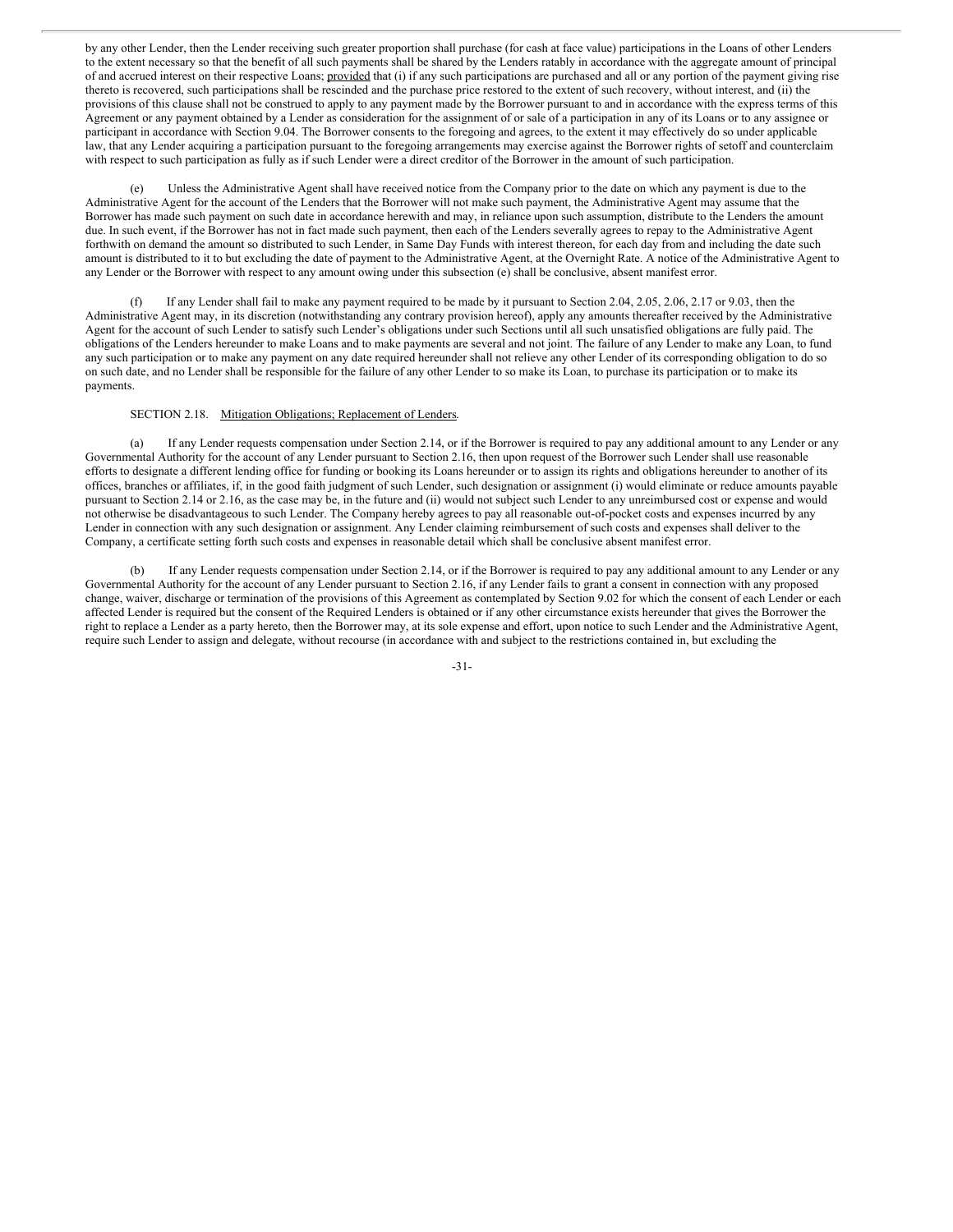consents required by, Section 9.04), all of its interests, rights and obligations under this Agreement and the related Loan Documents to an assignee that shall assume such obligations (which assignee may be another Lender, if a Lender accepts such assignment), provided that:

(i) the Borrower shall have paid to the Administrative Agent the assignment fee specified in Section 9.04 (unless otherwise agreed by the Administrative Agent);

(ii) such Lender shall have received payment of an amount equal to the outstanding principal of its Loans, accrued interest thereon, accrued fees and all other amounts payable to it hereunder and under the other Loan Documents (including any amounts under Section 2.15) from the assignee (to the extent of such outstanding principal and accrued interest and fees) or the Borrower (in the case of all other amounts);

(iii) in the case of any such assignment resulting from a claim for compensation under Section 2.14 or payments required to be made pursuant to Section 2.16, such assignment will result in a reduction in such compensation or payments thereafter; and

(iv) such assignment does not conflict with applicable Laws.

(c) A Lender shall not be required to make any such assignment or delegation if, prior thereto, as a result of a waiver by such Lender or otherwise, the circumstances entitling the Borrower to require such assignment and delegation cease to apply.

# SECTION 2.19. LIBOR Successor Rate.

(a) Notwithstanding anything to the contrary in this Agreement or any other Loan Document, if the Administrative Agent determines (which determination shall be conclusive absent manifest error), or the Company or Required Lenders notify the Administrative Agent (with, in the case of the Required Lenders, a copy to the Company) that the Company or Required Lenders (as applicable) have determined, that:

(i) adequate and reasonable means do not exist for ascertaining LIBOR for any requested Interest Period, including, without limitation, because the LIBOR Screen Rate is not available or published on a current basis and such circumstances are unlikely to be temporary; or

(ii) the administrator of the LIBOR Screen Rate or a Governmental Authority having jurisdiction over the Administrative Agent has made a public statement identifying a specific date after which LIBOR or the LIBOR Screen Rate shall no longer be made available, or used for determining the interest rate of loans (such specific date, the "Scheduled Unavailability Date"), or

(iii) syndicated loans currently being executed, or that include language similar to that contained in this Section, are being executed or amended (as applicable) to incorporate or adopt a new benchmark interest rate to replace LIBOR,

then, reasonably promptly after such determination by the Administrative Agent or receipt by the Administrative Agent of such notice, as applicable, the Administrative Agent and the Company may amend this Agreement to replace LIBOR with an alternate benchmark rate (including any mathematical or other adjustments to the benchmark (if any) incorporated therein), giving due consideration to any evolving or then existing convention for similar U.S. dollar denominated syndicated credit facilities for such alternative benchmarks (any such proposed rate, a "LIBOR Successor Rate"), together with any proposed LIBOR Successor Rate Conforming Changes and any such amendment shall become effective at 5:00 p.m. (New York time) on the fifth Business Day after the Administrative Agent shall have posted such proposed amendment to all Lenders and the Company unless, prior to such time, Lenders comprising the Required Lenders have delivered to the Administrative Agent written notice that such Required Lenders do not accept such amendment.

(b) If no LIBOR Successor Rate has been determined and the circumstances under clause (i) above exist or the Scheduled Unavailability Date has occurred (as applicable), the Administrative Agent will promptly so

#### -32-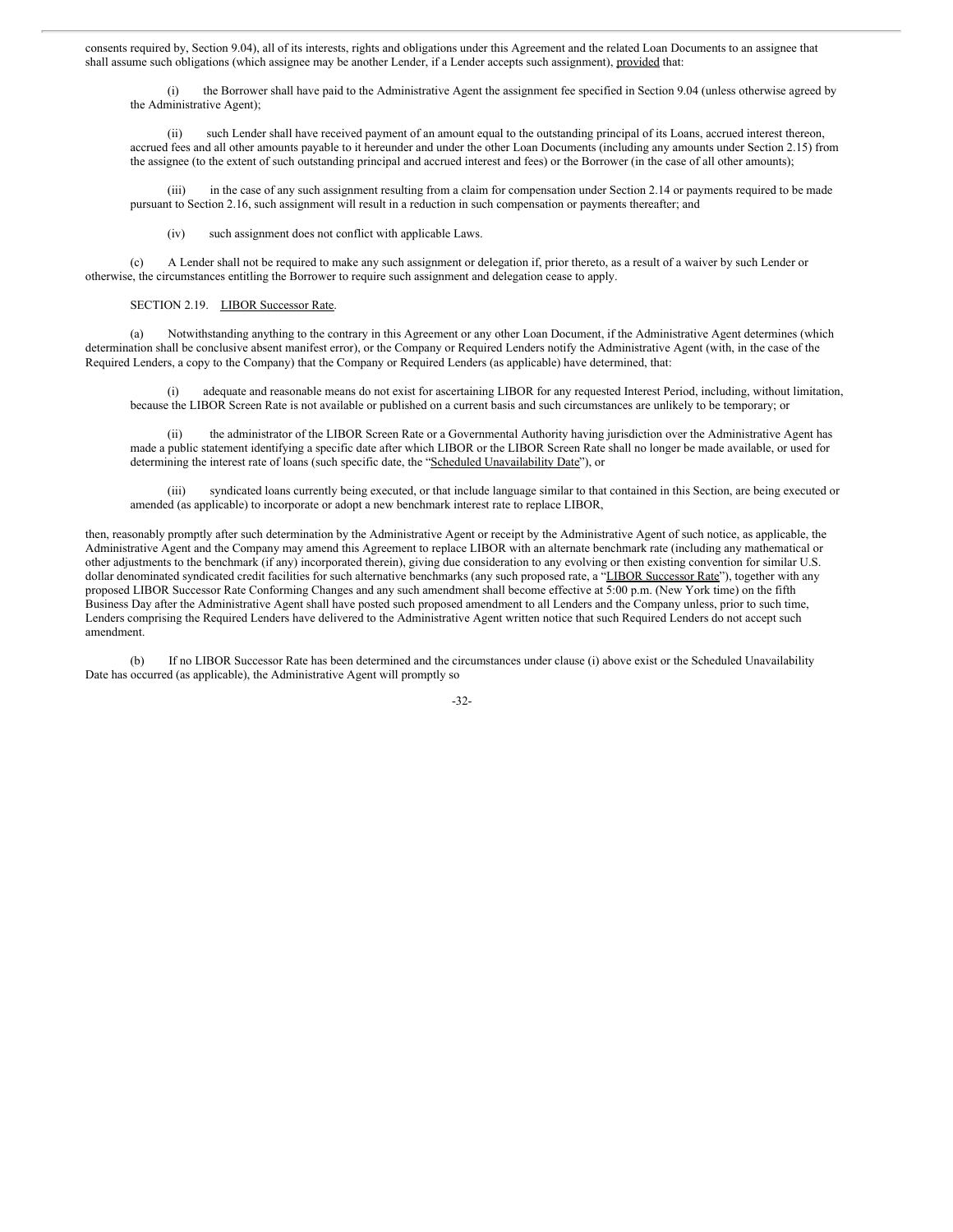notify the Company and each Lender. Thereafter, (x) the obligation of the Lenders to make or maintain Eurodollar Loans shall be suspended (to the extent of the affected Eurodollar Loans or Interest Periods), and (y) the Eurodollar component shall no longer be utilized in determining the Base Rate. Upon receipt of such notice, the Borrower may revoke any pending request for a Borrowing of, conversion to or continuation of Eurodollar Loans (to the extent of the affected Eurodollar Loans or Interest Periods) or, failing that, will be deemed to have converted such request into a request for a Borrowing of Base Rate Loans (subject to the foregoing clause (y)) in the amount specified therein.

(c) Notwithstanding anything else herein, any definition of LIBOR Successor Rate shall provide that in no event shall such LIBOR Successor Rate be less than zero for purposes of this Agreement

#### SECTION 2.20. Extended Term Loans.

(a) The Borrower may at any time and from time to time request that all or a portion of its Loans of any Class in an aggregate principal amount of not less than \$100,000,000 (or, if less, the entire remaining amount of such Class) (an "Existing Term Loan Class") be converted to extend the scheduled maturity date(s) of any payment of principal with respect to all or a portion of any principal amount of such Loans (any such Loans which have been so converted, "Extended Term Loans") and to provide for other terms consistent with this Section 2.20. In order to establish any Extended Term Loans, the Borrower shall provide a notice to the Administrative Agent (who shall provide a copy of such notice to each of the Lenders under the Existing Term Loan Class) (an "Extension Request") setting forth the proposed terms of the Extended Term Loans to be established, which shall be consistent with the Loans under the Existing Term Loan Class from which such Extended Term Loans are to be converted except that:

(i) all or any of the scheduled amortization payments of principal of the Extended Term Loans may be delayed to later dates than the scheduled amortization payments of principal of the Term Loans of such Existing Term Loan Class to the extent provided in the applicable Additional Credit Extension Amendment; and

(ii) the interest margins with respect to the Extended Term Loans may be different than the Applicable Rate for the Loans of such Existing Term Loan Class and upfront fees may be paid to the Extending Term Lenders to the extent provided in the applicable Additional Credit Extension Amendment.

(b) Any Extended Term Loans converted pursuant to any Extension Request shall be designated a series of Extended Term Loans for all purposes of this Agreement; provided that, subject to the limitations set forth in clause (a) above, any Extended Term Loans converted from an Existing Term Loan Class may, to the extent provided in the applicable Additional Credit Extension Amendment and consistent with the requirements set forth above, be designated as an increase in any previously established Class of Loans.

(c) The Borrower shall provide the applicable Extension Request at least five (5) Business Days prior to the date on which Lenders under the applicable Existing Term Loan Class are requested to respond. No Lender shall have any obligation to agree to have any of its Loans of any Existing Term Loan Class converted into Extended Term Loans pursuant to any Extension Request. Any Lender wishing to have all or a portion of its Loans under the Existing Term Loan Class subject to such Extension Request (such Lender an "Extending Term Lender") converted into Extended Term Loans shall notify the Administrative Agent (an "Extension Election") on or prior to the date specified in such Extension Request of the amount of its Loans under the Existing Term Loan Class which it has elected to request be converted into Extended Term Loans (subject to any minimum denomination requirements reasonably imposed by the Administrative Agent and acceptable to the Company). In the event that the aggregate amount of Loans under the Existing Term Loan Class subject to Extension Elections exceeds the amount of Extended Term Loans requested pursuant to an Extension Request, Loans of the Existing Term Loan Class subject to Extension Elections shall be converted to Extended Term Loans on a pro rata basis based on the amount of Loans included in each such Extension Election (subject to any minimum denomination requirements reasonably imposed by the Administrative Agent and acceptable to the Company).

(d) Extended Term Loans shall be established pursuant to an Additional Credit Extension Amendment to this Agreement among the Borrower, the Administrative Agent and each Extending Term Lender which shall be

-33-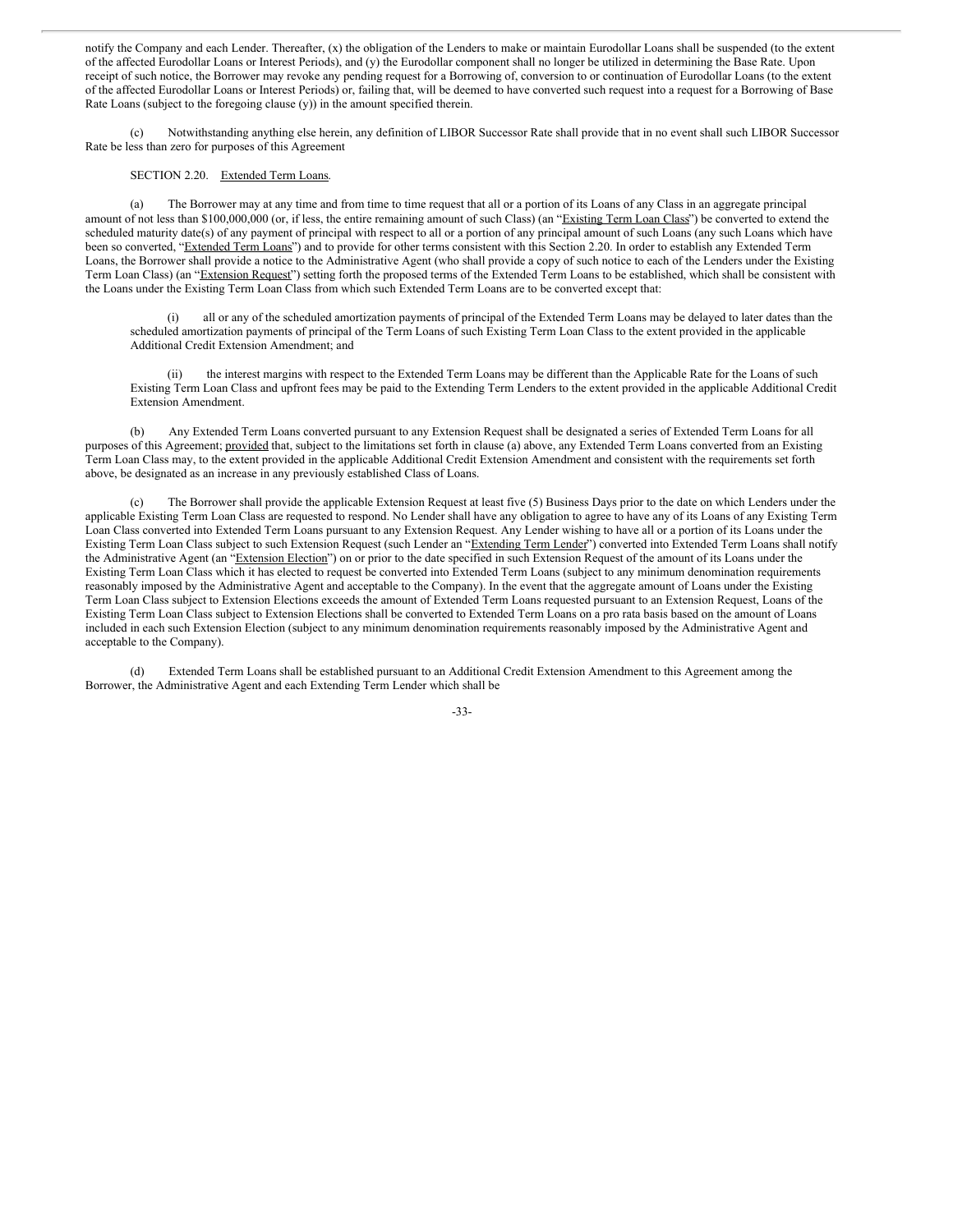consistent with the provisions set forth above (but which shall not require the consent of any other Lender other than those consents required pursuant to this Agreement). Each Additional Credit Extension Amendment shall be binding on the Lenders, the Loan Parties and the other parties hereto. No Lender shall be under any obligation to provide any Extended Term Loan.

(e) The provisions of this Section 2.20 shall override any provision of Section 9.02 to the contrary.

### ARTICLE III

#### Representations and Warranties

The Borrower represents and warrants to the Lenders as of the Closing Date:

SECTION 3.01. Organization; Powers; Subsidiaries. Each of the Company and its Subsidiaries (other than Immaterial Subsidiaries) is duly organized, validly existing and in good standing (to the extent such concept is applicable in the relevant jurisdiction) under the laws of the jurisdiction of its organization, has all requisite power and authority to carry on its business as now conducted and, except where the failure to do so, individually or in the aggregate, could not reasonably be expected to result in a Material Adverse Effect, is qualified to do business in, and is in good standing (to the extent such concept is applicable) in, every jurisdiction where such qualification is required. Schedule 3.01 hereto identifies each Subsidiary (other than Immaterial Subsidiaries) on the Closing Date, the jurisdiction of its incorporation or organization, as the case may be, the percentage of issued and outstanding shares of each class of its capital stock or other Equity Interests owned by the Company and the other Subsidiaries and, if such percentage is not 100% (excluding directors' qualifying shares as required by law), a description of each class issued and outstanding. All of the outstanding shares of capital stock and other Equity Interests, to the extent owned by the Company or any Subsidiary, of each Subsidiary (other than Immaterial Subsidiaries) are validly issued and outstanding and fully paid and nonassessable and all such shares and other Equity Interests indicated on Schedule 3.01 hereto as owned by the Borrower or another Subsidiary are owned, beneficially and of record, by the Company or a Subsidiary on the Closing Date free and clear of all Liens, other than Liens permitted under Section 6.02. As of the Closing Date, there are no outstanding commitments or other obligations of the Company or any wholly-owned Subsidiary (other than Immaterial Subsidiaries) to issue, and no options, warrants or other rights of any Person to acquire, any shares of any class of capital stock or other Equity Interests of the Company or any Subsidiary (other than Immaterial Subsidiaries), except as disclosed on Schedule 3.01 hereto.

SECTION 3.02. Authorization; Enforceability. The execution, delivery and performance of the Loan Documents to which each Loan Party is party are within such Loan Party's corporate, limited liability company or partnership powers and have been duly authorized by all necessary corporate or other organizational and, if required, stockholder action. The Loan Documents have been duly executed and delivered by the Loan Parties party thereto and constitute a legal, valid and binding obligation of the Loan Parties party thereto, enforceable against such Loan Parties in accordance with their terms, subject to applicable bankruptcy, insolvency, reorganization, moratorium or other laws affecting creditors' rights generally and subject to general principles of equity, regardless of whether considered in a proceeding in equity or at law.

SECTION 3.03. Governmental Approvals; No Conflicts. The execution, delivery and performance of the Loan Documents to which each Loan Party is party (a) do not require any consent or approval of, registration or filing with, or any other action by, any Governmental Authority, except for (A) the approvals, consents, registrations, actions and filings which have been duly obtained, taken, given or made and are in full force and effect and (B) those approvals, consents, registrations or other actions or filings, the failure of which to obtain or make could not reasonably be expected to have a Material Adverse Effect, (b) will not violate (i) any applicable law or regulation or order of any Governmental Authority or (ii) the charter, by-laws or other organizational documents of any Loan Party, (c) will not violate or result in a default under any indenture, agreement or other instrument binding upon any Loan Party or its assets, or give rise to a right thereunder to require any payment to be made by any Loan Party and (d) will not result in the creation or imposition of any Lien on any material asset of any Loan Party (other than Liens permitted by Section 6.02); except with respect to any violation or default referred to in clause (b)(i) or (c) above, to the extent that such violation or default could not reasonably be expected to have a Material Adverse Effect.

-34-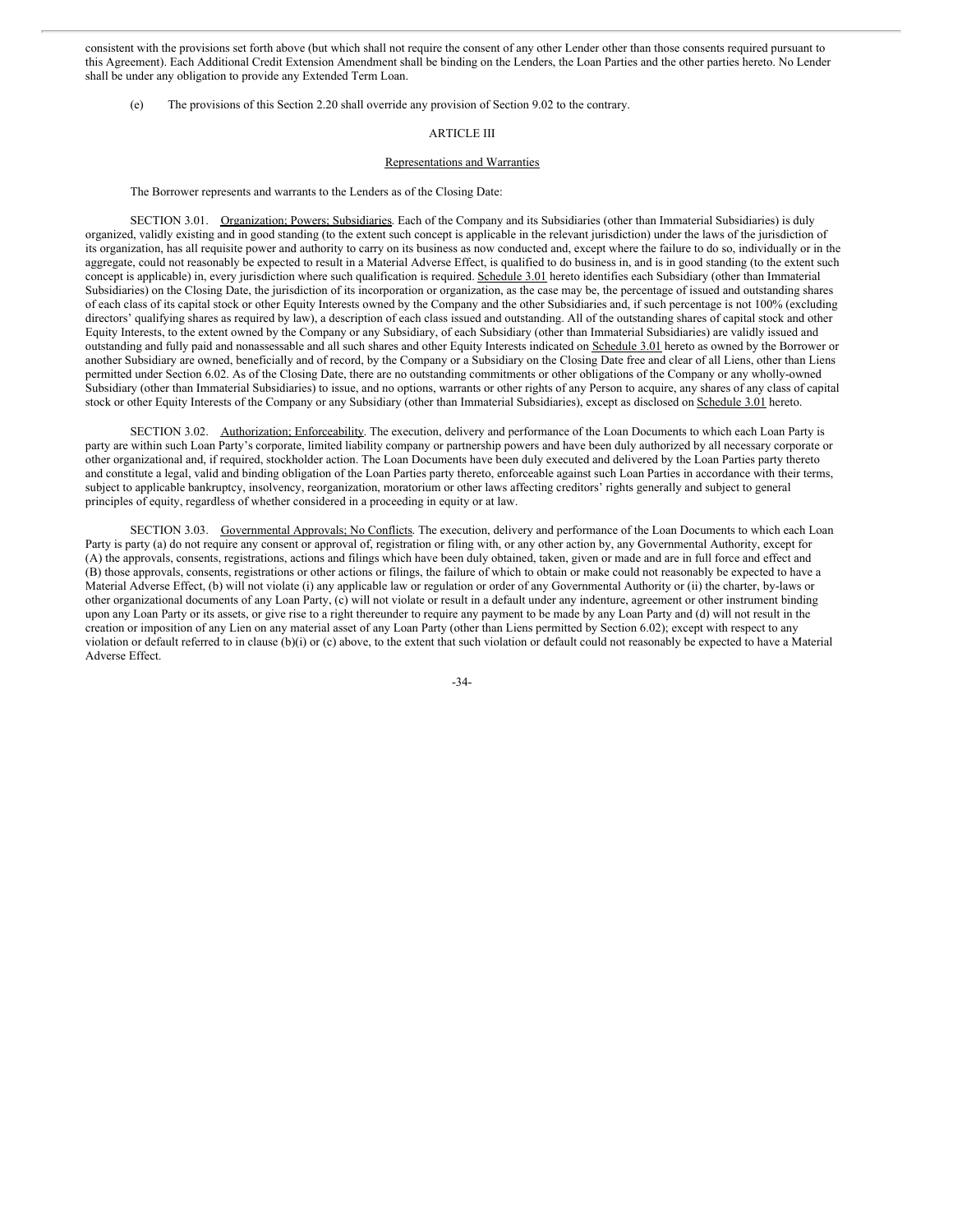#### SECTION 3.04. Financial Statements; Financial Condition; No Material Adverse Change.

(a) The Company Audited Financial Statements were prepared in accordance with GAAP, except as otherwise expressly noted therein and fairly present in all material respects the financial condition of the Company and its Subsidiaries taken as a whole as of the date thereof and their results of operations for the period covered thereby.

#### (b) [Reserved].

(c) Since February 28, 2019, there has been no material adverse change in the business, assets, operations or financial condition of the Company and its Subsidiaries, taken as a whole.

## SECTION 3.05. Properties.

(a) Each Loan Party has good and marketable title to, or valid leasehold interests in, all its material real and personal property material to its business, except for minor defects in title that do not interfere with its ability to conduct its business as currently conducted or to utilize such properties for their intended purposes and except where the failure to have such title or interest could not reasonably be expected to have a Material Adverse Effect. There are no Liens on any of the real or personal properties of the Borrower or any Subsidiary (other than Immaterial Subsidiaries) except for Liens permitted by Section 6.02.

(b) Each of the Company and its Subsidiaries owns, or is licensed or possesses the right to use, all trademarks, tradenames, copyrights, patents and other intellectual property material to the operation of the business of the Company and its Subsidiaries, taken as a whole, and, to the knowledge of the Borrower, the use thereof by the Company and its Subsidiaries does not infringe upon the rights of any other Person, except for any such infringements that, individually or in the aggregate, could not reasonably be expected to result in a Material Adverse Effect.

#### SECTION 3.06. Litigation and Environmental Matters.

(a) There are no actions, suits or proceedings by or before any arbitrator or Governmental Authority pending against or, to the knowledge of the Company, threatened against or affecting the Company or any of its Subsidiaries as to which there is a reasonable possibility of an adverse determination that could reasonably be expected, individually or in the aggregate, to result in a Material Adverse Effect (other than the Disclosed Matters). There are no labor controversies pending against or, to the knowledge of the Company, threatened against or affecting the Company or any of its Subsidiaries which could reasonably be expected, individually or in the aggregate, to result in a Material Adverse Effect.

Except for the Disclosed Matters and except with respect to any other matters that, individually or in the aggregate, could not reasonably be expected to result in a Material Adverse Effect, neither the Company nor any of its Subsidiaries (i) has failed to comply with any applicable Environmental Law or to obtain, maintain or comply with any permit, license or other approval required under any Environmental Law, (ii) has become subject to any Environmental Liability, or (iii) has received notice of any claim with respect to any Environmental Liability.

SECTION 3.07. Compliance with Laws. Each of the Company and its Subsidiaries is in compliance with all laws, regulations and orders of any Governmental Authority applicable to it or its property, including applicable local narcotics-related laws, except where the failure to do so, individually or in the aggregate, could not reasonably be expected to result in a Material Adverse Effect. The Company and its Subsidiaries are in compliance with (a) the Controlled Substances Act, the Civil Asset Forfeiture Reform Act (solely as it relates to violation of the Controlled Substances Act) and all related applicable anti-money laundering laws and (b) all other anti-money laundering laws, including the Canadian AML Acts, except, solely in the case of this clause (b), where the failure to do so, individually or in the aggregate, could not reasonably be expected to result in a Material Adverse Effect, and no action, suit or proceeding by or before any court or governmental agency, authority or body or any arbitrator against the Company or any of its Subsidiaries or any of their respective properties with respect to the Controlled Substances Act, the Civil Asset Forfeiture Reform Act or any related applicable anti-money laundering laws (in each case,

-35-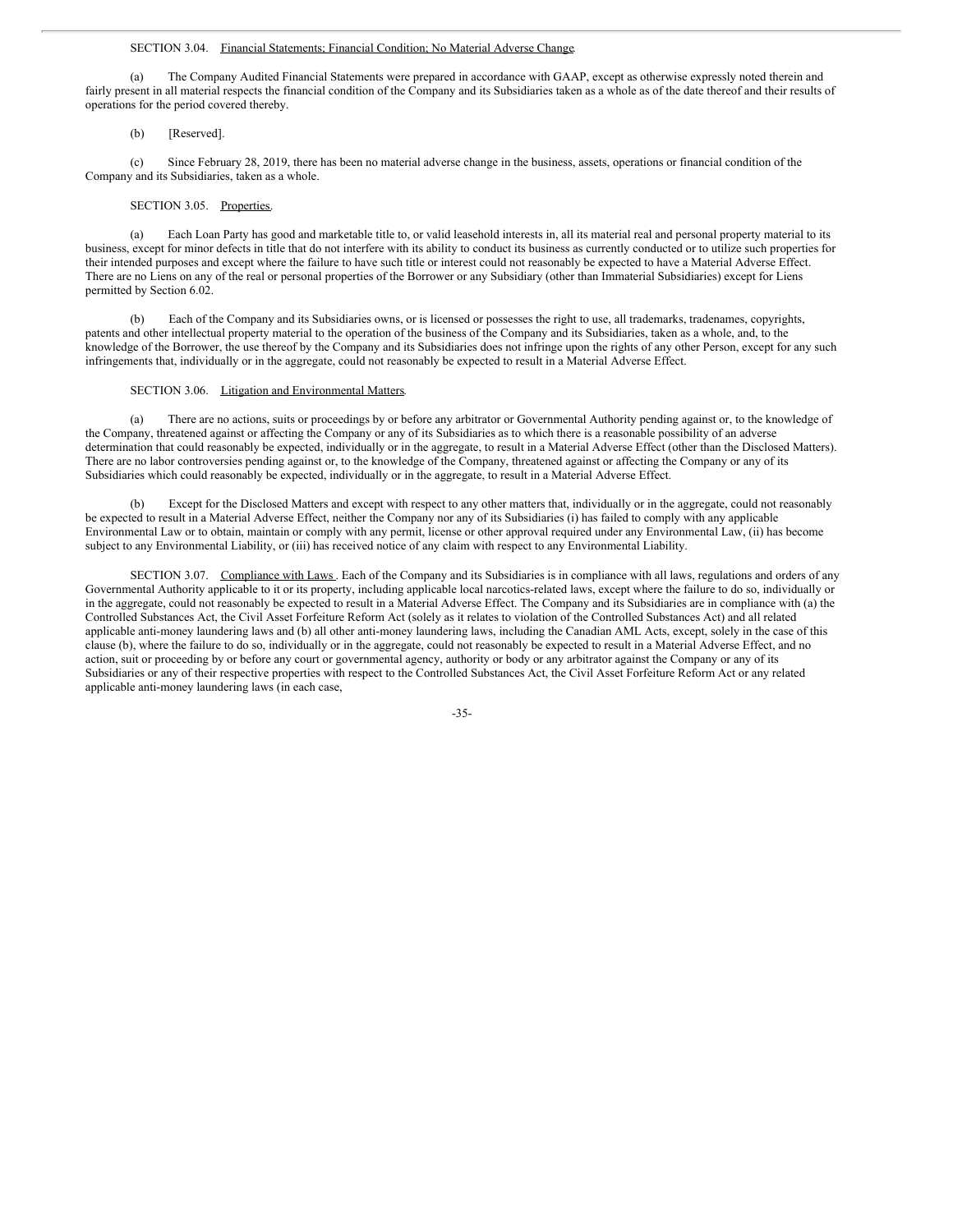solely as it relates to an alleged violation of the Controlled Substances Act) is pending or, to the best knowledge of the Company, threatened.

SECTION 3.08. Investment Company Status. Neither the Company nor any other Loan Party is required to register as an "investment company" as defined in the Investment Company Act of 1940.

SECTION 3.09. Disclosure. No reports, financial statements, certificates or other written information (excluding any financial projections or pro forma financial information and information of a general economic or general industry nature) furnished by or on behalf of the Company to the Administrative Agent or any Lender in connection with the negotiation of this Agreement or delivered hereunder (as modified or supplemented by other information so furnished), when taken as a whole and when taken together with the Company's SEC filings at such time, contains as of the date such statement, information, document or certificate was so furnished any material misstatement of fact or omits to state any material fact necessary to make the statements therein, in the light of the circumstances under which they were made, not misleading. The projections and pro forma financial information contained in the materials referenced above have been prepared in good faith based upon assumptions believed by management of the Company to be reasonable at the time made, it being recognized by the Lenders that such financial information is not to be viewed as fact and that actual results during the period or periods covered by such financial information may differ from the projected results set forth therein by a material amount.

SECTION 3.10. Federal Reserve Regulations. No part of the proceeds of any Loan have been used or will be used, whether directly or indirectly, for any purpose that entails a violation of any of the Regulations of the Board, including Regulations T, U and X. The Borrower is not engaged and will not engage, principally or as one of its important activities, in the business of purchasing or carrying margin stock (as the term "margin stock" is defined for purposes of Regulation U), or extending credit for the purpose of purchasing or carrying margin stock.

SECTION 3.11. PATRIOT Act. Each of the Loan Parties and each of their respective Subsidiaries are in compliance, in all material respects, with the Act.

SECTION 3.12. Sanctions. None of the Company, any Subsidiary nor, to the knowledge of the Company, any director, officer or employee of the Borrower or any Subsidiary is the subject of any sanctions administered by the Office of Foreign Assets Control of the U.S. Treasury Department ("OFAC"), the US Department of State, the Canadian Government, the United Nations Security Council, the European Union or Her Majesty's Treasury (collectively, "Sanctions") or is located, organized or resident in a Sanctioned Country or Territory unless any of the prohibited behavior, activities or business are authorized pursuant to a specific or general license, license exception, license exemption, other exception or exemption, or other permit or authorization from the applicable Governmental Authorities (such authorities to include, at all times, the applicable U.S. Government Authorities). The Borrower will not directly or indirectly use the proceeds of the Loans (a) to fund activities (i) in any Sanctioned Country or Territory, or (ii) of any Person that, at the time of such funding, is the subject of Sanctions unless, with respect to clauses (i) and (ii) above, the proceeds are used for activities or business authorized pursuant to a specific or general license, license exception, license exemption, other exception or exemption, or other permit or authorization from the applicable Governmental Authorities (such authorities to include, at all times, OFAC and any other applicable U.S. Governmental Authorities) or (b) in any other manner that would result in a violation of Sanctions by any Person (including any Person participating in the Loans, whether as underwriter, advisor, investor or otherwise).

SECTION 3.13. Anti-Corruption. No part of the proceeds of the Loans will be used, directly or, to the knowledge of the Borrower, indirectly, for any payments to any governmental official or employee, political party, official of a political party, candidate for political office, or anyone else acting in an official capacity, in order to obtain, retain or direct business or obtain any improper advantage, in violation of the United States Foreign Corrupt Practices Act of 1977, as amended (the "FCPA"), the Corruption of Foreign Public Officials Act (Canada) and regulations thereunder, or the United Kingdom Bribery Act 2010 (the "UK Bribery Act"). Neither the Borrower, nor to the knowledge of the Borrower, any director, officer, agent, employee, Affiliate or other person acting on behalf of the Borrower or any of its Subsidiaries is aware of or has taken any action, directly or indirectly, that would result in a violation by such persons of the FCPA, the Corruption of Foreign Public Officials Act (Canada) and regulations thereunder, and the UK Bribery Act. Furthermore, the Borrower and, to the knowledge of the Borrower, its Subsidiaries have conducted their businesses in compliance with the FCPA, the Corruption of Foreign Public Officials Act

-36-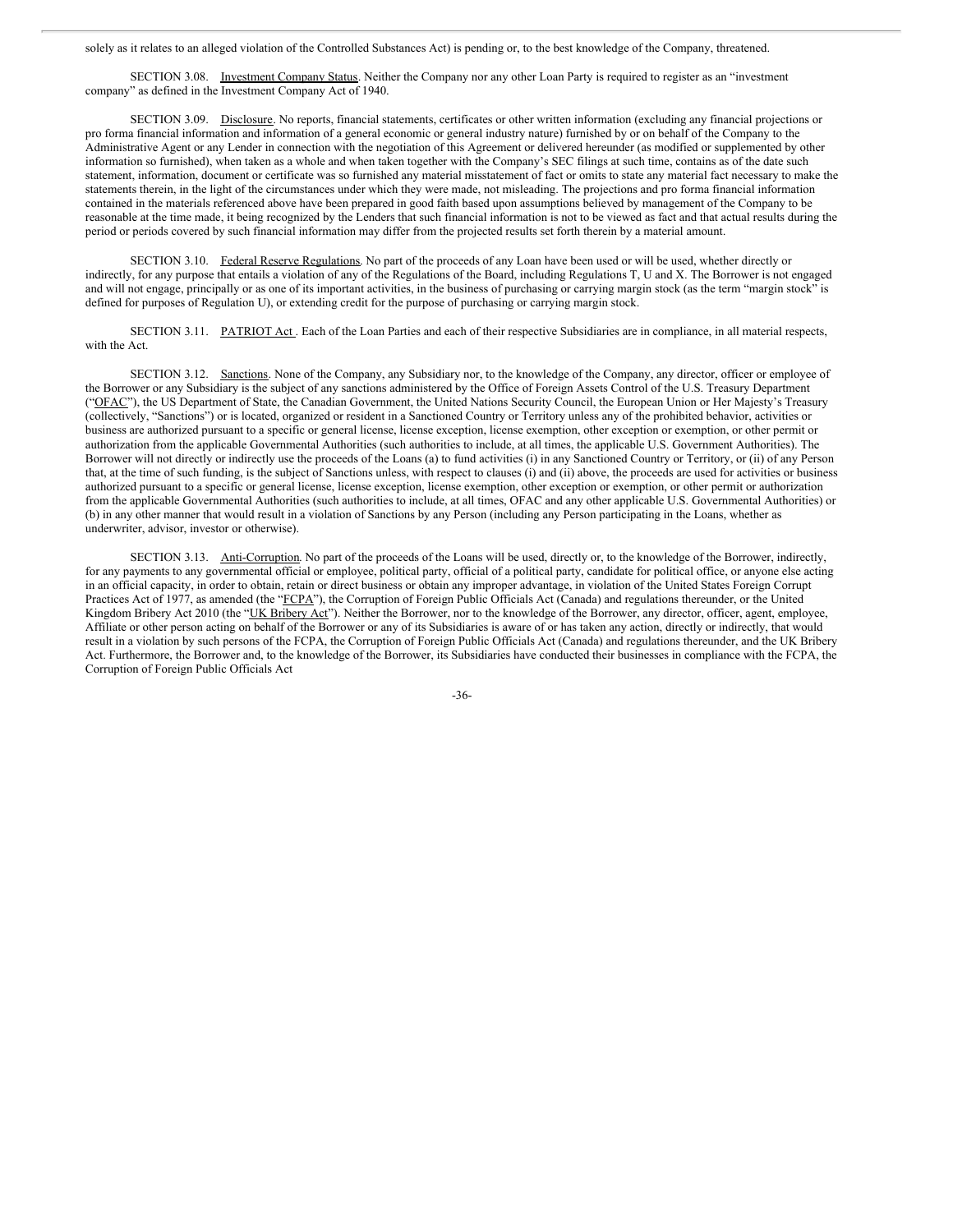(Canada) and regulations thereunder, and the UK Bribery Act and have instituted and maintain policies and procedures reasonably designed to ensure, and which are reasonably expected to continue to ensure, continued compliance therewith.

SECTION 3.14. Employee Benefit Plans. Except as could not reasonably be expected, individually or in the aggregate, to have a Material Adverse Effect (i) each employee benefit plan (within the meaning of Section 3(3) of ERISA), established or maintained by the Borrower or any of its Subsidiaries, is in compliance with all applicable Laws and (ii) no ERISA Event has occurred or is reasonably expected to occur.

SECTION 3.15. Beneficial Ownership Certification. As of the Closing Date, the information included in the Beneficial Ownership Certification, if applicable, is true and correct in all respects.

SECTION 3.16. Solvency. As of the Closing Date, the Company and its Subsidiaries, on a consolidated basis are Solvent after giving effect to the consummation of the Transactions.

### ARTICLE IV

### Conditions

SECTION 4.01. Closing Date. The Lenders' Commitments shall become effective hereunder on and as of the first date (the 'Closing Date'') on which each of the following conditions is satisfied (or waived in accordance with Section 9.02):

(a) the Administrative Agent shall have received a counterpart of this Agreement from the Borrower;

(b) the Administrative Agent shall have received Term Notes executed by the Borrower in favor of each Lender requesting a Term Note at least five Business Days prior to the Closing Date;

(c) the Administrative Agent shall have received a counterpart of the Guarantee Agreement from each of the Guarantors as of the Closing Date;

(d) the Administrative Agent shall have received such customary closing documents and certificates as the Administrative Agent or its counsel may reasonably request relating to the organization, existence and good standing in the jurisdiction of organization of each Loan Party and the authorization of the Loan Documents by the Loan Parties party thereto and containing a certificate of a corporate secretary of each Loan Party with a list of Persons entitled to execute the Loan Documents to which such Loan Party is a party and provide notices, hereunder, in each case, on behalf of such Loan Party together with specimen signatures of such Persons, each in form and substance reasonably satisfactory to the Administrative Agent and its counsel;

(e) the Administrative Agent shall have received, at least three business days prior to the Closing Date, (i) all documentation and other information required by regulatory authorities under applicable "know your customer" and anti-money laundering rules and regulations, including, without limitation, the PATRIOT Act and the Canadian AML Acts requested in writing by the Administrative Agent or any Lender at least ten business days prior to the Closing Date, and (ii) if the Borrower qualifies as a "legal entity customer" under the Beneficial Ownership Regulation, a Beneficial Ownership Certification;

(f) the Company shall have paid, by wire transfer of immediately available funds, all reasonable and documented in reasonable detail costs, fees, out-of-pocket expenses, compensation and other amounts required to be paid on or before the Closing Date, in the case of the costs and out-of-pocket expenses (including the fees, charges and disbursements of counsel to the Administrative Agent), to the extent invoiced at least three Business Days prior to the Closing Date; and

-37-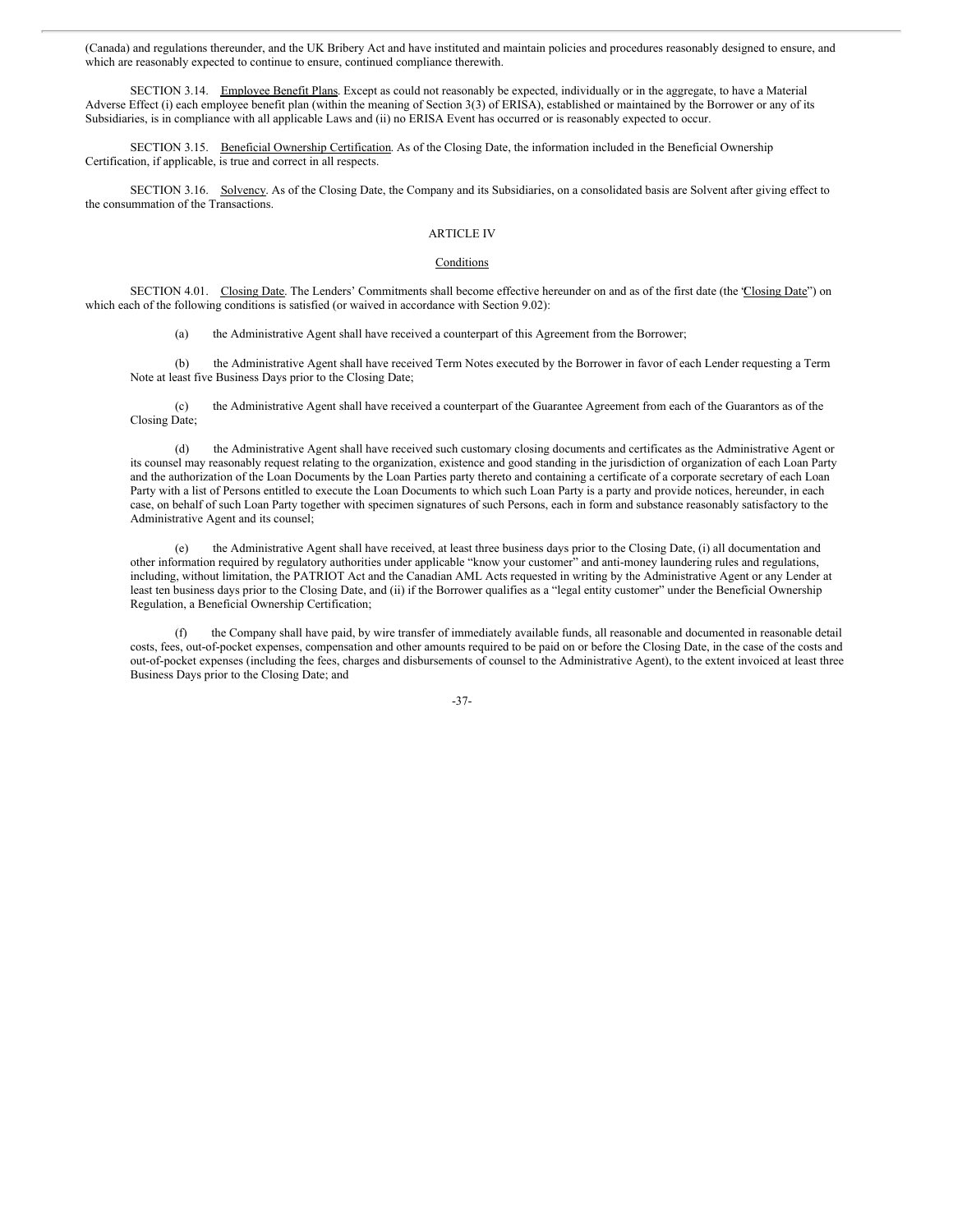(g) the Administrative Agent shall have received the executed legal opinion of corporate counsel to the Borrower (in form and substance reasonably satisfactory to the Administrative Agent);

(h) the Administrative Agent shall have received a certificate substantially in the form of Exhibit G signed by a Responsible Officer of the Company with specific knowledge about the subject matter thereof, (i) certifying that the conditions specified in Sections 4.01(j) and (k) have been satisfied and (ii) setting forth the current Debt Ratings on the Closing Date;

the Administrative Agent shall have received a certificate attesting to the Solvency of the Company and its Subsidiaries (taken as a whole) on the Closing Date after giving effect to the Transactions in the form of Exhibit D, dated as of the Closing Date and executed by a Financial Officer of the Company;

(j) no Default shall exist, or would result from such proposed Transactions or from the application of the proceeds thereof.;

(k) the representations and warranties of the Borrower contained in this Agreement that are made on the Closing Date shall be true in all material respects on and as of the Closing Date, except to the extent any such representation and warranty (i) expressly relates to an earlier date in which case such representation and warranty shall be true and correct in all material respects as of such earlier date or (ii) is qualified by materiality, in which case such representation and warranty shall be true and correct in all respects; and

(l) the Administrative Agent shall have received a Borrowing Request in accordance with Section 2.03

### ARTICLE V

#### Affirmative Covenants

From and after the Closing Date until the Commitments have expired or been terminated and the principal of and interest on each Loan and all fees payable hereunder shall have been paid in full, the Borrower covenants and agrees with the Lenders that:

SECTION 5.01. Financial Statements and Other Information. The Company will furnish to the Administrative Agent (who shall promptly furnish a copy to each Lender):

(a) as soon as available, but in any event within one hundred (100) days after the end of each fiscal year of the Company (or, if earlier, the 10th day after such financial statements are required to be filed with the SEC), commencing with the fiscal year ending February 28, 2020, the audited consolidated balance sheet of the Company and its Consolidated Subsidiaries and related statements of operations, stockholders' equity and cash flows as of the end of and for such year, setting forth in each case in comparative form the figures for the previous fiscal year, all reported on by KPMG LLP or other independent public accountants of recognized national standing (without a "going concern" or like qualification or exception and without any qualification or exception as to the scope of such audit) to the effect that such consolidated financial statements present fairly in all material respects the financial position and results of operations of the Company and its Consolidated Subsidiaries on a consolidated basis in accordance with GAAP;

(b) as soon as available, but in any event within fifty-five (55) days after the end of each of the first three fiscal quarters of each fiscal year of the Company (or, if earlier, the 10th day after such financial statements are required to be filed with the SEC), commencing with the fiscal quarter ending August 31, 2019, the unaudited consolidated balance sheet of the Company and its Consolidated Subsidiaries and related statements of operations and cash flows as of the end of and for such fiscal quarter and the then elapsed portion of the fiscal year, setting forth in each case in comparative form the figures for the corresponding period or periods of (or, in the case of the balance sheet, as of the end of) the previous fiscal year, all certified by one of its Financial Officers as presenting fairly in all material respects the financial position

-38-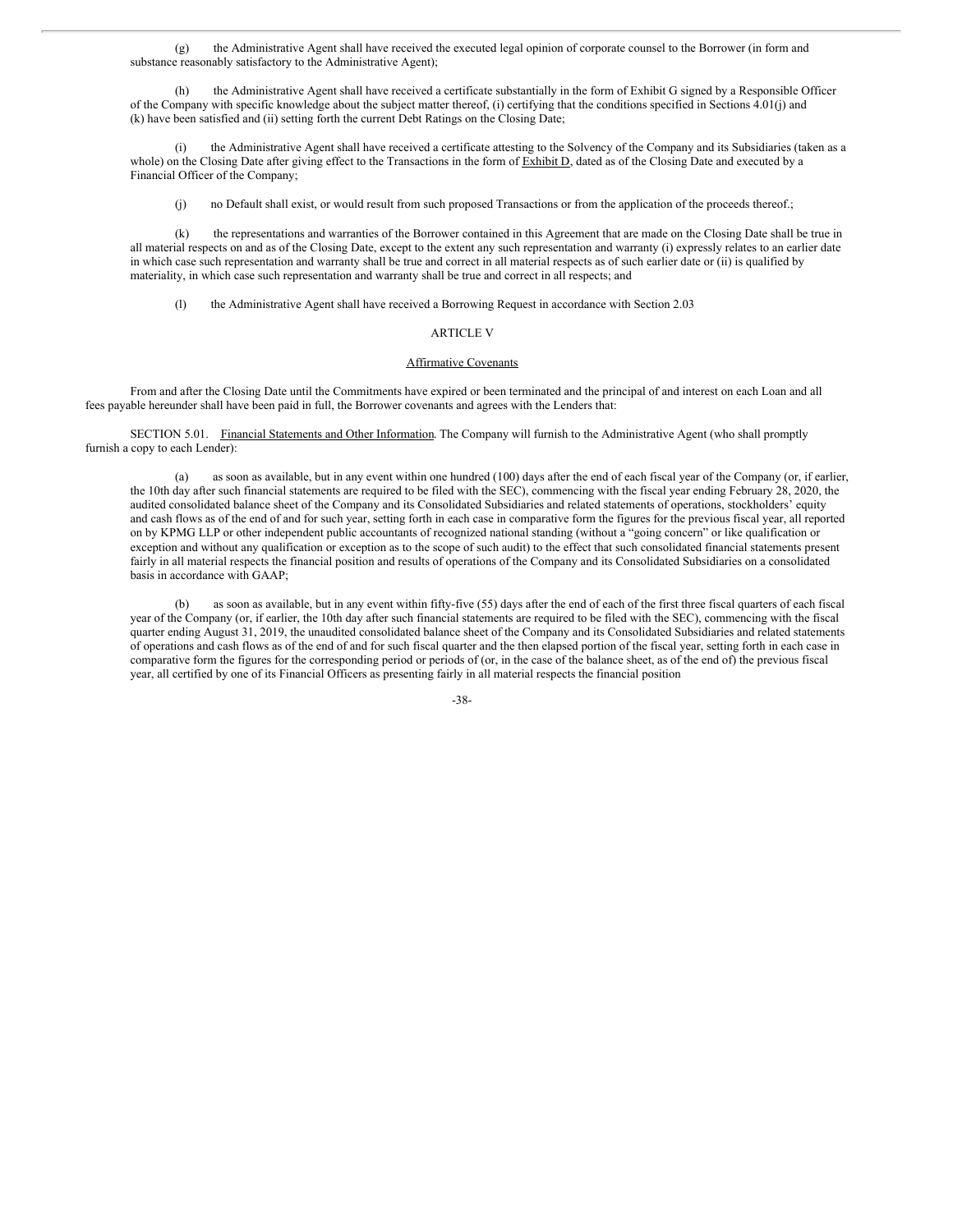and results of operations of the Company and its Consolidated Subsidiaries on a consolidated basis in accordance with GAAP, subject to normal year-end audit adjustments and the absence of certain footnotes;

(c) concurrently with any delivery of financial statements under clause (a) or (b) above, a certificate substantially in the form of Exhibit F executed by a Financial Officer of the Company  $(x)$  certifying as to whether, to the knowledge of such Financial Officer after reasonable inquiry, a Default has occurred and is continuing and, if so, specifying the details thereof and any action taken or proposed to be taken with respect thereto, and containing the representations set forth in clauses 3 and 4 therein and as to the other items set forth therein, and (y) in the case of any such certificate delivered for any fiscal period ending on or after the Closing Date, setting forth reasonably detailed calculations demonstrating compliance with Section 6.09 and containing the representation set forth in clause 5 therein;

(d) promptly after the same become publicly available, copies of all annual, quarterly and current reports and proxy statements filed by the Company or any Subsidiary with the SEC;

(e) promptly following any request therefor, such other information regarding the operations, business affairs and financial condition of the Company or any Subsidiary, or compliance with the terms of this Agreement, as the Administrative Agent or any Lender (through the Administrative Agent) may reasonably request; and

(f) promptly following any request therefor, provide information and documentation reasonably requested by the Administrative Agent or any Lender for purposes of compliance with applicable "know your customer" and anti-money-laundering rules and regulations, including, without limitation, the PATRIOT Act, the Canadian AML Acts and the Beneficial Ownership Regulation.

Financial statements and other information required to be delivered pursuant to Sections 5.01(a), 5.01(b) and 5.01(d) shall be deemed to have been delivered if such statements and information shall have been posted by the Company on its website or shall have been posted on IntraLinks or similar site to which all of the Lenders have been granted access or are publicly available on the SEC's website pursuant to the EDGAR system.

The Borrower hereby acknowledges that the Administrative Agent and/or the Arranger will make available to the Lenders materials and/or information provided by or on behalf of the Borrower hereunder (collectively, "Borrower Materials") by posting the Borrower Materials on SyndTrak or another similar electronic system (the "Platform").

SECTION 5.02. Notice of Material Events. The Company will furnish to the Administrative Agent (for prompt notification to each Lender) prompt (but in any event (i) for clauses (a) through (d) below, within five (5) Business Days, and (ii) for clause (e) below, within ten (10) Business Days) written notice after any Financial Officer of the Company obtains knowledge of the following:

- (a) the occurrence of any continuing Default;
- (b) any change in the Debt Ratings;

(c) the occurrence of any ERISA Event that, alone or together with any other ERISA Events that have occurred, could reasonably be expected to result in a Material Adverse Effect;

(d) any action, suit or proceeding against the Company or any of its Subsidiaries or any of their respective properties (i) with respect to the Controlled Substances Act or, solely as they may relate to an alleged violation of the Controlled Substances Act, the Civil Asset Forfeiture Reform Act or applicable anti-money laundering laws, or (ii) by a Governmental Authority of any foreign jurisdiction where the sale of marijuana or such other controlled substance is illegal that alleges a violation of applicable narcotics-related laws of such foreign jurisdiction; and

-39-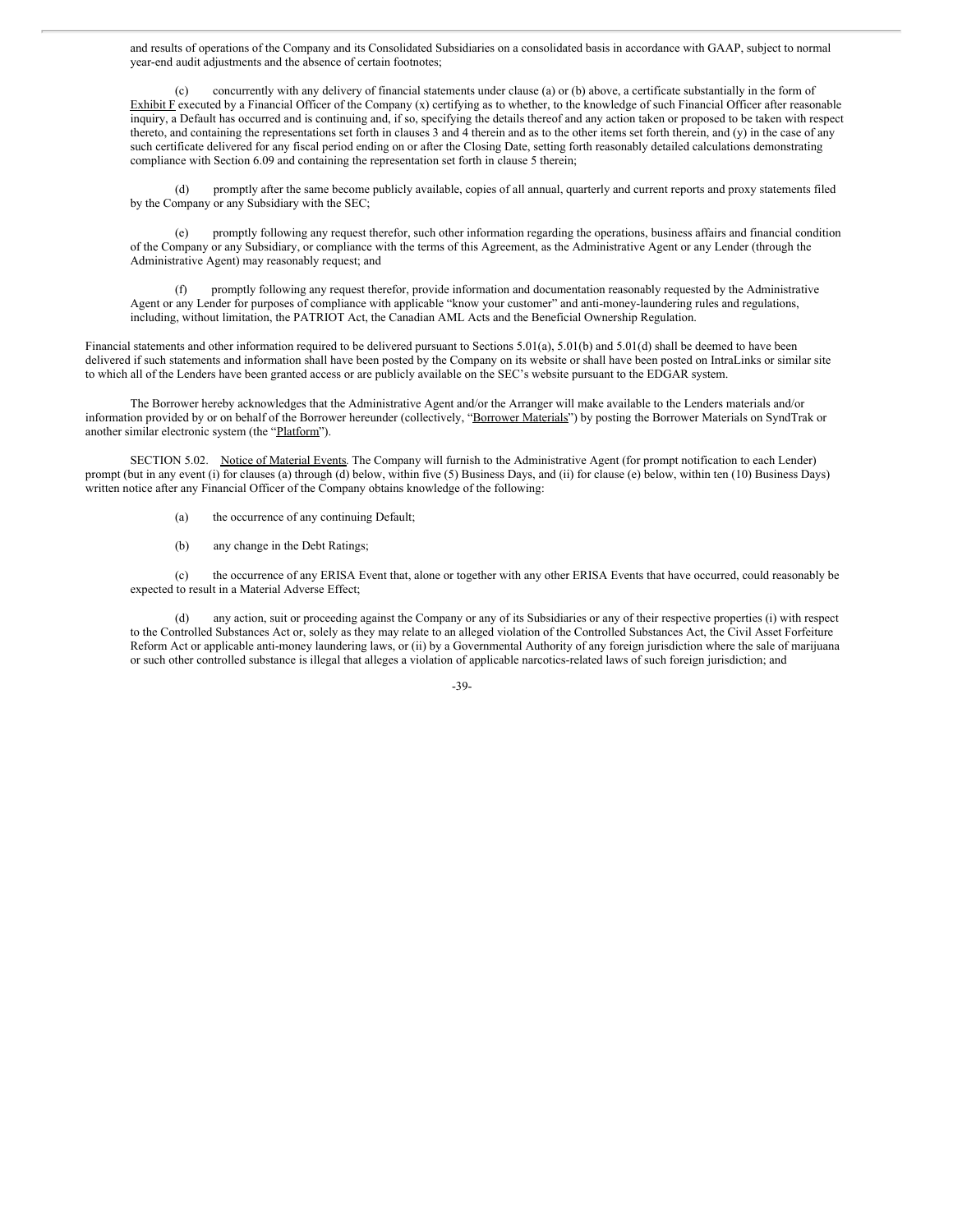#### (e) on and after the Closing Date, any failure by Canopy to comply with Section 5.1(a)(iii) of the Investor Rights Agreement.

Each notice delivered under this Section shall be accompanied by a statement of a Financial Officer or other executive officer of the Company setting forth the details of the event or development requiring such notice and any action taken or proposed to be taken with respect thereto.

SECTION 5.03. Existence; Conduct of Business. The Company will, and will cause each of its Subsidiaries (other than Immaterial Subsidiaries) to, do or cause to be done all things necessary to preserve, renew and keep in full force and effect (i) its legal existence, and (ii) the rights, licenses, permits, privileges and franchises material to the conduct of its business, except, in the case of the preceding clause (ii), to the extent that the failure to do so could not reasonably be expected to have a Material Adverse Effect; provided that the foregoing shall not prohibit any transaction permitted under Section 6.03.

SECTION 5.04. Payment of Taxes. The Company will, and will cause each of its Subsidiaries (other than Immaterial Subsidiaries) to, pay its Taxes (whether or not shown on a Tax return), before the same shall become delinquent or in default, except where (a) (i) the validity or amount thereof is being contested in good faith by appropriate proceedings diligently conducted (if such contest effectively suspends collection and enforcement of the Tax in question) and (ii) the Loan Party or Subsidiary has set aside on its books reserves with respect thereto to the extent required by GAAP or (b) the failure to make payment could not reasonably be expected to, individually or in the aggregate, result in a Material Adverse Effect.

SECTION 5.05. Maintenance of Properties; Insurance. The Company will, and will cause each of its Subsidiaries to, (a) keep and maintain all Property material to the conduct of its business in good working order and condition, ordinary wear and tear excepted and casualty or condemnation excepted, except if the failure to do so could not reasonably be expected to have a Material Adverse Effect, and (b) maintain, with financially sound and reputable insurance companies or through self-insurance, insurance in such amounts and against such risks as are customarily maintained by companies engaged in the same or similar businesses operating in the same or similar locations.

SECTION 5.06. Inspection Rights. The Company will, and will cause each of its Subsidiaries (other than Immaterial Subsidiaries) to, permit any representatives designated by the Administrative Agent (at their sole cost and expense except during the occurrence and continuance of an Event of Default) or, during the continuance of an Event of Default, any Lender, upon reasonable prior notice, to visit and inspect its properties, to examine and make extracts from its books and records, and to discuss its affairs, finances and condition with its senior officers and use commercially reasonable efforts to make its independent accountants available to discuss the affairs, finances and condition of the Borrower, all at such reasonable times and as often as reasonably requested and in all cases subject to applicable Law and the terms of applicable confidentiality agreements; provided that (i) the Lenders will conduct such requests for visits and inspections through the Administrative Agent and (ii) unless an Event of Default has occurred and is continuing, such visits and inspections can occur no more frequently than once per year. The Administrative Agent and the Lenders shall give the Company the opportunity to participate in any discussions with the Company's independent accountants.

SECTION 5.07. Compliance with Laws. The Company will, and will cause each of its Subsidiaries to comply in all material respects with all laws, rules, regulations and orders of any Governmental Authority applicable to it or its property, including applicable local narcotics-related laws, except where the failure to do so, individually or in the aggregate, could not reasonably be expected to result in a Material Adverse Effect. The Company will, and will cause each of its Subsidiaries to, comply with the Controlled Substances Act, the Civil Asset Forfeiture Reform Act (as it relates to violation of the Controlled Substances Act) and all related applicable anti-money laundering laws, except where the failure to do so, individually or in the aggregate, could not reasonably be expected to result in a Material Adverse Effect. The Company shall not, and shall cause its Subsidiaries to not, knowingly and intentionally repay any principal of the Loans, pay any interest or fees accruing thereon or pay any other Obligations, in each case, with funds that it knows, at the time of such payment, that Canopy derived from a violation of the Controlled Substances Act.

-40-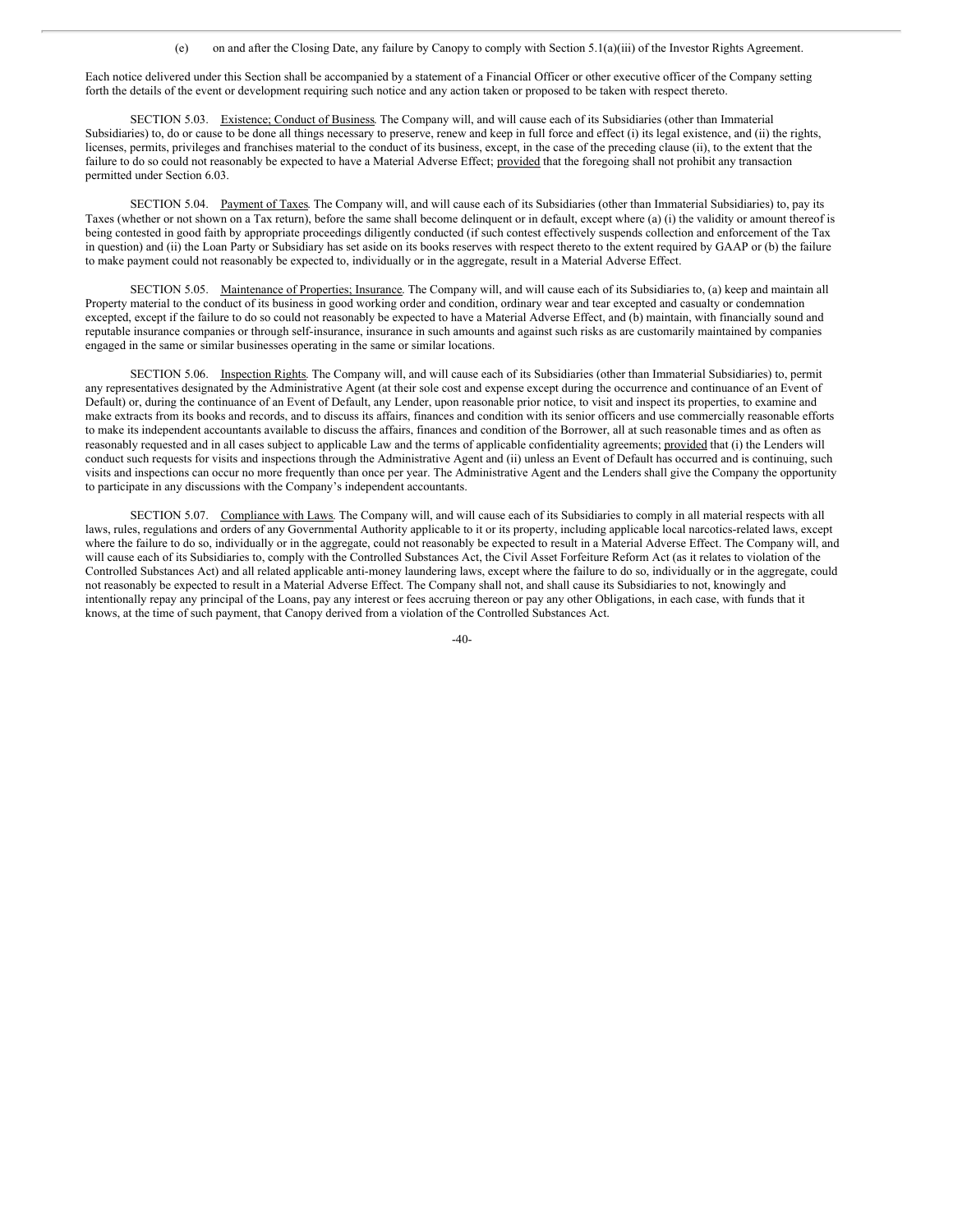SECTION 5.08. Use of Proceeds. The proceeds of the Loans on the Closing Date shall be used to repay in full the U.S. TermA-1 Loans under the Senior Credit Agreement. No part of the proceeds of any Loan will be used, whether directly or indirectly, for any purpose that entails a violation of any of the Regulations of the Board, including Regulations T, U and X. The Borrower will not, directly or indirectly, use the proceeds of the Loans (a) to fund any activities or business of or with any (i) Sanctioned Country or Territory or (ii) Person that, at the time of such funding, is the subject of Sanctions unless, with respect to clauses (i) and (ii) above, the proceeds are used for activities or business authorized pursuant to a specific or general license, license exception, other exception or exemption, or other permit or authorization from the applicable Governmental Authorities (such authorities to include, at all times, OFAC and any other applicable U.S. Governmental Authorities) or (b) in any other manner that would result in a violation of Sanctions by any Person (including any Person participating in the Loans, whether as underwriter, advisor, investor or otherwise). No part of the proceeds of the Loan will be used, directly or, to the knowledge of the Borrower, indirectly, for any payments that could constitute a violation of the FCPA or the UK Bribery Act. The proceeds of the Loans shall not be used in contravention of any law.

SECTION 5.09. Additional Guarantees. Following the Closing Date, upon the formation of or acquisition of any Specified Domestic Subsidiary by the Company or upon any Subsidiary becoming a Specified Domestic Subsidiary, the Company shall within thirty (30) days after such formation or acquisition or such time as any Subsidiary becomes a Specified Domestic Subsidiary or such longer period as may be reasonably acceptable to the Administrative Agent:

(a) cause such Specified Domestic Subsidiary to execute a joinder to the Guarantee Agreement; and

(b) if requested by the Administrative Agent, deliver a customary opinion of counsel to the Borrower with respect to the guarantee provided by such Specified Domestic Subsidiary.

For the avoidance of doubt, no Subsidiary shall be a Guarantor under the Senior Credit Agreement or the Existing Term Credit Agreement and not be a Guarantor hereunder.

### ARTICLE VI

#### Negative Covenants

From and after the Closing Date until the Commitments have expired or terminated and the principal of and interest on each Loan and all fees payable hereunder have been paid in full, the Borrower covenants and agrees with the Lenders that:

SECTION 6.01. Indebtedness of Subsidiaries. The Company will not permit any Subsidiary that is not a Guarantor to create, incur, assume or permit to exist any Indebtedness, except:

(a) Indebtedness created under the Loan Documents;

(b) Indebtedness existing on the Closing Date and, to the extent in excess of \$10,000,000 individually or \$25,000,000 in the aggregate, set forth in Schedule 6.01 and Permitted Refinancing Indebtedness in respect of Indebtedness permitted by this clause (b) and Guarantees of any such Permitted Refinancing Indebtedness;

(c) Indebtedness to the Company or any other Subsidiary;

(d) Guarantees of Indebtedness (i) of any Foreign Subsidiary by any other Subsidiary and (ii) of any other Person by the Borrower or any Subsidiary; provided that Guarantees shall be permitted to be incurred pursuant to this subclause (ii) only if at the time such Guarantee is incurred the aggregate principal amount of Indebtedness Guaranteed pursuant to this subclause (ii) at such time (including such newly Guaranteed Indebtedness) would not exceed \$75,000,000;

-41-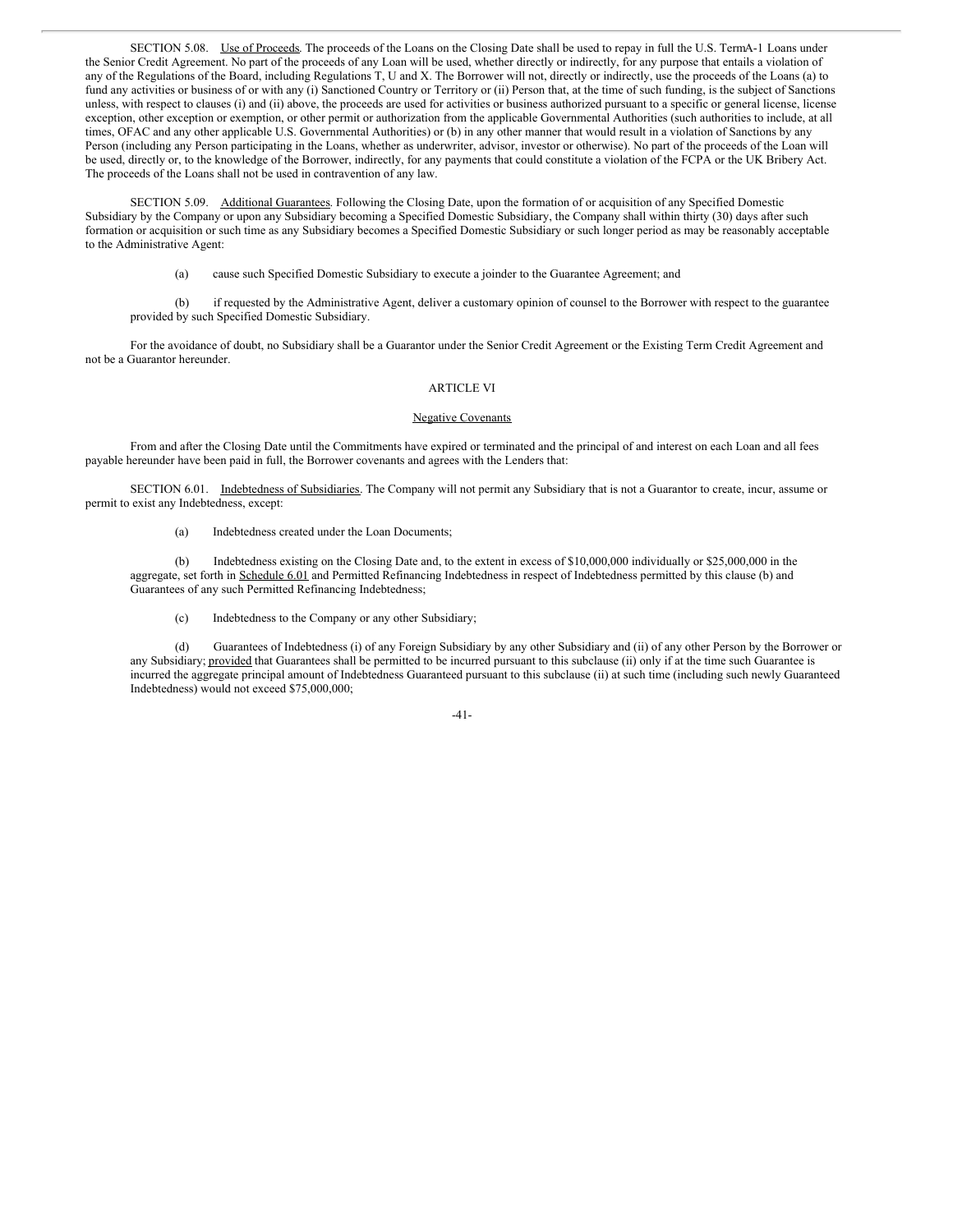(e) Indebtedness incurred to finance the acquisition, lease, construction, repair, maintenance, replacement, installation or improvement of any fixed or capital assets, including Finance Lease Obligations and any Indebtedness assumed in connection with the acquisition of any such assets or secured by a Lien on any such assets prior to the acquisition thereof, and any Permitted Refinancing Indebtedness in respect of Indebtedness permitted by this clause (e); provided that (i) such Indebtedness (other than Permitted Refinancing Indebtedness permitted above in this clause (e)) is incurred prior to or within two hundred seventy (270) days after such acquisition or lease or the completion of such construction, repair, maintenance, replacement, installation or improvement and (ii) the aggregate principal amount of Indebtedness permitted by this clause (e) shall not exceed \$500,000,000 at any time outstanding;

Indebtedness in respect of letters of credit (including trade letters of credit), bank guarantees or similar instruments issued or incurred in the ordinary course of business, including in respect of card obligations or any overdraft and related liabilities arising from treasury, depository and cash management services or any automated clearing house transfers, workers compensation claims, health, disability or other employee benefits or property, casualty or liability insurance or self-insurance or other Indebtedness with respect to reimbursement-type obligations regarding workers compensation claims;

(g) Attributable Receivables Indebtedness incurred pursuant to Permitted Receivables Facilities, not to exceed \$600,000,000;

(h) Indebtedness of Foreign Subsidiaries, provided that Indebtedness shall be permitted to be incurred pursuant to this clause (h) only if at the time such Indebtedness is incurred the aggregate principal amount of Indebtedness outstanding pursuant to this clause (h) at such time (including such Indebtedness) would not exceed \$1,000,000,000 (or the Spot Rate equivalent thereof at the time of incurrence of such Indebtedness in such other currency as reasonably determined by the Company);

(i) Indebtedness under Swap Agreements entered into in the ordinary course of business and not for speculative purposes;

(j) Indebtedness in respect of bid, performance, surety, stay, customs, appeal or replevin bonds or performance and completion guarantees and similar obligations issued or incurred in the ordinary course of business, including guarantees or obligations of any Subsidiary with respect to letters of credit, bank guarantees or similar instruments supporting such obligation, in each case, not in connection with Indebtedness for money borrowed<sup>.</sup>

(k) Indebtedness consisting of bona fide purchase price adjustments, earn-outs, indemnification obligations, obligations under deferred compensation or similar arrangements and similar items incurred in connection with acquisitions and asset sales not prohibited by Section 6.10;

(l) [reserved];

(m) Cash Management Obligations and other Indebtedness in respect of card obligations, netting services, overdraft protections, cash management services and similar arrangements in each case in connection with deposit accounts;

(n) Indebtedness consisting of (x) the financing of insurance premiums with the providers of such insurance or their affiliates or (y) take-or-pay obligations contained in supply arrangements, in each case, in the ordinary course of business;

(o) Indebtedness supported by a letter of credit under the Senior Credit Agreement, in a principal amount not to exceed the face amount of such letter of credit;

(p) [reserved];

-42-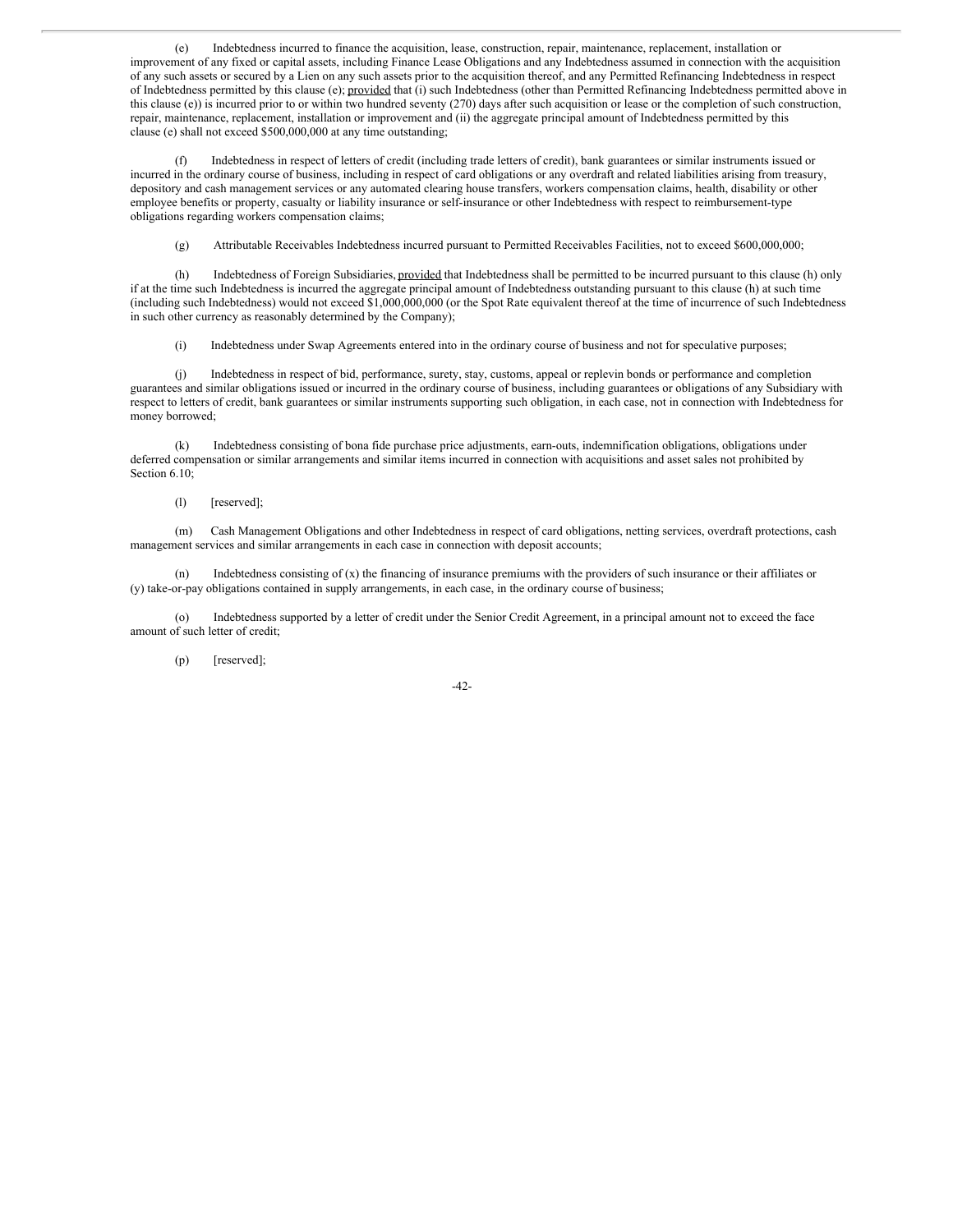(q) other Indebtedness; provided that Indebtedness shall be permitted to be incurred pursuant to this clause (q) only if at the time such Indebtedness is incurred the aggregate principal amount of Indebtedness outstanding pursuant to this clause (q) at such time (including such Indebtedness) would not exceed \$250,000,000;

(r) Indebtedness in the form of Guarantees of Indebtedness of joint ventures;provided that Indebtedness shall be permitted to be incurred pursuant to this clause (r) only if at the time such Indebtedness is incurred the aggregate principal amount of Indebtedness outstanding pursuant to this clause (r) at such time (including such Indebtedness) would not exceed \$300,000,000 (or, if on a Pro Forma Basis for such Guarantee, the Consolidated Net Leverage Ratio is less than or equal to 2.50 to 1.0 as of the last day of the most recent fiscal quarter for which financial statements have been delivered pursuant to Section 5.01(a) or (b),  $$400,000,000$ ;

(s) Indebtedness in respect of judgments, decrees, attachments or awards not constituting an Event of Default under clause (k) of Article VII;

(t) Indebtedness of a Person assumed in connection with an acquisition of such Person by the Company or a Subsidiary and not created in contemplation thereof and any Permitted Refinancing Indebtedness in respect of such Indebtedness in an aggregate principal amount not to exceed \$250,000,000 at any time outstanding pursuant to this clause (t);

(u) Indebtedness in the form of reimbursements owed to officers, directors, consultants and employees;

(v) Indebtedness incurred under industrial revenue bonds or other qualified tax exempt bond financings and Permitted Refinancing Indebtedness in respect thereof in an aggregate principal amount not to exceed \$25,000,000 at any time outstanding pursuant to this clause (v);

(w) Indebtedness under the Senior Credit Agreement in an amount not to exceed \$2,000,000,000; and

(x) endorsements for collection, deposit or negotiation and warranties of products or services, in each case incurred in the ordinary course of business.

Each category of Indebtedness (other than Indebtedness under the Loan Documents which shall at all times be deemed to be outstanding pursuant to clause (a)) set forth above shall be deemed to be cumulative and for purposes of determining compliance with this Section 6.01, in the event that an item of Indebtedness (or any portion thereof) at any time meets the criteria of more than one of the categories described above, the Company, in its sole discretion, may classify or reclassify (or later divide, classify or reclassify) such item of Indebtedness (or any portion thereof) and shall only be required to include the amount and type of such Indebtedness in one of the above clauses.

SECTION 6.02. Liens. The Company will not, and will not permit any Subsidiary to, create, incur, assume or permit to exist any Lien on any Property now owned or hereafter acquired by it, except:

- (a) Permitted Encumbrances;
- (b) [reserved];

(c) any Lien on any Property of the Company or any Subsidiary existing on the Closing Date and, to the extent securing obligations in an individual amount in excess of \$10,000,000 or an aggregate amount in excess of \$25,000,000, set forth in Schedule 6.02 and any modifications, replacements, renewals or extensions thereof; provided that (i) such Lien shall not apply to any other Property of the Borrower or any Subsidiary other than (A) improvements and after-acquired Property that is affixed or incorporated into the Property covered by such Lien or financed by Indebtedness permitted under Section 6.01, and

-43-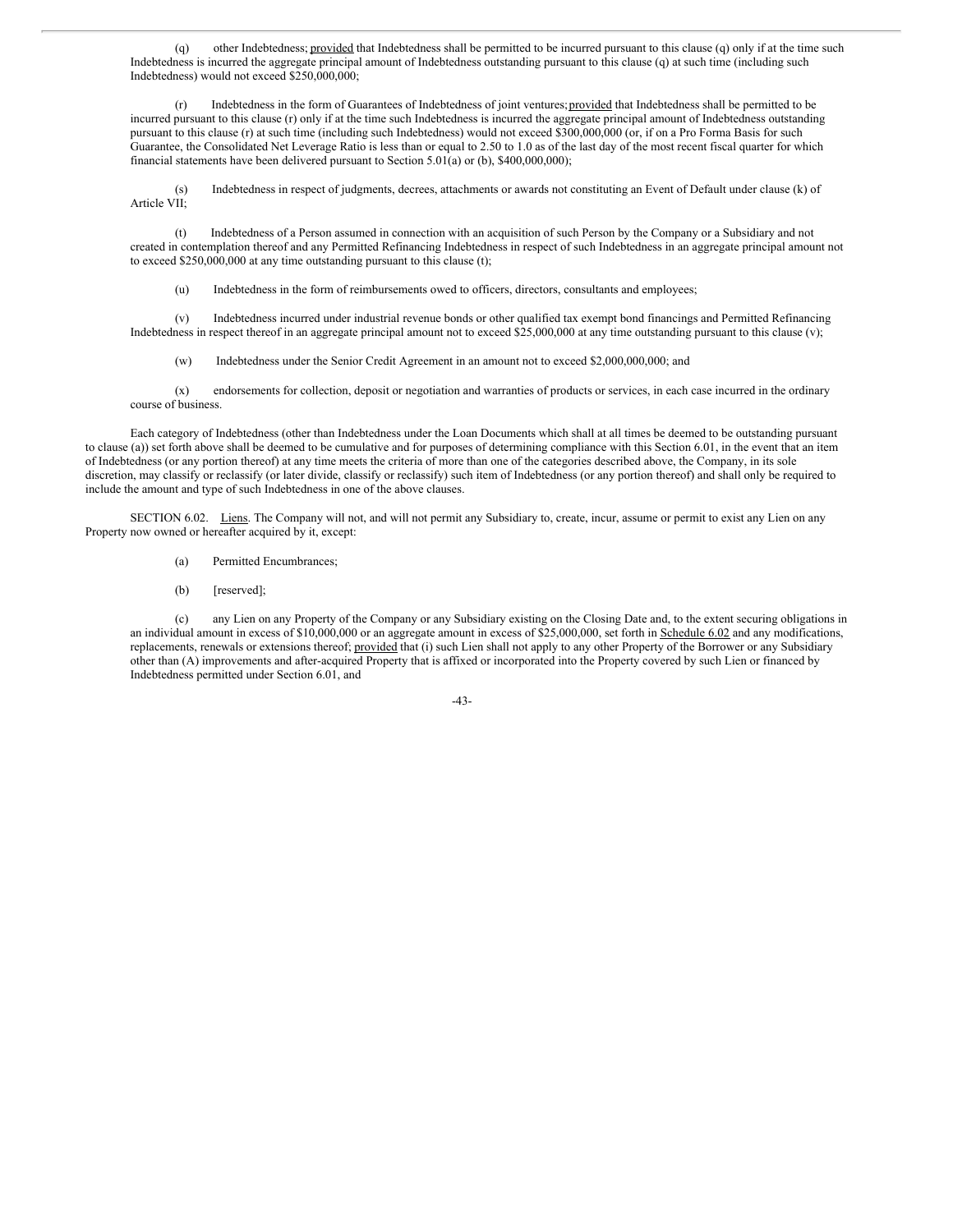(B) proceeds and products thereof, and (ii) such Lien shall secure only those obligations which it secures on the Closing Date and any Permitted Refinancing Indebtedness in respect thereof;

(d) any Lien existing on any Property prior to the acquisition thereof by the Company or any Subsidiary or existing on any Property of any Person that becomes a Subsidiary after the Closing Date prior to the time such Person becomes a Subsidiary; provided that (i) such Lien is not created in contemplation of or in connection with such acquisition or such Person becoming a Subsidiary, as the case may be, (ii) such Lien shall not apply to any other Property of the Company or any other Subsidiary (other than the proceeds or products thereof and other than improvements and afteracquired property that is affixed or incorporated into the Property covered by such Lien) and (iii) such Lien shall secure only those obligations which it secures on the date of such acquisition or the date such Person becomes a Subsidiary, as the case may be and Permitted Refinancing Indebtedness in respect thereof;

(e) Liens on fixed or capital assets acquired, leased, constructed, repaired, maintained, replaced, installed or improved by the Company or any Subsidiary; provided that (i) such security interests secure Indebtedness of a type described in clause (e) of Section 6.01, (ii) such security interests and the Indebtedness secured thereby (other than Permitted Refinancing Indebtedness) are incurred prior to or within two hundred seventy (270) days after such acquisition or lease or the completion of such construction, repair, maintenance or replacement or installation or improvement, (iii) the Indebtedness secured thereby does not exceed the cost of acquiring, leasing, constructing, repairing, maintaining, replacing, installing or improving such fixed or capital assets and (iv) such security interests shall not apply to any other Property of the Company or any Subsidiary except for accessions to such Property, Property financed by such Indebtedness and the proceeds and products thereof; provided, further, that individual financings of equipment provided by one lender may be cross-collateralized to other financings of equipment provided by such lender;

rights of setoff and similar arrangements and Liens in respect of Cash Management Obligations and in favor of depository and securities intermediaries to secure obligations owed in respect of card obligations or any overdraft and related liabilities arising from treasury, depository and cash management services or any automated clearing house transfers of funds and fees and similar amounts related to bank accounts or securities accounts (including Liens securing letters of credit, bank guarantees or similar instruments supporting any of the foregoing);

(g) Liens on Receivables and Permitted Receivables Facility Assets securing Indebtedness arising under Permitted Receivables Facilities not to exceed \$600,000,000;

- (h) Liens on assets of a Foreign Subsidiary (other than the Borrower) securing Indebtedness of such Subsidiary pursuant to Section 6.01;
- (i) [reserved];

(j) leases, licenses, subleases or sublicenses granted to others in the ordinary course of business which do not (i) interfere in any material respect with the business of the Borrower or any Subsidiary or (ii) secure any Indebtedness;

(k) Liens in favor of customs and revenue authorities arising as a matter of law to secure payment of customs duties in connection with the importation of goods in the ordinary course of business;

(l) Liens (i) of a collection bank arising underSection 4-210 of the Uniform Commercial Code on items in the course of collection and (ii) attaching to commodity trading accounts or other commodities brokerage accounts incurred in the ordinary course of business, including Liens encumbering reasonable customary initial deposits and margin deposits;

-44-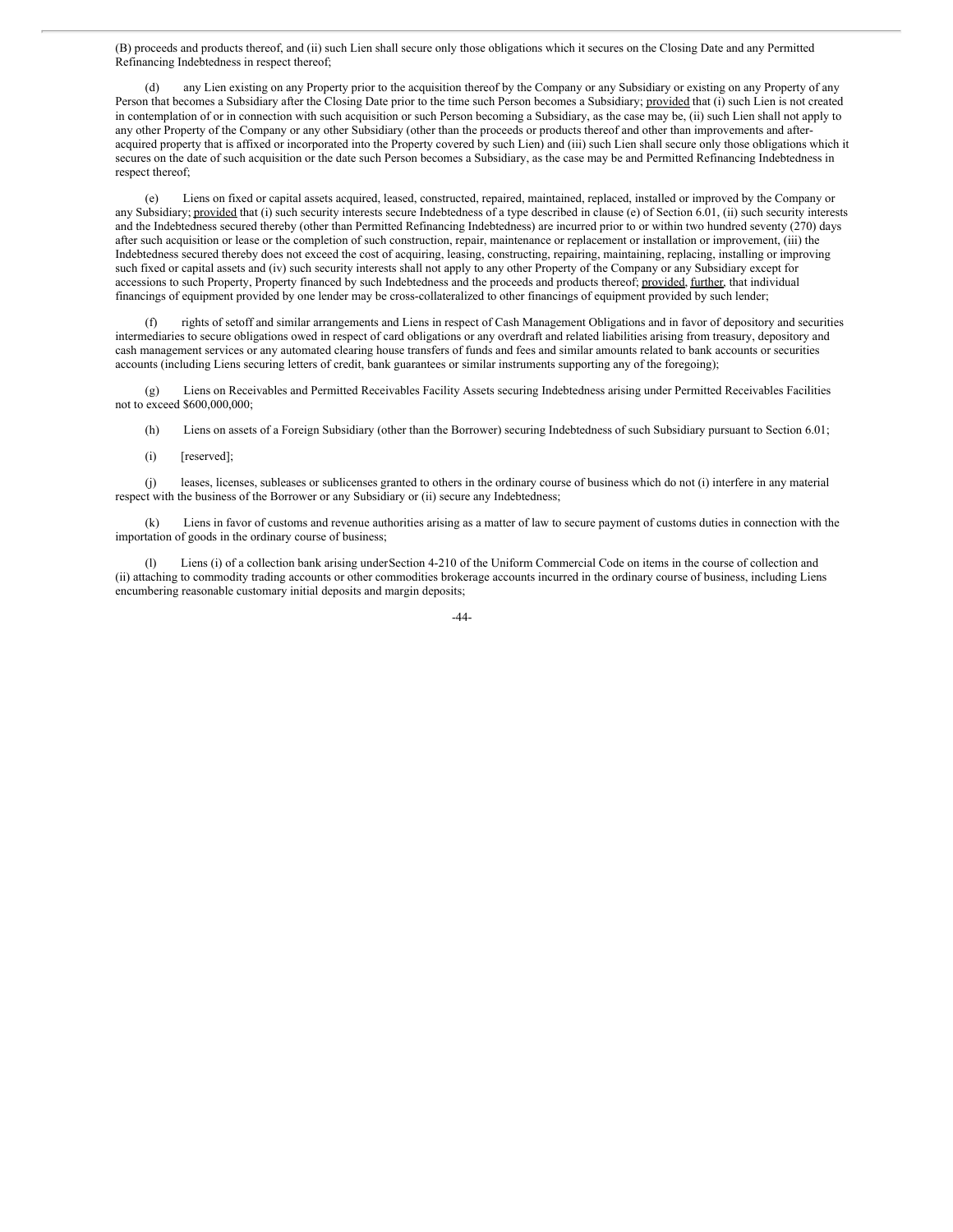(m) Liens arising out of conditional sale, title retention, consignment or similar arrangements for sale of goods entered into by the Company or any Subsidiary in the ordinary course of business permitted by this Agreement;

(n) [reserved];

(o) rights of setoff relating to purchase orders and other agreements entered into with customers of the Company or any Subsidiary in the ordinary course of business;

(p) ground leases in respect of real property on which facilities owned or leased by the Borrower or any of its Subsidiaries are located and other Liens affecting the interest of any landlord (and any underlying landlord) of any real property leased by the Company or any Subsidiary;

(q) Liens on equipment owned by the Company or any Subsidiary and located on the premises of any supplier and used in the ordinary course of business and not securing Indebtedness;

(r) any restriction or encumbrance with respect to the pledge or transfer of the Equity Interests of a joint venture;

(s) Liens not otherwise permitted by this Section 6.02, provided that a Lien shall be permitted to be incurred pursuant to this clause (s) only if at the time such Lien is incurred the aggregate principal amount of the obligations secured at such time (including such Lien) by Liens outstanding pursuant to this clause (s) would not exceed \$250,000,000;

(t) Liens on any Property of the Company or any Subsidiary in favor of the Company or any Subsidiary;

(u) Liens on specific items of inventory or other goods and proceeds of any Person securing such Person's obligations in respect of bankers' acceptances issued or created for the account of such Person to facilitate the purchase, shipment or storage of such inventory or other goods;

(v) Liens arising from Uniform Commercial Code financing statement filings regarding operating leases, finance leases or consignments entered into by the Company and its Subsidiaries in the ordinary course of business;

(w) Liens, pledges or deposits made in the ordinary course of business to secure liability to insurance carriers;

(x) Liens securing insurance premiums financing arrangements;provided that such Liens secure only the applicable unpaid insurance premiums and attach only to the proceeds of the applicable insurance policy;

(y) any purchase option or similar right on securities held by the Company or any of its Subsidiaries in any joint venture which option or similar right is granted to a third-party who holds securities in such joint venture; and

(z) Liens securing obligations owing under and in connection with industrial revenue bonds and other qualified tax exempt financings permitted by Section 6.01(v) and extending only to the properties subject to such financings.

### SECTION 6.03. Fundamental Changes.

(a) The Company will not merge into or consolidate with any other Person, or permit any other Person to merge into or consolidate with it or transfer all or substantially all the assets of the Company and the Subsidiaries (whether now owned or hereafter acquired) taken as a whole (in each case, whether in one transaction or in a

-45-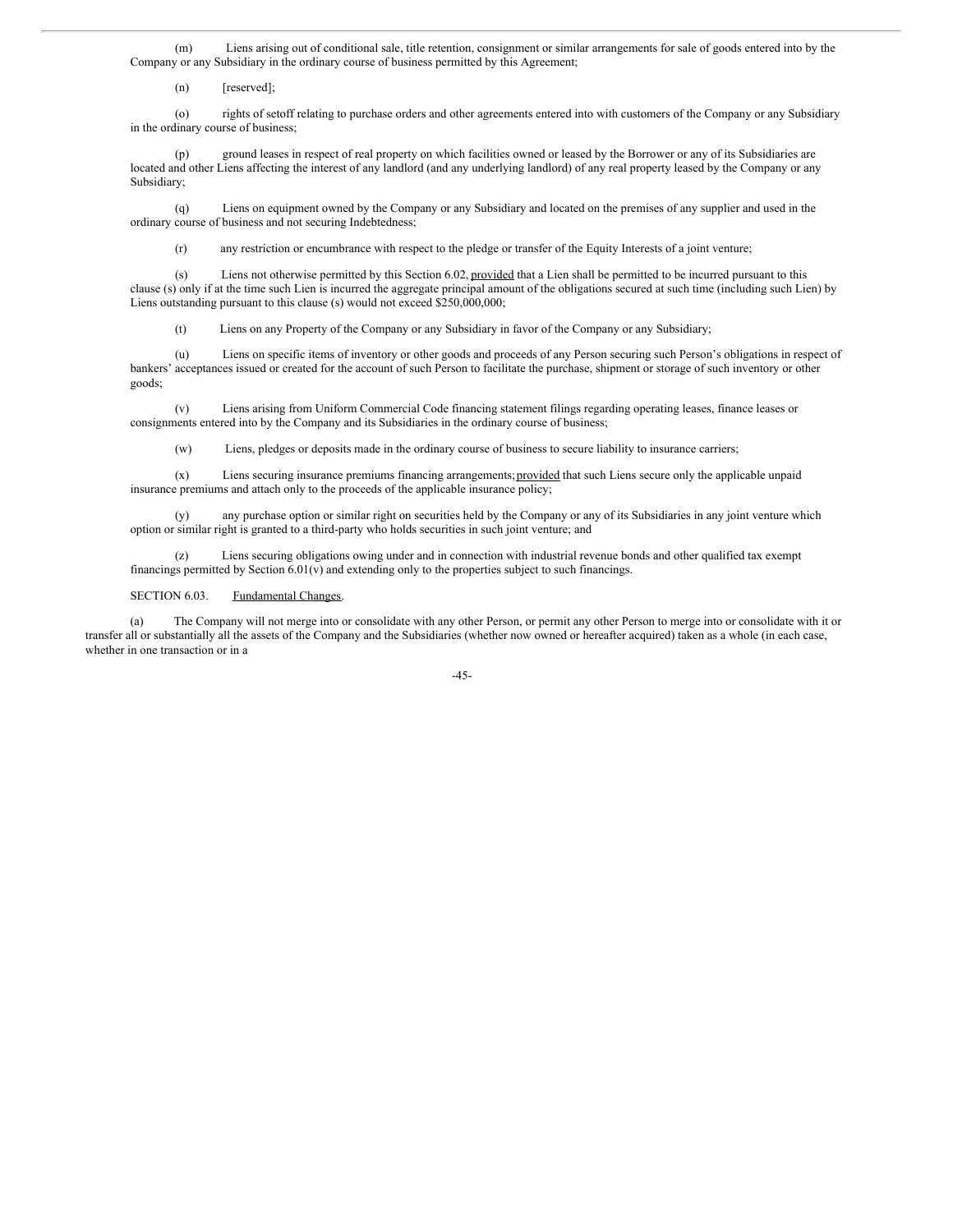series of transactions, and whether directly or through the merger or sale of one or more Subsidiaries), or liquidate or dissolve, except that, if at the time thereof and immediately after giving effect thereto no Event of Default shall have occurred and be continuing, any Person may merge into or amalgamate with the Company in a transaction in which the Company is the surviving corporation.

(b) The Company will not, and will not permit any of its Subsidiaries to, change the nature of their businesses (taken as a whole) from the businesses (taken as a whole) conducted by the Company and the Subsidiaries on the Closing Date and any business that is incidental, related or complementary thereto or a reasonable extension, development or extension thereof.

| SECTION 6.04. | [Reserved]. |
|---------------|-------------|
| SECTION 6.05. | [Reserved]. |
| SECTION 6.06. | [Reserved]. |

SECTION 6.07. Transactions with Affiliates. The Company will not, and will not permit any of its Subsidiaries to, sell, lease or otherwise transfer any Property to, or purchase, lease or otherwise acquire any Property from, or otherwise engage in any other transactions with, any of its Affiliates, except:

(a) transactions at prices and on terms and conditions substantially as favorable to the Borrower or such Subsidiary (in the good faith determination of the Borrower) as could reasonably be obtained on an arm's-length basis from unrelated third parties;

(b) transactions between or among the Company and its Subsidiaries and any entity that becomes a Subsidiary as a result of such transaction so long as such transaction does not involve any other Affiliate;

(c) the payment of customary compensation and benefits and reimbursements of out-of-pocket costs to, and the provision of indemnity on behalf of, directors, officers, consultants and employees of the Borrower or any Subsidiary and employment, incentive, benefit, consulting and severance arrangements entered into in the ordinary course of business with officers, directors, consultants and employees of the Company or its Subsidiaries; provided that during any period that the Company is a public company regulated by, and required to file regular periodic reports with, the SEC, any compensation paid to any director or executive officer of the Company or any Subsidiary which has been specifically approved by the Board of Directors of the Company (or by the Human Resources Committee of the Board of Directors of the Company or other committee responsible for such approval) during such period will be deemed to be reasonable for purposes of this clause (c);

(d) [reserved];

(e) the issuance of Qualified Equity Interests of the Company and the granting of registration or other customary rights in connection therewith;

(f) transactions with joint ventures that are Affiliates solely as a result of the Company's or a Subsidiary's Control over such joint venture;

(g) transactions with landlords, customers, clients, suppliers, joint venture partners or purchasers or sellers of goods and services, in each case in the ordinary course of business;

(h) split-dollar life insurance agreements with Affiliates, so long as the aggregate amount of premiums payable by the Company during any fiscal year pursuant to such agreements shall not exceed \$2,000,000 in the aggregate;

-46-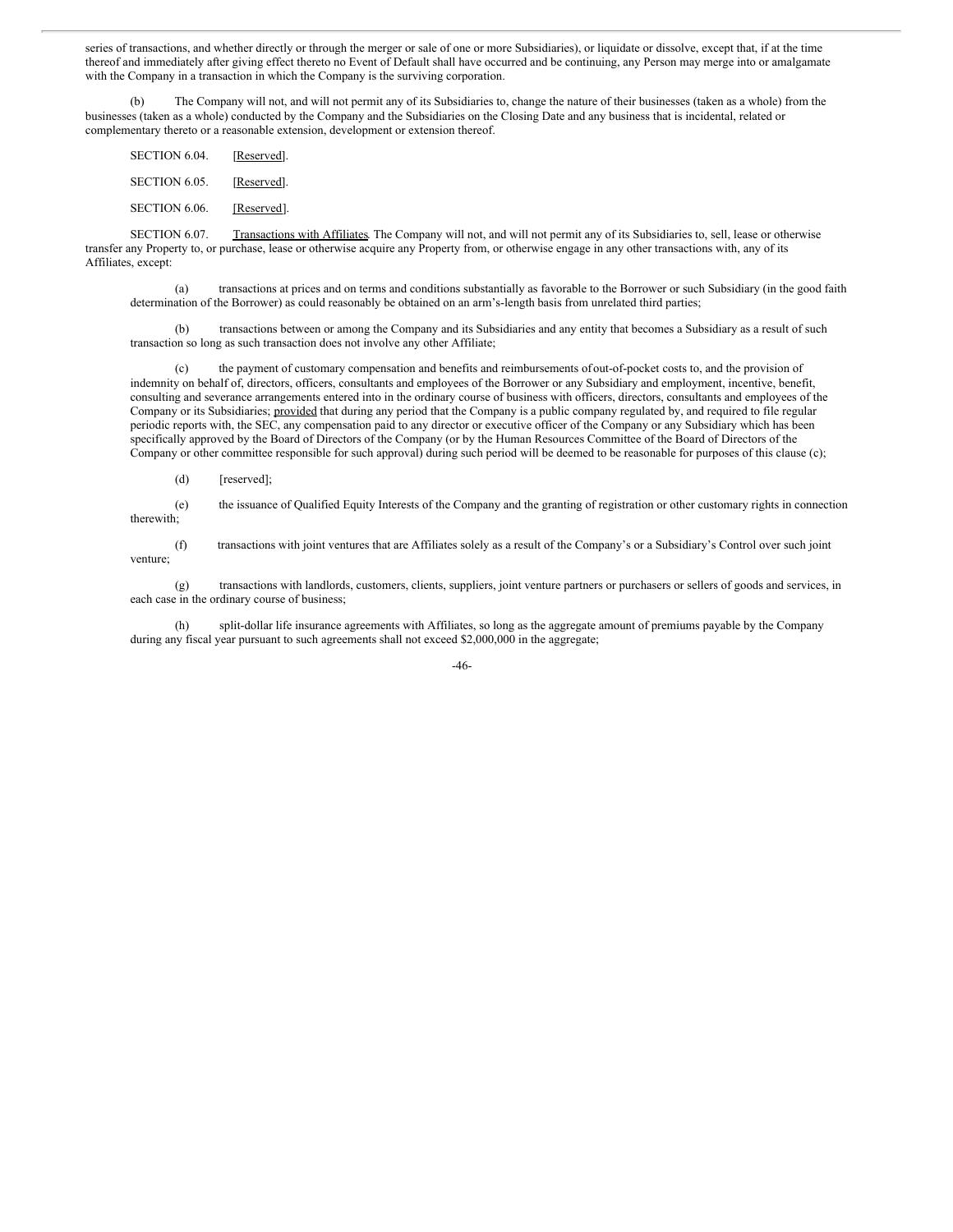(i) loans and advances to officers, directors, consultants and employees in the ordinary course of business;

(j) transactions effected as part of a Permitted Receivables Facility with a Receivables Entity; and

(k) transfers of immaterial assets from the Company and its Subsidiaries to Affiliates thereof.

SECTION 6.08. [Reserved].

### SECTION 6.09. Financial Covenants.

(a) The Company will not permit the Consolidated Interest Coverage Ratio for any Test Period ending after the Closing Date to be less than 2.50 to 1.00.

(b) The Company will not permit the Consolidated Net Leverage Ratio as of the last day of any Test Period to be greater than the corresponding ratio set forth below:

|                                      | <b>Maximum Consolidated Net</b> |
|--------------------------------------|---------------------------------|
| Period                               | Leverage Ratio                  |
| May 31, 2019 through May 30, 2020    | 5.00 to 1.00                    |
| May 31, 2020 through August 30, 2021 | 4.50 to 1.00                    |
| August 31, 2021 and thereafter       | 4.00 to $1.00$                  |

provided that, beginning with the fiscal quarter ended August 31, 2021 and each fiscal quarter thereafter, for any such fiscal quarter ending after the consummation of any Material Acquisition and prior to the end of the fourth fiscal quarter end following such Material Acquisition, such maximum Consolidated Net Leverage Ratio shall be increased to 4.50 to 1.00.

SECTION 6.10. Sale and Leaseback Transactions. The Company will not, and will not permit any Subsidiary to enter into any Sale and Leaseback Transaction unless the Company or such Subsidiary could incur a Lien in compliance with Section 6.02 in the amount of the Attributable Indebtedness in respect thereof (and, for so long as such Attributable Indebtedness remains outstanding, it shall be deemed to be Indebtedness secured by a Lien on the Property of the Company or a Subsidiary).

### ARTICLE VII

## Events of Default

If any of the following events (each an "Event of Default") shall occur and be continuing:

(a) the Borrower shall fail to pay any principal of any Loan when and as the same shall become due and payable, whether at the due date thereof or at a date fixed for prepayment thereof or otherwise;

(b) the Borrower shall fail to pay any interest on any Loan or any fee or any other amount (other than an amount referred to in clause (a) of this Article) payable under this Agreement, when and as the same shall become due and payable, and such failure shall continue unremedied for a period of five (5) Business Days;

(c) any representation or warranty made or deemed made by or on behalf of the Company or any Subsidiary in connection with this Agreement or any other Loan Document or any amendment or modification thereof or waiver thereunder, or in any report, certificate, financial statement or other document required to be delivered in connection with this Agreement or any other Loan Document or any amendment

-47-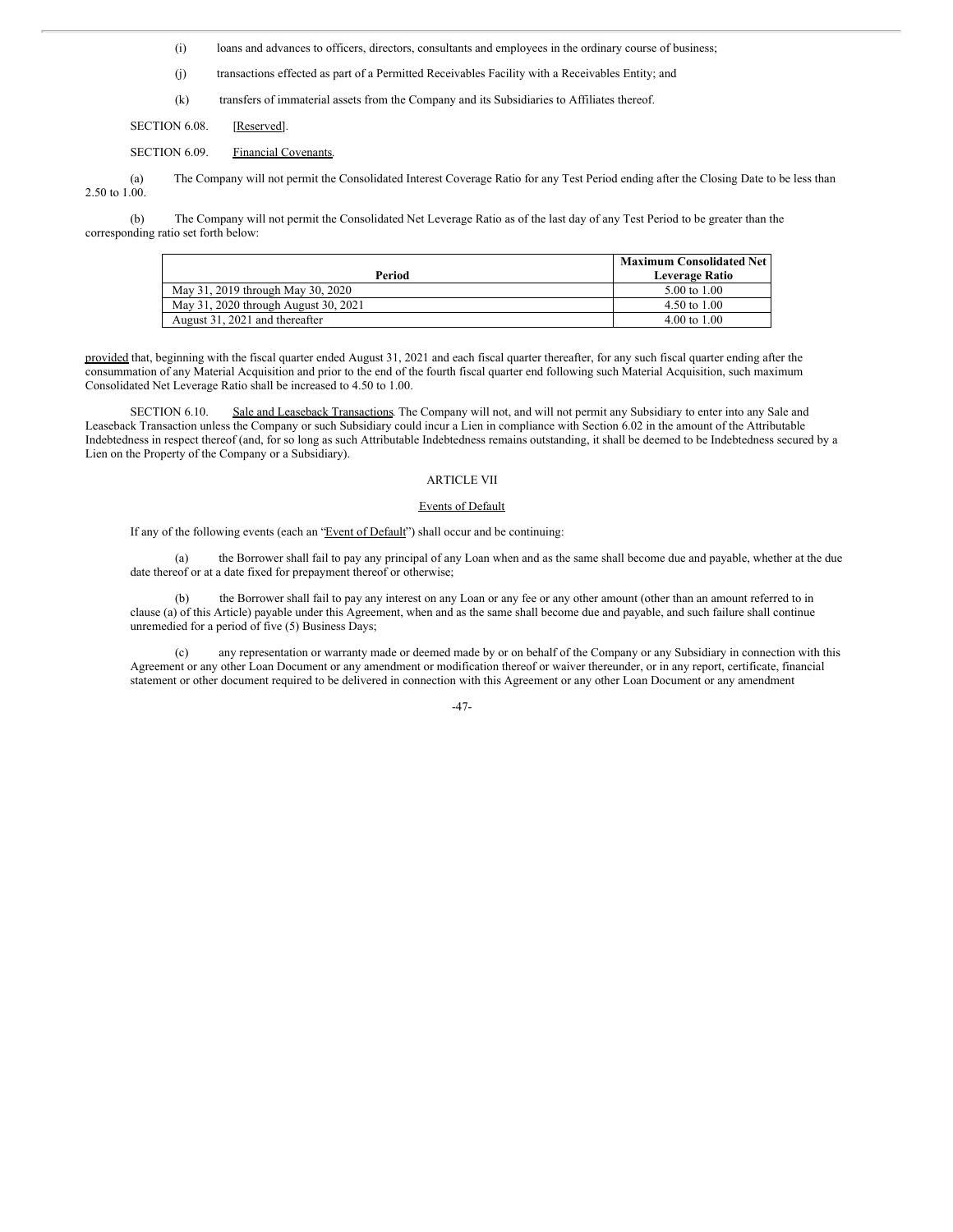or modification thereof or waiver thereunder, shall prove to have been incorrect in any material respect when made or deemed made;

(d) the Borrower shall fail to observe or perform any covenant, condition or agreement contained in Section 5.02(a), 5.03(i) or Article VI;

(e) any Loan Party, as applicable shall fail to observe or perform any covenant, condition or agreement contained in this Agreement (other than those specified in clause (a), (b) or (d) of this Article) or any other Loan Document, and such failure shall continue unremedied for a period of thirty (30) days after written notice thereof from the Administrative Agent or the Required Lenders to the Borrower;

(f) the Company or any Subsidiary (other than an Immaterial Subsidiary) shall fail to make any payment (whether of principal or interest and regardless of amount) in respect of any Material Indebtedness, when and as the same shall become due and payable, or if a grace period shall be applicable to such payment under the agreement or instrument under which such Indebtedness was created, beyond such applicable grace period;

(g) the Company or any Subsidiary (other than an Immaterial Subsidiary) shall default in the performance of any obligation in respect of any Material Indebtedness or any "change of control" (or equivalent term) shall occur with respect to any Material Indebtedness, in each case, that results in such Material Indebtedness becoming due prior to its scheduled maturity or that enables or permits (with or without the giving of notice, the lapse of time or both, but after giving effect to any applicable grace period) the holder or holders of such Material Indebtedness or any trustee or agent on its or their behalf to cause such Material Indebtedness to become due, or to require the prepayment, repurchase, redemption or defeasance thereof, prior to its scheduled maturity (other than solely in Qualified Equity Interests); provided that this clause (g) shall not apply to secured Indebtedness that becomes due as a result of the voluntary sale or transfer of the property or assets securing such Indebtedness or as a result of a casualty event affecting such property or assets;

an involuntary proceeding shall be commenced or an involuntary petition shall be filed seeking (i) liquidation, reorganization or other relief in respect of the Borrower or any Subsidiary (other than an Immaterial Subsidiary) or its debts, or of a substantial part of its assets, under any Federal, state or foreign bankruptcy, insolvency, receivership or similar law now or hereafter in effect or (ii) the appointment of a receiver, trustee, custodian, sequestrator, conservator or similar official for the Borrower or any Subsidiary (other than an Immaterial Subsidiary) or for a substantial part of its assets, and, in any such case, such proceeding or petition shall continue undismissed or unstayed for sixty (60) days or an order or decree approving or ordering any of the foregoing shall be entered;

the Borrower or any Subsidiary (other than an Immaterial Subsidiary) shall (i) voluntarily commence any proceeding or file any petition seeking liquidation, reorganization or other relief under any Federal, state or foreign bankruptcy, insolvency, receivership or similar law now or hereafter in effect, (ii) consent to the institution of any proceeding or petition described in clause (h) above, (iii) apply for or consent to the appointment of a receiver, trustee, custodian, sequestrator, conservator or similar official for the Borrower or any Subsidiary (other than an Immaterial Subsidiary) or for a substantial part of its assets, (iv) file an answer admitting the material allegations of a petition filed against it in any such proceeding, (v) make a general assignment for the benefit of creditors or (vi) take any corporate action for the purpose of effecting any of the foregoing;

the Borrower or any Subsidiary (other than an Immaterial Subsidiary) shall become generally unable, admit in writing its inability generally or fail generally to pay its debts as they become due;

one or more final, non-appealable judgments for the payment of money in an aggregate amount in excess of \$150,000,000 (to the extent due and payable and not covered by insurance as to which the relevant insurance company has not denied coverage) shall be rendered against the Company, any Subsidiary (other than an Immaterial Subsidiary) or any combination thereof and the same shall remain unpaid

-48-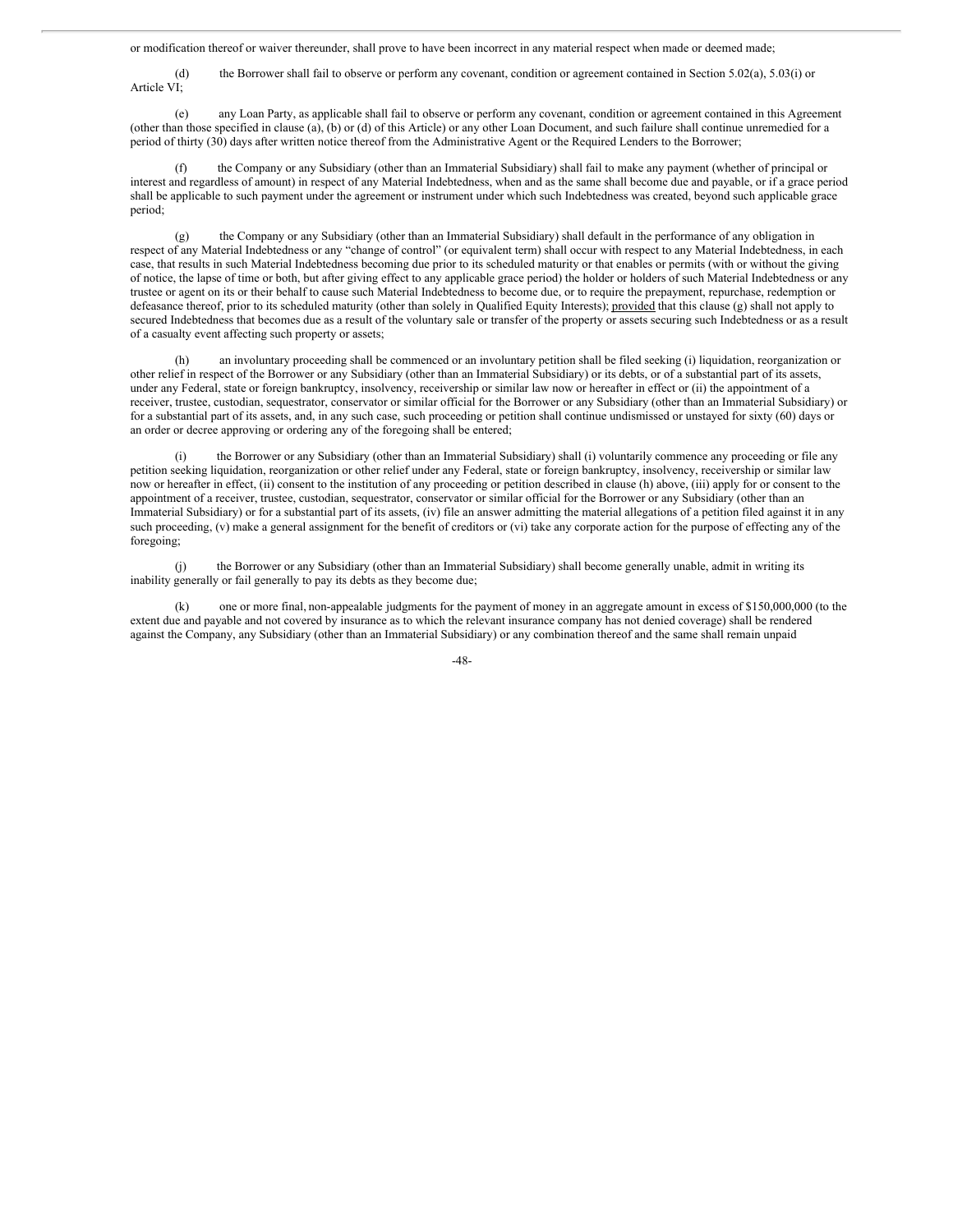or undischarged for a period of thirty (30) consecutive days during which execution shall not be paid, bonded or effectively stayed;

(l) an ERISA Event shall have occurred that, when taken together with all other ERISA Events that have occurred, could reasonably be expected to result in a Material Adverse Effect;

(m) a Change in Control shall occur;

(n) the Guarantee Agreement shall cease, for any reason, to be in full force and effect or any Loan Party or any Affiliate of a Loan Party shall so assert; or

(o) any property of the Borrower, or any part thereof, has been seized by a Government Authority pursuant to the Civil Asset Forfeiture Reform Act or other applicable law on the grounds that the property or any part thereof had been used to commit or facilitate the commission of a criminal offense by the Borrower or its Affiliates under the Controlled Substances Act, as determined by a court of competent jurisdiction by final and nonappealable judgment.

then, and in every such event (other than an event with respect to the Borrower described in clause (h) or (i) of this Article), and at any time thereafter during the continuance of such event, the Administrative Agent may, and at the request of the Required Lenders shall, by notice to the Borrower declare the Loans then outstanding to be due and payable in whole (or in part, in which case any principal not so declared to be due and payable may thereafter be declared to be due and payable), and thereupon the principal of the Loans so declared to be due and payable, together with accrued interest thereon and all fees and other obligations of the Borrower accrued hereunder and under the other Loan Documents, shall become due and payable immediately, without presentment, demand, protest or other notice of any kind, all of which are hereby waived by the Borrower; and in case of any event with respect to the Borrower described in clause (h) or (i) of this Article, the principal of the Loans then outstanding, together with accrued interest thereon and all fees and other Obligations accrued hereunder and under the other Loan Documents, shall automatically become due and payable, without presentment, demand, protest or other notice of any kind, all of which are hereby waived by the Borrower.

### ARTICLE VIII

#### The Administrative Agent

(a) Each of the Lenders hereby irrevocably appoints Bank of America as its agent and authorizes Bank of America to take such actions on its behalf and to exercise such powers as are delegated to the Administrative Agent by the terms hereof and the other Loan Documents, together with such actions and powers as are reasonably incidental thereto. The provisions of this Article are solely for the benefit of the Administrative Agent and the Lenders, and the Borrower shall have no rights as a third party beneficiary of any of such provisions, except as expressly set forth in subparagraph (f) below.

The Person serving as the Administrative Agent hereunder shall have the same rights and powers in its capacity as a Lender as any other Lender and may exercise the same as though it were not the Administrative Agent, and the term "Lender" or "Lenders" shall, unless otherwise expressly indicated or unless the context otherwise requires, include the Person serving as the Administrative Agent hereunder in its individual capacity. Such Person and its Affiliates may accept deposits from, lend money to, act as the financial advisor or in any other advisory capacity for and generally engage in any kind of business with the Borrower or any Subsidiary or other Affiliate thereof as if such Person were not the Administrative Agent hereunder and without any duty to account therefor to the Lenders.

(c) The Administrative Agent shall not have any duties or obligations except those expressly set forth herein and in the other Loan Documents. Without limiting the generality of the foregoing, (a) the Administrative Agent shall not be subject to any fiduciary or other implied duties, regardless of whether a Default has occurred and is continuing; (b) the Administrative Agent shall not have any duty to take any discretionary action or exercise any discretionary powers, except discretionary rights and powers expressly contemplated hereby or by the other Loan

-49-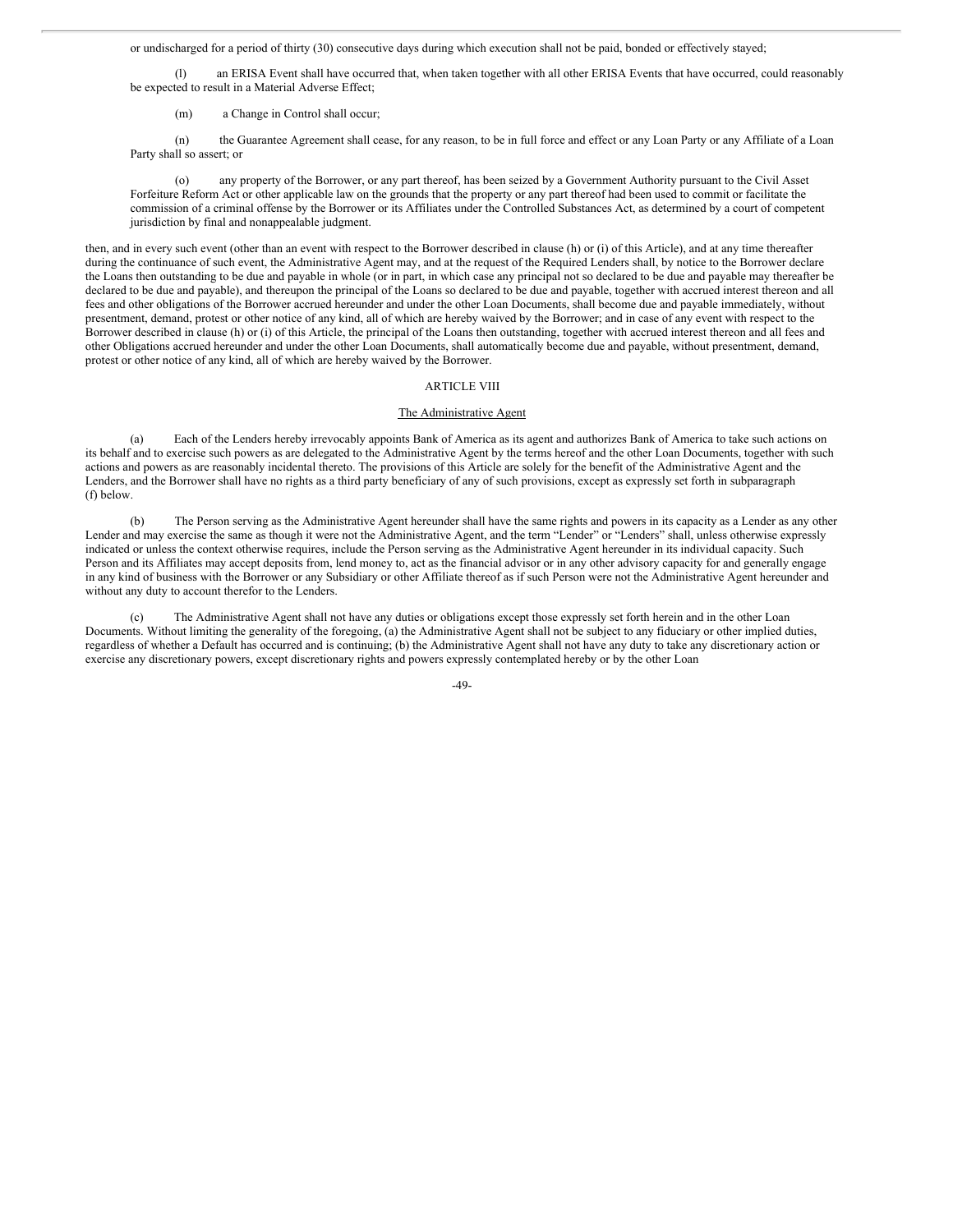Documents that the Administrative Agent is required to exercise in writing as directed by the Required Lenders (or such other number or percentage of the Lenders as shall be expressly provided for herein or by the other Loan Documents), provided that the Administrative Agent shall not be required to take any action that, in its opinion or the opinion of its counsel, may expose the Administrative Agent to liability or that is contrary to any Loan Document or applicable law; and (c) except as expressly set forth herein and in the other Loan Documents, the Administrative Agent shall not have any duty to disclose, and shall not be liable for the failure to disclose, any information relating to the Borrower or any of its Subsidiaries that is communicated to or obtained by the Person serving as Administrative Agent or any of its Affiliates in any capacity. The Administrative Agent shall not be liable for any action taken or not taken by it with the consent or at the request of the Required Lenders (or such other number or percentage of the Lenders as shall be necessary, or as the Administrative Agent shall believe in good faith shall be necessary, under the circumstances as provided herein) or in the absence of its own bad faith, gross negligence or willful misconduct. The Administrative Agent shall be deemed not to have knowledge of any Default unless and until written notice describing such Default thereof is given to the Administrative Agent by the Company or a Lender, and the Administrative Agent shall not be responsible for or have any duty to ascertain or inquire into (i) any statement, warranty or representation made in or in connection with this Agreement or any other Loan Document, (ii) the contents of any certificate, report or other document delivered hereunder or thereunder or in connection herewith or therewith, (iii) the performance or observance of any of the covenants, agreements or other terms or conditions set forth herein or therein or the occurrence of any Default, (iv) the validity, enforceability, effectiveness or genuineness of this Agreement or any other Loan Document or any other agreement, instrument or document, or (v) the satisfaction of any condition set forth in Article IV or elsewhere herein, other than to confirm receipt of items expressly required to be delivered to the Administrative Agent.

(d) The Administrative Agent shall be entitled to rely upon, and shall not incur any liability for relying upon, any notice, request, certificate, consent, statement, instrument, document or other writing (including any electronic message, Internet or intranet website posting or other distribution) believed by it to be genuine and to have been signed, sent or otherwise authenticated by the proper Person. The Administrative Agent also may rely upon any statement made to it orally or by telephone and believed by it to be made by the proper Person, and shall not incur any liability for relying thereon. In determining compliance with any condition hereunder to the making of a Loan that by its terms must be fulfilled to the satisfaction of a Lender, the Administrative Agent may presume that such condition is satisfactory to such Lender unless the Administrative Agent shall have received notice to the contrary from such Lender prior to the making of such Loan. The Administrative Agent may consult with legal counsel (who may be counsel for the Borrower), independent accountants and other experts selected by it, and shall not be liable for any action taken or not taken by it in accordance with the advice of any such counsel, accountants or experts.

The Administrative Agent may perform any and all of its duties and exercise its rights and powers hereunder or under any other Loan Document by or through any one or more sub-agents appointed by the Administrative Agent. The Administrative Agent and any suchsub-agent may perform any and all of its duties and exercise its rights and powers through their respective Related Parties. The exculpatory provisions of this Article shall apply to any such sub-agent and to the Related Parties of the Administrative Agent and any such sub-agent, and shall apply to their respective activities in connection with the syndication of the credit facilities provided for herein as well as activities as Administrative Agent.

The Administrative Agent may at any time give notice of its resignation to the Lenders and the Company. Upon receipt of any such notice of resignation, the Required Lenders shall have the right, in consultation with the Borrower and (unless an Event of Default under clause (a) or (b), (h) or (i) of Article VII shall have occurred and be continuing) with the consent of the Company (which consent of the Company shall not be unreasonably withheld or delayed), to appoint a successor, which shall be a bank with an office in the United States, or an Affiliate of any such bank with an office in the United States. If no such successor shall have been so appointed by the Required Lenders and shall have accepted such appointment within thirty (30) days after the retiring Administrative Agent gives notice of its resignation, then the retiring Administrative Agent may on behalf of the Lenders, appoint a successor Administrative Agent meeting the qualifications set forth above; provided that if the Administrative Agent shall notify the Company and the Lenders that no qualifying Person has accepted such appointment, then such resignation shall nonetheless become effective in accordance with such notice and (1) the retiring Administrative Agent shall be discharged from its duties and obligations hereunder and under the other Loan Documents and (2) all

-50-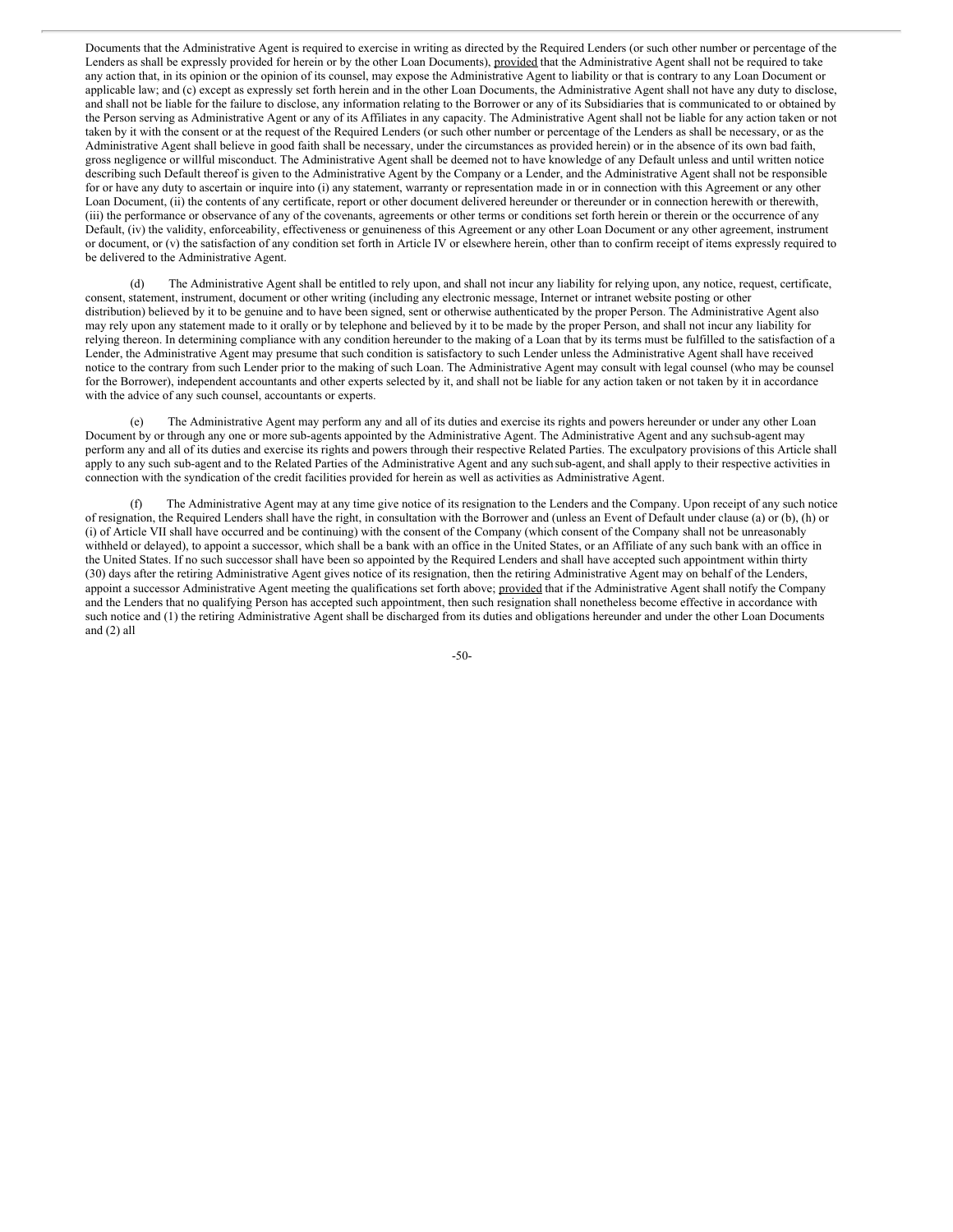payments, communications and determinations provided to be made by, to or through the Administrative Agent shall instead be made by or to each Lender directly, until such time as the Required Lenders appoint a successor Administrative Agent as provided for above in this Section. Upon the acceptance of a successor's appointment as Administrative Agent hereunder, such successor shall succeed to and become vested with all of the rights, powers, privileges and duties of the retiring (or retired) Administrative Agent, and the retiring Administrative Agent shall be discharged from all of its duties and obligations hereunder or under the other Loan Documents (if not already discharged therefrom as provided above in this Section). The fees payable by the Company to a successor Administrative Agent shall be the same as those payable to its predecessor unless otherwise agreed between the Borrower and such successor. After the retiring Administrative Agent's resignation hereunder and under the other Loan Documents, the provisions of this Article and Section 9.03 shall continue in effect for the benefit of such retiring Administrative Agent, its sub-agents and their respective Related Parties in respect of any actions taken or omitted to be taken by any of them while the retiring Administrative Agent was acting as Administrative Agent.

(g) Each Lender acknowledges that it has, independently and without reliance upon the Administrative Agent or any other Lender or any of their Related Parties and based on such documents and information as it has deemed appropriate, made its own credit analysis and decision to enter into this Agreement. Each Lender also acknowledges that it will, independently and without reliance upon the Administrative Agent or any other Lender or any of their Related Parties and based on such documents and information as it shall from time to time deem appropriate, continue to make its own decisions in taking or not taking action under or based upon this Agreement, any other Loan Document or any related agreement or any document furnished hereunder or thereunder.

(h) To the extent required by any applicable Laws, the Administrative Agent may withhold from any payment to any Lender an amount equivalent to any applicable withholding Tax. Without limiting or expanding the provisions of Section 2.16, each Lender shall severally indemnify and hold harmless the Administrative Agent against, and shall make payable in respect thereof within 30 days after demand therefor, any and all Taxes and any and all related losses, claims, liabilities and expenses (including fees, charges and disbursements of any counsel for the Administrative Agent) incurred by or asserted against the Administrative Agent by the Internal Revenue Service or any other Governmental Authority as a result of the failure of the Administrative Agent to properly withhold Tax from amounts paid to or for the account of such Lender for any reason (including, without limitation, because the appropriate form was not delivered or not properly executed, or because such Lender failed to notify the Administrative Agent of a change in circumstance that rendered the exemption from, or reduction of withholding Tax ineffective). A certificate as to the amount of such payment or liability delivered to any Lender by the Administrative Agent shall be conclusive absent manifest error. Each Lender hereby authorizes the Administrative Agent to set off and apply any and all amounts at any time owing to such Lender under this Agreement or any other Loan Document against any amount due the Administrative Agent under this clause (h). The agreements in this clause (h) shall survive the resignation and/or replacement of the Administrative Agent, any assignment of rights by, or the replacement of, a Lender, the termination of the Commitments and the repayment, satisfaction or discharge of all other Obligations.

(i) Each Lender (x) represents and warrants, as of the date such Person became a Lender party hereto, to, and (y) covenants, from the date such Person became a Lender party hereto to the date such Person ceases being a Lender party hereto, for the benefit of, the Administrative Agent, and the Arranger and their respective Affiliates and not, for the avoidance of doubt, to or for the benefit of the Borrower or any other Loan Party, that at least one of the following is and will be true:

(i) such Lender is not using "plan assets" (within the meaning of Section 3(42) of ERISA or otherwise) of one or more Benefit Plans in connection with the Loans or the Commitments,

(ii) the transaction exemption set forth in one or more PTEs, such as PTE84-14 (a class exemption for certain transactions determined by independent qualified professional asset managers), PTE 95-60 (a class exemption for certain transactions involving insurance company general accounts), PTE 90-1 (a class exemption for certain transactions involving insurance company pooled separate accounts), PTE91-38 (a class exemption for certain transactions involving bank collective investment funds) or PTE 96-23 (a class exemption for certain transactions determined by in-house asset managers), is applicable with

-51-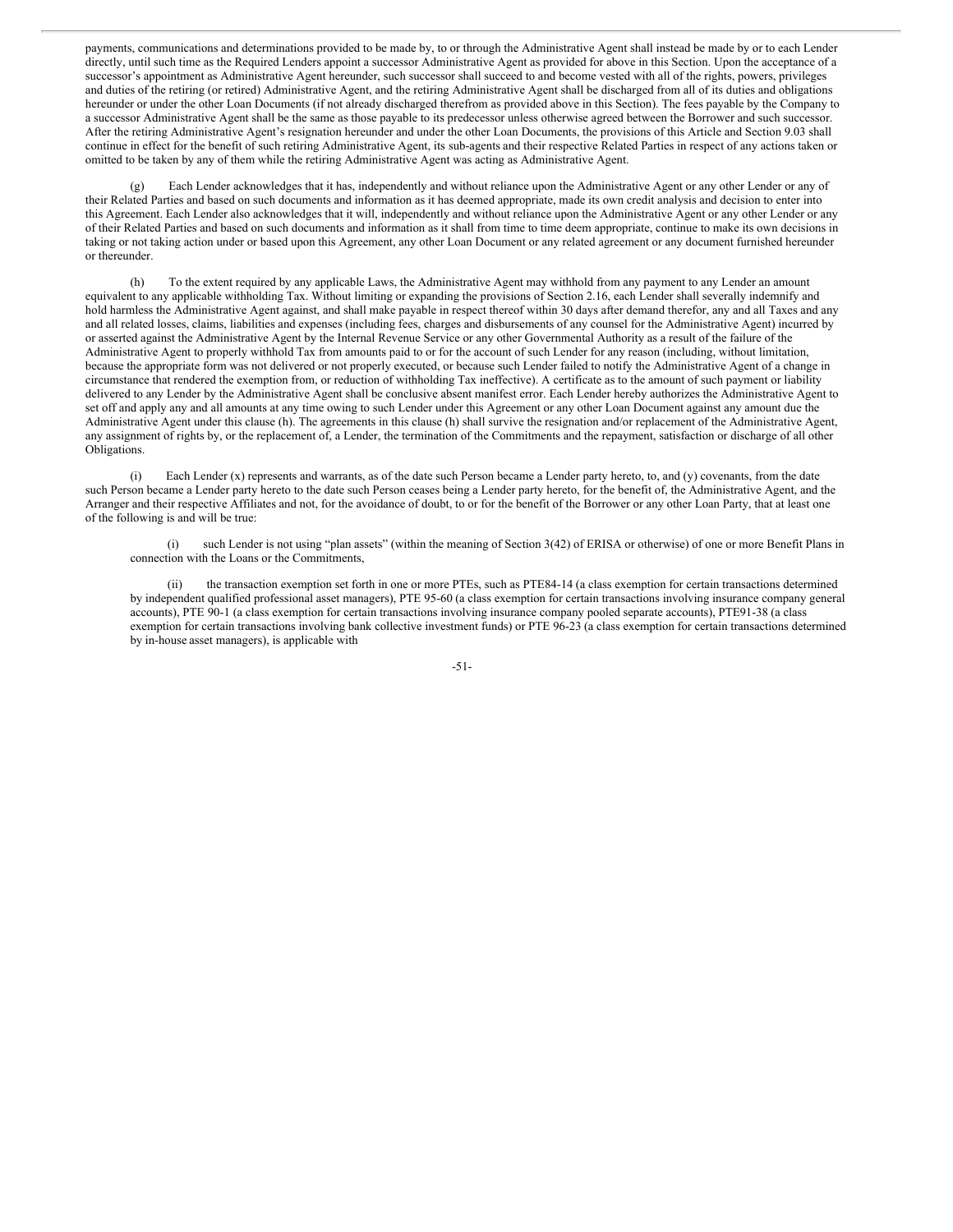respect to such Lender's entrance into, participation in, administration of and performance of the Loans, the Commitments and this Agreement,

(iii) (A) such Lender is an investment fund managed by a "Qualified Professional Asset Manager" (within the meaning of Part VI of PTE 84-14), (B) such Qualified Professional Asset Manager made the investment decision on behalf of such Lender to enter into, participate in, administer and perform the Loans, the Commitments and this Agreement, (C) the entrance into, participation in, administration of and performance of the Loans, the Commitments and this Agreement satisfies the requirements of sub-sections (b) through (g) of Part I of PTE84-14 and (D) to the best knowledge of such Lender, the requirements of subsection (a) of Part I of PTE 84-14 are satisfied with respect to such Lender's entrance into, participation in, administration of and performance of the Loans, the Commitments and this Agreement, or

(iv) such other representation, warranty and covenant as may be agreed in writing between the Administrative Agent, in its sole discretion, and such Lender.

(j) In addition, unless either (1) sub-clause (i) in the immediately preceding clause (i) is true with respect to a Lender or (2) a Lender has provided another representation, warranty and covenant in accordance with sub-clause (iv) in the immediately preceding clause (i), such Lender further (x) represents and warrants, as of the date such Person became a Lender party hereto, to, and (y) covenants, from the date such Person became a Lender party hereto to the date such Person ceases being a Lender party hereto, for the benefit of, the Administrative Agent, the Arranger and their respective Affiliates, and not, for the avoidance of doubt, to or for the benefit of the Borrower or any other Loan Party, that none of the Administrative Agent, the Arranger nor any of their respective Affiliates is a fiduciary with respect to the assets of such Lender involved in the Loans, the Commitments and this Agreement (including in connection with the reservation or exercise of any rights by the Administrative Agent under this Agreement, any Loan Document or any documents related hereto or thereto).

(k) The Lenders irrevocably agree that any Guarantor shall be automatically released from its obligations under the Guarantee Agreement if such Person ceases to be a Subsidiary as a result of a transaction permitted hereunder. Upon request by the Administrative Agent at any time, the Required Lenders (or such greater number of Lenders as may be required pursuant to Section 9.02) will confirm in writing the Administrative Agent's authority to release any Guarantor from its obligations under the Guarantee Agreement pursuant to this paragraph. In each case, the Administrative Agent will (and each Lender irrevocably authorizes the Administrative Agent to), at the Borrower's expense, execute and deliver to the applicable Loan Party such documents as such Loan Party may reasonably request to evidence the release of such Guarantor from its obligations under the Guarantee Agreement, in accordance with the terms of the Loan Documents and this Agreement.

Anything herein to the contrary notwithstanding, none of the "arrangers" listed on the cover page hereof shall have any powers, duties or responsibilities under this Agreement or any of the other Loan Documents, except in its capacity, as applicable, as the Administrative Agent or a Lender hereunder. Any right given to any Arranger hereunder may be exercised or not exercised in such Arranger's sole discretion and is for the benefit of such Arranger and not any other Person.

## ARTICLE IX

### Miscellaneous

#### SECTION 9.01. Notices.

(a) Notices Generally. Except in the case of notices and other communications expressly permitted to be given by telephone (and except as provided in subsection (b) below), all notices and other communications provided for herein shall be in writing and shall be delivered by hand or overnight courier service, mailed by certified or registered mail or sent by telecopier as follows, and all notices and other communications expressly permitted hereunder to be given by telephone shall be made to the applicable telephone number, as follows:

-52-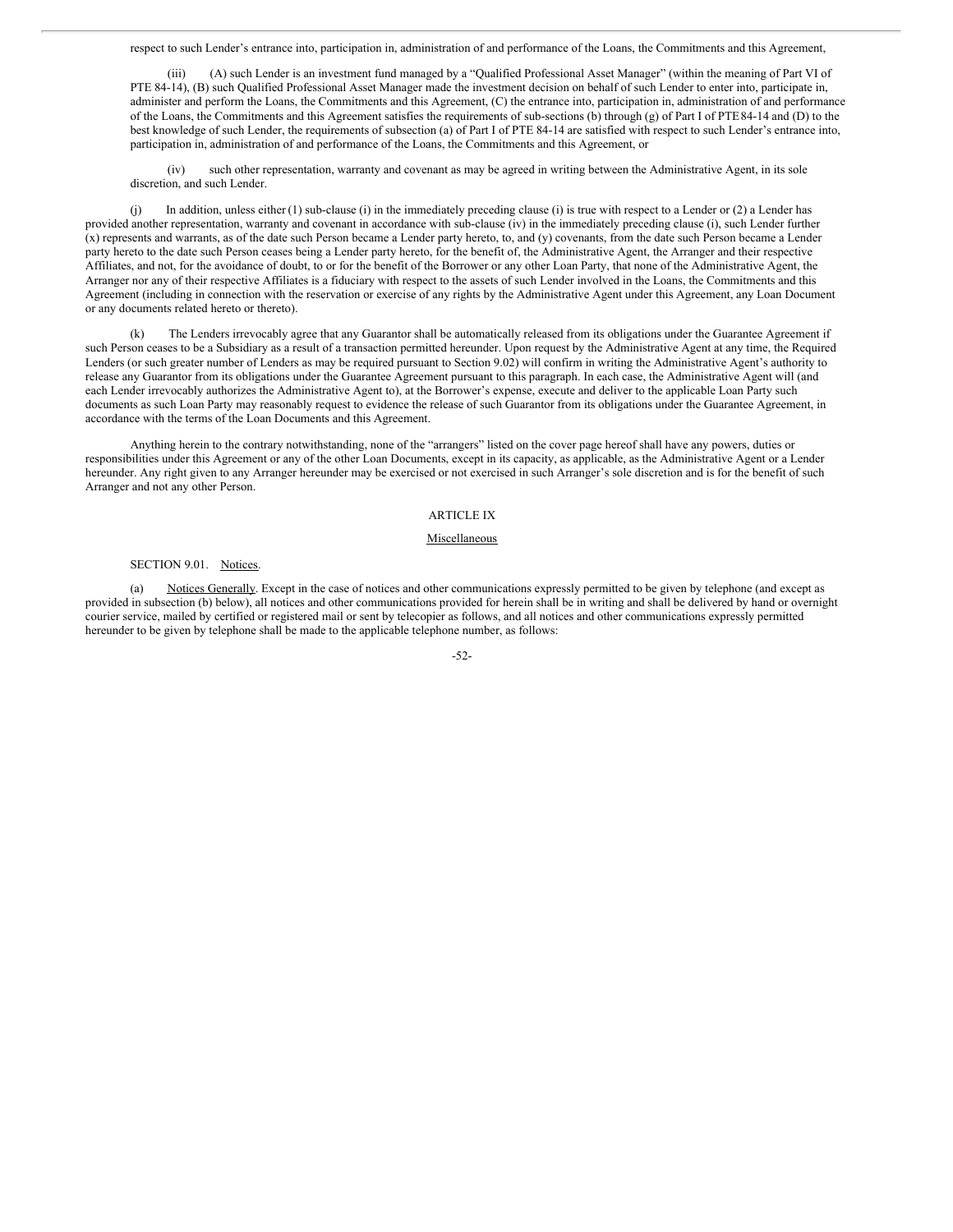(i) if to the Borrower or the Administrative Agent, to the address, telecopier number, electronic mail address or telephone number specified for such Person on Schedule 9.01; and

(ii) if to any other Lender, to the address, telecopier number, electronic mail address or telephone number specified in its Administrative Questionnaire.

Notices and other communications sent by hand or overnight courier service, or mailed by certified or registered mail, shall be deemed to have been given when received; notices and other communications sent by telecopier shall be deemed to have been given when sent (except that, if not given during normal business hours for the recipient, shall be deemed to have been given at the opening of business on the next business day for the recipient). Notices and other communications delivered through electronic communications to the extent provided in subsection (b) below, shall be effective as provided in such subsection (b).

(b) Electronic Communications. Notices and other communications to the Lenders hereunder may be delivered or furnished by electronic communication (including e-mail, FpML messaging and Internet or intranet websites) pursuant to procedures approved by the Administrative Agent, provided that the foregoing shall not apply to notices to any Lender pursuant to Article II if such Lender, has notified the Administrative Agent that it is incapable of receiving notices under such Article by electronic communication. The Administrative Agent or the Borrower may, in its discretion, agree to accept notices and other communications to it hereunder by electronic communications pursuant to procedures approved by it, provided that approval of such procedures may be limited to particular notices or communications.

Unless the Administrative Agent otherwise prescribes, (i) notices and other communications sent to ane-mail address shall be deemed received upon the sender's receipt of an acknowledgement from the intended recipient (such as by the "return receipt requested" function, as available, return e-mail or other written acknowledgement), provided that if such notice or other communication is not sent during the normal business hours of the recipient, such notice or communication shall be deemed to have been sent at the opening of business on the next business day for the recipient, and (ii) notices or communications posted to an Internet or intranet website shall be deemed received upon the deemed receipt by the intended recipient at its e-mail address as described in the foregoing clause (i) of notification that such notice or communication is available and identifying the website address therefor.

(c) The Platform. THE PLATFORM IS PROVIDED "AS IS" AND "AS AVAILABLE." THE AGENT PARTIES (AS DEFINED BELOW) DO NOT WARRANT THE ACCURACY OR COMPLETENESS OF THE BORROWER MATERIALS OR THE ADEQUACY OF THE PLATFORM, AND EXPRESSLY DISCLAIM LIABILITY FOR ERRORS IN OR OMISSIONS FROM THE INFORMATION. NO WARRANTY OF ANY KIND, EXPRESS, IMPLIED OR STATUTORY, INCLUDING ANY WARRANTY OF MERCHANTABILITY, FITNESS FOR A PARTICULAR PURPOSE, NON-INFRINGEMENT OF THIRD PARTY RIGHTS OR FREEDOM FROM VIRUSES OR OTHER CODE DEFECTS, IS MADE BY ANY AGENT PARTY IN CONNECTION WITH THE BORROWER MATERIALS OR THE PLATFORM. In no event shall the Administrative Agent, the Arranger or any of its Related Parties (collectively, the "Agent Parties") have any liability to the Borrower, any Lender or any other Person for losses, claims, damages, liabilities or expenses of any kind (whether in tort, contract or otherwise) arising out of the Borrower's, the Administrative Agent's or the Arranger's transmission of Borrower Materials or notices through the Platform, any other electronic messaging services, or through the Internet, except to the extent that such losses, claims, damages, liabilities or expenses are determined by a court of competent jurisdiction by a final and nonappealable judgment to have resulted from the gross negligence or willful misconduct of such Agent Party; provided, however, that in no event shall any Agent Party have any liability to the Borrower, any Lender or any other Person for indirect, special, incidental, consequential or punitive damages (as opposed to direct or actual damages).

(d) Change of Address, Etc. Each of the Borrower and the Administrative Agent may change its address, telecopier or telephone number for notices and other communications hereunder by notice to the other parties hereto. Each other Lender may change its address, telecopier or telephone number for notices and other communications hereunder by notice to the Borrower and the Administrative Agent. In addition, each Lender agrees to notify the Administrative Agent from time to time to ensure that the Administrative Agent has on record (i) an effective

-53-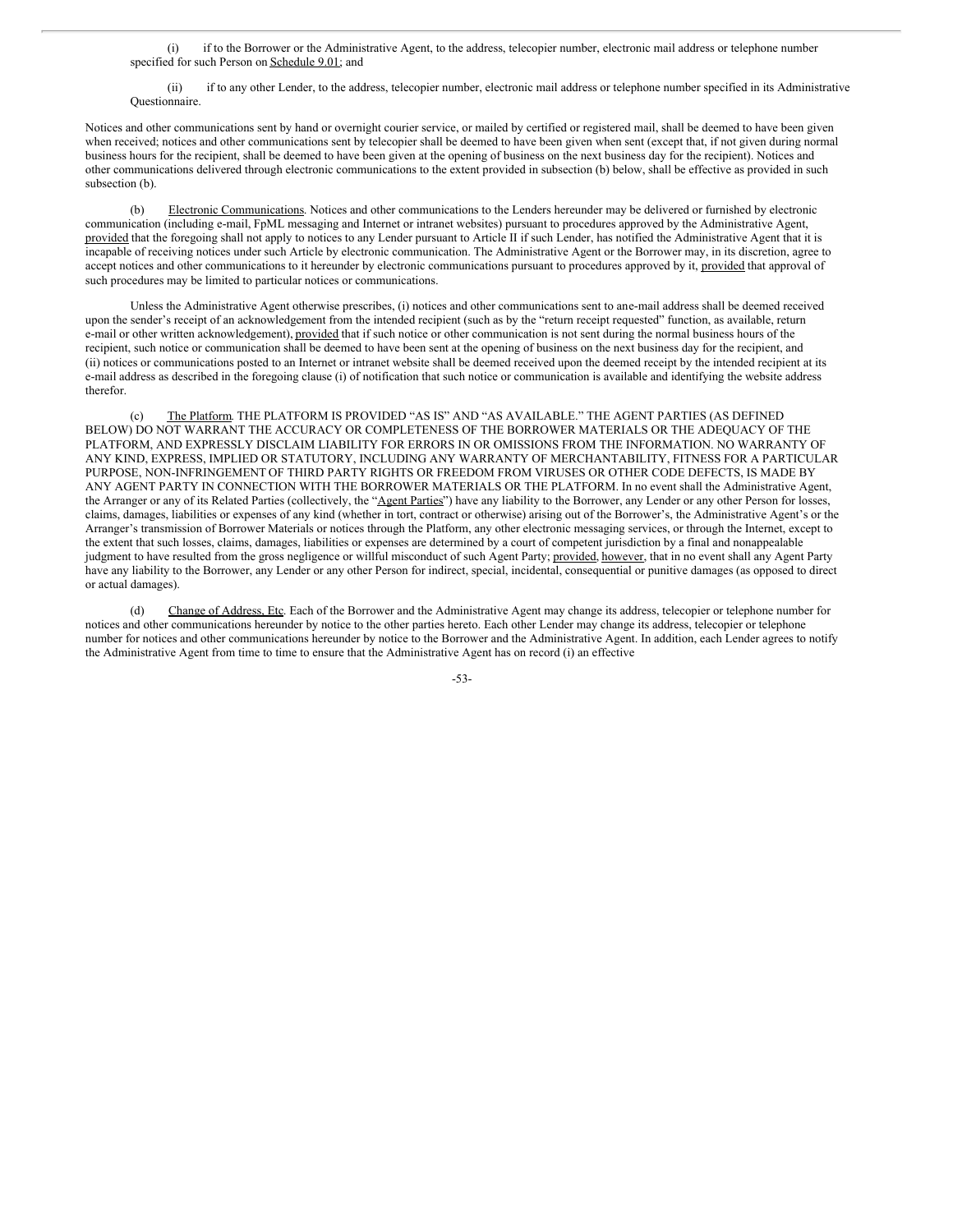address, contact name, telephone number, telecopier number and electronic mail address to which notices and other communications may be sent and (ii) accurate wire instructions for such Lender.

(e) Reliance by Administrative Agent and Lenders. The Administrative Agent and the Lenders shall be entitled to rely and act upon any notices (including telephonic Borrowing Requests) purportedly given by or on behalf of the Borrower even if (i) such notices were not made in a manner specified herein, were incomplete or were not preceded or followed by any other form of notice specified herein, or (ii) the terms thereof, as understood by the recipient, varied from any confirmation thereof. The Borrower shall indemnify the Administrative Agent each Lender and the Related Parties of each of them from all losses, costs, expenses and liabilities resulting from the reliance by such Person on each notice purportedly given by or on behalf of the Borrower unless due to such Person's gross negligence or willful misconduct as determined by a court of competent jurisdiction in a final non-appealable judgment. All telephonic notices to and other telephonic communications with the Administrative Agent may be recorded by the Administrative Agent, and each of the parties hereto hereby consents to such recording.

## SECTION 9.02. Waivers; Amendments.

(a) No failure or delay by the Administrative Agent or any Lender in exercising any right or power hereunder or under any other Loan Document shall operate as a waiver thereof, nor shall any single or partial exercise of any such right or power, or any abandonment or discontinuance of steps to enforce such a right or power, preclude any other or further exercise thereof or the exercise of any other right or power. The rights and remedies of the Administrative Agent and the Lenders hereunder and under the other Loan Documents are cumulative and are not exclusive of any rights or remedies that they would otherwise have. No waiver of any provision of this Agreement or consent to any departure by the Borrower therefrom shall in any event be effective unless the same shall be permitted by clause (b) of this Section, and then such waiver or consent shall be effective only in the specific instance and for the purpose for which given. Without limiting the generality of the foregoing, the making of a Loan shall not be construed as a waiver of any Default, regardless of whether the Administrative Agent or any Lender may have had notice or knowledge of such Default at the time.

(b) Except as otherwise set forth in this Agreement or any other Loan Document (with respect to such Loan Document), neither this Agreement nor any other Loan Document nor any provision hereof or thereof may be waived, amended or modified except pursuant to an agreement or agreements in writing entered into by the Borrower and the Required Lenders and acknowledged by the Administrative Agent or by the Borrower and the Administrative Agent with the consent of the Required Lenders; provided, that no such agreement shall (i) increase the Commitment of any Lender without the written consent of each Lender directly affected thereby, it being understood that a waiver of any condition precedent set forth in Article IV or the waiver of any Default shall not constitute an increase of any Commitment of any Lender, (ii) reduce the principal amount of any Loan or reduce the rate of interest or premium thereon, or reduce any fees payable hereunder, without the written consent of each Lender directly affected thereby; provided that only the consent of the Required Lenders shall be necessary to amend Section 2.12(c) or to waive any obligation of the Borrower to pay interest at the rate set forth therein, (iii) postpone the scheduled date of payment of the principal amount of any Loan, or any interest thereon, or any fees payable hereunder, or reduce the amount of, waive or excuse any such payment, or postpone the scheduled date of expiration of any Commitment, without the written consent of each Lender directly affected thereby, it being understood that the waiver of (or amendment to the terms of) any mandatory prepayment of the Loans shall not constitute a postponement of any date scheduled for the payment of principal or interest, (iv) change Section 2.17(b), (c) or (d) in a manner that would alter the pro rata sharing of payments required thereby, without the written consent of each Lender directly affected thereby, (v) change any of the provisions of this Section, the definition of "Required Lenders" or any other provision hereof specifying the number or percentage of Lenders required to waive, amend or modify any rights hereunder or make any determination or grant any consent hereunder without the written consent of each Lender, or (vi) release all or substantially all of the Guarantors from their obligations under the Guarantee Agreement, without the written consent of each Lender; provided that (1) no such agreement shall amend, modify or otherwise affect the rights or duties of the Administrative Agent without the prior written consent of the Administrative Agent, (2) no such agreement shall amend, modify or otherwise affect the rights or duties of the Arranger hereunder or without the prior written consent of the Arranger and (3) the Administrative Agent and the Company may, with the consent of the other but without the consent of any other Person, amend, modify or supplement this Agreement and any other Loan Document to cure any ambiguity, typographical or technical error, defect or inconsistency and

-54-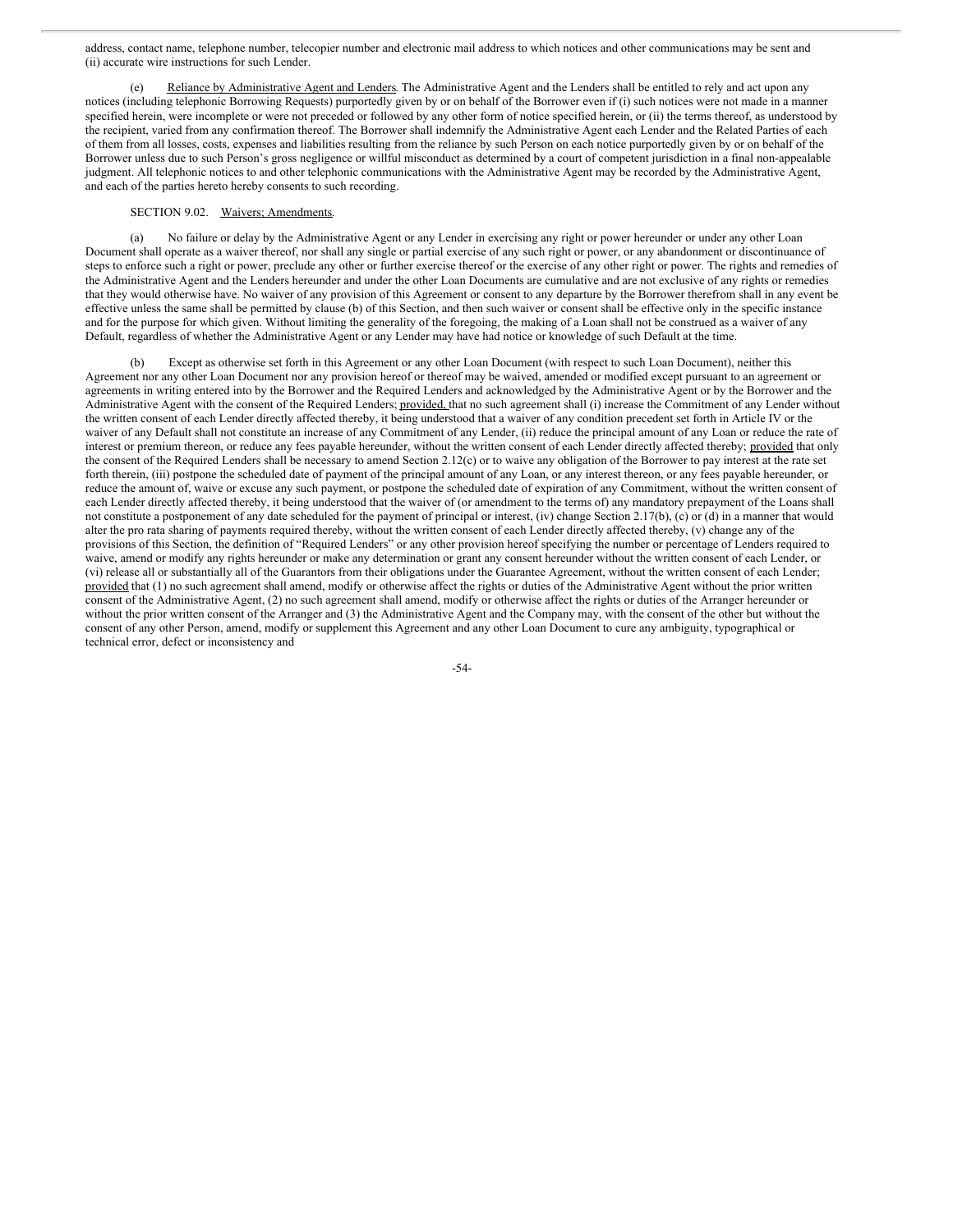such amendment shall become effective without any further action or the consent of any other party to any Loan Document if the same is not objected to in writing by the Required Lenders within five (5) Business Days following receipt of notice thereof.

Notwithstanding the foregoing, this Agreement and the other Loan Documents may be amended (or amended and restated) with the written consent of the Required Lenders, the Administrative Agent and the Borrower (i) to add one or more additional credit facilities to this Agreement and to permit the extensions of credit from time to time outstanding thereunder and the accrued interest and fees in respect thereof to share ratably in the benefits of this Agreement and the other Loan Documents with the Loans and the accrued interest and fees in respect thereof and (ii) to include appropriately the Lenders holding such credit facilities in any determination of the Required Lenders.

In addition, notwithstanding the foregoing, this Agreement and the other Loan Documents may be amended with the written consent of the Administrative Agent, the Borrower and the Lenders providing the Replacement Term Loans (as defined below) to permit the refinancing of all outstanding Loans of any Class ("Refinanced Term Loans") with a replacement term loan tranche ('Replacement Term Loans") hereunder; provided that (a) the aggregate principal amount of such Replacement Term Loans shall not exceed the aggregate principal amount of such Refinanced Term Loans, (b) the Applicable Rate for such Replacement Term Loans shall not be higher than the Applicable Rate for such Refinanced Term Loans, (c) the Weighted Average Life to Maturity of such Replacement Term Loans shall not be shorter than the Weighted Average Life to Maturity of such Refinanced Term Loans at the time of such refinancing (except to the extent of nominal amortization for periods where amortization has been eliminated as a result of prepayment of the Loans) and (d) all other terms applicable to such Replacement Term Loans shall be substantially identical to, or less favorable to the Lenders providing such Replacement Term Loans than, those applicable to such Refinanced Term Loans (as determined by the Borrower in good faith), except to the extent necessary to provide for covenants and other terms applicable to any period after the latest final maturity of the Loans in effect immediately prior to such refinancing.

### SECTION 9.03. Expenses; Indemnity; Damage Waiver.

(a) The Borrower shall pay (i) all reasonable and documented out-of-pocket expenses incurred by the Administrative Agent, the Arranger and their Affiliates, including the reasonable and documented fees, charges and disbursements of a single counsel for the Arranger and the Administrative Agent (and, if necessary, one local counsel in each applicable jurisdiction and regulatory counsel), in connection with the syndication of the credit facilities provided for herein, the preparation and administration of this Agreement and the other Loan Documents or any amendments, modifications or waivers of the provisions hereof or thereof (whether or not the transactions contemplated hereby or thereby shall be consummated) and (ii) all reasonable and documented out-of-pocket expenses incurred by the Administrative Agent or any Lender (limited to the reasonable and documented fees, charges and disbursements of a single counsel for the Administrative Agent and the Lenders, which counsel shall be selected by the Administrative Agent (and, if necessary, one local counsel in each applicable jurisdiction, regulatory counsel and one additional counsel for the affected parties in the event of a conflict of interest)), in connection with the enforcement or protection of its rights in connection with this Agreement or the other Loan Documents, including its rights under this Section, or in connection with the Loans made hereunder, including all such reasonable and documented out-of-pocket expenses incurred during any workout, restructuring or negotiations in respect of such Loans.

(b) The Company shall indemnify the Administrative Agent, the Arranger and each Lender, and each Related Party of any of the foregoing Persons (each such Person being called an "Indemnitee") against, and hold each Indemnitee harmless from, any and all losses, claims, damages, liabilities and related reasonable and documented out-of-pocket expenses, including the reasonable and documented fees, charges and disbursements of a single counsel for the Indemnitees selected by the Administrative Agent (and, if necessary, one local counsel in each applicable jurisdiction and one additional counsel for each affected Indemnitee in the event of a conflict of interest), incurred by or asserted against any Indemnitee arising out of, in connection with, or as a result of (i) the execution or delivery of this Agreement or any agreement or instrument contemplated hereby, the performance by the parties hereto of their respective obligations hereunder or thereunder or the consummation of the Transactions or any other transactions contemplated hereby, (ii) any Loan or the use of the proceeds therefrom, (iii) to the extent relating to or arising from any of the foregoing, any actual or alleged presence or release of Hazardous Materials on or from any

-55-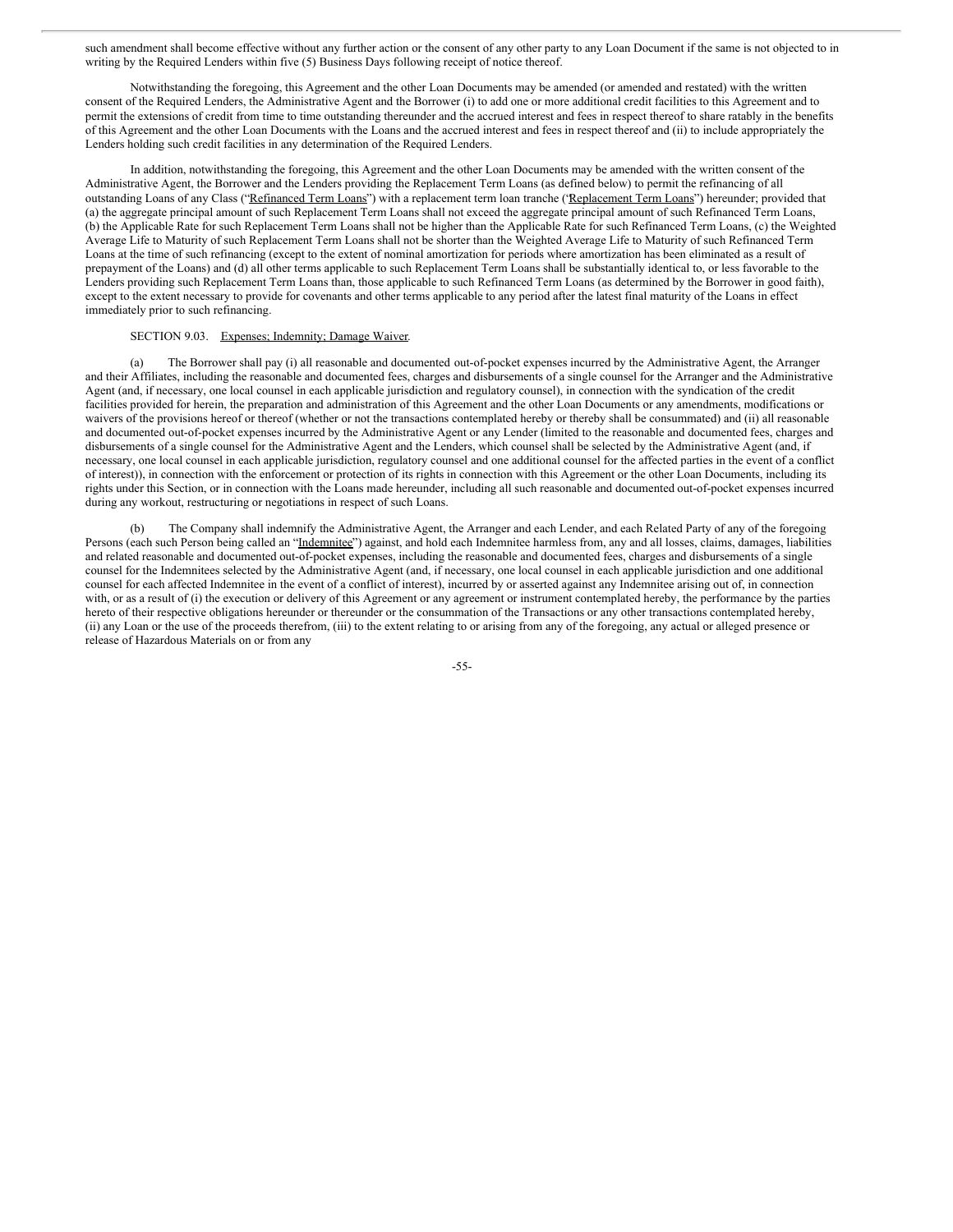property owned or operated by the Company or any of its Subsidiaries, or any Environmental Liability related in any way to the Company or any of its Subsidiaries, or (iv) any actual or prospective claim, litigation, investigation or proceeding relating to any of the foregoing, whether based on contract, tort or any other theory and regardless of whether any Indemnitee is a party thereto and whether brought by the Borrower, its equityholders or any third party; provided that such indemnity shall not, as to any Indemnitee, be available to the extent that such losses, claims, damages, liabilities or related expenses are determined by a court of competent jurisdiction by final and nonappealable judgment to have resulted from the gross negligence or willful misconduct of such Indemnitee or any of its officers, directors, employees or controlling persons.

(c) To the extent that the Borrower fails to pay any amount required to be paid by them to the Administrative Agent under clause (a) or (b) of this Section, each Lender severally agrees to pay to the Administrative Agent such Lender's pro rata share (determined as of the time that the applicable unreimbursed expense or indemnity payment is sought) of such unpaid amount; provided that the unreimbursed expense or indemnified loss, claim, damage, liability or related expense, as the case may be, was incurred by or asserted against the Administrative Agent in its capacity as such.

(d) To the extent permitted by applicable law, no party hereto shall assert, and each party hereto hereby waives, any claim against any other party hereto and any Indemnitee on any theory of liability, for special, indirect, consequential or punitive damages (as opposed to direct or actual damages) arising out of, in connection with, or as a result of, this Agreement, any other Loan Document or any agreement or instrument contemplated hereby or thereby, the Transactions, any Loan or the use of the proceeds thereof; provided, that this clause (d) shall in no way limit the Borrower's indemnification obligations set forth in clauses (a) and (b) of this Section 9.03.

All amounts due under this Section shall be payable not later than 60 days after written demand therefor;provided, however, that an Indemnitee shall promptly refund any amount received under this Section 9.03 to the extent that there is a final judicial or arbitral determination that such Indemnitee was not entitled to indemnification rights with respect to such payment pursuant to the express terms of this Section 9.03.

## SECTION 9.04. Successors and Assigns.

(a) Successors and Assigns Generally. The provisions of this Agreement shall be binding upon and inure to the benefit of the parties hereto and their respective successors and assigns permitted hereby, except that the Borrower may not assign or otherwise transfer any of its rights or obligations hereunder without the prior written consent of the Administrative Agent and each Lender and no Lender may assign or otherwise transfer any of its rights or obligations hereunder except (i) to an assignee in accordance with the provisions of subsection (b) of this Section, (ii) by way of participation in accordance with the provisions of subsection (d) of this Section or (iii) by way of pledge or assignment of a security interest subject to the restrictions of subsection (f) of this Section (and any other attempted assignment or transfer by any party hereto shall be null and void). Nothing in this Agreement, expressed or implied, shall be construed to confer upon any Person (other than the parties hereto, their respective successors and assigns permitted hereby, Participants to the extent provided in subsection (d) of this Section and, to the extent expressly contemplated hereby, the Arranger and the Related Parties of each of the Administrative Agent and the Lenders) any legal or equitable right, remedy or claim under or by reason of this Agreement.

Assignments by Lenders. Any Lender may at any time assign to one or more assignees all or a portion of its rights and obligations under this Agreement (including all or a portion of its Commitment and the Loans at the time owing to it); provided that any such assignment shall be subject to the following conditions:

#### (i) Minimum Amounts.

(A) in the case of an assignment of the entire remaining amount of the assigning Lender's Commitments of any Class and the Loans at the time owing to it of such Class or in the case of an assignment to a Lender, an Affiliate of a Lender or an Approved Fund, no minimum amount need be assigned; and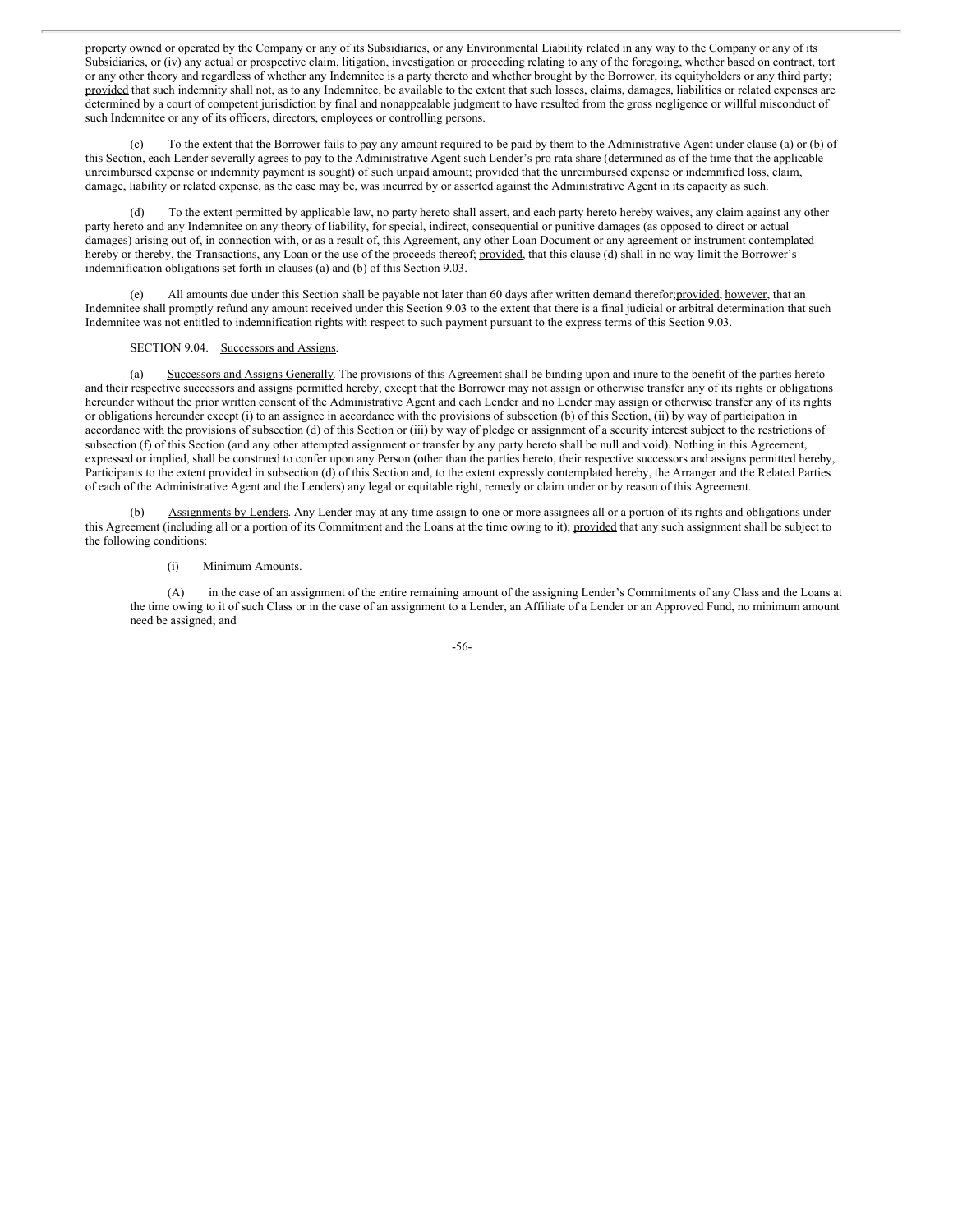(B) in any case not described in subsection  $(b)(i)(A)$  of this Section, the aggregate amount of the Commitment (which for this purpose includes Loans outstanding thereunder) or, if the Commitment is not then in effect, the principal outstanding balance of the Loans of the assigning Lender subject to each such assignment, determined as of the date the Assignment and Assumption with respect to such assignment is delivered to the Administrative Agent or, if "Trade Date" is specified in the Assignment and Assumption, as of the Trade Date, shall not be less than \$1,000,000, in the case of any assignment unless each of the Administrative Agent and, so long as no Event of Default has occurred and is continuing, the Borrower otherwise consents (each such consent not to be unreasonably withheld or delayed); provided, however, that concurrent assignments to members of an Assignee Group and concurrent assignments from members of an Assignee Group to a single Eligible Assignee (or to an Eligible Assignee and members of its Assignee Group) will be treated as a single assignment for purposes of determining whether such minimum amount has been met.

(ii) Proportionate Amounts. Each partial assignment shall be made as an assignment of a proportionate part of all the assigning Lender's rights and obligations under this Agreement with respect to the Loans or the Commitment assigned, except that this clause (ii) shall not prohibit any Lender from assigning all or a portion of its rights and obligations among separate Classes on a non-pro rata basis;

(iii) Required Consents. No consent shall be required for any assignment except to the extent required by subsection (b)(i)(B) of this Section and, in addition:

(A) the consent of the Borrower (such consent not to be unreasonably withheld or delayed) shall be required unless (1) an Event of Default pursuant to Article VII(a), (b), (h) or (i) has occurred and is continuing at the time of such assignment or (2) such assignment is an assignment of a Loan to a Lender, an Affiliate of a Lender or an Approved Fund; provided that the Borrower shall be deemed to have consented to any such assignment unless it shall object thereto by written notice to the Administrative Agent within ten (10) Business Days after having received notice thereof;

(B) the consent of the Administrative Agent (such consent not to be unreasonably withheld or delayed) shall be required for assignments in respect of (1) any Commitment or (2) any Loan to a Person that is not a Lender, an Affiliate of a Lender or an Approved Fund.

(C) the consent of the Borrower or the Administrative Agent shall not be required for assignments by Lenders as security to any Federal Reserve Bank.

(iv) Assignment and Assumption. The parties to each assignment shall execute and deliver to the Administrative Agent an Assignment and Assumption, together with a processing and recordation fee in the amount of \$3,500; provided, however, that the Administrative Agent may, in its sole discretion, elect to waive such processing and recordation fee in the case of any assignment. The assignee, if it is not a Lender, shall deliver to the Administrative Agent an Administrative Questionnaire.

(v) No Assignment to Borrower. No such assignment shall be made to the Borrower or any of the Borrower's Affiliates or Subsidiaries.

#### (vi) No Assignment to Natural Persons. No such assignment shall be made to a natural person.

Subject to acceptance and recording thereof by the Administrative Agent pursuant to subsection (c) of this Section, from and after the effective date specified in each Assignment and Assumption, the assignee thereunder shall be a party to this Agreement and, to the extent of the interest assigned by such Assignment and Assumption, have the rights and obligations of a Lender under this Agreement, and the assigning Lender thereunder shall, to the extent of the interest assigned by such Assignment and Assumption, be released from its obligations under this Agreement (and, in the case of an Assignment and Assumption covering all of the assigning Lender's rights and obligations under this Agreement, such Lender shall cease to be a party hereto) but shall continue to be entitled to the benefits of

-57-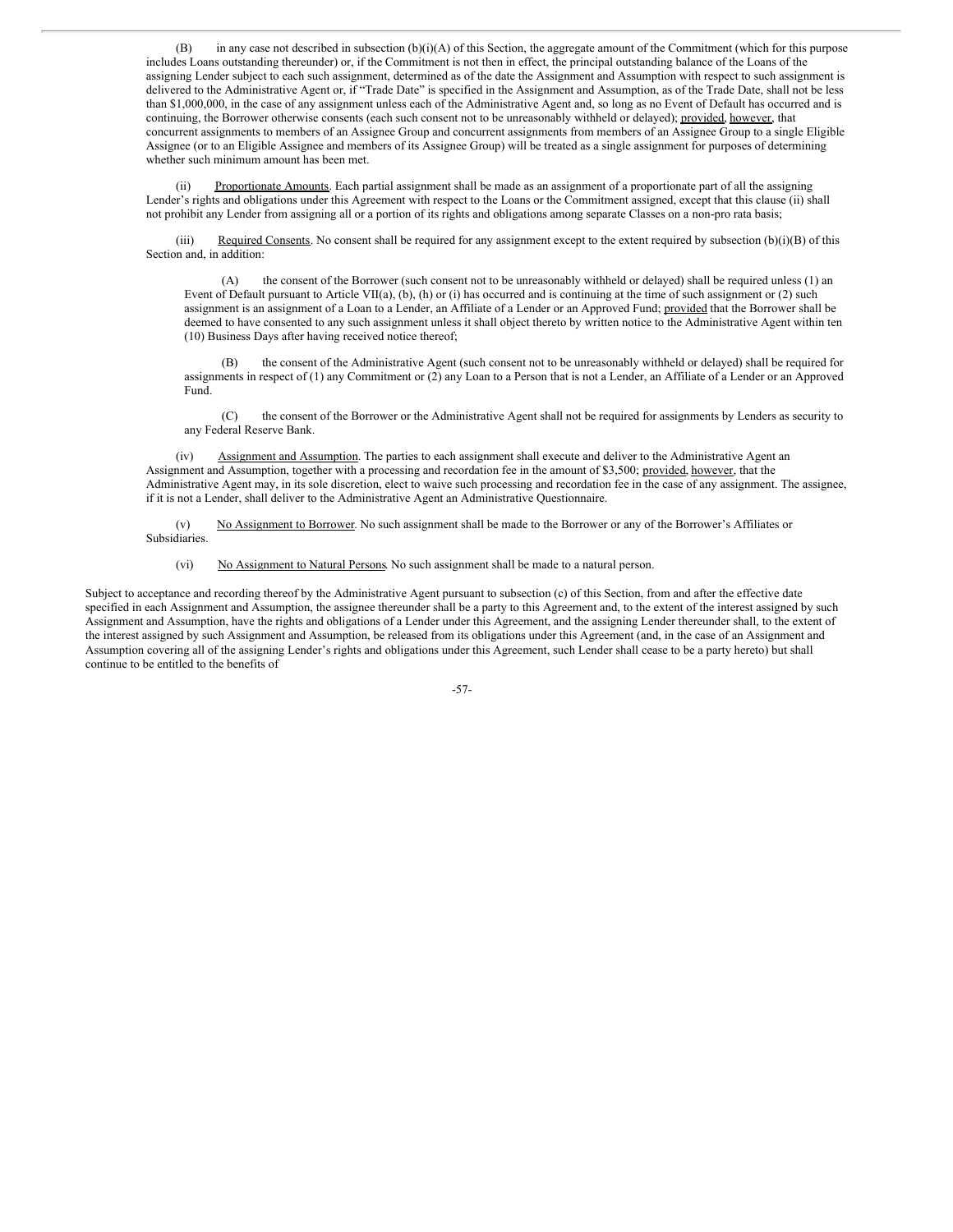Sections 2.14, 2.15, 2.16 and 9.03 with respect to facts and circumstances occurring prior to the effective date of such assignment. Upon request, the Borrower (at its expense) shall execute and deliver a Term Note to the assignee Lender. Any assignment or transfer by a Lender of rights or obligations under this Agreement that does not comply with this subsection shall be treated for purposes of this Agreement as a sale by such Lender of a participation in such rights and obligations in accordance with subsection (d) of this Section.

(c) Register. The Administrative Agent, acting solely for this purpose as an agent of the Borrower, shall maintain at the Administrative Agent's Office a copy of each Assignment and Assumption delivered to it and a register for the recordation of the names and addresses of the Lenders, and the Commitments of, and principal amounts and interest thereon of the Loans owing to, each Lender pursuant to the terms hereof from time to time (the "Register"). The entries in the Register shall be conclusive absent manifest error, and the Borrower, the Administrative Agent and the Lenders shall treat each Person whose name is recorded in the Register pursuant to the terms hereof as a Lender hereunder for all purposes of this Agreement, notwithstanding notice to the contrary. The Register shall be available for inspection by the Borrower and any Lender, at any reasonable time and from time to time upon reasonable prior notice.

Participations. Any Lender may at any time, without the consent of, or notice to, the Borrower or the Administrative Agent, sell participations to any Person (other than a natural person or the Borrower or any of the Borrower's Affiliates or Subsidiaries) (each, a "Participant") in all or a portion of such Lender's rights and/or obligations under this Agreement owing to it); provided that (i) such Lender's obligations under this Agreement shall remain unchanged, (ii) such Lender shall remain solely responsible to the other parties hereto for the performance of such obligations and (iii) the Borrower, the Administrative Agent and the Lenders shall continue to deal solely and directly with such Lender in connection with such Lender's rights and obligations under this Agreement. Any agreement or instrument pursuant to which a Lender sells such a participation shall provide that such Lender shall retain the sole right to enforce this Agreement and to approve any amendment, modification or waiver of any provision of this Agreement; provided that such agreement or instrument may provide that such Lender will not, without the consent of the Participant, agree to any amendment, waiver or other modification described in Section 9.02(b)(i), (ii) or (iii) that affects such Participant. Subject to subsection (e) of this Section, the Borrower agrees that each Participant shall be entitled to the benefits of Sections 2.14, 2.15 and 2.16 (subject to the requirements and limitations of such Sections and Section 2.18) to the same extent as if it were a Lender and had acquired its interest by assignment pursuant to subsection (b) of this Section. To the extent permitted by law, each Participant also shall be entitled to the benefits of Section 9.08 as though it were a Lender, provided such Participant agrees to be subject to Sections 2.17 and 2.18 as though it were a Lender. Each Lender that sells a participation shall, acting solely for this purpose as a non-fiduciary agent of the Borrower, maintain a register on which it enters the name and address of each Participant and the principal amounts and interest thereon of each participant's interest in the Loans or other obligations under this Agreement (the "Participant Register"); provided that no Lender shall have any obligation to disclose all or any portion of the Participant Register (including the identity of any Participant or any information relating to a Participant's interest in any commitments, loans or its other obligations under any Loan Document) to any Person except to the extent that such disclosure is necessary in connection with a Tax audit or other proceeding to establish that any loans are in registered form for U.S. federal income tax purposes. The entries in the Participant Register shall be conclusive absent manifest error, and such Lender shall treat each person whose name is recorded in the Participant Register as the Participant for all purposes of this Agreement notwithstanding any notice to the contrary. For the avoidance of doubt, the Administrative Agent (in its capacity as Administrative Agent) shall have no responsibility for maintaining a Participant Register.

Limitations upon Participant Rights. A Participant shall not be entitled to receive any greater payment under Section 2.14 or 2.16 than the applicable Lender would have been entitled to receive with respect to the participation sold to such Participant, except to the extent that the Participant's right to a greater payment results from a Change in Law after the Participant becomes a Participant.

### (f) [Reserved].

(g) Certain Pledges. Any Lender may at any time pledge or assign a security interest in all or any portion of its rights under this Agreement (including under its Term Note(s), if any) to secure obligations of such Lender, including any pledge or assignment to secure obligations to a Federal Reserve Bank or other central bank having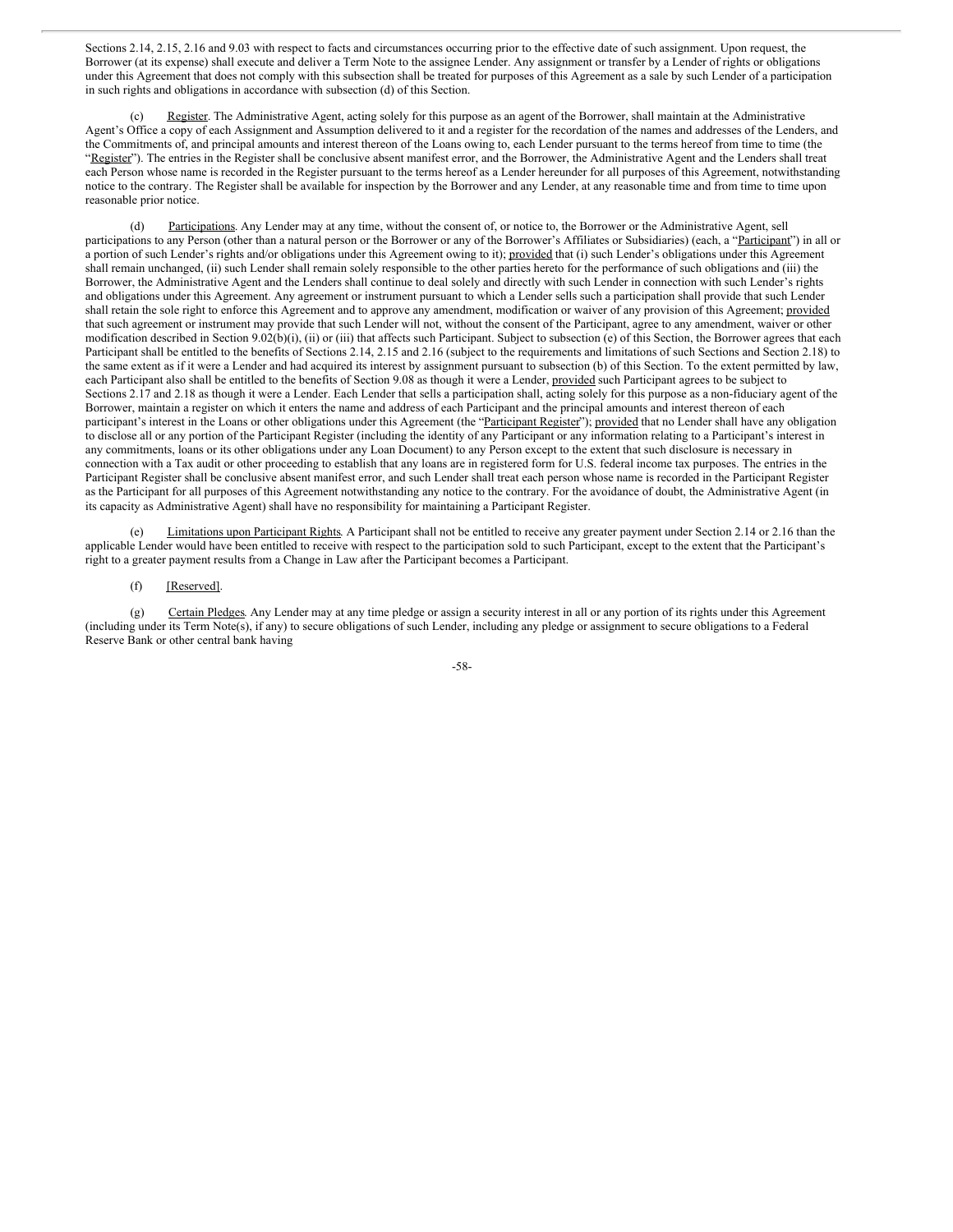jurisdiction over such Lender; provided that no such pledge or assignment shall release such Lender from any of its obligations hereunder or substitute any such pledgee or assignee for such Lender as a party hereto.

SECTION 9.05. Survival. All representations and warranties made hereunder and in any other Loan Document or other document delivered pursuant hereto or thereto or in connection herewith or therewith shall survive the execution and delivery hereof and thereof. Such representations and warranties have been or will be relied upon by the Administrative Agent and each Lender, regardless of any investigation made by the Administrative Agent or any Lender or on their behalf and notwithstanding that the Administrative Agent or any Lender may have had notice or knowledge of any Default, and shall continue in full force and effect as long as any Loan or any other Obligation hereunder shall remain unpaid or unsatisfied. The provisions of Sections 2.14, 2.15, 2.16 and 9.03 and Article VIII shall survive and remain in full force and effect regardless of the consummation of the transactions contemplated hereby, the repayment of the Loans and the Commitments or the termination of this Agreement or any other Loan Document or any provision hereof or thereof.

SECTION 9.06. Counterparts; Integration; Effectiveness. This Agreement may be executed in counterparts (and by different parties hereto on different counterparts), each of which shall constitute an original, but all of which when taken together shall constitute a single contract. This Agreement, the other Loan Documents and any separate letter agreements with respect to fees payable to the Administrative Agent constitute the entire contract among the parties relating to the subject matter hereof and supersede any and all previous agreements and understandings, oral or written, relating to the subject matter hereof. Except as provided in Section 4.01, this Agreement shall become effective when it shall have been executed by the Administrative Agent and when the Administrative Agent shall have received counterparts hereof which, when taken together, bear the signatures of each of the other parties hereto, and thereafter shall be binding upon and inure to the benefit of the parties hereto and their respective successors and assigns. Delivery of an executed counterpart of a signature page of this Agreement by telecopy or pdf shall be effective as delivery of a manually executed counterpart of this Agreement.

SECTION 9.07. Severability. Any provision of this Agreement held to be invalid, illegal or unenforceable in any jurisdiction shall, as to such jurisdiction, be ineffective to the extent of such invalidity, illegality or unenforceability without affecting the validity, legality and enforceability of the remaining provisions hereof; and the invalidity of a particular provision in a particular jurisdiction shall not invalidate such provision in any other jurisdiction.

## SECTION 9.08. Right of Setoff.

(a) If an Event of Default shall have occurred and be continuing, each Lender and each of its Affiliates is hereby authorized at any time and from time to time upon notice to the Administrative Agent, to the fullest extent permitted by law, to set off and apply any and all deposits (general or special, time or demand, provisional or final and in whatever currency denominated) at any time held and other obligations at any time owing by such Lender or Affiliate to or for the credit or the account of the Borrower against any of and all the Obligations of the Borrower now or hereafter existing under this Agreement or any other Loan Document held by such Lender or such Affiliate, irrespective of whether or not such Lender or such Affiliate shall have made any demand under this Agreement or any other Loan Document and although such obligations may be unmatured; provided that the failure to give such notice shall not affect the validity of such setoff and application. The rights of each Lender and its Affiliates under this Section are in addition to other rights and remedies (including other rights of setoff) which such Lender and its Affiliates may have.

(b) To the extent that any payment by or on behalf of the Borrower is made to the Administrative Agent or any Lender or its Affiliates, or the Administrative Agent or any Lender or its Affiliates exercises its right of setoff, and such payment or the proceeds of such setoff or any part thereof is subsequently invalidated, declared to be fraudulent or preferential, set aside or required (including pursuant to any settlement entered into by the Administrative Agent or such Lender or its Affiliates in its discretion) to be repaid to a trustee, receiver or any other party, in connection with any proceeding under any Debtor Relief Law or otherwise, then (a) to the extent of such recovery, the obligation or part thereof originally intended to be satisfied shall be revived and continued in full force and effect as if such payment had not been made or such setoff had not occurred, and (b) each Lender and its Affiliates severally agrees to pay to the Administrative Agent upon demand its applicable share (without duplication) of any amount

-59-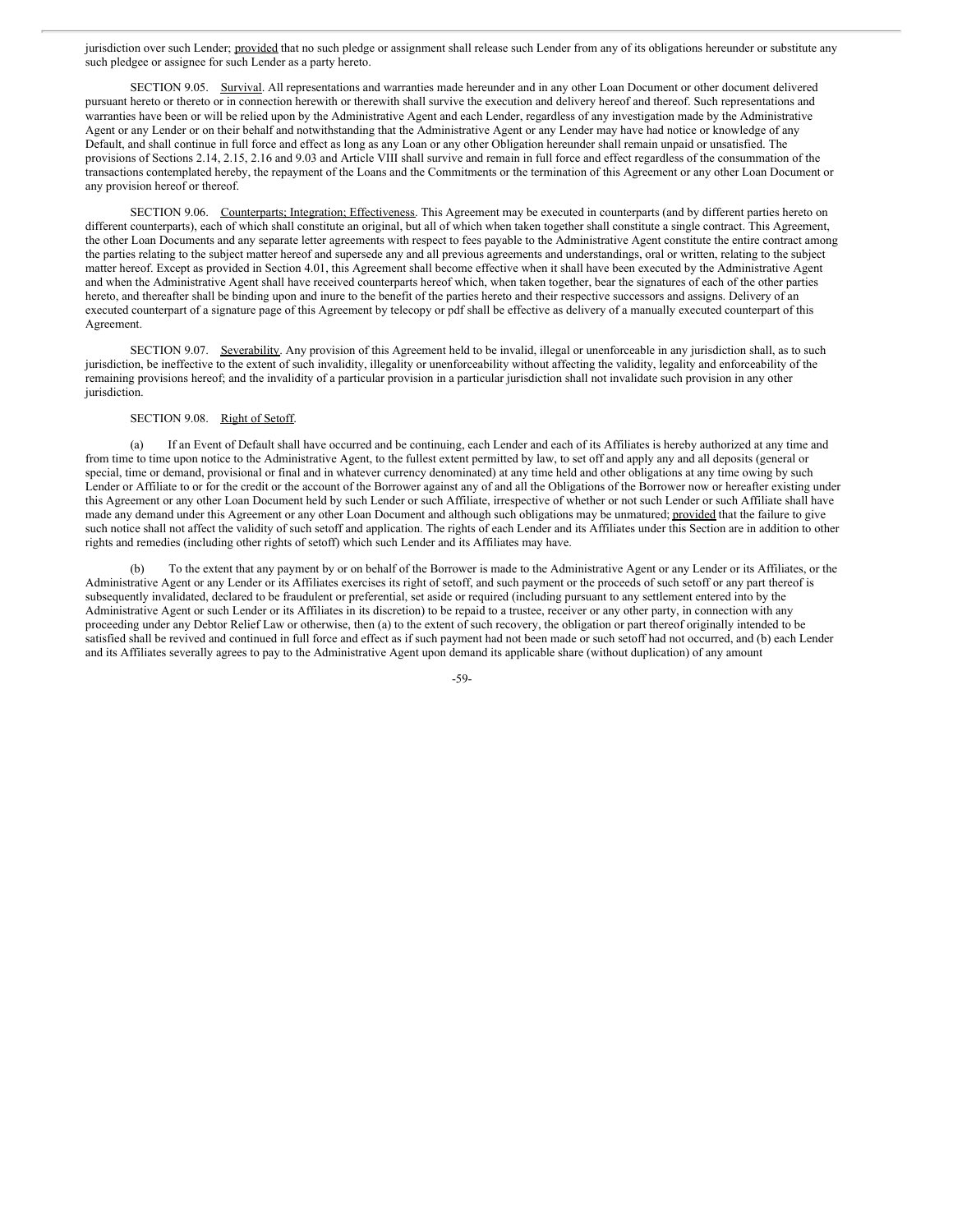so recovered from or repaid by the Administrative Agent, plus interest thereon from the date of such demand to the date such payment is made at a rate per annum equal to the applicable Overnight Rate from time to time in effect, in the applicable currency of such recovery or payment. The obligations of the Lenders and their respective Affiliates under this clause (b) in the preceding sentence shall survive the payment in full of the Obligations and the termination of this Agreement.

## SECTION 9.09. Governing Law; Jurisdiction; Consent to Service of Process.

(a) This Agreement shall be construed in accordance with and governed by the law of the State of New York (without regard to the conflict of law principles thereof to the extent that the application of the laws of another jurisdiction would be required thereby).

(b) Each of the parties hereto hereby irrevocably and unconditionally submits, for itself and its property, to the exclusive jurisdiction of the Supreme Court of the State of New York sitting in New York County and of the United States District Court of the Southern District of New York sitting in New York County, and any appellate court from any thereof, in any action or proceeding arising out of or relating to this Agreement or any other Loan Document, or for recognition or enforcement of any judgment, and each of the parties hereto hereby irrevocably and unconditionally agrees that all claims in respect of any such action or proceeding shall be heard and determined in such New York State or, to the extent permitted by law, in such Federal court. Each of the parties hereto agrees that a final judgment in any such action or proceeding shall be conclusive and may be enforced in other jurisdictions by suit on the judgment or in any other manner provided by law. The foregoing shall not affect any right that any party hereto may otherwise have to bring any action or proceeding relating to this Agreement against any other party or its properties in the courts of any jurisdiction.

(c) Each of the parties hereto hereby irrevocably and unconditionally waives, to the fullest extent it may legally and effectively do so, any objection which it may now or hereafter have to the laying of venue of any suit, action or proceeding arising out of or relating to this Agreement or any other Loan Document in any court referred to in clause (b) of this Section. Each of the parties hereto hereby irrevocably waives, to the fullest extent permitted by law, the defense of an inconvenient forum to the maintenance of such action or proceeding in any such court.

(d) Each party to this Agreement irrevocably consents to service of process in the manner provided for notices in Section 9.01. Nothing in this Agreement or any other Loan Document will affect the right of any party to this Agreement to serve process in any other manner permitted by law.

SECTION 9.10. WAIVER OF JURY TRIAL. EACH PARTY HERETO HEREBY IRREVOCABLY WAIVES, TO THE FULLEST EXTENT PERMITTED BY APPLICABLE LAW, ANY RIGHT IT MAY HAVE TO A TRIAL BY JURY IN ANY LEGAL PROCEEDING DIRECTLY OR INDIRECTLY ARISING OUT OF OR RELATING TO THIS AGREEMENT OR ANY OTHER LOAN DOCUMENT OR THE TRANSACTIONS CONTEMPLATED HEREBY OR THEREBY (WHETHER BASED ON CONTRACT, TORT OR ANY OTHER THEORY). EACH PARTY HERETO (A) CERTIFIES THAT NO REPRESENTATIVE, AGENT OR ATTORNEY OF ANY OTHER PERSON HAS REPRESENTED, EXPRESSLY OR OTHERWISE, THAT SUCH OTHER PERSON WOULD NOT, IN THE EVENT OF LITIGATION, SEEK TO ENFORCE THE FOREGOING WAIVER AND (B) ACKNOWLEDGES THAT IT AND THE OTHER PARTIES HERETO HAVE BEEN INDUCED TO ENTER INTO THIS AGREEMENT AND THE OTHER LOAN DOCUMENTS BY, AMONG OTHER THINGS, THE MUTUAL WAIVERS AND CERTIFICATIONS IN THIS SECTION.

SECTION 9.11. Headings. Article and Section headings and the Table of Contents used herein are for convenience of reference only, are not part of this Agreement and shall not affect the construction of, or be taken into consideration in interpreting, this Agreement.

SECTION 9.12. Confidentiality. Each of the Administrative Agent and the Lenders agrees to maintain the confidentiality of the Information (as defined below), except that Information may be disclosed (a) to its Affiliates and to its and its Affiliates' respective partners, directors, officers, employees, agents, trustees, advisors and representatives (it being understood that the Persons to whom such disclosure is made will be informed of the

-60-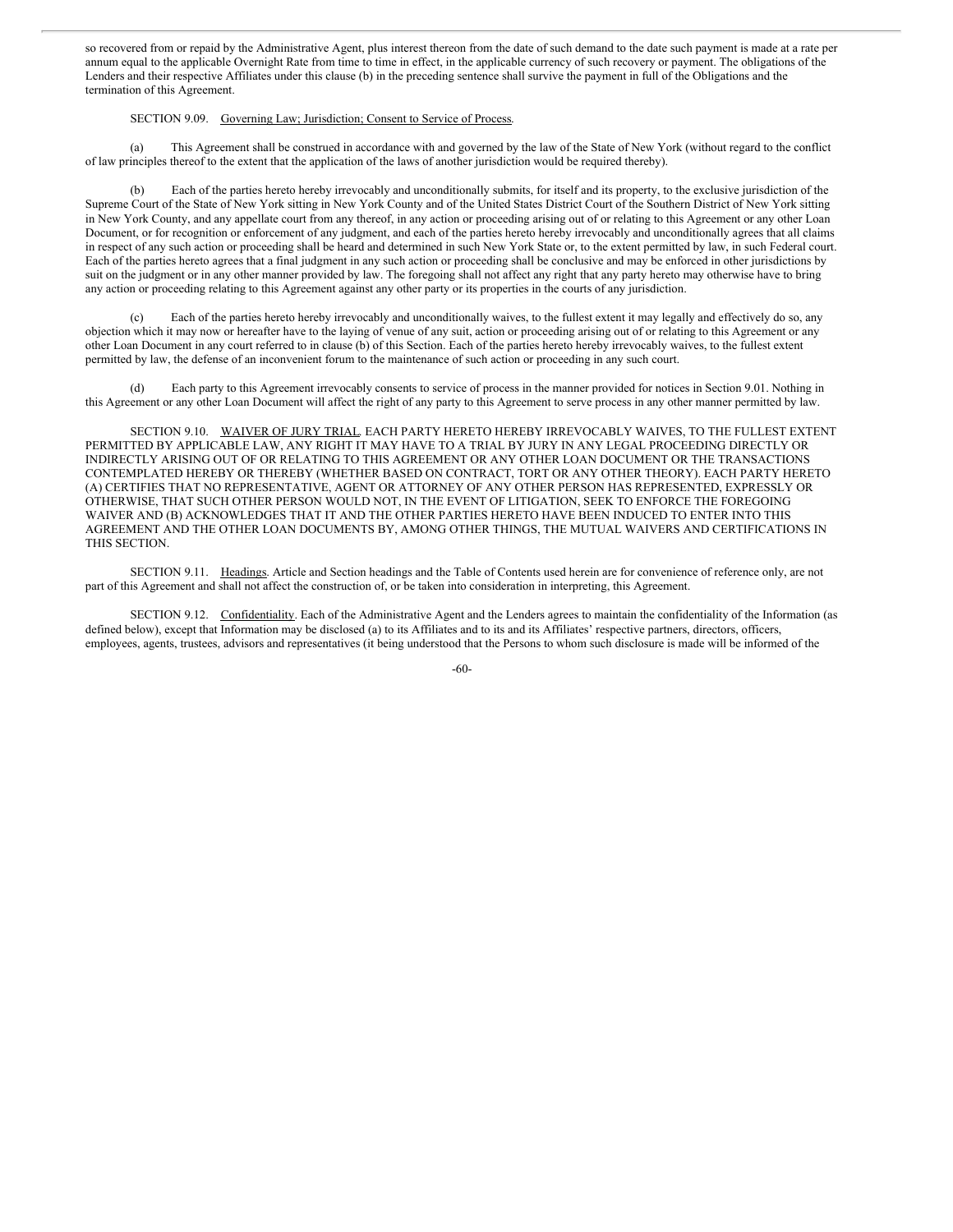confidential nature of such Information and shall have agreed to keep such Information confidential or shall be under a professional obligation to keep such Information confidential, in each case, on terms at least as restrictive as those set forth in this Section), (b) to the extent requested or required by any regulatory authority purporting to have jurisdiction over it (including any self-regulatory authority, such as the National Association of Insurance Commissioners), (c) to the extent required by applicable laws or regulations or by any subpoena or similar legal process provided, that to the extent practicable and permitted by law, the Lender shall notify the Company of such disclosure so that the Company may seek, at the Company's sole expense, a protective order or other appropriate remedy, (d) to any other party hereto, (e) to the extent reasonably necessary in connection with the exercise of any remedies hereunder or under any other Loan Document or any action or proceeding relating to this Agreement or any other Loan Document or the enforcement of rights hereunder or thereunder, (f) subject to an agreement containing provisions substantially the same as those of this Section, to (i) any assignee of or Participant in, or any prospective assignee of or Participant in, any of its rights or obligations under this Agreement or any Eligible Assignee invited to be a Lender pursuant to Section 2.18 or (ii) any actual or prospective counterparty (or its advisors) to any swap or derivative transaction relating to the Borrower and its obligations, this Agreement or payments thereunder, (g) with the consent of the Company, (h) to the extent such Information  $(x)$  becomes publicly available other than as a result of a breach of this Section or  $(y)$  becomes available to the Administrative Agent, any Lender or any of their respective Affiliates on a nonconfidential basis from a source other than the Borrower or (i) to any rating agency when required by it (it being understood that, prior to any such disclosure, such rating agency shall undertake to preserve the confidentiality of any Information relating to the Loan Parties received by it from such Lender). For purposes of this Section, "Information" means all information received from the Borrower or any Subsidiary relating to the Borrower or any Subsidiary or any of their respective businesses, other than any such information that is available to the Administrative Agent or any Lender on a nonconfidential basis prior to disclosure by the Borrower or any Subsidiary. Any Person required to maintain the confidentiality of Information as provided in this Section shall be considered to have complied with its obligation to do so if such Person has exercised the same degree of care to maintain the confidentiality of such Information as such Person would accord to its own confidential information.

Each of the Administrative Agent and the Lenders acknowledges that (a) the Information may include materialnon-public information concerning the Borrower or a Subsidiary, as the case may be, (b) it has developed compliance procedures regarding the use of material non-public information and (c) it will handle such material non-public information in accordance with applicable Law, including United States Federal and state securities Laws.

SECTION 9.13. USA PATRIOT Act. Each Lender that is subject to the Act (as hereinafter defined) and the Canadian AML Acts and the Administrative Agent (for itself and not on behalf of any Lender) hereby notifies the Borrower that pursuant to the requirements of the USA PATRIOT Act (Title III of Pub. L. 107-56 (signed into law October 26, 2001)) (the "Act") and/or the Canadian AML Acts, it is required to obtain, verify and record information that identifies the Borrower and each other Loan Party, which information includes the name and address of the Borrower and each other Loan Party and other information that will allow such Lender or the Administrative Agent, as applicable, to identify the Borrower and each other Loan Party in accordance with the Act and the Canadian AML Acts, as applicable. The Borrower shall, promptly following a request by the Administrative Agent or any Lender, provide all documentation and other information that the Administrative Agent or such Lender requests in order to comply with its ongoing obligations under applicable "know your customer" and anti-money laundering rules and regulations, including the Act and the Canadian AML Acts, as applicable.

SECTION 9.14. Interest Rate Limitation. Notwithstanding anything to the contrary contained in any Loan Document, if at any time the interest rate applicable to any Loan, together with all fees, charges and other amounts which are treated as interest on such Loan under applicable Law (collectively the "Charges"), shall exceed the maximum lawful rate (the 'Maximum Rate") which may be contracted for, charged, taken, received or reserved by the Lender holding such Loan in accordance with applicable Law, the rate of interest payable in respect of such Loan hereunder, together with all Charges payable in respect thereof, shall be limited to the Maximum Rate and, to the extent lawful, the interest and Charges that would have been payable in respect of such Loan but were not payable as a result of the operation of this Section shall be cumulated and the interest and Charges payable to such Lender in respect of other Loans or periods shall be increased (but not above the Maximum Rate therefor) until such cumulated amount, together with interest thereon at the Federal Funds Effective Rate to the date of repayment, shall have been received by such Lender.

-61-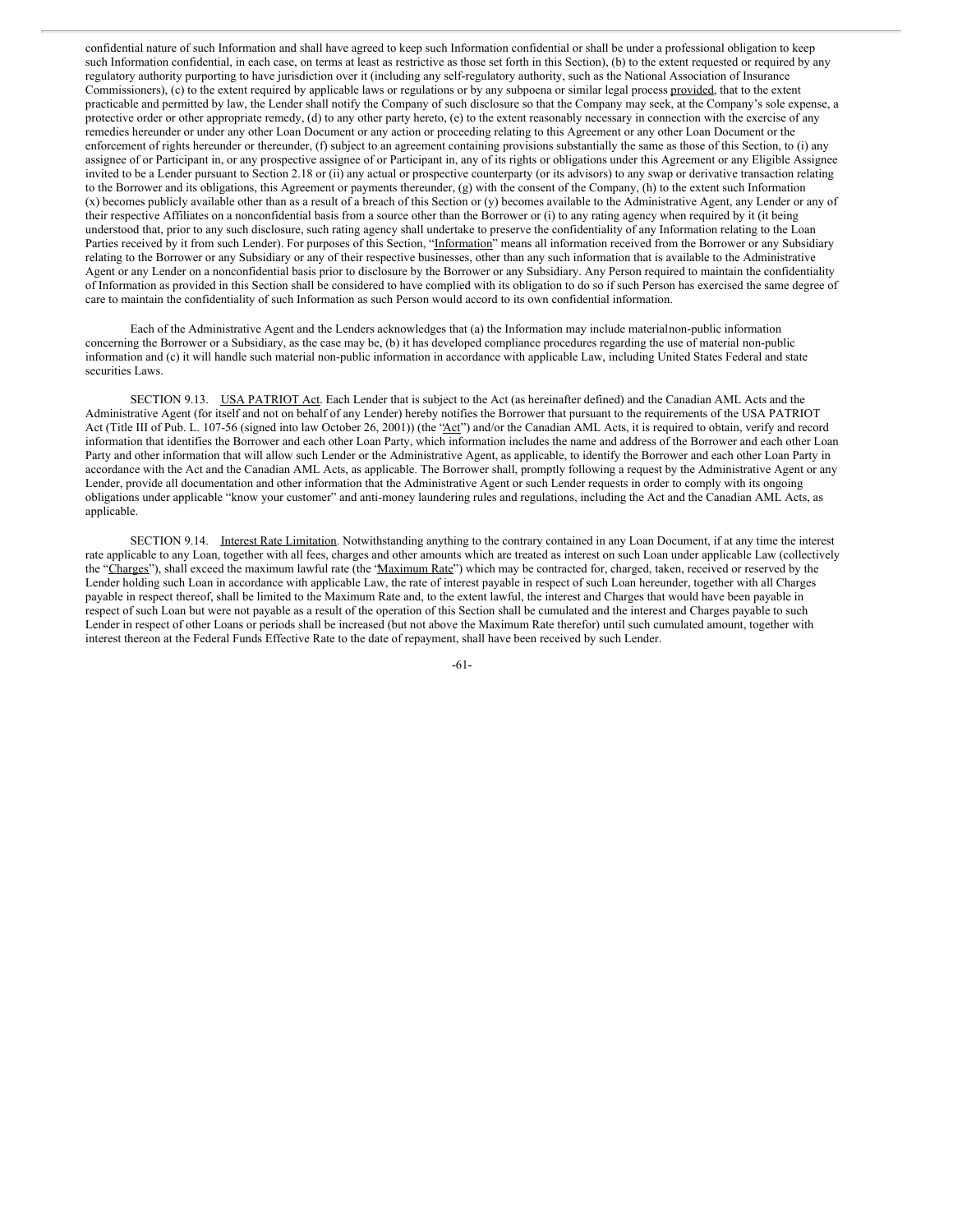SECTION 9.15. No Fiduciary Duty. In connection with all aspects of each transaction contemplated hereby (including in connection with any amendment, waiver or other modification hereof or of any other Loan Document), the Borrower and each other Loan Party acknowledges and agrees, and acknowledges its Affiliates' understanding, that (i) (A) the arranging and other services regarding this Agreement provided by the Administrative Agent and the Arranger are arm's-length commercial transactions between the Borrower, each other Loan Party and their respective Affiliates, on the one hand, and the Administrative Agent and the Arranger on the other hand, (B) each of the Borrower and the other Loan Parties has consulted its own legal, accounting, regulatory and tax advisors to the extent it has deemed appropriate, and (C) the Borrower and each other Loan Party is capable of evaluating, and understands and accepts, the terms, risks and conditions of the transactions contemplated hereby and by the other Loan Documents; (ii) (A) the Administrative Agent, the Arranger and each Lender is and has been acting solely as a principal and, except as expressly agreed in writing by the relevant parties, has not been, is not, and will not be acting as an advisor, agent or fiduciary for the Borrower, any other Loan Party or any of their respective Affiliates, or any other Person and (B) neither the Administrative Agent, the Arranger nor any Lender has any obligation to the Borrower, any other Loan Party or any of their respective Affiliates with respect to the transactions contemplated hereby except those obligations expressly set forth herein and in the other Loan Documents; and (iii) the Administrative Agent, the Arranger, the Lenders and their respective Affiliates may be engaged in a broad range of transactions that involve interests that differ from those of the Borrower, the other Loan Parties and their respective Affiliates, and neither the Administrative Agent, the Arranger nor any Lender has any obligation to disclose any of such interests to the Borrower, any other Loan Party or any of their respective Affiliates. To the fullest extent permitted by law, the Borrower and the other Loan Parties hereby waives and releases any claims that it may have against the Administrative Agent, the Arranger and the Lenders with respect to any breach or alleged breach of agency or fiduciary duty in connection with any aspect of any transaction contemplated hereby.

SECTION 9.16. Judgment Currency. If, for the purposes of obtaining judgment in any court, it is necessary to convert a sum due hereunder or any other Loan Document in one currency into another currency, the rate of exchange used shall be that at which in accordance with normal banking procedures the Administrative Agent could purchase the first currency with such other currency on the Business Day preceding that on which final judgment is given. The obligation of the Borrower in respect of any such sum due from it to the Administrative Agent or any Lender hereunder or under the other Loan Documents shall, notwithstanding any judgment in a currency (the "Judgment Currency") other than that in which such sum is denominated in accordance with the applicable provisions of this Agreement (the "Agreement Currency"), be discharged only to the extent that on the Business Day following receipt by the Administrative Agent or such Lender, as the case may be, of any sum adjudged to be so due in the Judgment Currency, the Administrative Agent or such Lender, as the case may be, may in accordance with normal banking procedures purchase the Agreement Currency with the Judgment Currency. If the amount of the Agreement Currency so purchased is less than the sum originally due to the Administrative Agent or any Lender from the Borrower in the Agreement Currency, such Borrower agrees, as a separate obligation and notwithstanding any such judgment, to indemnify the Administrative Agent or such Lender, as the case may be, against such loss. If the amount of the Agreement Currency so purchased is greater than the sum originally due to the Administrative Agent or any Lender in such currency, the Administrative Agent or such Lender, as the case may be, agrees to return the amount of any excess to the Borrower (or to any other Person who may be entitled thereto under applicable law).

SECTION 9.17. Electronic Execution of Assignments and Certain Other Documents. The words "execution," "execute," "signed," "signature," and words of like import in or related to any document to be signed in connection with this Agreement and the transactions contemplated hereby (including without limitation Assignment and Assumptions, amendments or other Committed Loan Notices, waivers and consents) shall be deemed to include electronic signatures, the electronic matching of assignment terms and contract formations on electronic platforms approved by the Administrative Agent, or the keeping of records in electronic form, each of which shall be of the same legal effect, validity or enforceability as a manually executed signature or the use of a paper-based recordkeeping system, as the case may be, to the extent and as provided for in any applicable law, including the Federal Electronic Signatures in Global and National Commerce Act, the New York State Electronic Signatures and Records Act, or any other similar state laws based on the Uniform Electronic Transactions Act; provided that notwithstanding anything contained herein to the contrary the Administrative Agent is under no obligation to agree to accept electronic signatures in any form or in any format unless expressly agreed to by the Administrative Agent pursuant to procedures approved by it.

-62-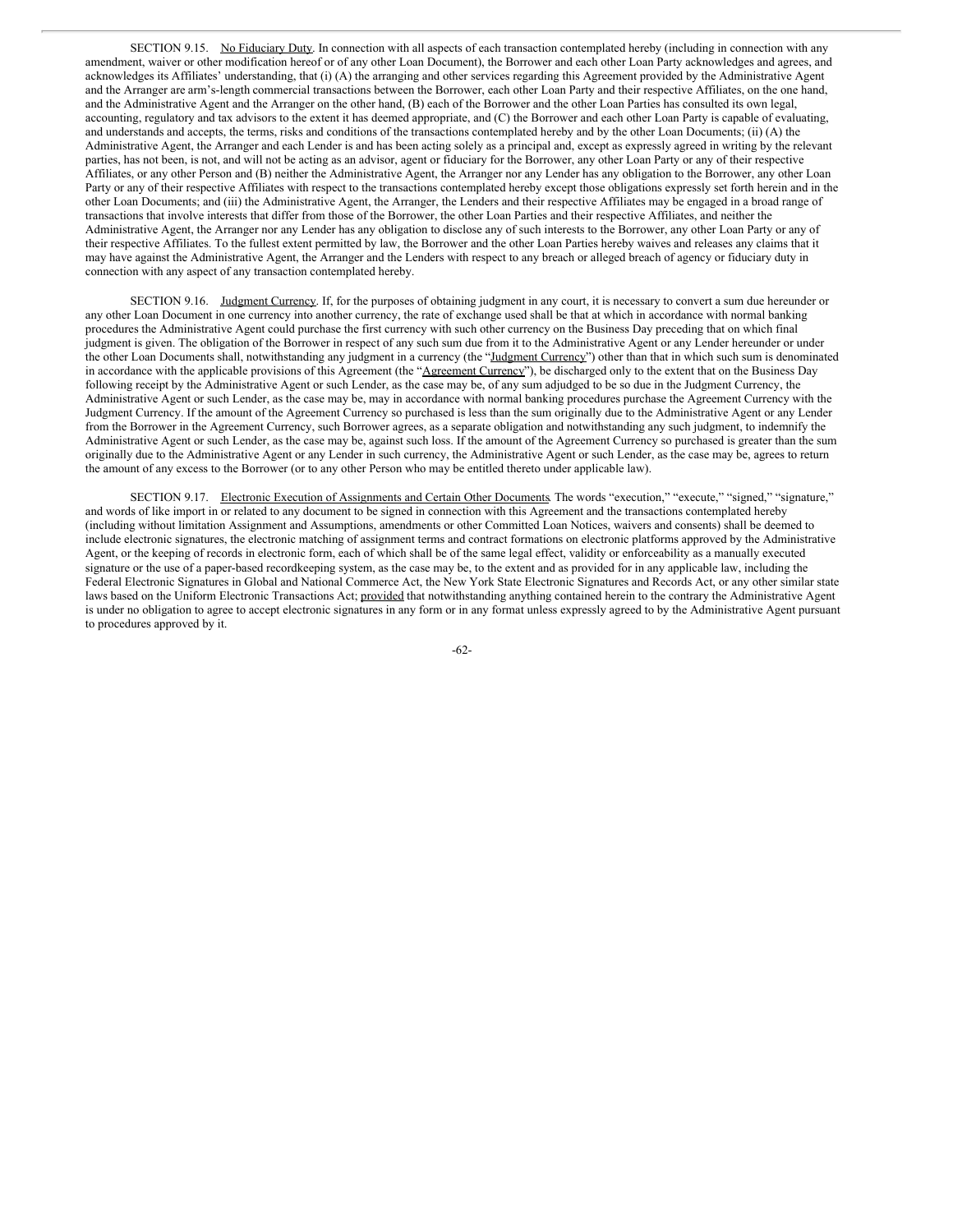SECTION 9.18. Acknowledgement and Consent to Bail-In of EEA Financial Institutions Solely to the extent an EEA Financial Institution is a party to this Agreement and notwithstanding anything to the contrary in any Loan Document or in any other agreement, arrangement or understanding among any such parties, each party hereto acknowledges that any liability of any EEA Financial Institution that is a Lender arising under any Loan Document, to the extent such liability is unsecured, may be subject to the Write-Down and Conversion Powers of an EEA Resolution Authority and agrees and consents to, and acknowledges and agrees to be bound by:

(a) the application of any Write-Down and Conversion Powers by an EEA Resolution Authority to any such liabilities arising hereunder which may be payable to it by any party hereto that is an EEA Financial Institution; and

(b) the effects of any Bail-in Action on any such liability, including, if applicable:

(i) a reduction in full or in part or cancellation of any such liability;

(ii) a conversion of all, or a portion of, such liability into shares or other instruments of ownership in such EEA Financial Institution, its parent undertaking, or a bridge institution that may be issued to it or otherwise conferred on it, and that such shares or other instruments of ownership will be accepted by it in lieu of any rights with respect to any such liability under this Agreement or any other Loan Document; or

(iii) the variation of the terms of such liability in connection with the exercise of the Write-Down and Conversion Powers of any EEA Resolution Authority.

[Signature Pages Follow]

-63-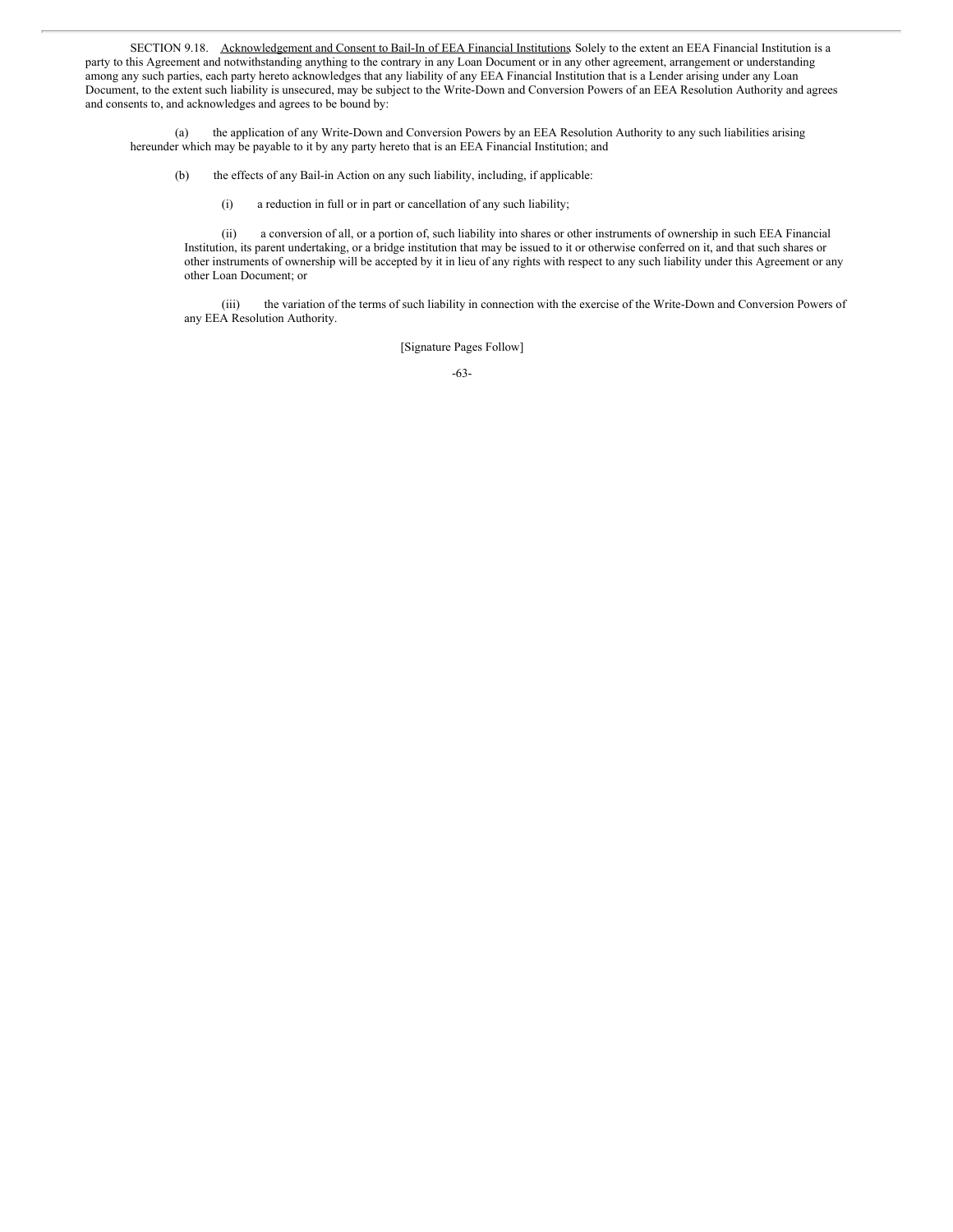IN WITNESS WHEREOF, the parties hereto have caused this Agreement to be duly executed by their respective authorized officers as of the day and year first above written.

CONSTELLATION BRANDS, INC.

By: /s/ Oksana S. Dominach

Name: Oksana S. Dominach Title: Senior Vice President and Treasurer

[Signature Page to Term Loan Credit Agreement]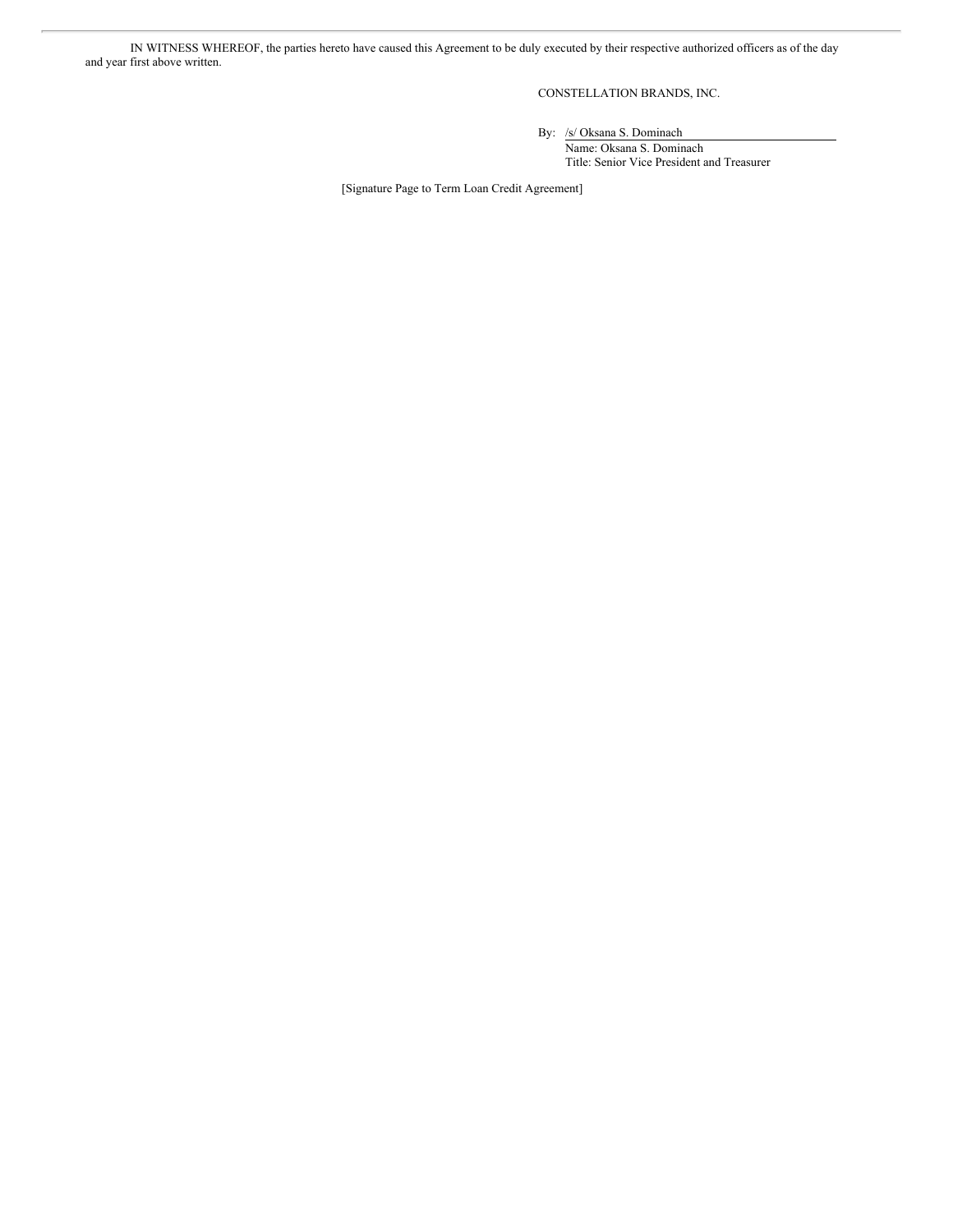BANK OF AMERICA, N.A., individually as Administrative Agent

By: /s/ Liliana Claar Name: Liliana Claar Title: Vice President

BANK OF AMERICA, N.A., as an Initial Lender

By: /s/ Thomas C. Strasenburgh

Name: Thomas C. Strasenburgh Title: Senior Vice President

[Signature Page to Term Loan Credit Agreement]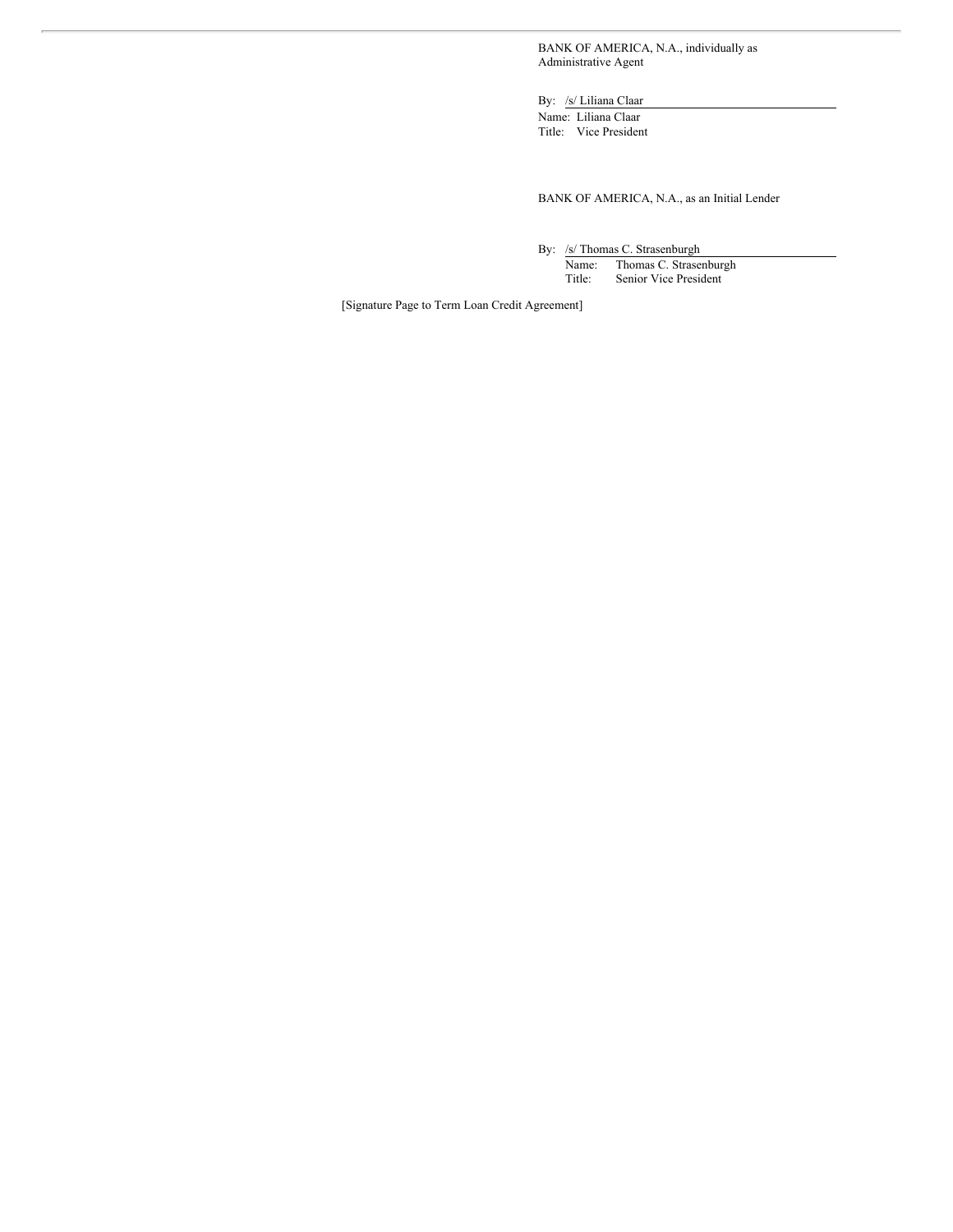#### SCHEDULE 1.01

#### Guarantors

Constellation Brands SMO, LLC Constellation Brands U.S. Operations, Inc. Constellation Services LLC Crown Imports LLC Home Brew Mart, Inc.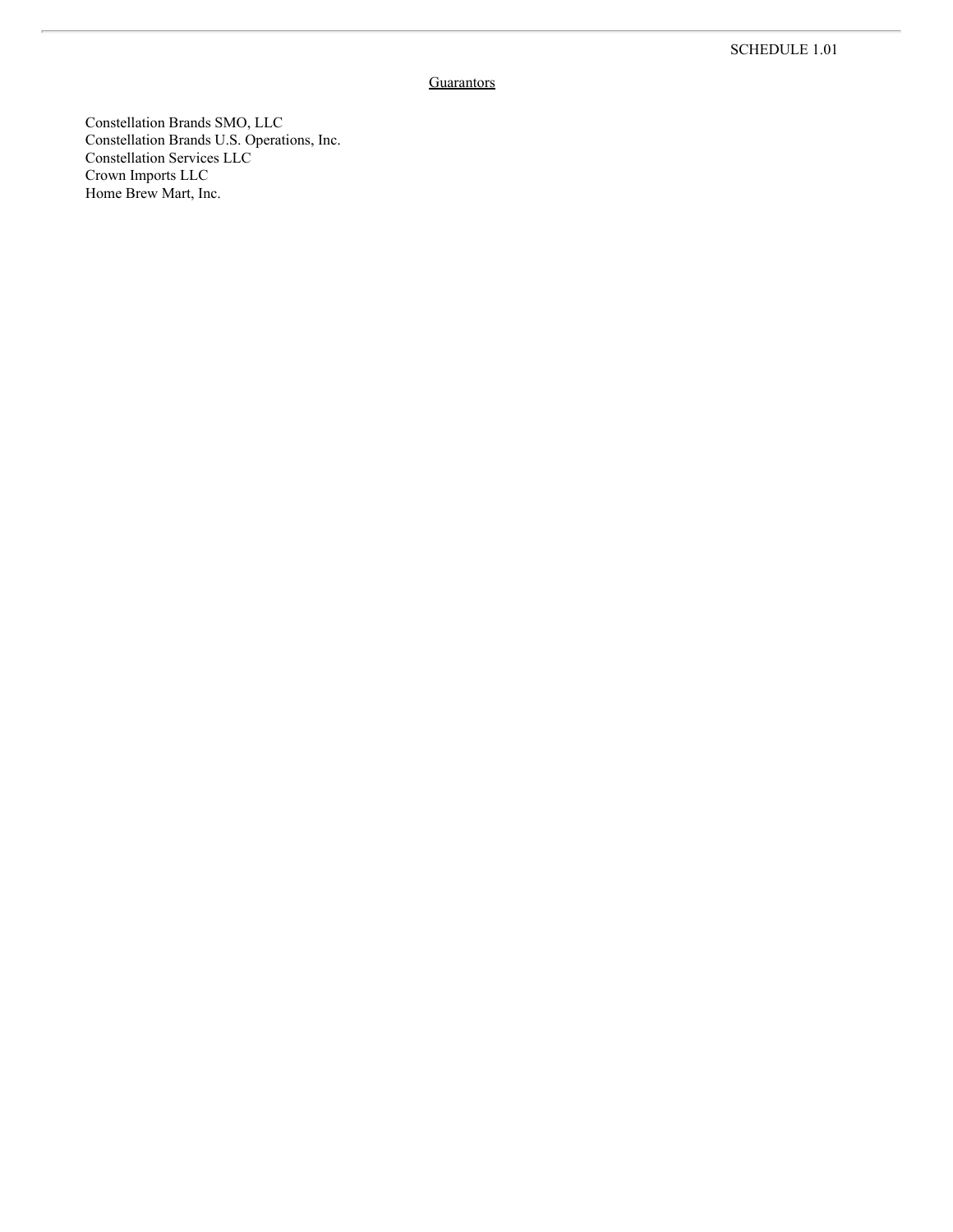## SCHEDULE 2.01

**Commitments** 

| Lender                | <b>Five Year Term Loan</b><br>Commitment | Applicable<br>Percentage |
|-----------------------|------------------------------------------|--------------------------|
| Bank of America, N.A. | \$491,250,000.00                         | $100.00\%$               |
| Total                 | \$491,250,000.00                         | $100.00\%$               |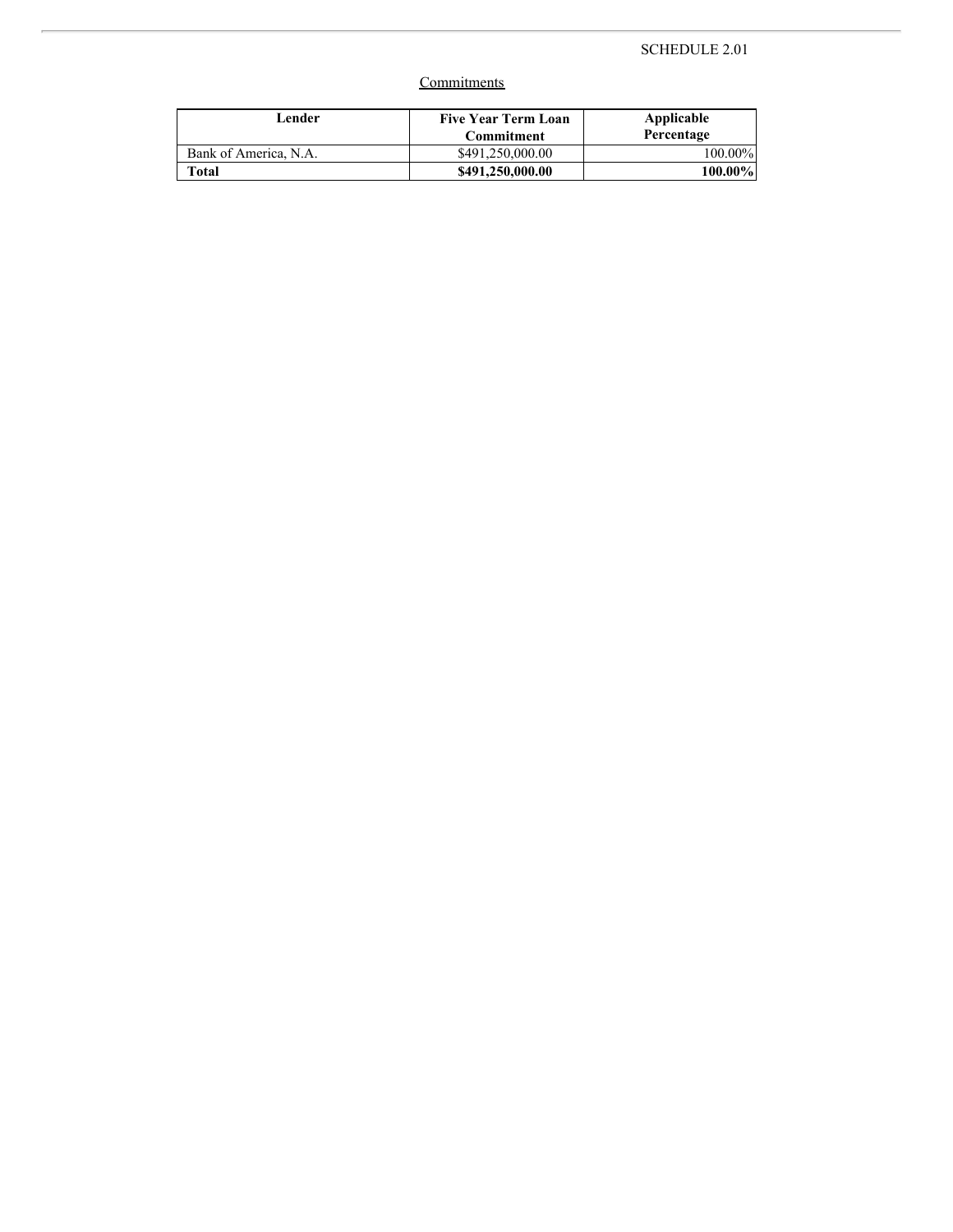## Subsidiaries<sup>1</sup>

| <b>Name</b>                                                       | <b>Jurisdiction</b><br>of<br>Incorporation<br>or Formation | Percentage of issued<br>and<br>outstanding Equity<br><b>Interests Owned by</b><br>the<br>Company and its<br><b>Subsidiaries</b> |
|-------------------------------------------------------------------|------------------------------------------------------------|---------------------------------------------------------------------------------------------------------------------------------|
| <b>Constellation Services LLC</b>                                 | Delaware                                                   | 100% of all Equity                                                                                                              |
|                                                                   |                                                            | <b>Interests</b>                                                                                                                |
| Constellation Brands U.S. Operations, Inc.                        | New York                                                   | 100% of all Equity                                                                                                              |
|                                                                   |                                                            | <b>Interests</b>                                                                                                                |
| Constellation Brands SMO, LLC                                     | Delaware                                                   | 100% of all Equity                                                                                                              |
|                                                                   |                                                            | <b>Interests</b>                                                                                                                |
| Crown Imports LLC                                                 | Delaware                                                   | 100% of all Equity                                                                                                              |
|                                                                   |                                                            | <b>Interests</b>                                                                                                                |
| Home Brew Mart, Inc.                                              | California                                                 | 100% of all Equity                                                                                                              |
|                                                                   |                                                            | <b>Interests</b>                                                                                                                |
| CIH International GmbH also known as CIH International S.à r.l. 2 | Switzerland                                                | 100% of all Equity                                                                                                              |
|                                                                   |                                                            | <b>Interests</b>                                                                                                                |
| Compania Cervecera de Coahuila, S. de R.L. de C.V.                | Mexico                                                     | 100% of all Equity                                                                                                              |
|                                                                   |                                                            | <b>Interests</b>                                                                                                                |
| CB Brand Strategies, LLC3                                         | Delaware                                                   | 100% of all Equity                                                                                                              |
|                                                                   |                                                            | <b>Interests</b>                                                                                                                |

## Outstanding Commitments or Obligations

The Company has commitments and obligations to issue shares of its capital stock under certain stock option plans, incentive plans, compensation plans, employee stock purchase plans and other stock-based plans, each of which is publicly filed, and options and other rights to acquire shares of capital stock of the Company are held by various Persons pursuant to such plans. As set forth in the Company's Certificate of Incorporation, as amended, which has been publicly filed, shares of Class B common stock and Class 1 common stock of the Company are convertible into shares of Class A common stock of the Company.

<sup>1</sup> "Immaterial Subsidiaries" are not identified on this Schedule 3.01.

<sup>2</sup> Includes assets allocated to Mexican Branch.

<sup>3</sup> The management of this entity and all of its assets and liabilities are located in Switzerland.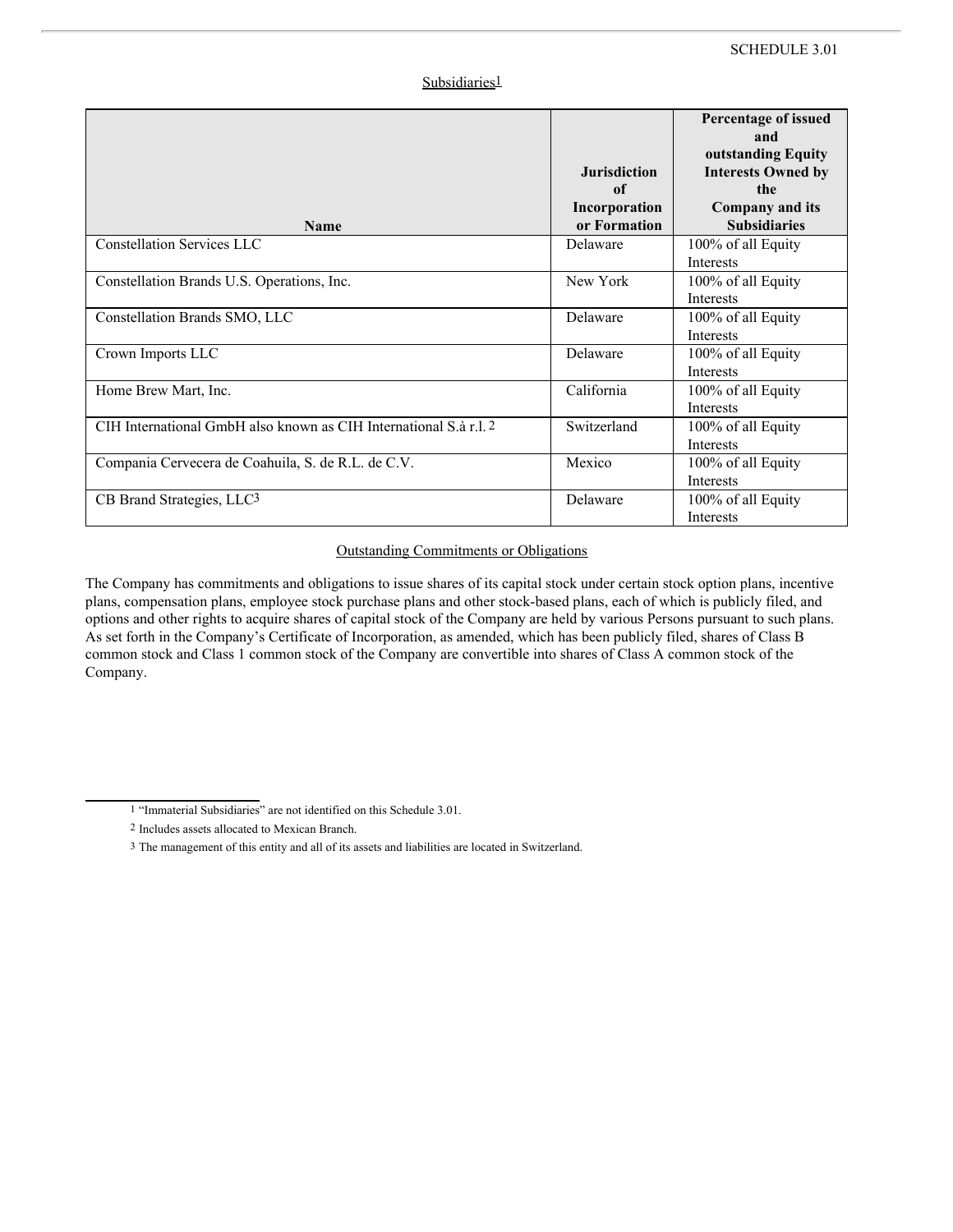Disclosed Matters

None.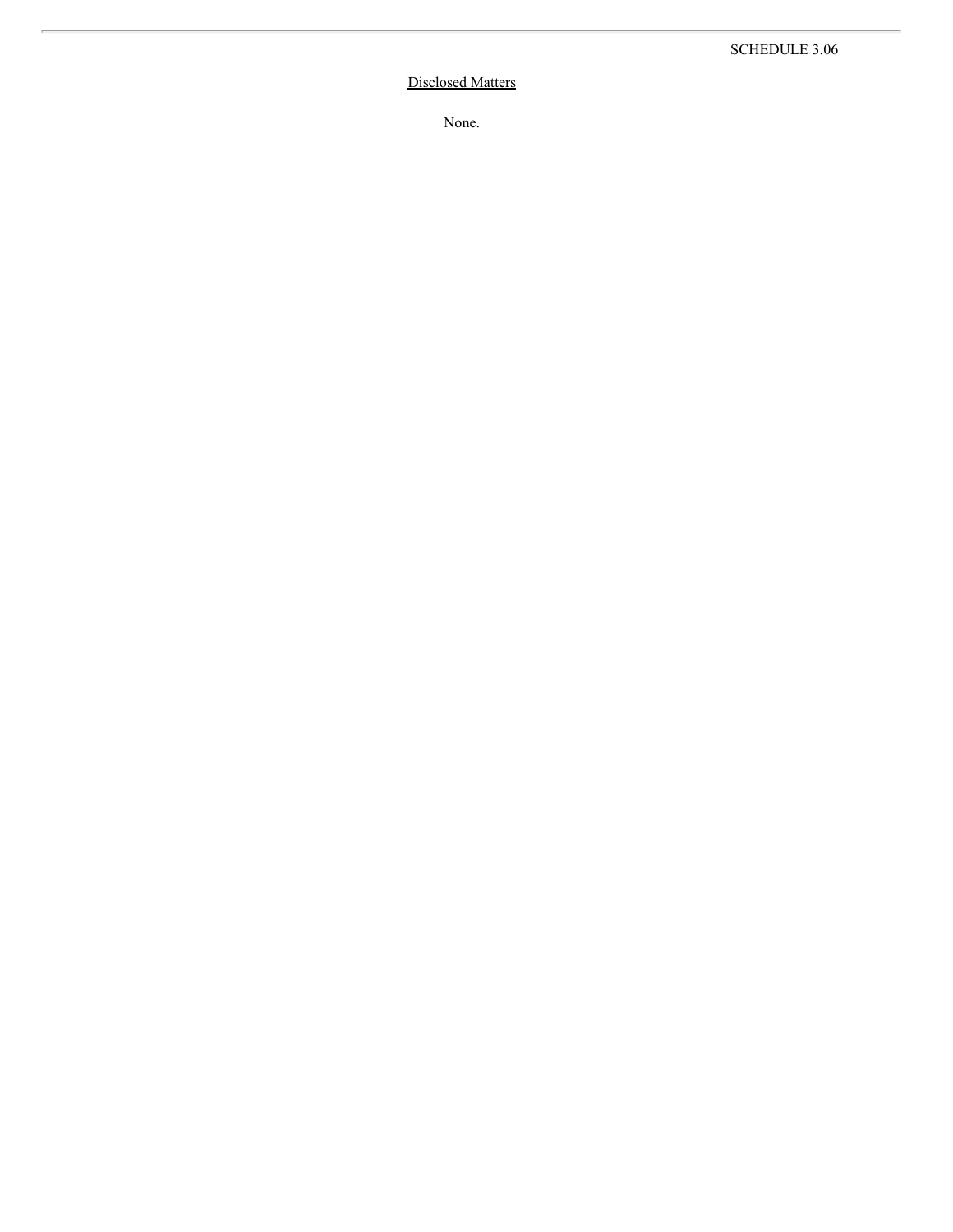#### **ASSIGNMENT AND ASSUMPTION**

This Assignment and Assumption (this "Assignment and Assumption") is dated as of the Effective Date set forth below and is entered into by and between [the][each] Assignor identified in item 1 below ([the][each, an] "Assignor") and [the][each] Assignee identified in item 2 below ([the][each, an] "Assignee"). [It is understood and agreed that the rights and obligations of [the Assignors][the Assignees] hereunder are several and not joint.] Capitalized terms used but not defined herein shall have the meanings given to them in the Credit Agreement identified below (the "Credit Agreement"), receipt of a copy of which is hereby acknowledged by the Assignee. The Standard Terms and Conditions set forth in Annex 1 attached hereto are hereby agreed to and incorporated herein by reference and made a part of this Assignment and Assumption as if set forth herein in full.

For an agreed consideration, [the][each] Assignor hereby irrevocably sells and assigns to [the Assignee][the respective Assignees], and [the][each] Assignee hereby irrevocably purchases and assumes from [the Assignor][the respective Assignors], subject to and in accordance with the Standard Terms and Conditions and the Credit Agreement, as of the Effective Date inserted by the Administrative Agent as contemplated below (i) all of [the Assignor's][the respective Assignors'] rights and obligations in [its capacity as a Lender][their respective capacities as Lenders] under the Credit Agreement and any other documents or instruments delivered pursuant thereto to the extent related to the amount and percentage interest identified below of all of such outstanding rights and obligations of [the Assignor][the respective Assignors] under the respective facilities identified below and (ii) to the extent permitted to be assigned under applicable law, all claims, suits, causes of action and any other right of [the Assignor (in its capacity as a Lender)][the respective Assignors (in their respective capacities as Lenders)] against any Person, whether known or unknown, arising under or in connection with the Credit Agreement, any other documents or instruments delivered pursuant thereto or the loan transactions governed thereby or in any way based on or related to any of the foregoing, including, but not limited to, contract claims, tort claims, malpractice claims, statutory claims and all other claims at law or in equity related to the rights and obligations sold and assigned pursuant to clause (i) above (the rights and obligations sold and assigned by [the][any] Assignor to [the] [any] Assignee pursuant to clauses (i) and (ii) above being referred to herein collectively as [the][an] "Assigned Interest"). Each such sale and assignment is without recourse to [the][any] Assignor and, except as expressly provided in this Assignment and Assumption, without representation or warranty by [the][any] Assignor.

| Assignori s i : |  |
|-----------------|--|
|                 |  |
|                 |  |

| $\text{Assignee}[s]$ : |                                                                                   |
|------------------------|-----------------------------------------------------------------------------------|
|                        | [for each Assignee, indicate [Affiliate]<br>[Approved Fund] of [identify Lender]] |
| Borrower:              | Constellation Brands, Inc.                                                        |
| Administrative Agent:  | Bank of America, N.A., as the administrative agent under the Credit Agreement     |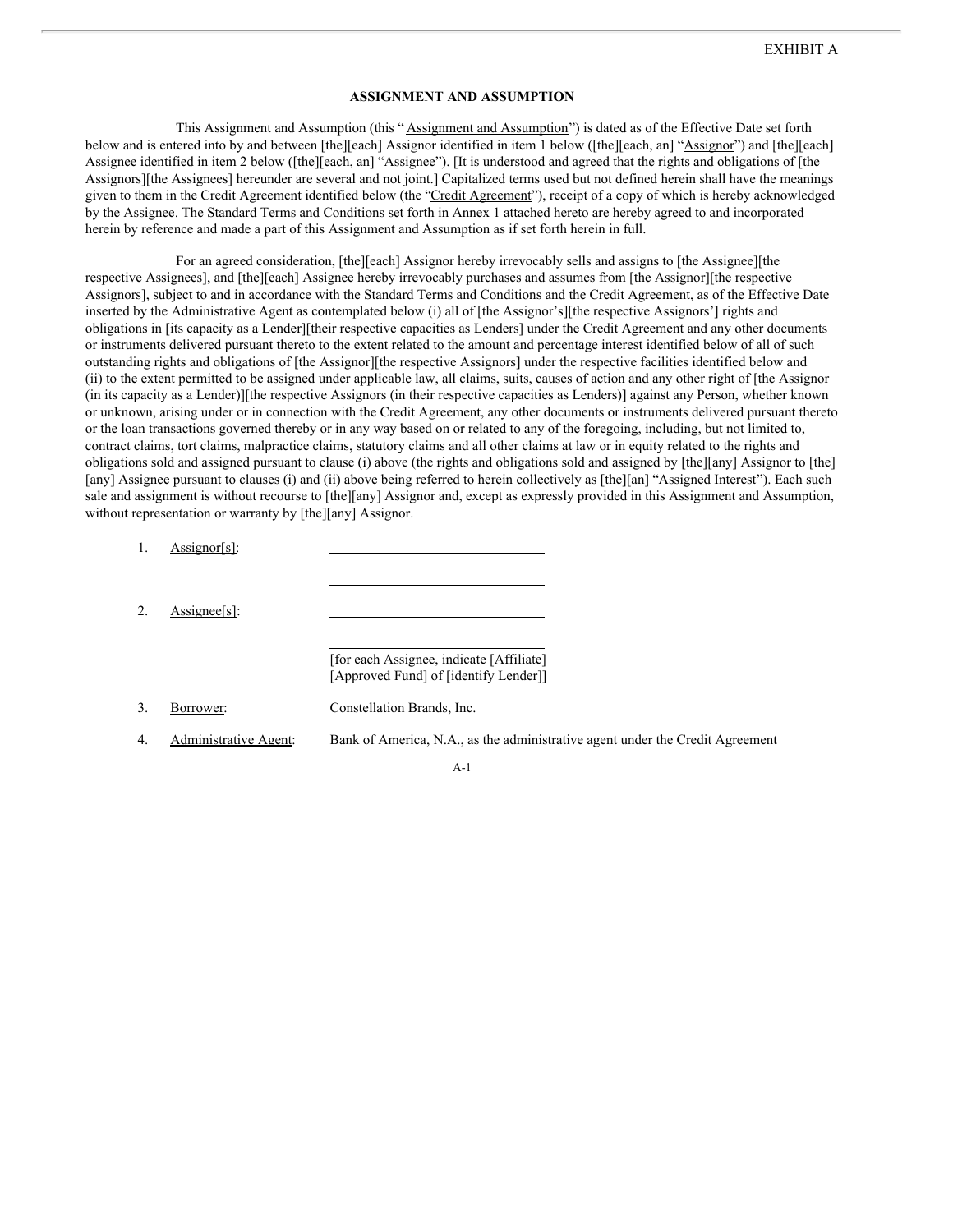5. Credit Agreement: Term Loan Credit Agreement, dated as of June 28, 2019, and as further amended, amended and restated, supplemented or otherwise modified from time to time, among Constellation Brands, Inc., the Lenders from time to time party thereto, and Bank of America, N.A., as Administrative Agent.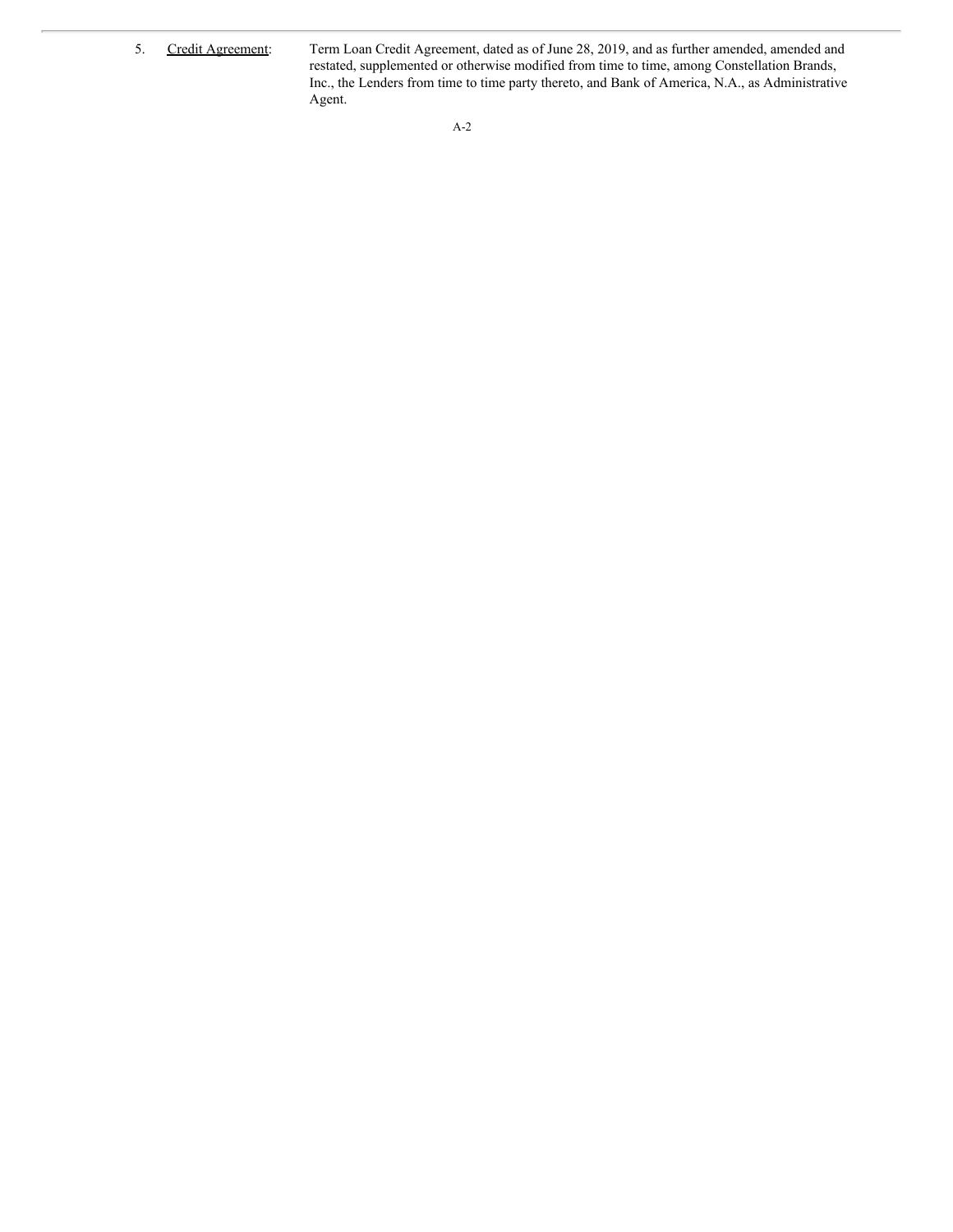## 6. Assigned Interest:

| $\text{Assignor}[s]$ | $\text{Assigne}[s]$ | Facility<br>Assigned | Aggregate<br>Amount of<br>Commitment/Loans<br>for all Lenders | Amount of<br>Commitment/<br>Loans<br>Assigned | Percentage<br>Assigned of<br>Commitment/<br>Loans | <b>CUSIP</b><br>Number |
|----------------------|---------------------|----------------------|---------------------------------------------------------------|-----------------------------------------------|---------------------------------------------------|------------------------|
|                      |                     |                      |                                                               |                                               | 0/2                                               |                        |
|                      |                     |                      |                                                               |                                               | 0/2                                               |                        |
|                      |                     |                      |                                                               |                                               | $\frac{0}{0}$                                     |                        |

## [7. Trade Date: \_\_\_\_\_\_\_\_\_\_\_\_\_\_\_\_\_\_]

Effective Date: \_\_\_\_\_\_\_\_\_\_\_\_\_\_\_\_\_\_\_\_\_\_\_\_, 20\_\_ [TO BE INSERTED BY ADMINISTRATIVE AGENT AND WHICH SHALL BE THE EFFECTIVE DATE OF RECORDATION OF TRANSFER IN THE REGISTER THEREFOR.]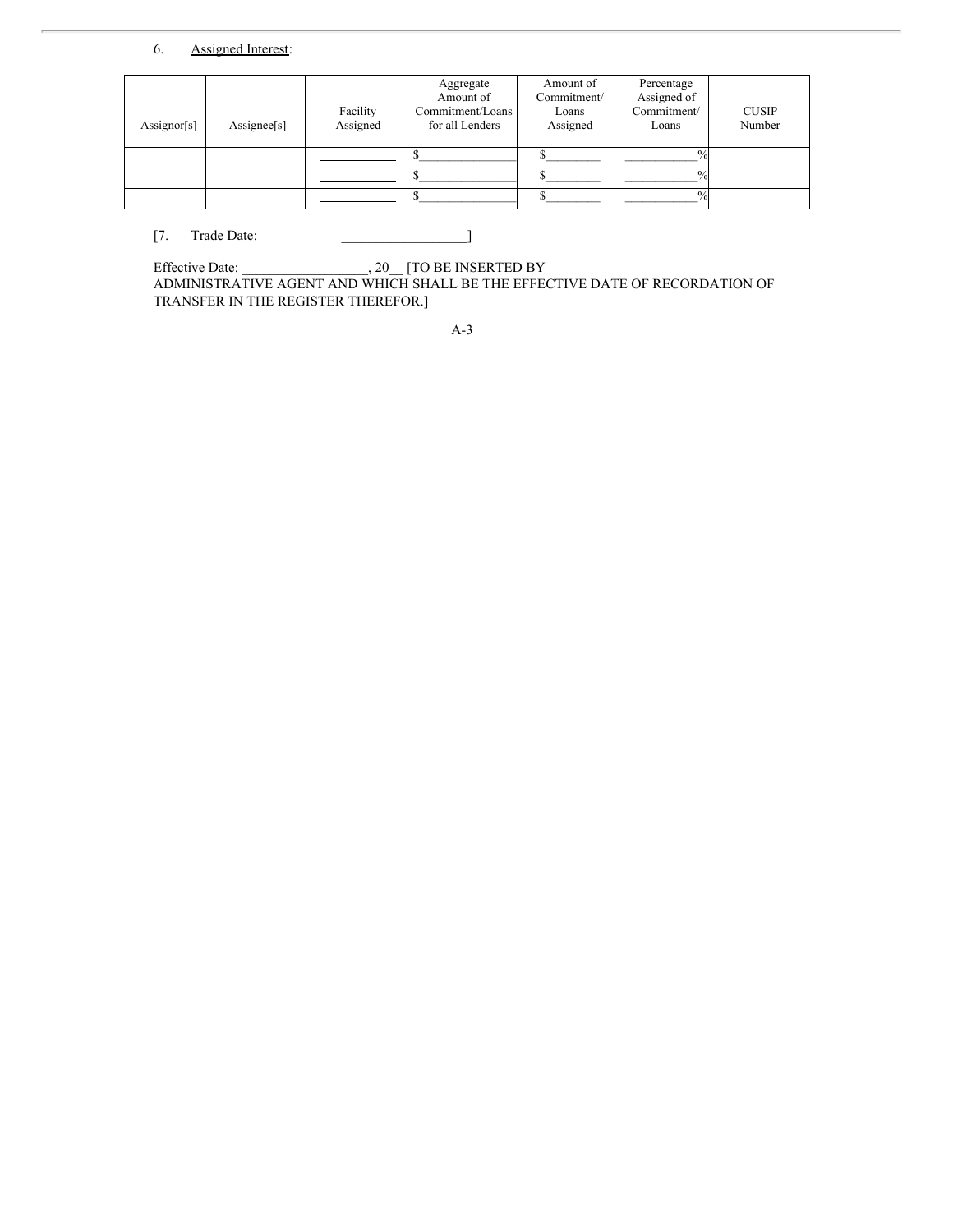The terms set forth in this Assignment and Assumption are hereby agreed to:

ASSIGNOR [NAME OF ASSIGNOR]

By:

Name: Title:

**ASSIGNEE** [NAME OF ASSIGNEE]

By:

Name: Title:

[Consented to and] Accepted:

## BANK OF AMERICA, N.A., as Administrative Agent

By:

Name: Title:

[Consented to:]

By:

Name: Title: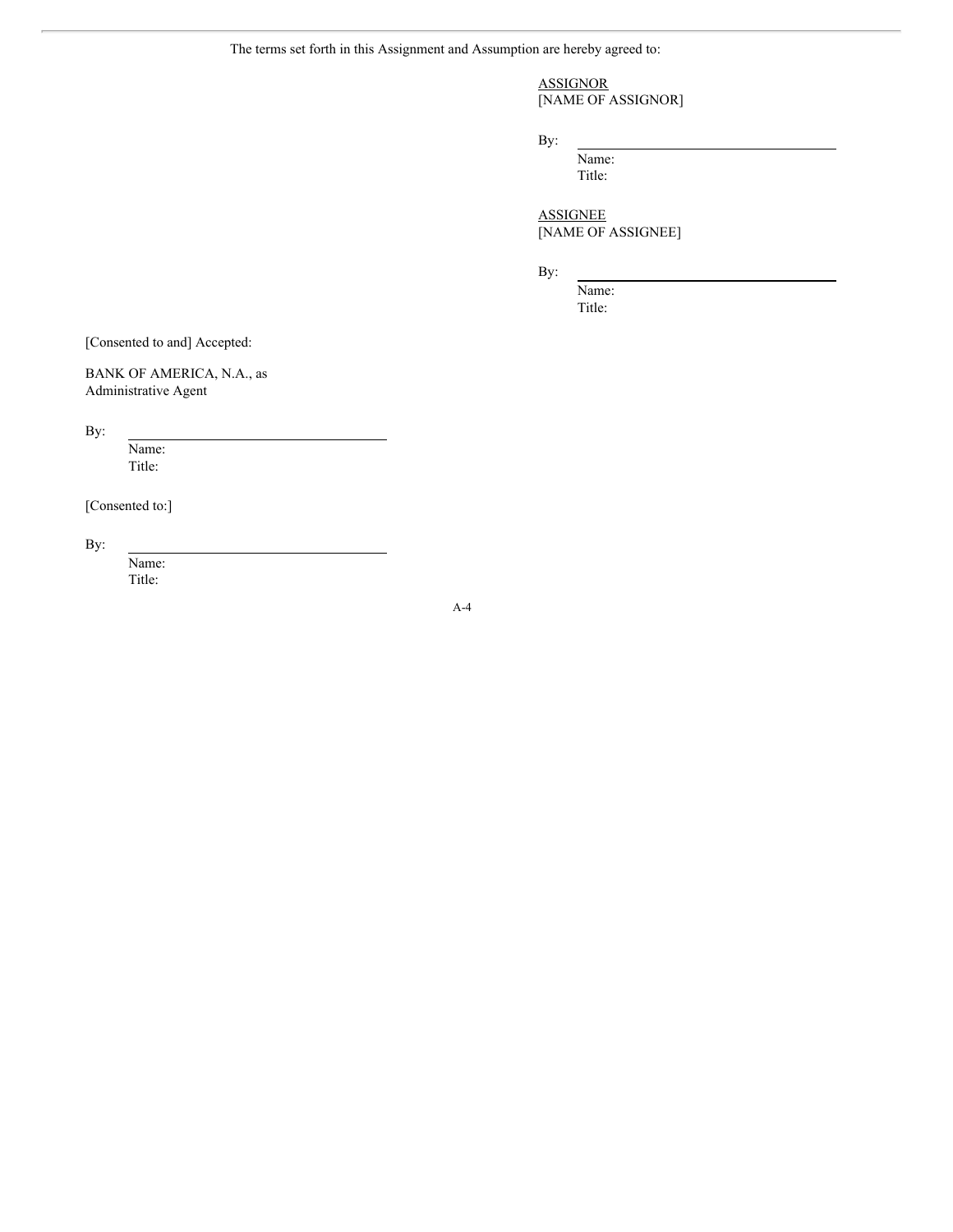## [Consented to:

CONSTELLATION BRANDS, INC.

By:

Name: Title:1]

1 To be included only if Company consent is required.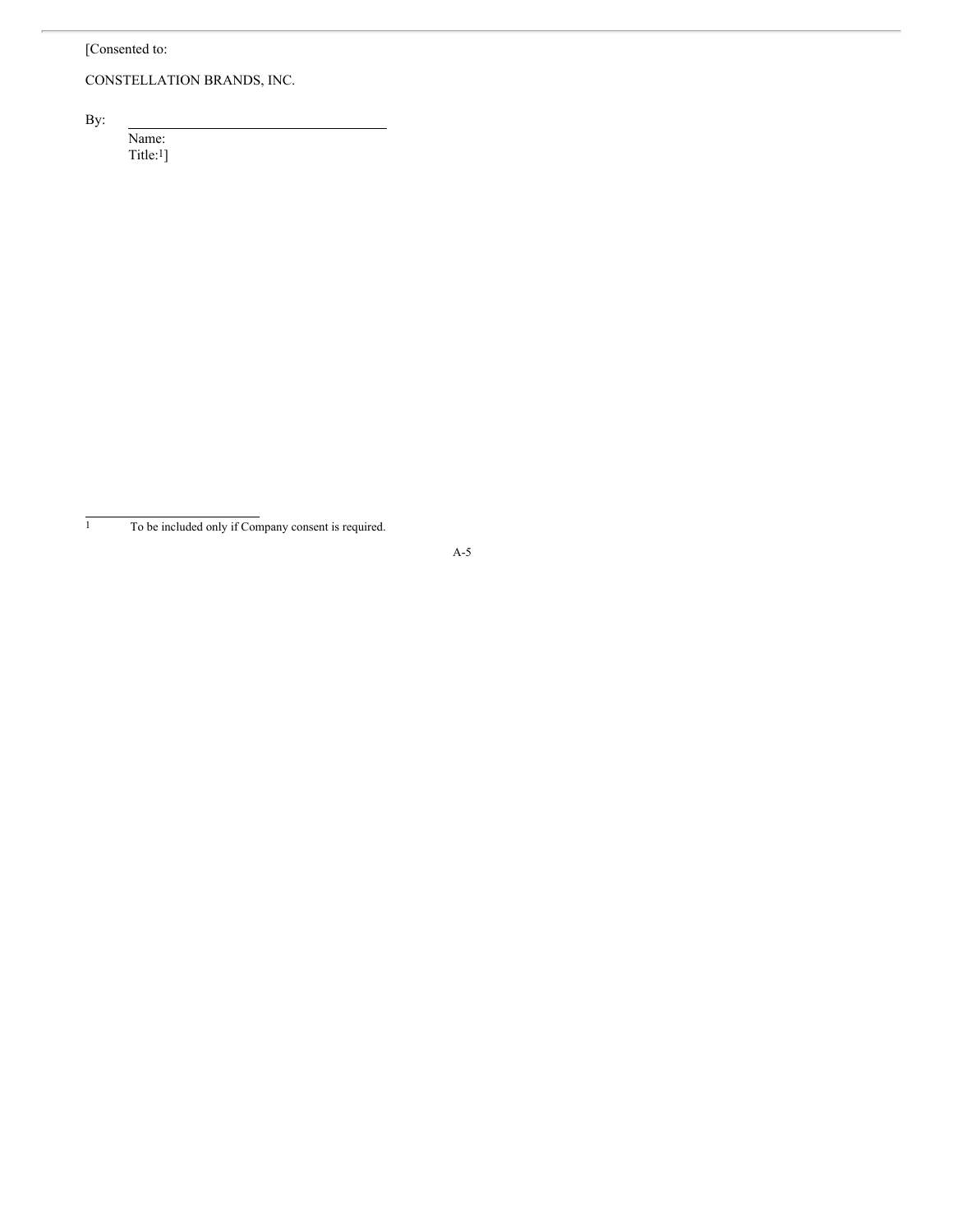#### **STANDARD TERMS AND CONDITIONS FOR ASSIGNMENT AND ASSUMPTION**

#### 1. Representations and Warranties.

1.1. Assignor. [The][Each] Assignor (a) represents and warrants that (i) it is the legal and beneficial owner of [the][[the relevant] Assigned Interest, (ii) [the][such] Assigned Interest is free and clear of any lien, encumbrance or other adverse claim and (iii) it has full power and authority, and has taken all action necessary, to execute and deliver this Assignment and Assumption and to consummate the transactions contemplated hereby; and (b) assumes no responsibility with respect to (i) any statements, warranties or representations made in or in connection with the Credit Agreement or any other Loan Document, (ii) the execution, legality, validity, enforceability, genuineness, sufficiency or value of the Loan Documents or any collateral thereunder, (iii) the financial condition of the Borrower, any of its Subsidiaries or Affiliates or any other Person obligated in respect of any Loan Document or (iv) the performance or observance by the Borrower, any of its Subsidiaries or Affiliates or any other Person of any of their respective obligations under any Loan Document.

1.2. Assignee. [The][Each] Assignee (a) represents and warrants that (i) it has full power and authority, and has taken all action necessary, to execute and deliver this Assignment and Assumption and to consummate the transactions contemplated hereby and to become a Lender under the Credit Agreement, (ii) it meets all the requirements to be an assignee under Section 9.04(b)(iii), (v) and (vi) of the Credit Agreement (subject to such consents, if any, as may be required under Section 9.04(b)(iii) of the Credit Agreement), (iii) from and after the Effective Date, it shall be bound by the provisions of the Credit Agreement as a Lender thereunder and, to the extent of [the][the relevant] Assigned Interest, shall have the obligations of a Lender thereunder, (iv) it is sophisticated with respect to decisions to acquire assets of the type represented by [the][such] Assigned Interest and either it, or the Person exercising discretion in making its decision to acquire [the][such] Assigned Interest, is experienced in acquiring assets of such type, (v) it has received a copy of the Credit Agreement, and has received or has been accorded the opportunity to receive copies of the most recent financial statements delivered pursuant to Section 5.01(a) and (b) thereof, as applicable, and such other documents and information as it deems appropriate to make its own credit analysis and decision to enter into this Assignment and Assumption and to purchase [the][such] Assigned Interest, (vi) it has, independently and without reliance upon the Administrative Agent or any other Lender and based on such documents and information as it has deemed appropriate, made its own credit analysis and decision to enter into this Assignment and Assumption and to purchase [the][such] Assigned Interest, and (vii) if it is a Foreign Lender, attached hereto is any documentation required to be delivered by it pursuant to the terms of the Credit Agreement, duly completed and executed by [the][such] Assignee; and (b) agrees that (i) it will, independently and without reliance upon the Administrative Agent, [the][any] Assignor or any other Lender, and based on such documents and information as it shall deem appropriate at the time, continue to make its own credit decisions in taking or not taking action under the Loan Documents, and (ii) it will perform in accordance with their terms all of the obligations which by the terms of the Loan Documents are required to be performed by it as a Lender.

2. Payments. From and after the Effective Date, the Administrative Agent shall make all payments in respect of [the][each] Assigned Interest (including payments of principal, interest, fees and other amounts) to [the][the relevant] Assignor for amounts which have accrued to but excluding the Effective Date and to [the][the relevant] Assignee for amounts which have accrued from and after the Effective Date.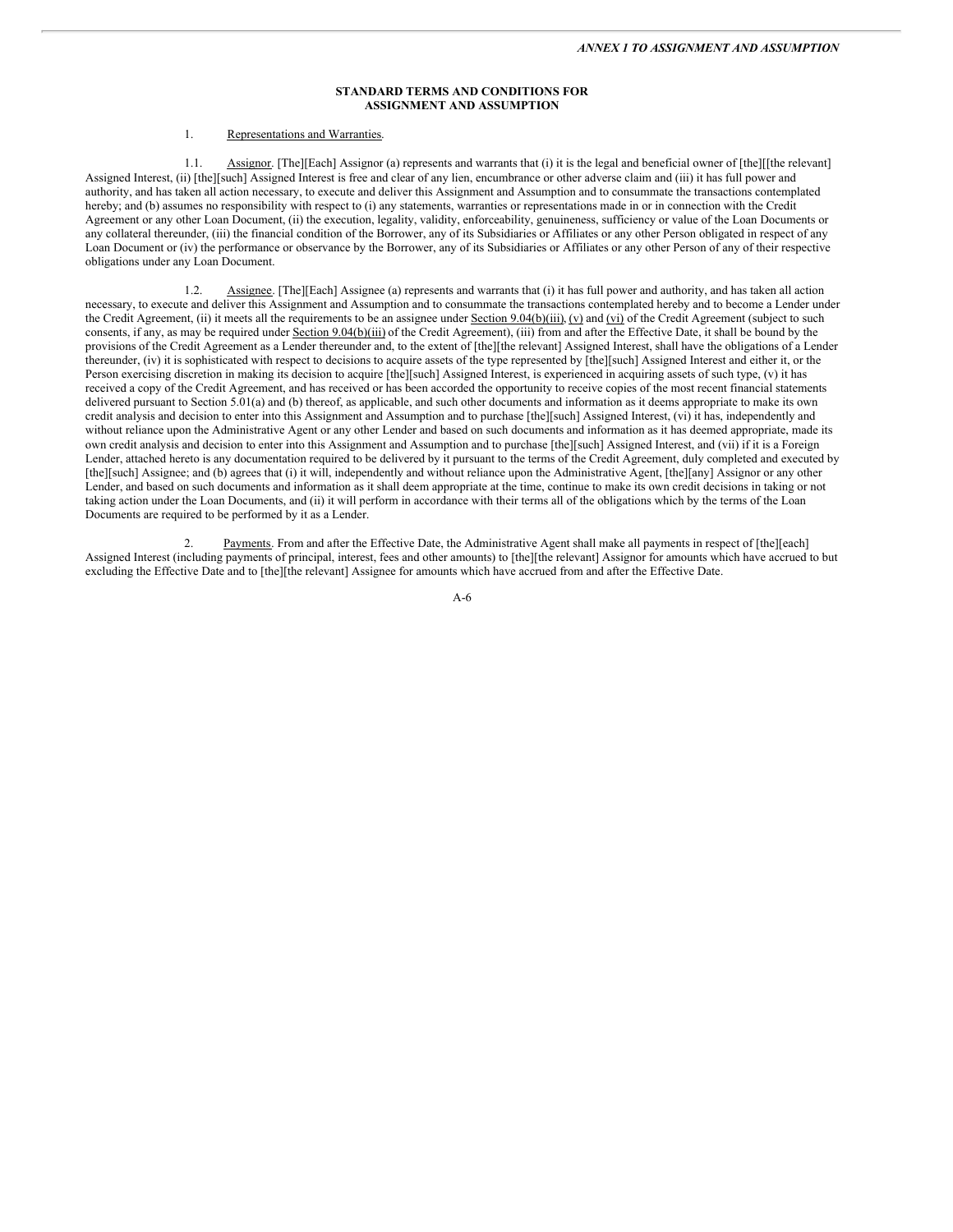<sup>3.</sup> General Provisions. This Assignment and Assumption shall be binding upon, and inure to the benefit of, the parties hereto and their respective successors and assigns. This Assignment and Assumption may be executed in any number of counterparts, which together shall constitute one instrument. Delivery of an executed counterpart of a signature page of this Assignment and Assumption by telecopy shall be effective as delivery of a manually executed counterpart of this Assignment and Assumption. This Assignment and Assumption shall be governed by, and construed in accordance with, the law of the State of New York without regard to the conflict of law principles thereof to the extent that the application of the laws of another jurisdiction would be required thereby.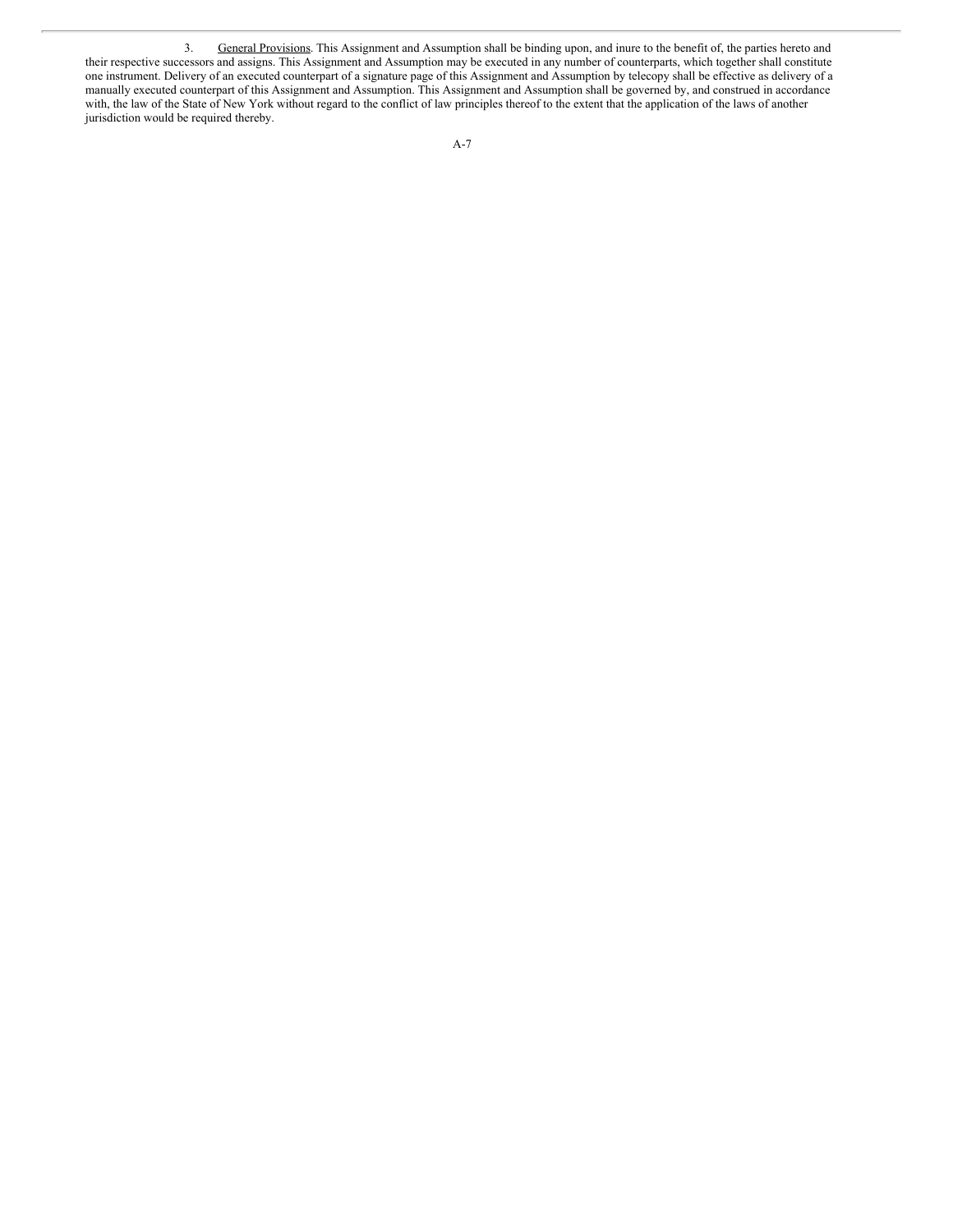EXHIBIT B

 $\,$ ,  $\,$ 

#### **FORM OF TERM NOTE**

FOR VALUE RECEIVED, the undersigned (the "Borrower"), hereby promises to pay to

or registered assigns (the "Lender"), in accordance with the provisions of the Agreement (as hereinafter defined), the principal amount of the Term Loan from time to time made by the Lender to the Borrower under that certain Term Loan Credit Agreement, dated as of June 28, 2019 (as further amended, amended and restated, supplemented or otherwise modified from time to time, the "Agreement;" the terms defined therein being used herein as therein defined), among the Borrower, the Lenders from time to time party thereto and Bank of America, N.A., as Administrative Agent.

The Borrower promises to pay interest on the unpaid principal amount of the Term Loan made by the Lender from the date of such Loan until such principal amount is paid in full, at such interest rates and at such times as provided in the Agreement. All payments of principal and interest shall be made to the Administrative Agent for the account of the Lender in Dollars in immediately available funds at the Administrative Agent's Office. If any amount is not paid in full when due hereunder, such unpaid amount shall bear interest, to be paid upon demand, from the due date thereof until the date of actual payment (and before as well as after judgment) computed at the per annum rate set forth in the Agreement.

This Term Note is one of the Notes referred to in the Agreement, is entitled to the benefits thereof and may be prepaid in whole or in part subject to the terms and conditions provided therein. This Term Note is also entitled to the benefits of the Guarantee Agreement. Upon the occurrence and continuation of one or more of the Events of Default specified in the Agreement, all amounts then remaining unpaid on this Term Note shall become, or may be declared to be, immediately due and payable all as provided in the Agreement. Term Loans made by the Lender shall be evidenced by one or more loan accounts or records maintained by the Lender in the ordinary course of business. The Lender may also attach schedules to this Term Note and endorse thereon the date, amount, currency and maturity of its Term Loans and payments with respect thereto.

The Borrower hereby waives diligence, presentment, protest and demand and notice of protest, demand, dishonor and non-payment of this Term Note.

THE ASSIGNMENT OF THIS TERM NOTE AND ANY RIGHTS WITH RESPECT THERETO IS SUBJECT TO THE PROVISIONS OF THE AGREEMENT INCLUDING THE PROVISIONS GOVERNING THE REGISTER AND THE PARTICIPANT REGISTER. THIS TERM NOTE SHALL BE GOVERNED BY AND CONSTRUED IN ACCORDANCE WITH THE LAWS OF THE STATE OF NEW YORK WITHOUT REGARD TO THE CONFLICT OF LAW PRINCIPLES THEREOF TO THE EXTENT THAT THE APPLICATION OF THE LAWS OF ANOTHER JURISDICTION WOULD BE REQUIRED THEREBY.

EACH OF THE PARTIES HERETO HEREBY IRREVOCABLY AND UNCONDITIONALLY SUBMITS, FOR ITSELF AND ITS PROPERTY, TO THE EXCLUSIVE JURISDICTION OF THE SUPREME COURT OF THE STATE OF NEW YORK SITTING IN NEW YORK COUNTY AND OF THE UNITED STATES DISTRICT COURT OF THE SOUTHERN DISTRICT OF NEW YORK, AND ANY APPELLATE COURT FROM ANY THEREOF, IN ANY

B-1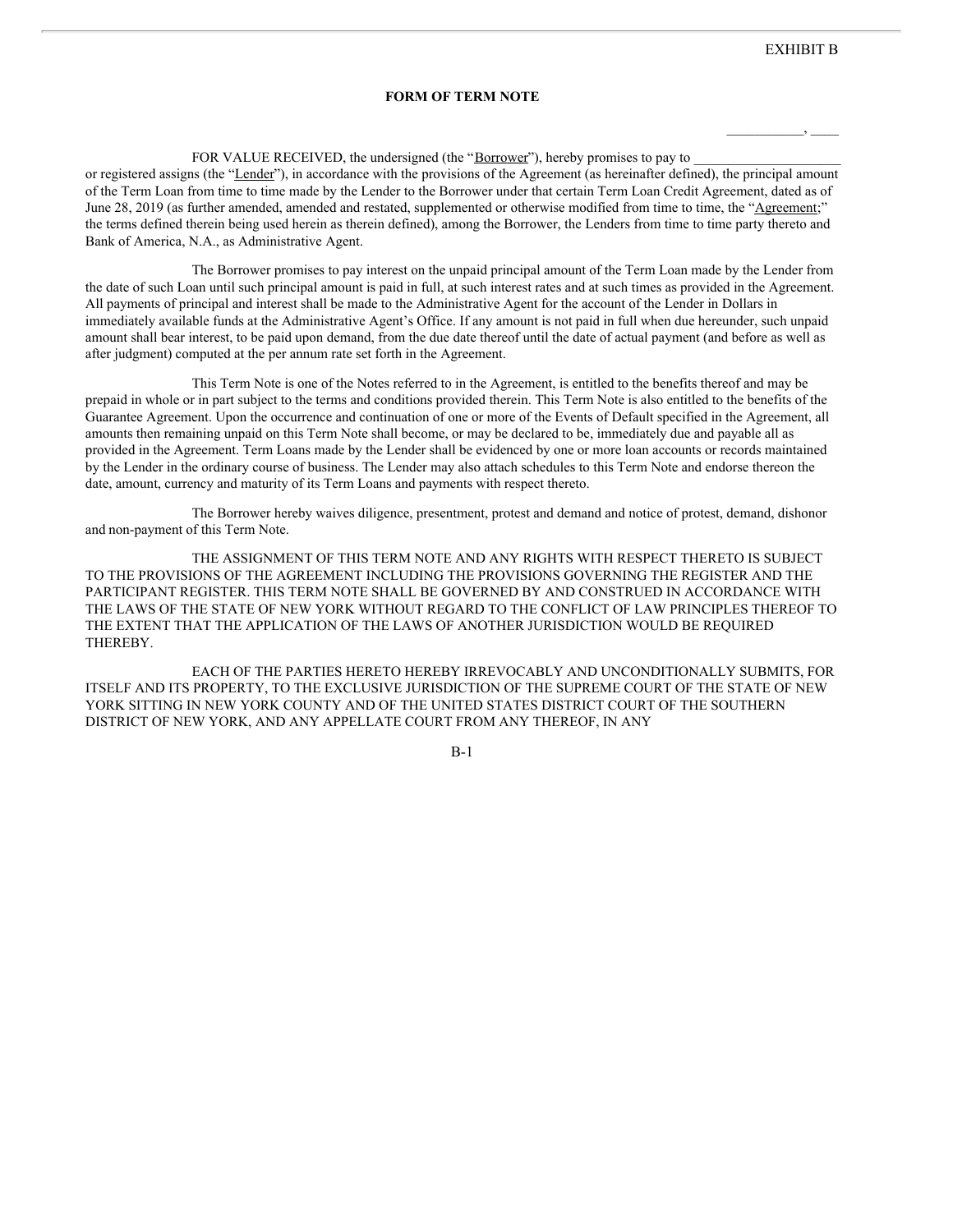ACTION OR PROCEEDING ARISING OUT OF OR RELATING TO THIS TERM NOTE, OR FOR RECOGNITION OR ENFORCEMENT OF ANY JUDGMENT, AND EACH OF THE PARTIES HERETO HEREBY IRREVOCABLY AND UNCONDITIONALLY AGREES THAT ALL CLAIMS IN RESPECT OF ANY SUCH ACTION OR PROCEEDING MAY BE HEARD AND DETERMINED IN SUCH NEW YORK STATE OR, TO THE EXTENT PERMITTED BY LAW, IN SUCH FEDERAL COURT.

#### CONSTELLATION BRANDS, INC.

By:

Name: Title:

B-2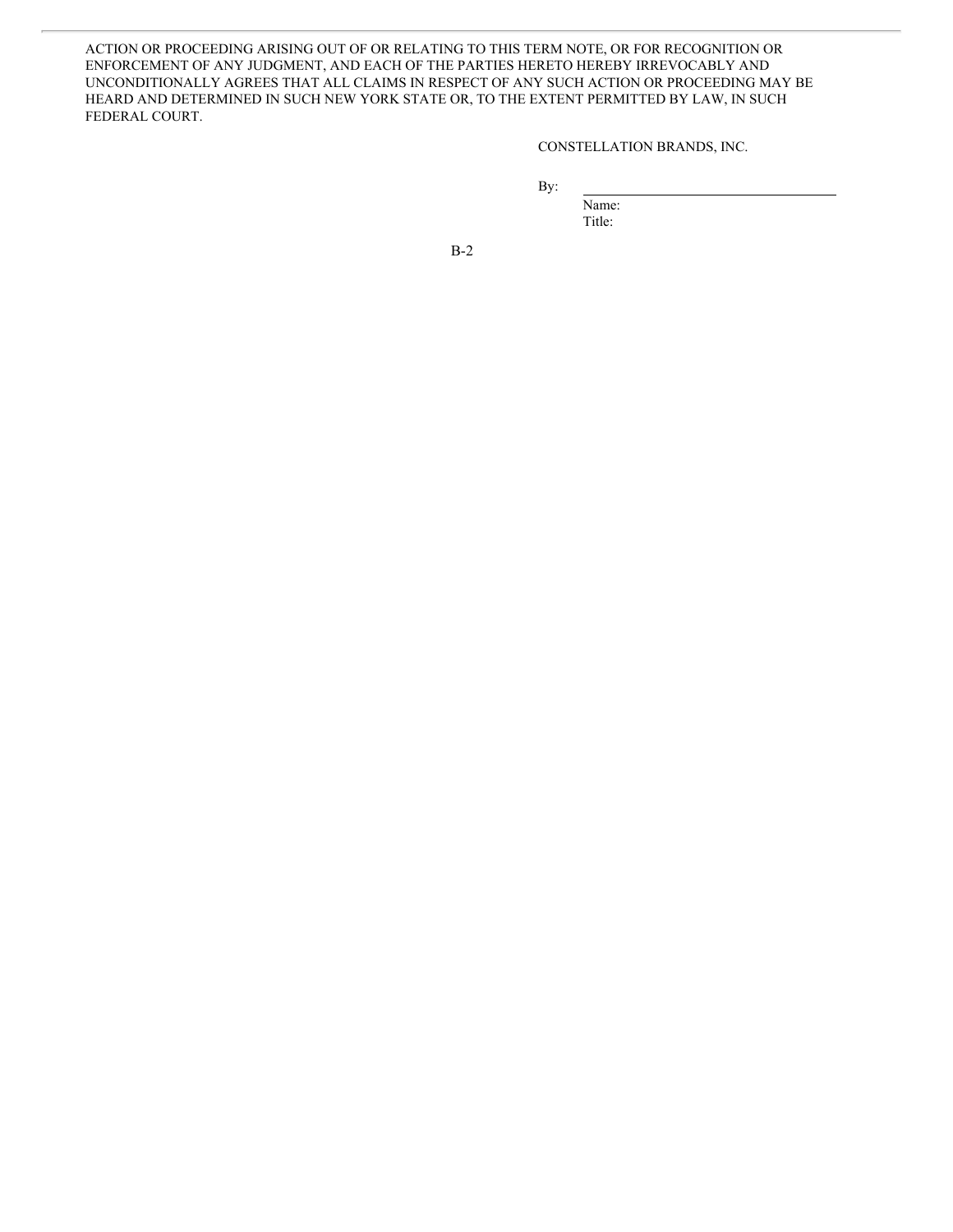#### **LOANS AND PAYMENTS WITH RESPECT THERETO**

|      | Type of Loan | Currency and<br>Amount of | End of Interest | Amount of<br>Principal or<br><b>Interest Paid</b> | Outstanding<br>Principal<br><b>Balance This</b> | Notation Made |
|------|--------------|---------------------------|-----------------|---------------------------------------------------|-------------------------------------------------|---------------|
| Date | Made         | Loan Made                 | Period          | This Date                                         | Date                                            | By            |
|      |              |                           |                 |                                                   |                                                 |               |
|      |              |                           |                 |                                                   |                                                 |               |
|      |              |                           |                 |                                                   |                                                 |               |
|      |              |                           |                 |                                                   |                                                 |               |
|      |              |                           |                 |                                                   |                                                 |               |
|      |              |                           |                 |                                                   |                                                 |               |
|      |              |                           |                 |                                                   |                                                 |               |
|      |              |                           |                 |                                                   |                                                 |               |
|      |              |                           |                 |                                                   |                                                 |               |
|      |              |                           |                 |                                                   |                                                 |               |
|      |              |                           |                 |                                                   |                                                 |               |
|      |              |                           |                 |                                                   |                                                 |               |
|      |              |                           |                 |                                                   |                                                 |               |
|      |              |                           |                 |                                                   |                                                 |               |
|      |              |                           |                 |                                                   |                                                 |               |
|      |              |                           |                 |                                                   |                                                 |               |
|      |              |                           |                 |                                                   |                                                 |               |
|      |              |                           |                 |                                                   |                                                 |               |

B-3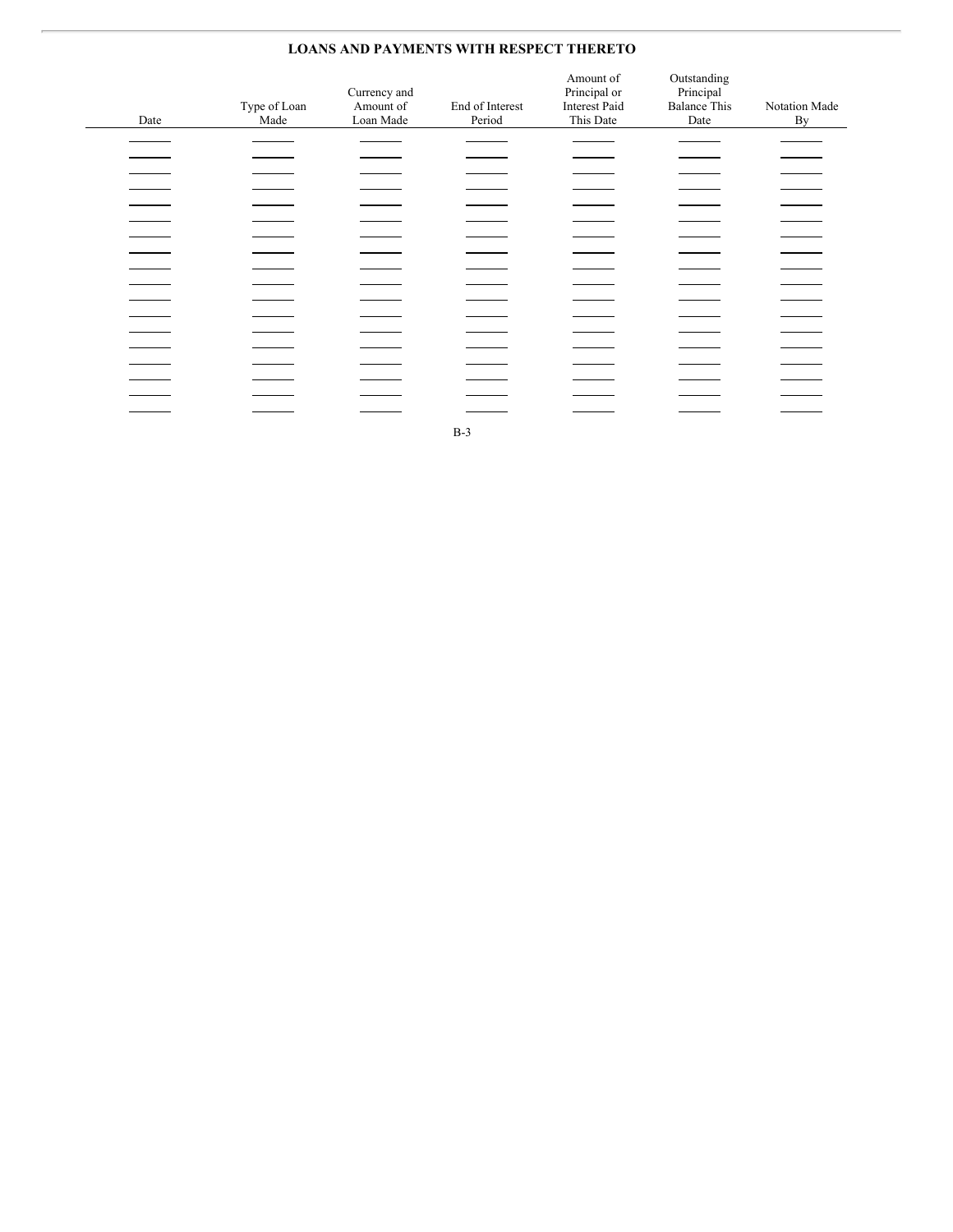#### **FORM OF COMMITTED LOAN NOTICE**

Date: \_\_\_\_\_\_\_\_\_\_\_\_\_\_\_, \_\_\_\_\_\_\_\_\_

To: Bank of America, N.A., as Administrative Agent

Ladies and Gentlemen:

Reference is made to that certain Term Loan Credit Agreement, dated as of June 28, 2019 (as further amended, amended and restated, supplemented or otherwise modified from time to time, the "Agreement;" the terms defined therein being used herein as therein defined), among Constellation Brands, Inc., a Delaware corporation (the "Borrower"), the Lenders from time to time party thereto and Bank of America, N.A., as Administrative Agent.

The undersigned hereby requests (select one):

- ☐ A Borrowing of Loans
- ☐ A conversion or continuation of Loans
- 1. On \_\_\_\_\_\_\_\_\_\_\_\_\_(a Business Day).
- 2. In the amount of
- 3. Comprised of

[Type and Class of Loan requested]

4. For Eurodollar Loans: with an Interest Period of  $\_\_\_\_\$  months<sup>1</sup>.

5. To

[Account Number]

## [**CONSTELLATION BRANDS, INC.**

By:

Name: Title:]

1 One, two, three or six months (or any period as may be agreed to by the Administrative Agent and all applicable Lenders, as elected by the Borrower).

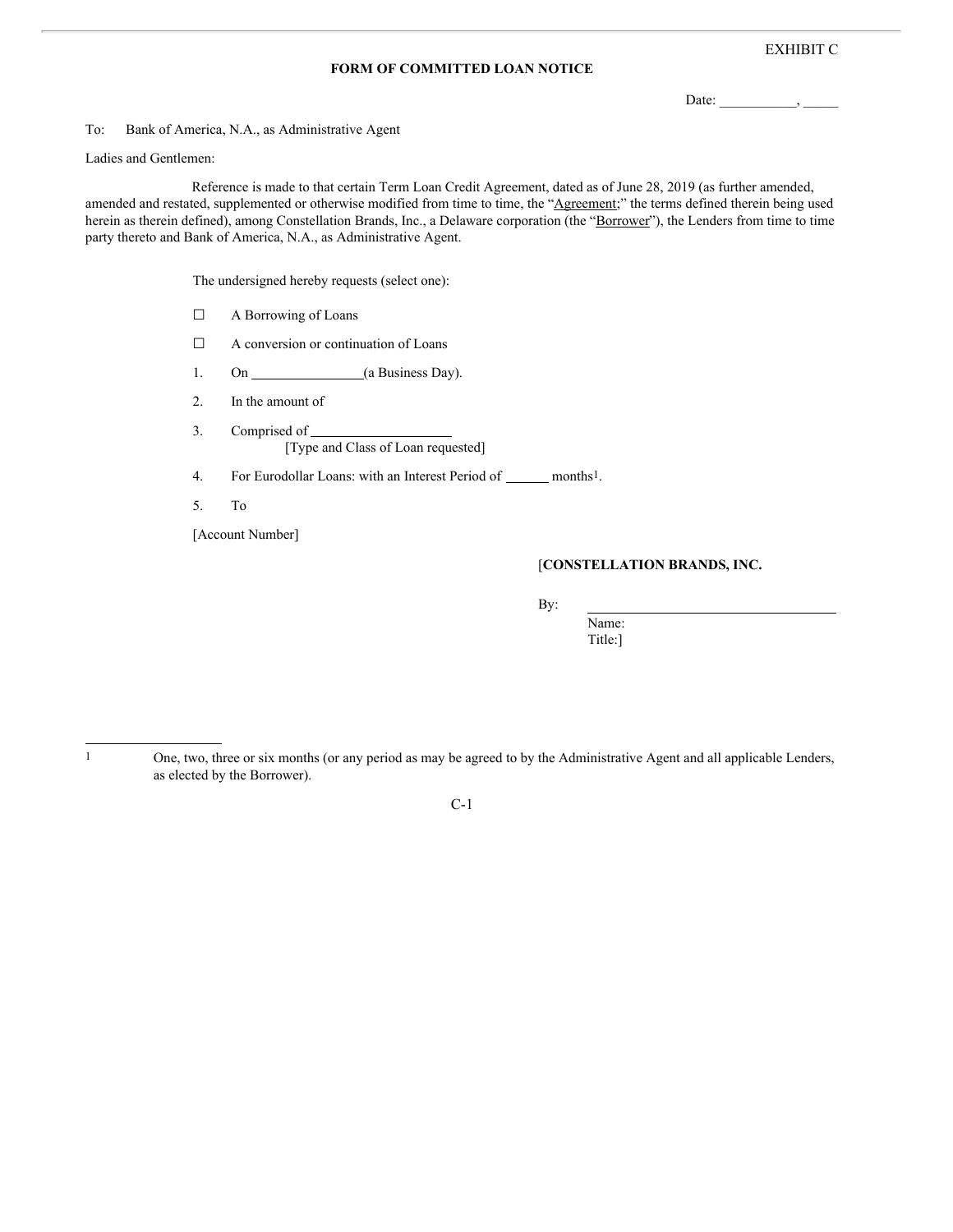EXHIBIT F

#### **FORM COMPLIANCE CERTIFICATE**

Financial Statement Date: ,

To: Bank of America, N.A., as Administrative Agent

Ladies and Gentlemen:

Reference is made to that certain Term Loan Credit Agreement, dated as of June 28, 2019 (as further amended, amended and restated, supplemented or otherwise modified from time to time, the "Agreement;" the terms defined therein being used herein as therein defined), among Constellation Brands, Inc., a Delaware corporation (the "Borrower"), the Lenders from time to time party thereto and Bank of America, N.A., as Administrative Agent.

The undersigned Responsible Officer hereby certifies as of the date hereof that he/she is the of the of the Borrower, and that, as such, he/she is authorized to execute and deliver this Certificate to the Administrative Agent on the behalf of the Borrower, and that:

#### *[Use following paragraph 1 for fiscal year-end financial statements]*

1. The Borrower has delivered the year-end audited financial statements required by Section 5.01(a) of the Agreement for the fiscal year of the Borrower ended as of the above date, together with the report and opinion of an independent certified public accountant required by such section.

#### *[Use following paragraph 1 for fiscal quarter-end financial statements]*

1. The Borrower has delivered the unaudited financial statements required by Section 5.01(b) of the Agreement for the fiscal quarter of the Borrower ended as of the above date. Such financial statements fairly present in all material respects the financial condition and results of operations of the Borrower and its Consolidated Subsidiaries on a consolidated basis in accordance with GAAP as at such date and for such period, subject only to normal year-end audit adjustments and the absence of footnotes.

2. A review of the activities and condition (financial or otherwise) of the Borrower during such fiscal period has been made under the supervision of the undersigned with a view to determining whether during such fiscal period the Borrower performed and observed all its Obligations under the Loan Documents, and

#### *[select one of the following for fiscal year-end financial statements:]*

[**to the knowledge of the undersigned after reasonable inquiry, during such fiscal period the Borrower** performed and observed each covenant and condition of the Loan Documents applicable to it, and no Default has occurred **and is continuing.**]

> *––or––* F-1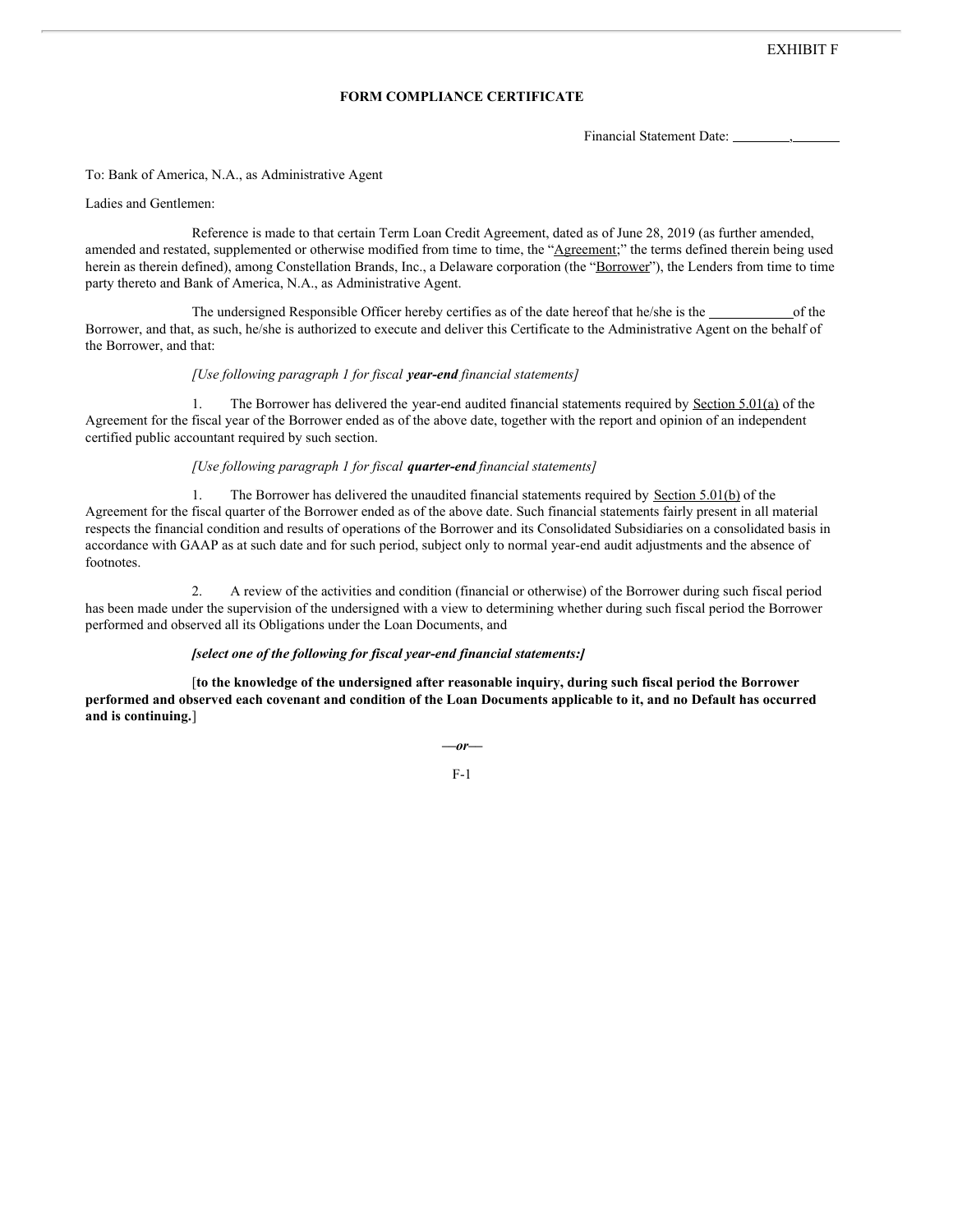[**to the knowledge of the undersigned after reasonable inquiry, during such fiscal period the following** covenants or conditions have not been performed or observed and the following is a list of each such Default and its nature **and status:**]

#### *[select one of the following for fiscal quarter-end financial statements:]*

[**to the knowledge of the undersigned after reasonable inquiry, during such fiscal period the Borrower** performed and observed each covenant and condition of the Loan Documents applicable to it, and no Default has occurred **and is continuing.**]

*––or––*

[**to the knowledge of the undersigned after reasonable inquiry, during such fiscal period the following** covenants or conditions have not been performed or observed and the following is a list of each such Default and its nature **and status:**]

3. To the Borrower's knowledge, based in part on representations from Canopy Growth Corporation (" Canopy Growth"), Canopy Growth:

(a) is properly licensed and operating lawfully under Canadian law in all material respects;

(b) does not knowingly or intentionally purchase, manufacture, distribute, import and/or sell marijuana or any other controlled substance in or from the United States of America or any other jurisdiction, in each case, where such purchase, manufacture, distribution, importation or sale of marijuana or such other controlled substance is illegal, except in compliance with all applicable Federal, state, local or foreign laws, rules and regulations; and

(c) does not knowingly or intentionally partner with, invest in, or distribute marijuana or any other controlled substance to any third-party that knowingly or intentionally purchases, sells, manufactures, or distributes marijuana or any other controlled substance in the United States of America or any other jurisdiction, in each case, where such purchase, sale, manufacture or distribution of marijuana or such other controlled substance is illegal, except in compliance with all applicable Federal, state, local or foreign laws, rules and regulations.

4. The Borrower and its Subsidiaries maintain controls and procedures designed to ensure compliance by the Borrower and its Subsidiaries with all applicable laws, rules and regulations governing the purchase, manufacture, distribution, importation and sale of marijuana and other controlled substances in the United States of America or any other jurisdiction, in each case, where the sale of marijuana or such other controlled substance is illegal.

[5. The Borrower and its Subsidiaries have taken all commercially reasonable actions to ensure compliance by Canopy Growth with its obligations under Section 5.1 of the Second Amended and Restated Investor Rights Agreement, dated April 18, 2019, by and among CBG Holdings LLC, a limited liability company existing under the Laws of the State of Delaware, Greenstar Canada Investment Limited Partnership, a limited partnership existing under the laws of the Province of British Columbia and Canopy Growth, in each case, to the extent necessary to ensure Canopy Growth complies with all applicable laws, rules and regulations governing the purchase, manufacture, distribution,

F-2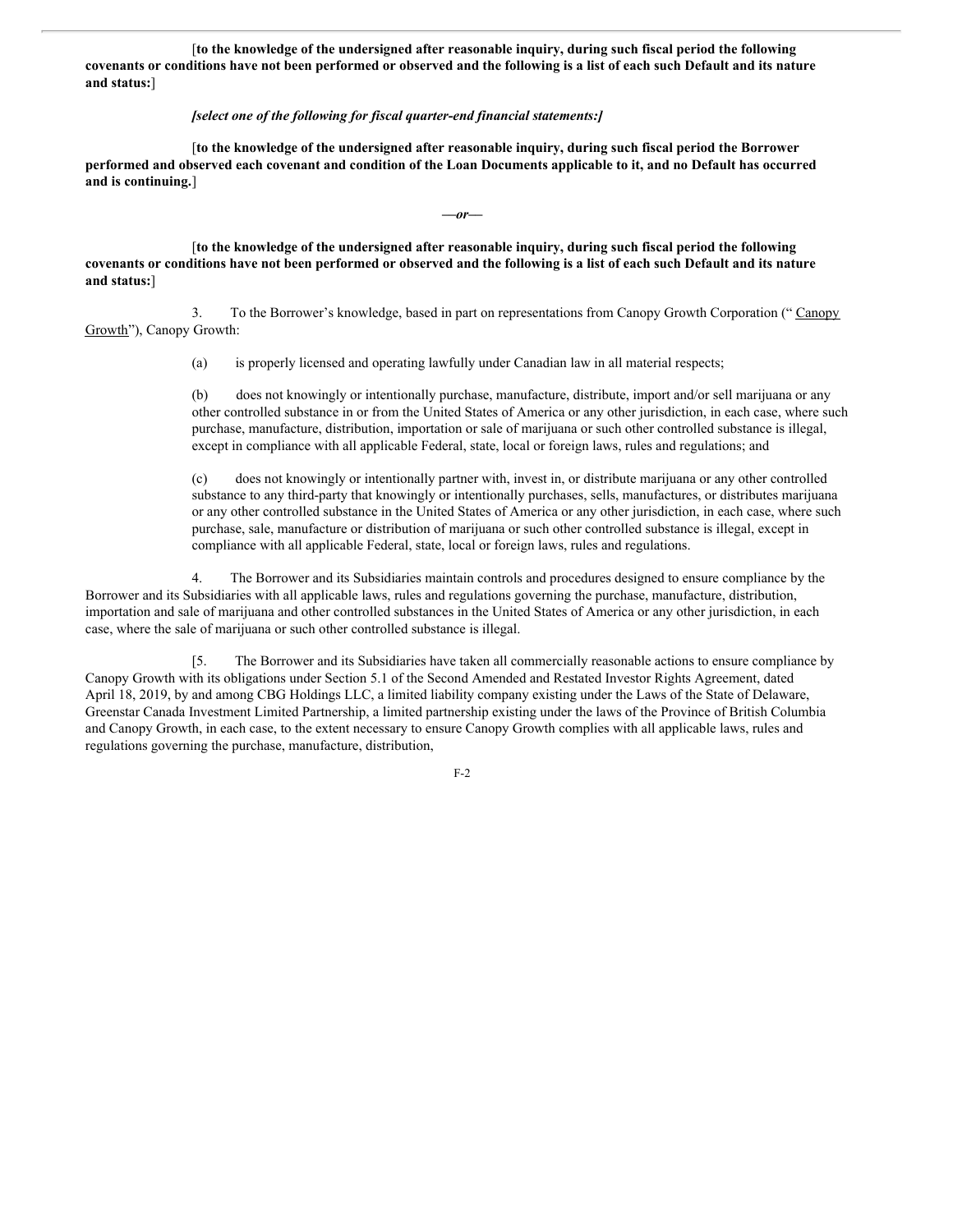importation and sale of marijuana and other controlled substances in the United States of America or any other jurisdiction, in each case, where the sale of marijuana or such other controlled substance is illegal.]1

6. The financial covenant analyses and information set forth on Schedule 1 attached hereto are true and accurate on and as of the date of this Certificate.

*IN WITNESS WHEREOF*, the undersigned has executed this Certificate as of , .

## **CONSTELLATION BRANDS, INC.**

By:

Name: Title:

<sup>1</sup> To be included in Compliance Certificates delivered on or after the Closing Date.

F-3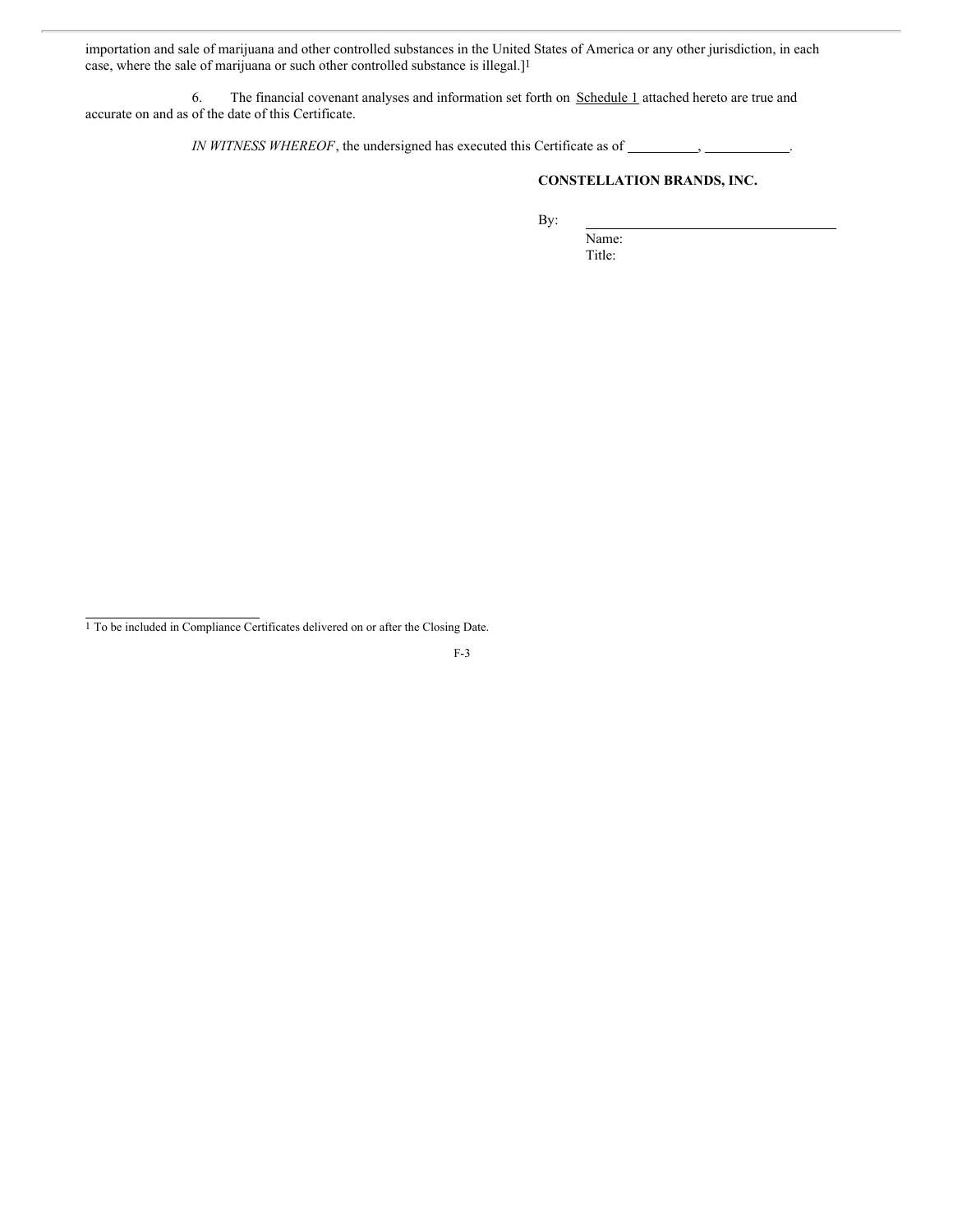For the Quarter/Year ended ("Statement Date")

#### **SCHEDULE 1**

to the Compliance Certificate

#### **I. Section 6.09(a) – Consolidated Interest Coverage Ratio.**

#### A. Consolidated EBITDA:

## 1. Consolidated Net Income

plus, without duplication, to the extent deducted in determining Consolidated Net Income:

- 2. Interest expense,
- 3. Expense and provision for taxes paid or accrued,
- 4. depreciation,
- 5. amortization (including amortization of intangibles),
- 6. non-cash charges recorded in respect of impairment of goodwill or long-term assets,
- 7. any other non-cash items (including non-cash costs or expenses in respect of impairments of goodwill, non-cash charges pursuant to any management equity plan and non-cash charges pursuant to SFAS 158) except to the extent representing an accrual for future cash outlays,
- 8. without duplication, income of any non-wholly-owned Subsidiaries and deductions attributable to minority interests,
- 9. extraordinary or unusual charges and expenses,
- 10. expenses incurred in connection with any acquisition, investment, asset disposition, issuance or repayment of debt, issuance of equity securities, refinancing transaction or amendment or other modification of any debt instrument (in each case, (i) other than in the ordinary course of business and (ii) including any such transaction consummated prior to the Closing Date and any such transaction undertaken but not completed, and including transaction expenses incurred in connection therewith),
- 11. any contingent or deferred payments (including earn-out payments, non-compete payments and consulting payments but excluding ongoing royalty payments) made in connection with any acquisition outside the ordinary course of business:

minus, to the extent included in Consolidated Net Income, the sum of:

- 12. any unusual or extraordinary income or gains,
- 13. any other non-cash income (except to the extent representing an accrual for future cash income),
- 14. Consolidated EBITDA for four fiscal quarters ("Test Period") \$

#### B. Consolidated Interest Expense:

The sum, for the Company and its Consolidated Subsidiaries (determined on a consolidated basis in accordance with GAAP) of:

1. all interest in respect of Indebtedness (including the interest component

#### F-4

\$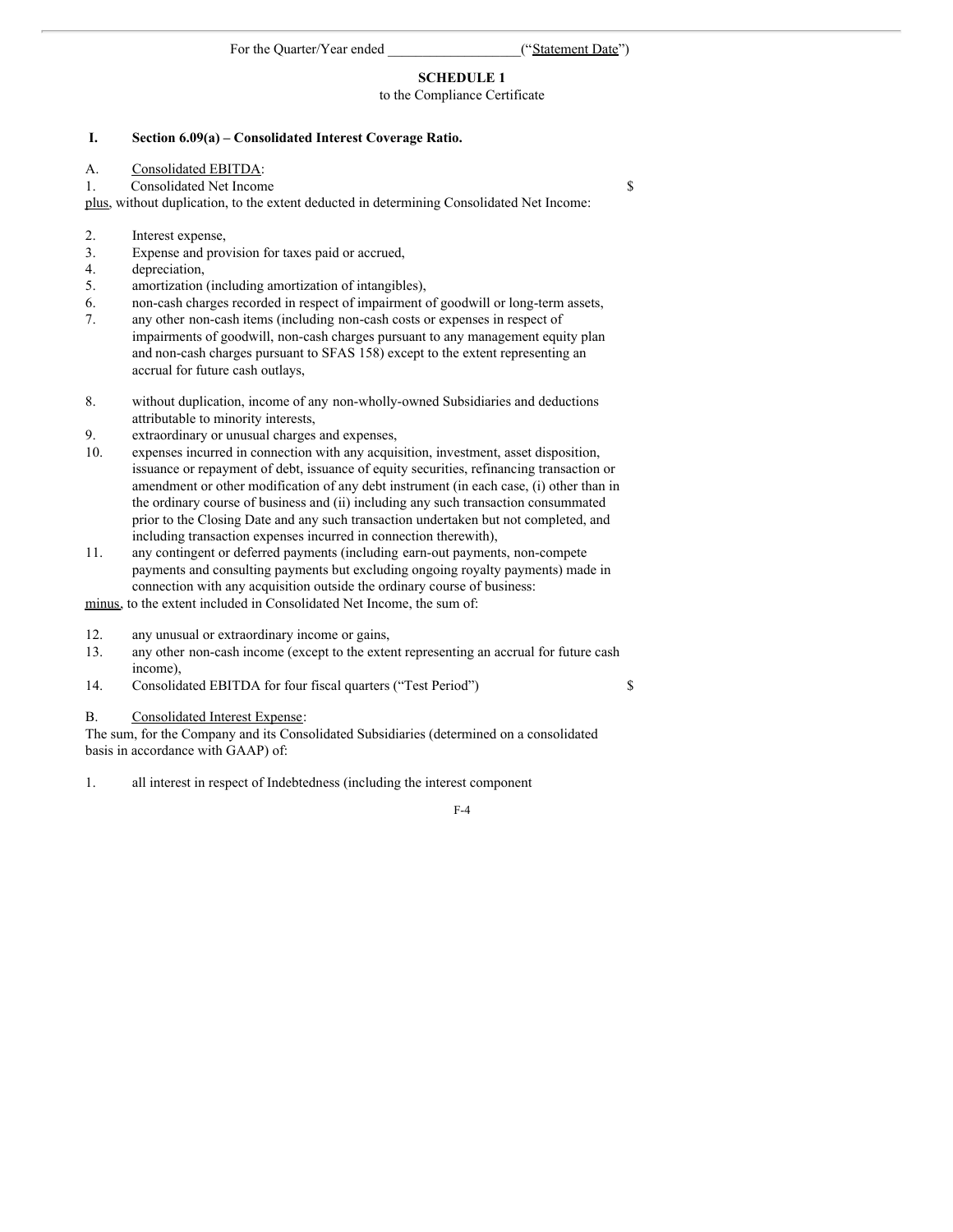of any payments in respect of Capital Lease Obligations) accrued during such period (whether or not actually paid during such period) determined after giving effect to the net amount paid (or received) under Swap Agreements relating to any such Indebtedness,

minus, the sum of:

- 2. all interest income during such period,
- 3. to the extent included in clause (1) above, the amount of write-offs of deferred financing fees, expensing of bridge commitments and amounts paid on early terminations of Swap Agreements,
- 4. Consolidated Cash Interest Expense for Test Period:
- C. Consolidated Interest Coverage Ratio (Line I.A.14  $\div$ Line I.B.4):
- 
- **II. Section 6.09(b) – Consolidated Net Leverage Ratio.**
	- A. Consolidated Total Net Indebtedness:  $\$
	-
	- B. Consolidated EBITDA (Line I.A.14 above): \$<br>C. Consolidated Net Leverage Ratio (Line II.A ÷ Line II.B): [ C. Consolidated Net Leverage Ratio (Line II.A ÷ Line II.B): [ ] to 1.00

Maximum permitted [5.00][4.50][4.00] to 1.002

F-5

D. Covenant Requirement: Greater than or equal to 2.50 to 1.00

<sup>2</sup> Select appropriate leverage ratio based on Section 6.09 of the Agreement.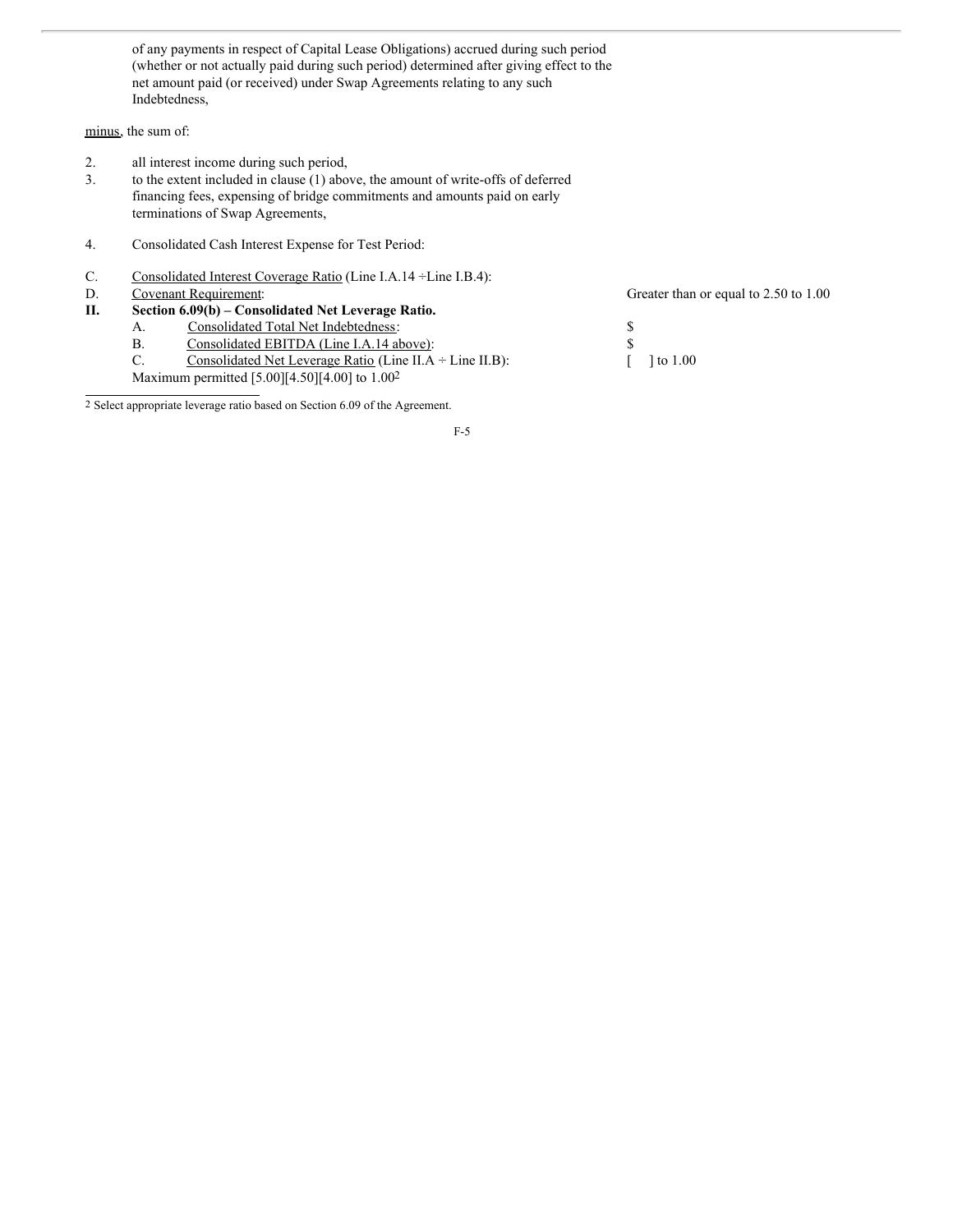## GUARANTEE AGREEMENT

made by

THE SUBSIDIARIES OF CONSTELLATION BRANDS, INC. FROM TIME TO TIME PARTY HERETO

in favor of

BANK OF AMERICA, N.A., as Administrative Agent

Dated as of June 28, 2019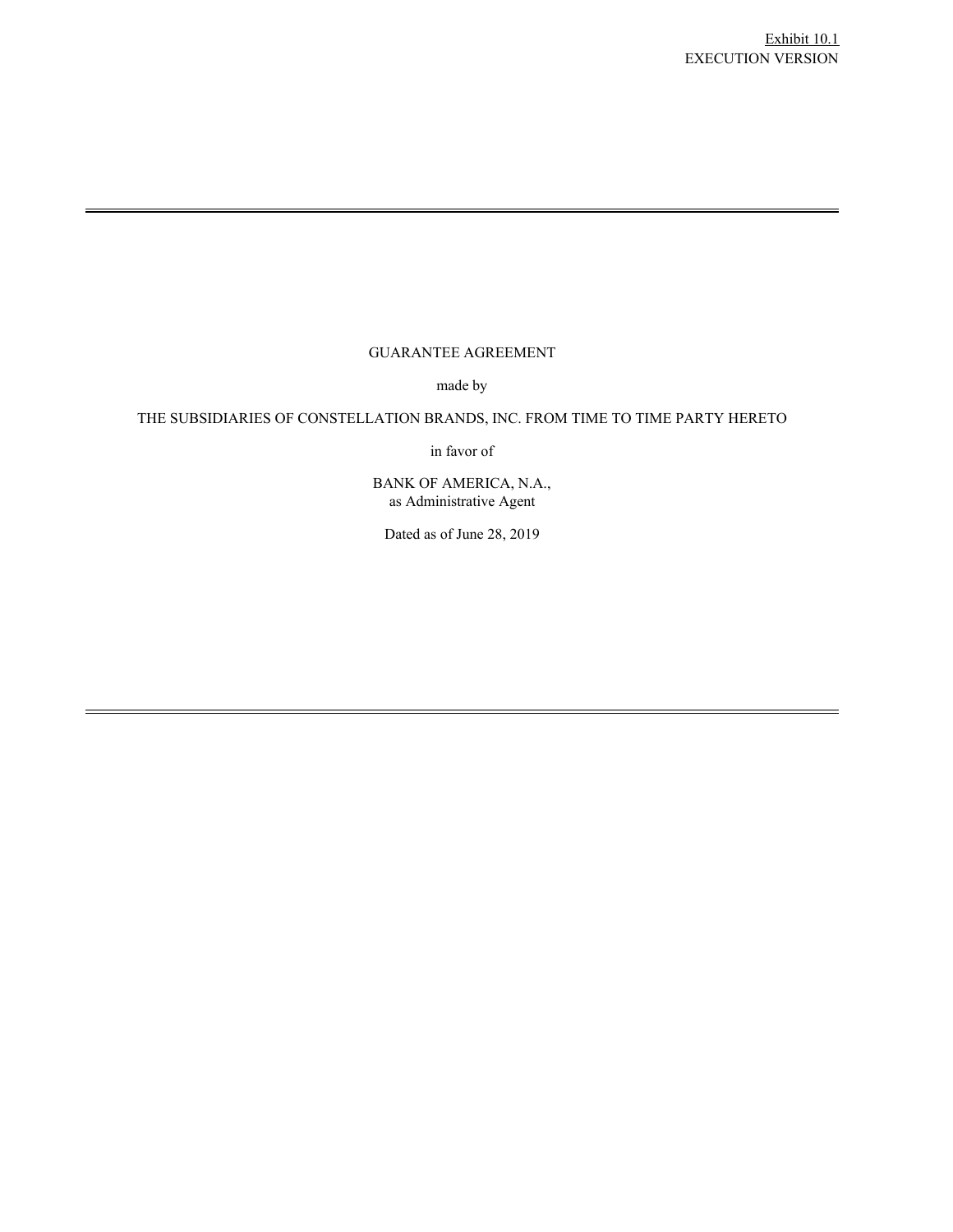## Page

## SECTION 1 Defined Terms

#### 1.1. Definitions 1

1.2. Other Definitional Provisions 2

## SECTION 2 Guarantee

| 2.1.<br>2.2. | Guarantees<br><b>Right of Contribution</b>        |                |
|--------------|---------------------------------------------------|----------------|
| 2.3.         | No Subrogation                                    |                |
| 2.4.         | Amendments, etc., with Respect to the Obligations |                |
| 2.5.         | Guarantees Absolute and Unconditional             | $\overline{4}$ |
| 2.6.         | Reinstatement                                     |                |

2.7. Payments 5

## SECTION 3

Representations and Warranties

## SECTION 4 Miscellaneous

| 4.1.  | Amendments in Writing                                            | 6               |
|-------|------------------------------------------------------------------|-----------------|
| 4.2.  | <b>Notices</b>                                                   | 6               |
| 4.3.  | No Waiver by Course of Conduct; Cumulative Remedies; Enforcement | 6               |
| 4.4.  | Successors and Assigns                                           | 6               |
| 4.5.  | Set-Off                                                          | 6               |
| 4.6.  | Counterparts                                                     | $7\phantom{.0}$ |
| 4.7.  | Severability                                                     |                 |
| 4.8.  | <b>Section Headings</b>                                          | 7               |
| 4.9.  | Integration                                                      |                 |
| 4.10. | <b>GOVERNING LAW</b>                                             |                 |
| 4.11. | Submission To Jurisdiction; Waivers                              | $7\overline{ }$ |
| 4.12. | Acknowledgements                                                 | 8               |
| 4.13. | <b>Additional Guarantors</b>                                     | 8               |
| 4.14. | Releases                                                         | 8               |
| 4.15. | Consents                                                         | 8               |
| 4.16. | WAIVER OF JURY TRIAL                                             | 8               |

# ANNEXES<br>Annex 1

Joinder Agreement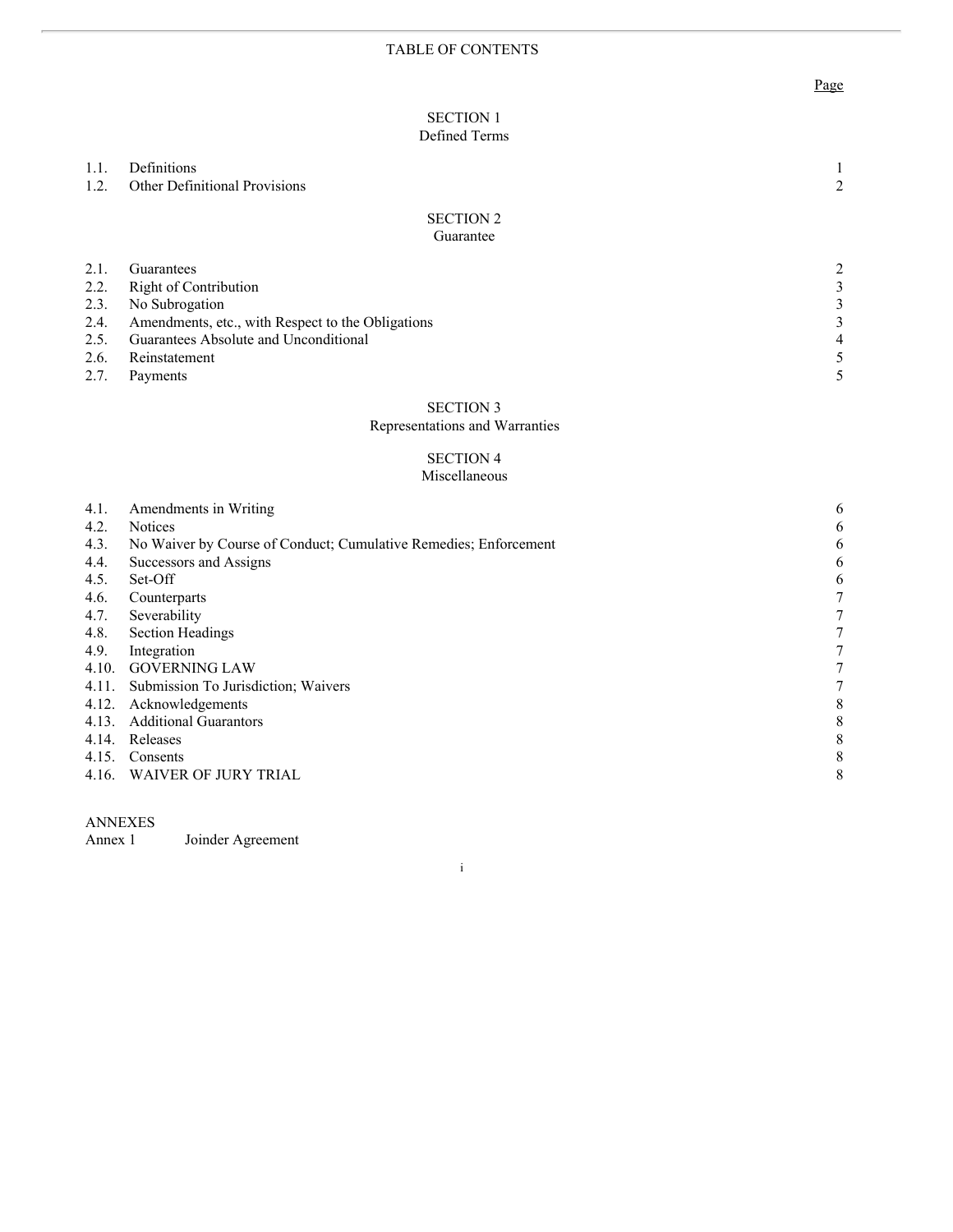## GUARANTEE AGREEMENT

GUARANTEE AGREEMENT, dated as of June 28, 2019, made by each of the signatories identified on the signature pages hereto under the heading "Guarantors" (collectively, and together with any other entity that may become a party hereto as provided herein, the "**Guarantors**"), in favor of BANK OF AMERICA, N.A., as Administrative Agent (in such capacity, the "**Administrative Agent**") for the banks and other financial institutions or entities (the "**Lenders**") from time to time parties to the Term Loan Credit Agreement, dated as of June 28, 2019 (as amended, amended and restated, supplemented or otherwise modified from time to time, the "**Credit Agreement**"), among CONSTELLATION BRANDS, INC. (the "**Borrower**"), certain other parties thereto, the Lenders and the Administrative Agent.

## WITNESSETH:

WHEREAS, pursuant to the Credit Agreement, the Lenders have severally agreed to make extensions of credit to the Borrower upon the terms and subject to the conditions set forth therein;

WHEREAS, the Borrower is a member of an affiliated group of companies that includes each Guarantor;

WHEREAS, the proceeds of the extensions of credit under the Credit Agreement will be used in part to enable the Borrower to make valuable transfers to one or more of the Guarantors in connection with the operation of their respective businesses;

WHEREAS, the Borrower and the Guarantors are engaged in related businesses, and each Guarantor will derive substantial direct and indirect benefit from the making of the extensions of credit under the Credit Agreement; and

WHEREAS, it is a condition precedent to the obligation of the Lenders to make their respective extensions of credit to the Borrower under the Credit Agreement that the Guarantors shall have executed and delivered this Agreement to the Administrative Agent;

NOW, THEREFORE, in consideration of the premises and the agreements hereinafter set forth and to induce the Administrative Agent and the Lenders to enter into the Credit Agreement and to induce the Lenders to make their respective extensions of credit to the Borrower thereunder, each Guarantor hereby agrees with the Administrative Agent:

#### SECTION 1 DEFINED TERMS

1.1. *Definitions*.

(a) Unless otherwise defined herein, terms defined in the Credit Agreement and used herein shall have the meanings given to them in the Credit Agreement.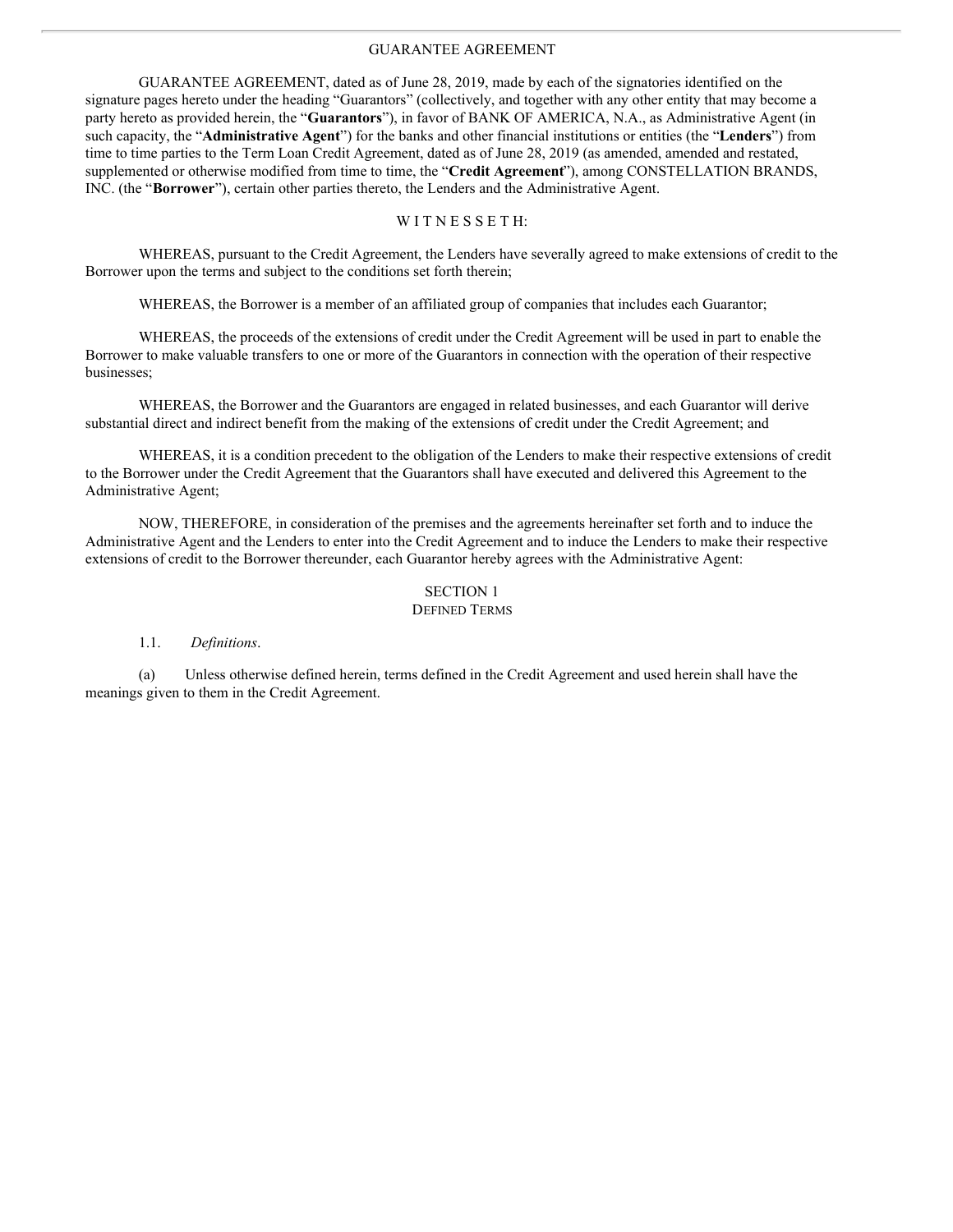(b) The following terms shall have the following meanings:

"**Agreement**": this Guarantee Agreement, as the same may be amended, supplemented or otherwise modified from time to time.

"**Guarantors**": the collective reference to each Guarantor.

1.2. *Other Definitional Provisions*.

(a) The words "hereof," "herein", "hereto" and "hereunder" and words of similar import when used in this Agreement shall refer to this Agreement as a whole and not to any particular provision of this Agreement, and Section and Schedule references are to this Agreement unless otherwise specified.

(b) The meanings given to terms defined herein shall be equally applicable to both the singular and plural forms of such terms.

## SECTION 2

## **GUARANTEE**

2.1. *Guarantees*.

(a) Each of the Guarantors hereby, jointly and severally, unconditionally and irrevocably, guarantees to the Administrative Agent, for the ratable benefit of the Administrative Agent and the Lenders the prompt and complete payment and performance of the Obligations.

(b) Anything herein or in any other Loan Document to the contrary notwithstanding, the maximum liability of each Guarantor hereunder and under the other Loan Documents in respect of the Obligations, shall in no event exceed the amount which can be guaranteed by such Guarantor under applicable federal and state laws relating to the insolvency of debtors (after giving effect to the right of contribution established in Section 2.2).

Each Guarantor agrees that the Obligations, may at any time and from time to time exceed the amount of the liability of such Guarantor hereunder without impairing the guarantees contained in this Section 2 or affecting the rights and remedies of the Administrative Agent or any Lender hereunder.

(d) Each Guarantor's guarantees contained in this Section 2 shall remain in full force and effect until all the Obligations (other than contingent indemnification and contingent expense reimbursement obligations) of each Guarantor under the guarantees contained in this Section 2 shall have been satisfied by payment in full and the Commitments have been terminated, notwithstanding that from time to time during the term of the Credit Agreement any Loan Party may be free from any of the Obligations.

(e) Except as provided in Section 4.14, no payment made by any of the Guarantors, any other guarantor or any other Person or received or collected by the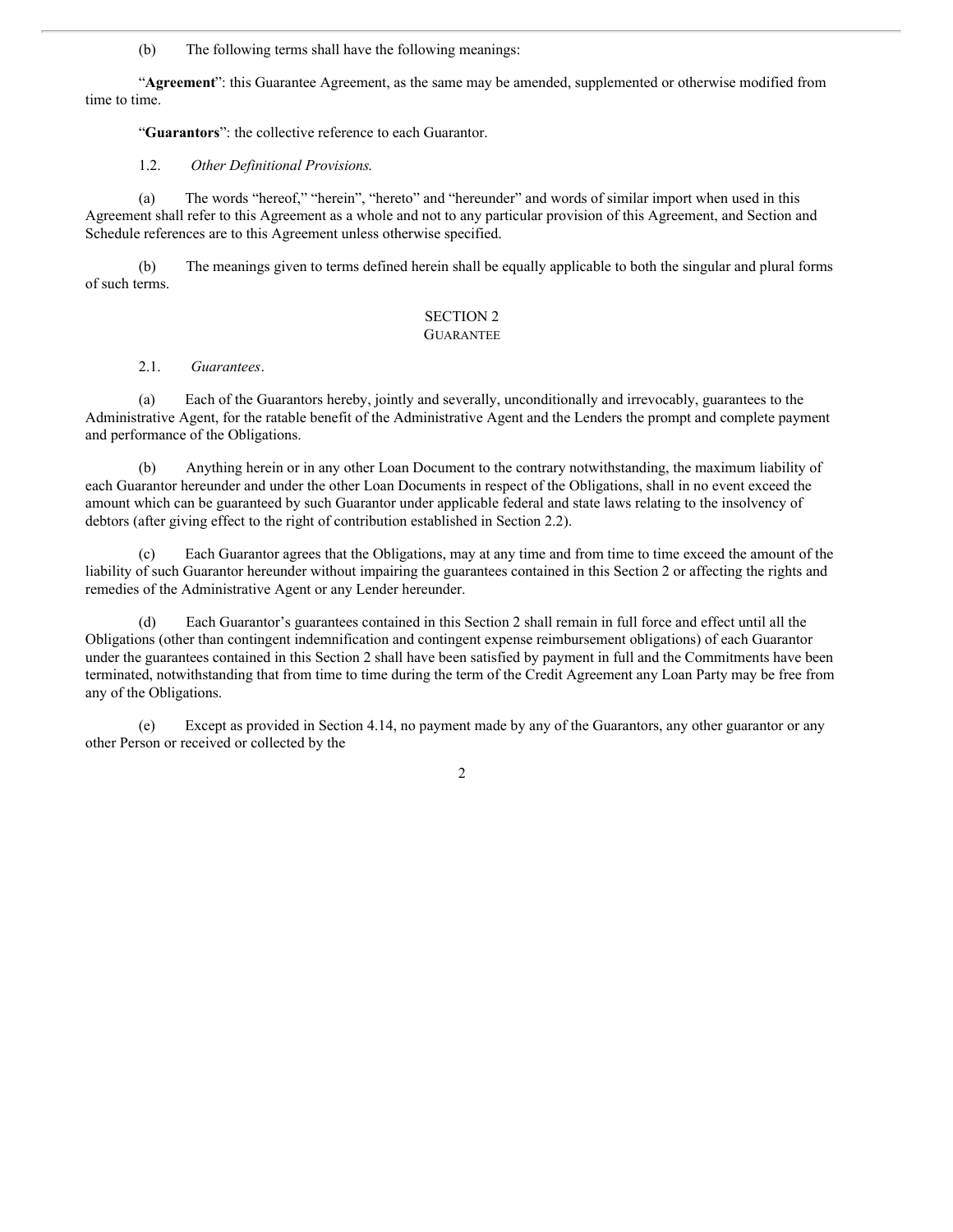Administrative Agent or any Lender from any of the Guarantors, any other guarantor or any other Person by virtue of any action or proceeding or any set-off or appropriation or application at any time or from time to time in reduction of or in payment of the Obligations shall be deemed to modify, reduce, release or otherwise affect the liability of any Guarantor hereunder which shall, notwithstanding any such payment (other than any payment made by such Guarantor in respect of the Obligations or any payment received or collected from such Guarantor in respect of the Obligations), remain liable for the Obligations up to the maximum liability of such Guarantor hereunder until the Obligations are paid in full and the Commitments have been terminated.

2.2. *Right of Contribution*. Each Guarantor hereby agrees that to the extent that a Guarantor shall have paid more than its proportionate share of any payment made hereunder, such Guarantor shall be entitled to seek and receive contribution from and against any other Guarantor hereunder which has not paid its proportionate share of such payment. Each Guarantor's right of contribution shall be subject to the terms and conditions of Section 2.3. The provisions of this Section 2.2 shall in no respect limit the obligations and liabilities of any Guarantor to the Administrative Agent and the Lenders, and each Guarantor shall remain liable to the Administrative Agent and the Lenders for the full amount guaranteed by such Guarantor hereunder.

2.3. *No Subrogation*. Notwithstanding any payment made by any Guarantor hereunder or any set-off or application of funds of any Guarantor by the Administrative Agent or any Lender, no Guarantor shall seek to enforce any right of subrogation in respect of any of the rights of the Administrative Agent or any Lender against any Guarantor or guarantee or right of offset held by the Administrative Agent or any Lender for the payment of the Obligations, nor shall any Guarantor seek any contribution or reimbursement from any other Guarantor in respect of payments made by such Guarantor hereunder, until all amounts owing to the Administrative Agent and the Lenders by the Loan Parties on account of the Obligations are paid in full and the Commitments are terminated. If any amount shall be paid to any Guarantor on account of such subrogation rights at any time when all of the Obligations shall not have been paid in full, such amount shall be held by such Guarantor in trust for the Administrative Agent and the Lenders, segregated from other funds of such Guarantor, and shall, forthwith upon receipt by such Guarantor, be turned over to the Administrative Agent in the exact form received by such Guarantor (duly indorsed by such Guarantor to the Administrative Agent, if required), to be applied against the Obligations, whether matured or unmatured, in such order as the Administrative Agent may determine. For the avoidance of doubt, nothing in the foregoing agreement by the Guarantors shall operate as a waiver of any subrogation rights.

2.4. *Amendments, etc., with Respect to the Obligations*. To the fullest extent permitted by applicable law, each Guarantor shall remain obligated hereunder notwithstanding that, without any reservation of rights against any Guarantor and without notice to or further assent by any Guarantor, any demand for payment of any of the Obligations made by the Administrative Agent or any Lender may be rescinded by the Administrative Agent or such Lender and any of the Obligations continued, and the Obligations, or the liability of any other Person upon or for any part thereof, or guarantee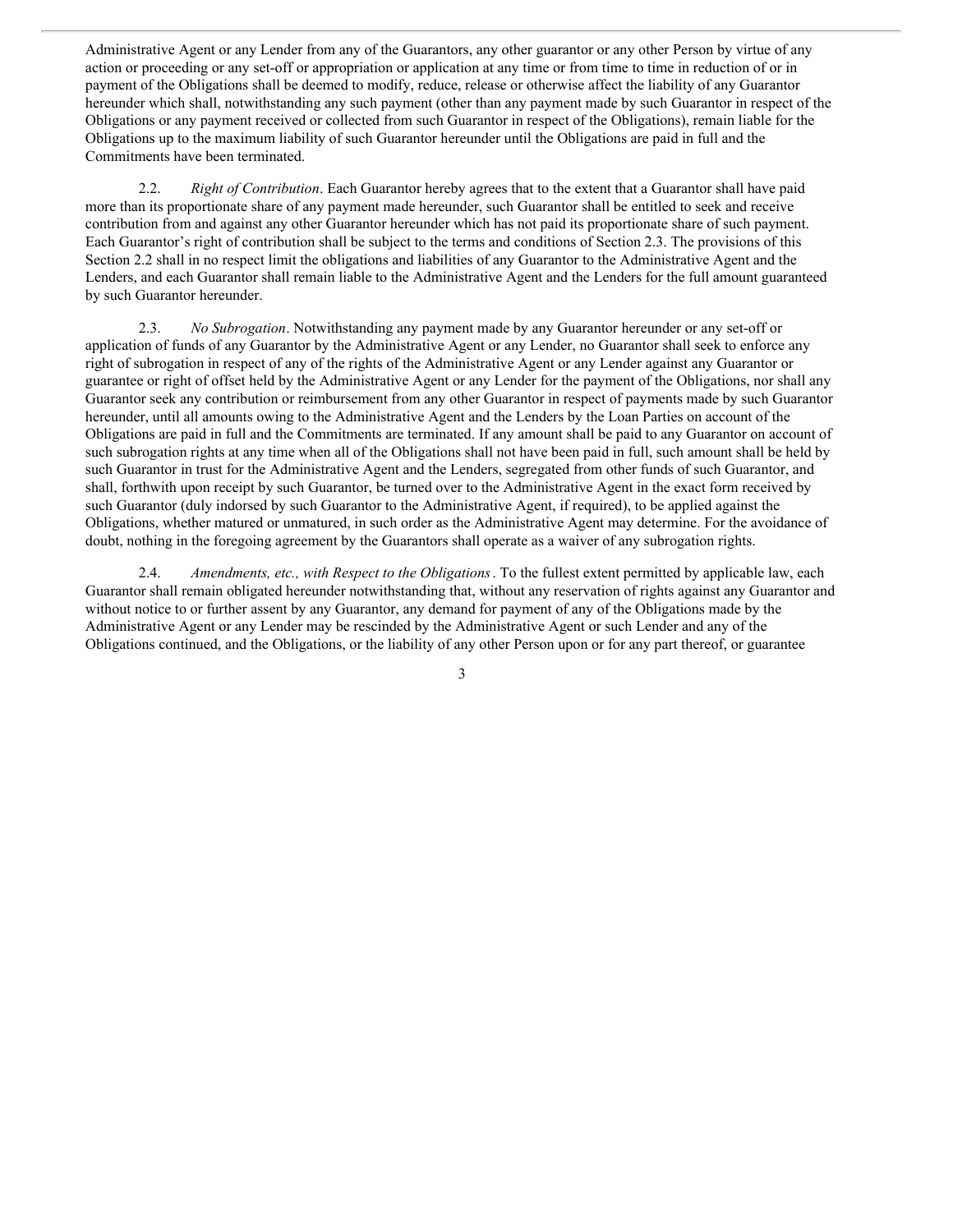therefor or right of offset with respect thereto, may, from time to time, in whole or in part, be renewed, extended, amended, modified, accelerated, compromised, waived, surrendered or released by the Administrative Agent or any Lender, and the Credit Agreement and the other Loan Documents, and any other documents executed and delivered in connection therewith, may be amended, modified, supplemented or terminated, in whole or in part, as the Administrative Agent (or the Required Lenders or all Lenders, as the case may be) may deem reasonably advisable from time to time, and any guarantee or right of offset at any time held by the Administrative Agent or any Lender for the payment of the Obligations may be sold, exchanged, waived, surrendered or released. Neither the Administrative Agent nor any Lender shall have any obligation to protect, secure, perfect or insure any Lien at any time held by it as security for the Obligations or for the guarantees contained in this Section 2 or any property subject thereto.

2.5. *Guarantees Absolute and Unconditional*. To the fullest extent permitted by applicable law, each Guarantor waives any and all notice of the creation, renewal, extension or accrual of any of the Obligations and notice of or proof of reliance by the Administrative Agent or any Lender upon the guarantees contained in this Section 2 or acceptance of the guarantees contained in this Section 2; the Obligations, and any of them, shall conclusively be deemed to have been created, contracted or incurred, or renewed, extended, amended or waived, in reliance upon the guarantees contained in this Section 2; and all dealings between the Borrower and the Guarantors, on the one hand, and the Administrative Agent or any Lender, on the other hand, likewise shall be conclusively presumed to have been had or consummated in reliance upon the guarantees contained in this Section 2. To the fullest extent permitted by applicable law, each Guarantor waives diligence, presentment, protest, demand for payment and notice of default or nonpayment to or upon any of the Guarantors with respect to the Obligations. Each Guarantor understands and agrees that the guarantees contained in this Section 2, to the fullest extent permitted by applicable law, shall be construed as a continuing, absolute and unconditional guarantee of payment without regard to (a) the validity or enforceability of the Credit Agreement or any other Loan Document, any of the Obligations therefor or guarantee or right of offset with respect thereto at any time or from time to time held by the Administrative Agent or any Lender, (b) any defense, set-off or counterclaim (other than a defense of payment or performance) which may at any time be available to or be asserted by the Borrower or any other Person against the Administrative Agent or any Lender, or (c) any other circumstance whatsoever (with or without notice to or knowledge of such Guarantor) which constitutes, or might be construed to constitute, an equitable or legal discharge of such Guarantor under the guarantees contained in this Section 2, in bankruptcy or in any other instance. When making any demand hereunder or otherwise pursuing its rights and remedies hereunder against any Guarantor, the Administrative Agent or any Lender may, but shall be under no obligation to, make a similar demand on or otherwise pursue such rights and remedies as it may have against any Guarantor or any other Person or against any guarantee for the Obligations or any right of offset with respect thereto, and any failure by the Administrative Agent or any Lender to make any such demand, to pursue such other rights or remedies or to collect any payments from any other Guarantor or any other Person or to realize upon any such guarantee or to exercise any such right of offset, or any release of any other Guarantor or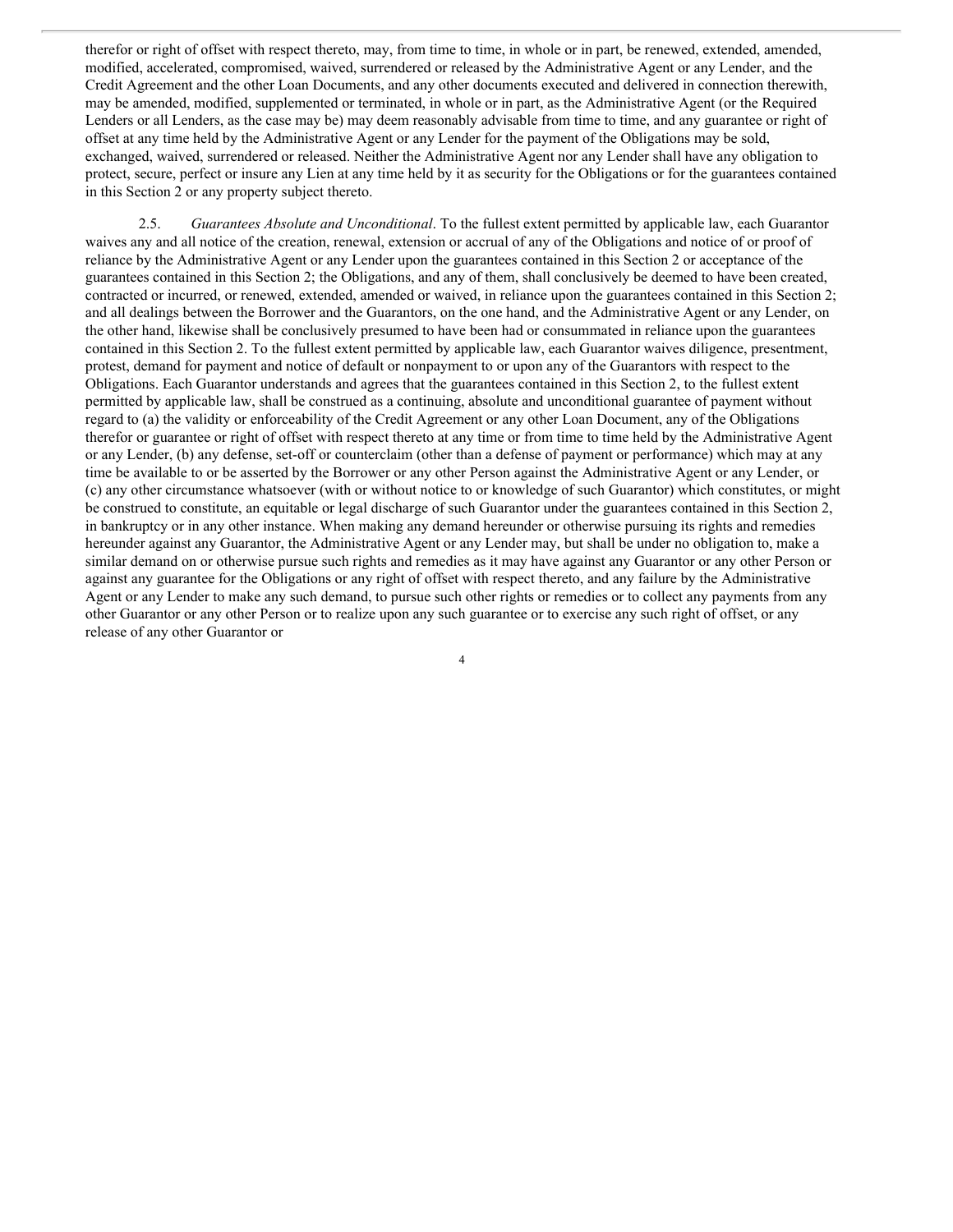any other Person or any such guarantee or right of offset, shall not relieve any Guarantor of any obligation or liability hereunder, and shall not impair or affect the rights and remedies, whether express, implied or available as a matter of law, of the Administrative Agent or any Lender against any Guarantor. For the purposes hereof "demand" shall include the commencement and continuance of any legal proceedings.

2.6. *Reinstatement*. The guarantees contained in this Section 2 shall continue to be effective, or be reinstated, as the case may be, if at any time payment, or any part thereof, of any of the Obligations is rescinded or must otherwise be restored or returned by the Administrative Agent or any Lender upon the insolvency, bankruptcy, dissolution, liquidation or reorganization of any Guarantor, or upon or as a result of the appointment of a receiver, intervenor or conservator of, or trustee or similar officer for, any Guarantor or any substantial part of its property, or otherwise, all as though such payments had not been made.

2.7. *Payments*. Each Guarantor hereby guarantees that payments hereunder will be paid in Dollars to the Administrative Agent without set-off or counterclaim at the Administrative Agent's Office.

## SECTION 3 REPRESENTATIONS AND WARRANTIES

To induce the Administrative Agent and the Lenders to enter into the Credit Agreement and to make their respective extensions of credit to the Borrower thereunder, each Guarantor hereby represents and warrants to the Administrative Agent and each Lender that:

(a) it is duly organized and in good standing under the laws of the jurisdiction of its organization and has full capacity and right to make and perform its obligations under this Agreement, and all necessary authority has been obtained;

(b) this Agreement constitutes its legal, valid and binding obligation enforceable in accordance with its terms;

(c) the making and performance of this Agreement does not and will not violate the provisions of any applicable law, regulation or order, and does not and will not result in the breach of, or constitute a default or require any consent under, any material agreement, instrument, or document to which it is a party or by which it or any of its property may be bound or affected, except to the extent that such violation or default could not reasonably be expected to have a Material Adverse Effect; and

(d) all consents, approvals, licenses and authorizations of, and filings and registrations with, any governmental authority required under applicable law and regulations for the making and performance of this Agreement have been obtained or made and are in full force and effect, except where the failure of which to obtain or make could not reasonably be expected to have a Material Adverse Effect.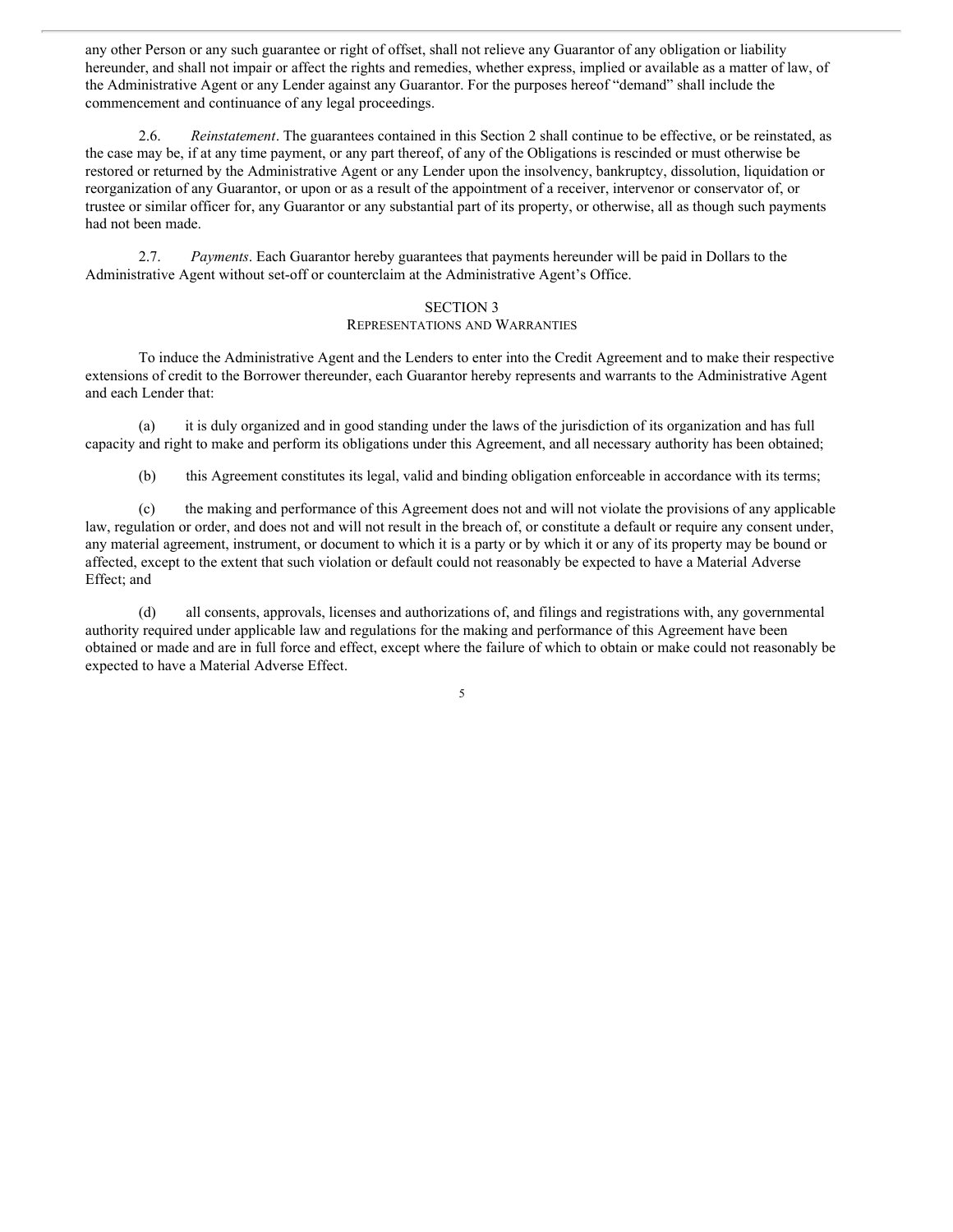## SECTION 4 **MISCELLANEOUS**

4.1. *Amendments in Writing*. None of the terms or provisions of this Agreement may be waived, amended, supplemented or otherwise modified except in accordance with Section 9.02 of the Credit Agreement.

4.2. *Notices*. All notices, requests and demands to or upon the Administrative Agent or any Guarantor hereunder shall be effected in the manner provided for in Section 9.01 of the Credit Agreement; *provided* that any such notice, request or demand to or upon any Guarantors shall be addressed to such Guarantor c/o Constellation Brands, Inc. at its address provided in Section 9.01 of the Credit Agreement.

## 4.3. *No Waiver by Course of Conduct; Cumulative Remedies; Enforcement*.

(a) Neither the Administrative Agent nor any Lender shall by any act (except by a written instrument pursuant to Section 4.1), delay, indulgence, omission or otherwise be deemed to have waived any right or remedy hereunder or to have acquiesced in any Default or Event of Default. No failure to exercise, nor any delay in exercising, on the part of the Administrative Agent or any Lender, any right, power or privilege hereunder shall operate as a waiver thereof. No single or partial exercise of any right, power or privilege hereunder shall preclude any other or further exercise thereof or the exercise of any other right, power or privilege. A waiver by the Administrative Agent or any Lender of any right or remedy hereunder on any one occasion shall not be construed as a bar to any right or remedy which the Administrative Agent or such Lender would otherwise have on any future occasion. The rights and remedies herein provided are cumulative, may be exercised singly or concurrently and are not exclusive of any other rights or remedies provided by law.

(b) By its acceptance of the benefits of this Agreement each Lender agrees that this Agreement may be enforced only by the Administrative Agent and that no Lender shall have any right individually to enforce or seek to enforce this Agreement.

4.4. *Successors and Assigns*. This Agreement shall be binding upon the successors and assigns of each Guarantor and shall inure to the benefit of the Administrative Agent, any Lenders and their permitted successors and assigns; provided that no Guarantor may assign, transfer or delegate any of its rights or obligations under this Agreement except as permitted by the Credit Agreement.

4.5. *Set-Of* . If an Event of Default shall have occurred and be continuing, each Lender and each of its Affiliates is hereby authorized at any time and from time to time, to the fullest extent permitted by law, to set off and apply any and all deposits (general or special, time or demand, provisional or final and in whatever currency denominated) at any time held and other obligations at any time owing by such Lender or Affiliate to or for the credit or the account of any Guarantor against any of and all the Obligations of such Guarantor now or hereafter existing under this Agreement held by such Lender, irrespective of whether or not such Lender shall have made any demand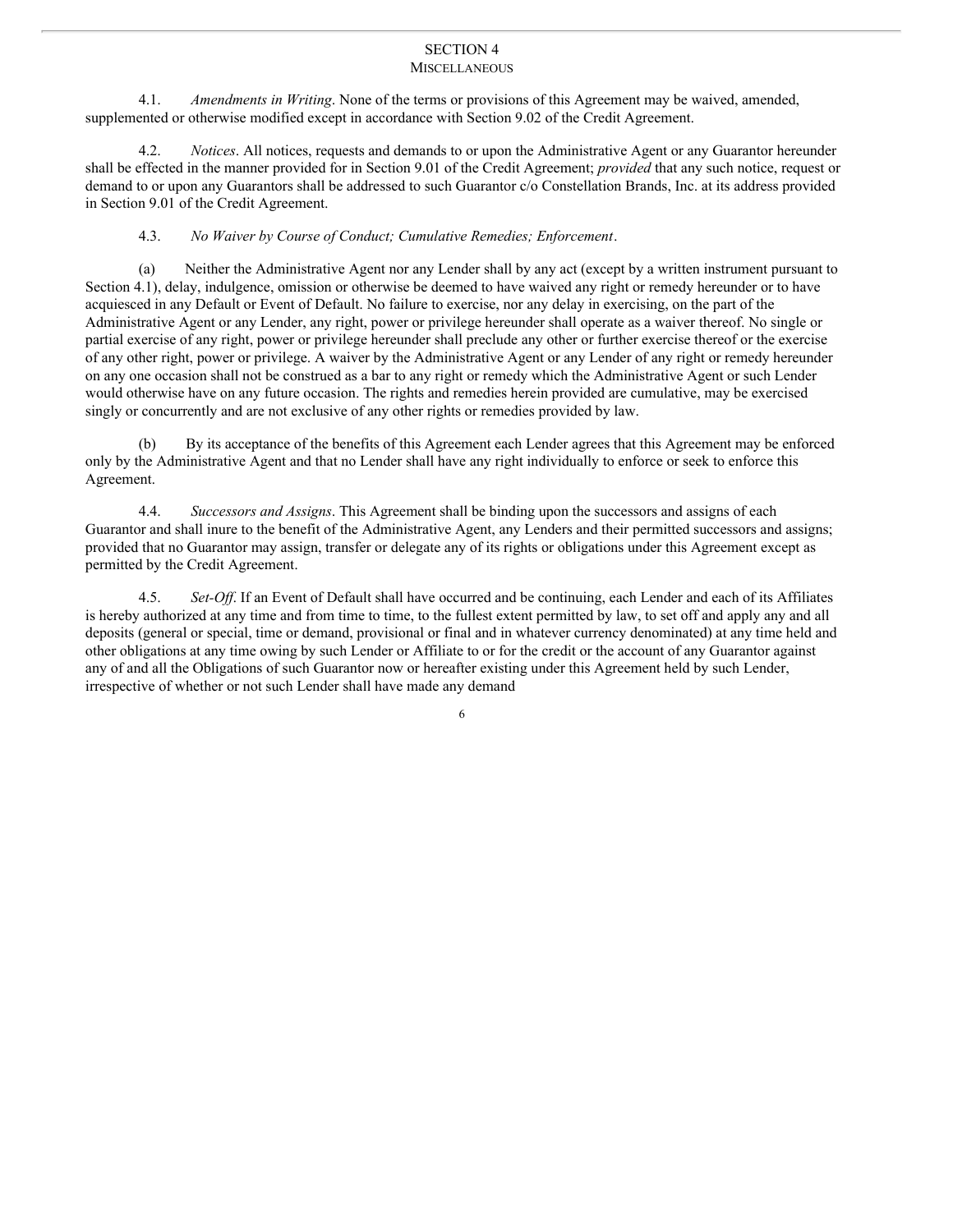under this Agreement and although such obligations may be unmatured. The rights of each Lender under this Section are in addition to other rights and remedies (including other rights of setoff) which such Lender may have.

4.6. *Counterparts*. This Agreement may be executed by one or more of the parties to this Agreement on any number of separate counterparts (including by telecopy or other electronic means), and all of said counterparts taken together shall be deemed to constitute one and the same instrument.

4.7. *Severability*. Any provision of this Agreement which is prohibited or unenforceable in any jurisdiction shall, as to such jurisdiction, be ineffective to the extent of such prohibition or unenforceability without invalidating the remaining provisions hereof, and any such prohibition or unenforceability in any jurisdiction shall not invalidate or render unenforceable such provision in any other jurisdiction.

4.8. *Section Headings*. The Section headings used in this Agreement are for convenience of reference only and are not to affect the construction hereof or be taken into consideration in the interpretation hereof.

4.9. *Integration*. This Agreement and the other Loan Documents represent the agreement of the Guarantors, the Administrative Agent and the Lenders with respect to the subject matter hereof and thereof, and there are no promises, undertakings, representations or warranties by the Administrative Agent or any Lender relative to subject matter hereof and thereof not expressly set forth or referred to herein or in the other Loan Documents.

4.10. *GOVERNING LAW*. THIS AGREEMENT SHALL BE GOVERNED BY, AND CONSTRUED AND INTERPRETED IN ACCORDANCE WITH, THE LAW OF THE STATE OF NEW YORK.

4.11. *Submission To Jurisdiction; Waivers*. Each Guarantor hereby irrevocably and unconditionally:

(a) submits for itself and its property in any legal action or proceeding relating to this Agreement and the other Loan Documents to which it is a party, or for recognition and enforcement of any judgment in respect thereof, to the exclusive general jurisdiction of the courts of the State of New York located in the County of New York, the courts of the United States of America for the Southern District of New York, and appellate courts from any thereof;

(b) consents that any such action or proceeding may be brought in such courts and waives any objection that it may now or hereafter have to the venue of any such action or proceeding in any such court or that such action or proceeding was brought in an inconvenient court and agrees not to plead or claim the same;

(c) agrees that service of process in any such action or proceeding may be effected by mailing a copy thereof by registered or certified mail (or any substantially similar form of mail), postage prepaid, to such Guarantor at its address referred to in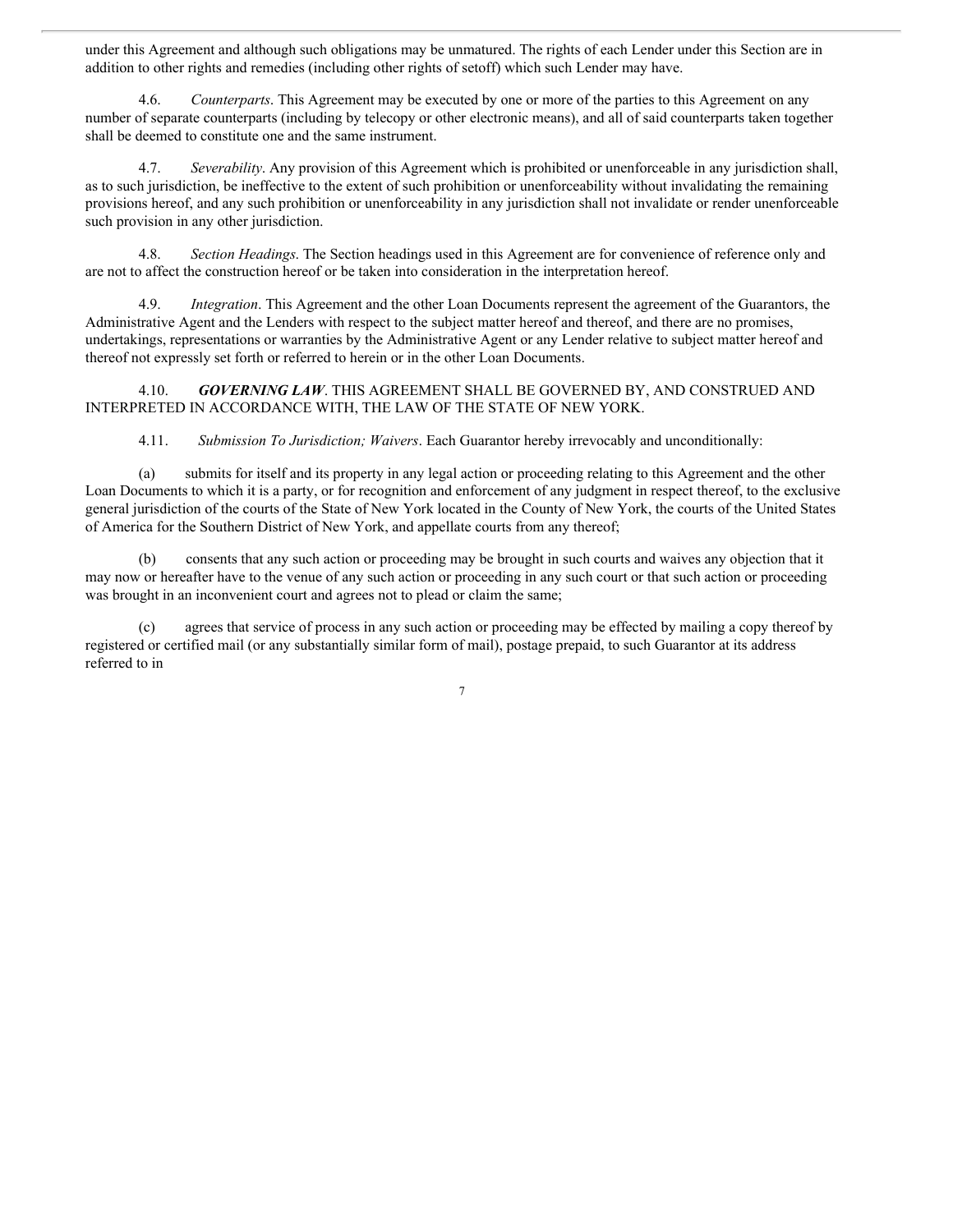Section 4.2 or at such other address of which the Administrative Agent shall have been notified pursuant thereto;

(d) agrees that nothing herein shall affect the right to effect service of process in any other manner permitted by law or shall limit the right to sue in any other jurisdiction; and

(e) waives, to the maximum extent not prohibited by law, any right it may have to claim or recover in any legal action or proceeding referred to in this Section any special, exemplary, punitive or consequential damages.

4.12. *Acknowledgements*. Each Guarantor hereby acknowledges that:

(a) it has been advised by counsel in the negotiation, execution and delivery of this Agreement and the other Loan Documents to which it is a party;

(b) neither the Administrative Agent nor any Lender has any fiduciary relationship with or duty to any Guarantor arising out of or in connection with this Agreement or any of the other Loan Documents, and the relationship between the Guarantors, on the one hand, and the Administrative Agent and the Lenders, on the other hand, in connection herewith or therewith is solely that of debtor and creditor; and

(c) no joint venture is created hereby or by the other Loan Documents or otherwise exists by virtue of the transactions contemplated hereby among the Lenders or among the Guarantors and the Lenders.

4.13. *Additional Guarantors*. Each Subsidiary of the Borrower that is required to become a party to this Agreement pursuant to Section 5.09 of the Credit Agreement shall become a Guarantor for all purposes of this Agreement upon execution and delivery by such Subsidiary of a Joinder Agreement in the form of Annex 1 hereto.

4.14. *Releases*.

(a) At such time as the Loans and the other Obligations (other than contingent indemnification and contingent expense reimbursement obligations) shall have been paid in full and the Commitments have been terminated, this Agreement and all obligations (other than those expressly stated to survive such termination) of the Administrative Agent and each Guarantor hereunder shall terminate, all without delivery of any instrument or performance of any act by any party.

(b) Any Guarantor shall be automatically released from its obligations under the circumstances provided in clause (k) of Article VIII of the Credit Agreement.

4.15. *Consents*. Each Guarantor hereby consents to the execution, delivery and performance of the Credit Agreement.

4.16. *WAIVER OF JURY TRIAL*. EACH GUARANTOR HEREBY IRREVOCABLY AND UNCONDITIONALLY WAIVES TRIAL BY JURY IN ANY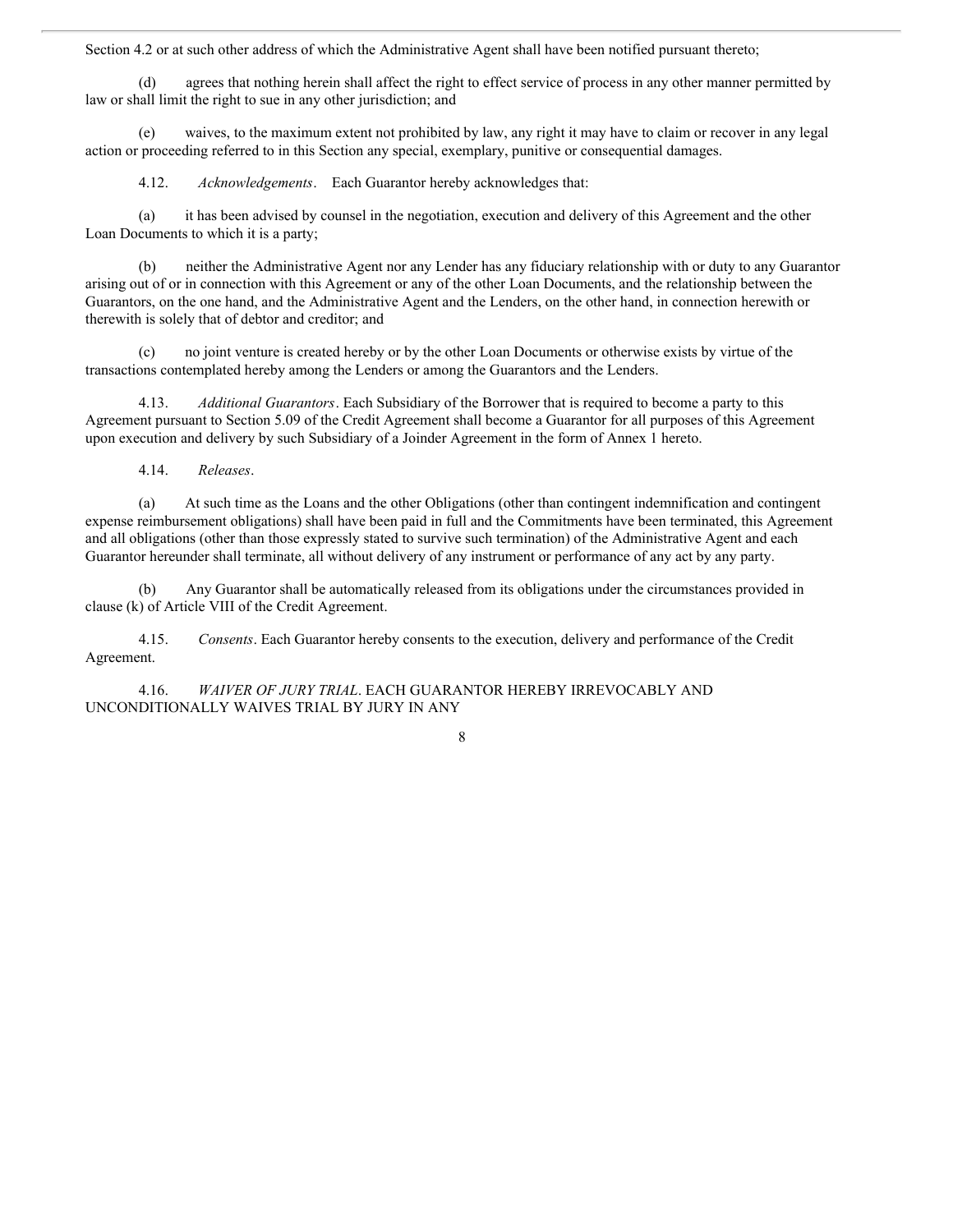LEGAL ACTION OR PROCEEDING RELATING TO THIS AGREEMENT OR ANY OTHER LOAN DOCUMENT AND FOR ANY COUNTERCLAIM THEREIN.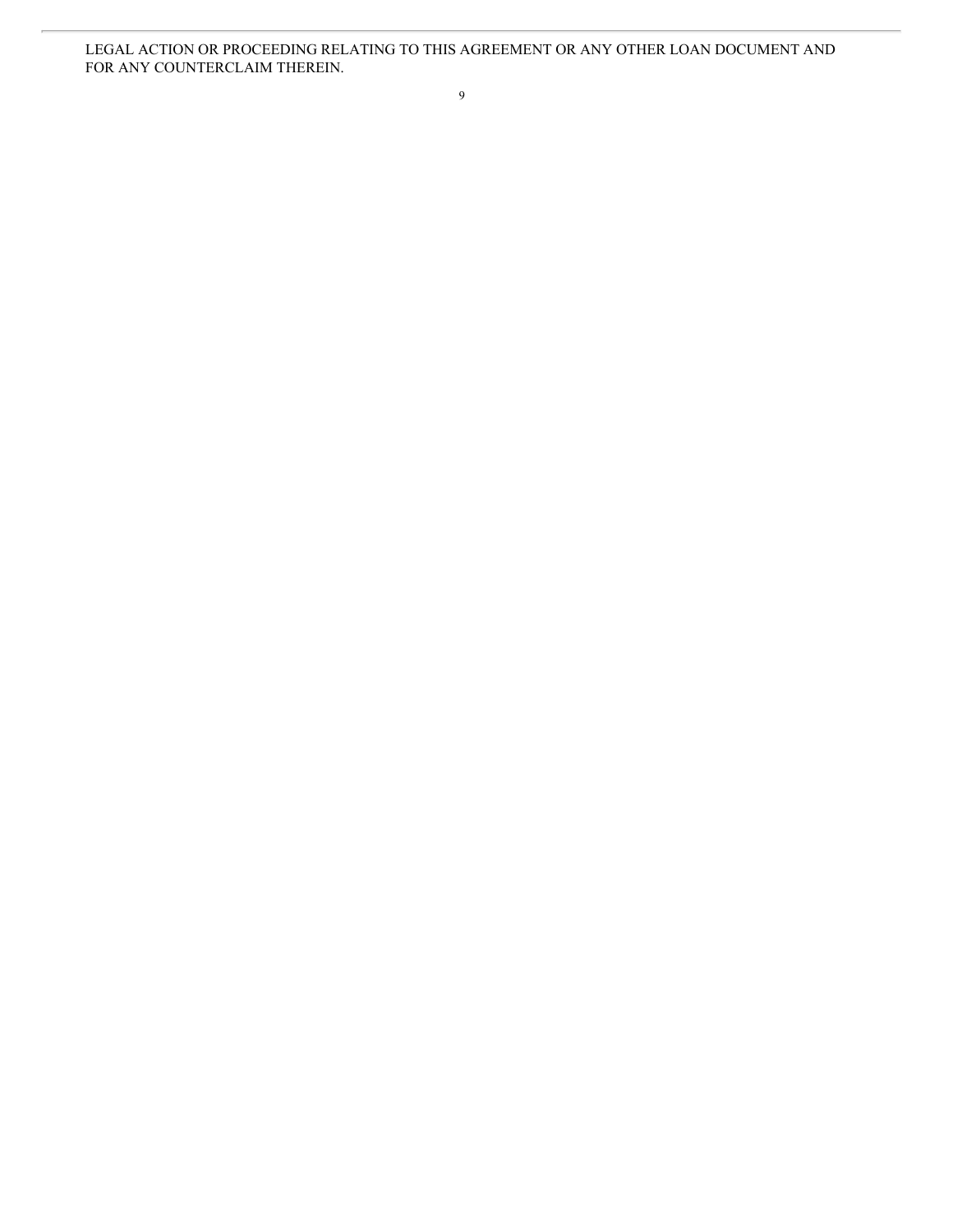IN WITNESS WHEREOF, each of the undersigned has caused this Guarantee Agreement to be duly executed and delivered as of the date first above written.

> BANK OF AMERICA, N.A., as Administrative Agent

By: /s/ Liliana Claar Name: Liliana Claar Title: Vice President

[Signature Page to Guarantee Agreement]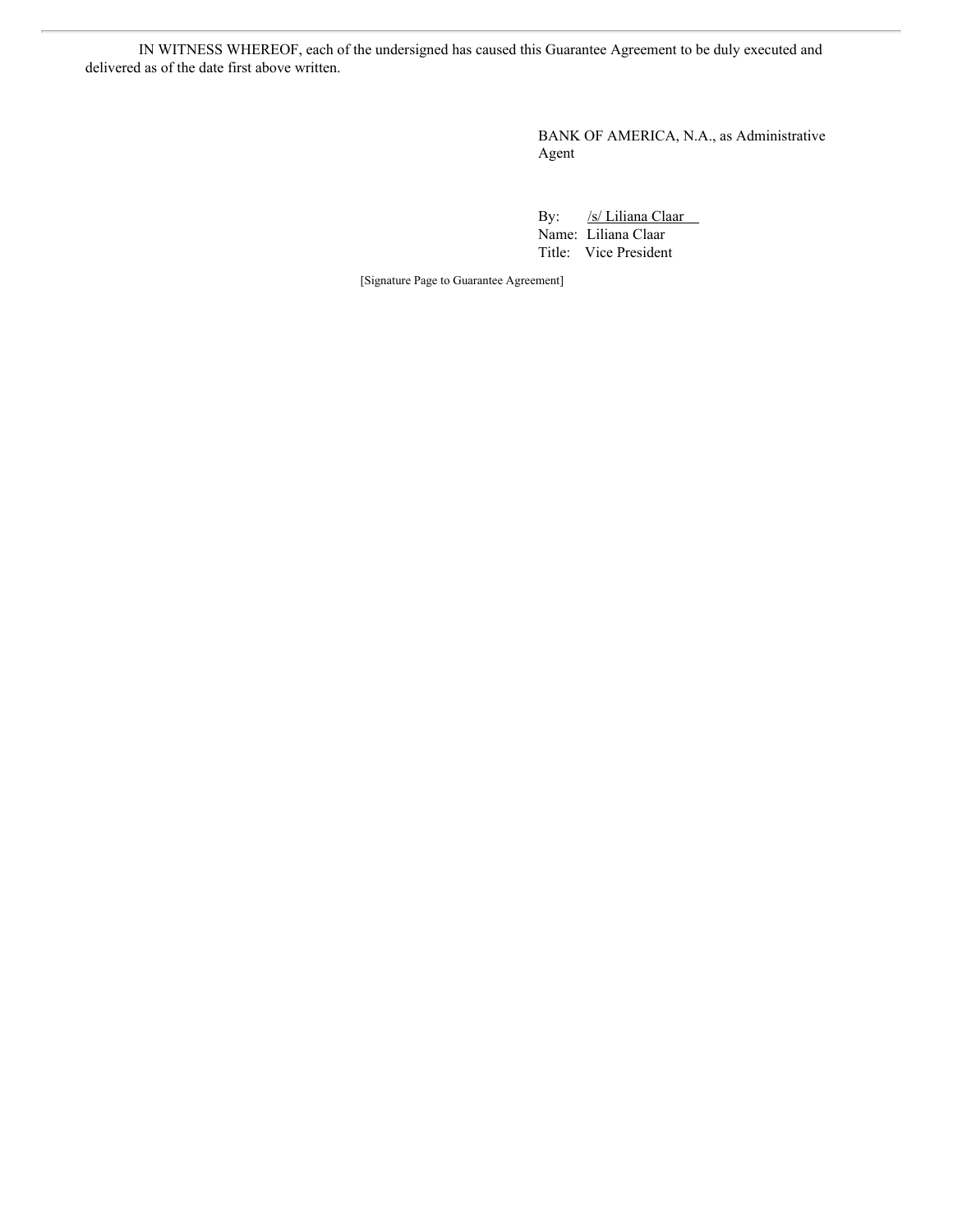#### GUARANTORS:

CONSTELLATION BRANDS SMO, LLC CONSTELLATION BRANDS U.S. OPERATIONS, INC. CONSTELLATION SERVICES LLC CROWN IMPORTS LLC HOME BREW MART, INC.

> By: /s/ Oksana S. Dominach Name: Oksana S. Dominach Title: Vice President and Treasurer

[Signature Page to Guarantee Agreement]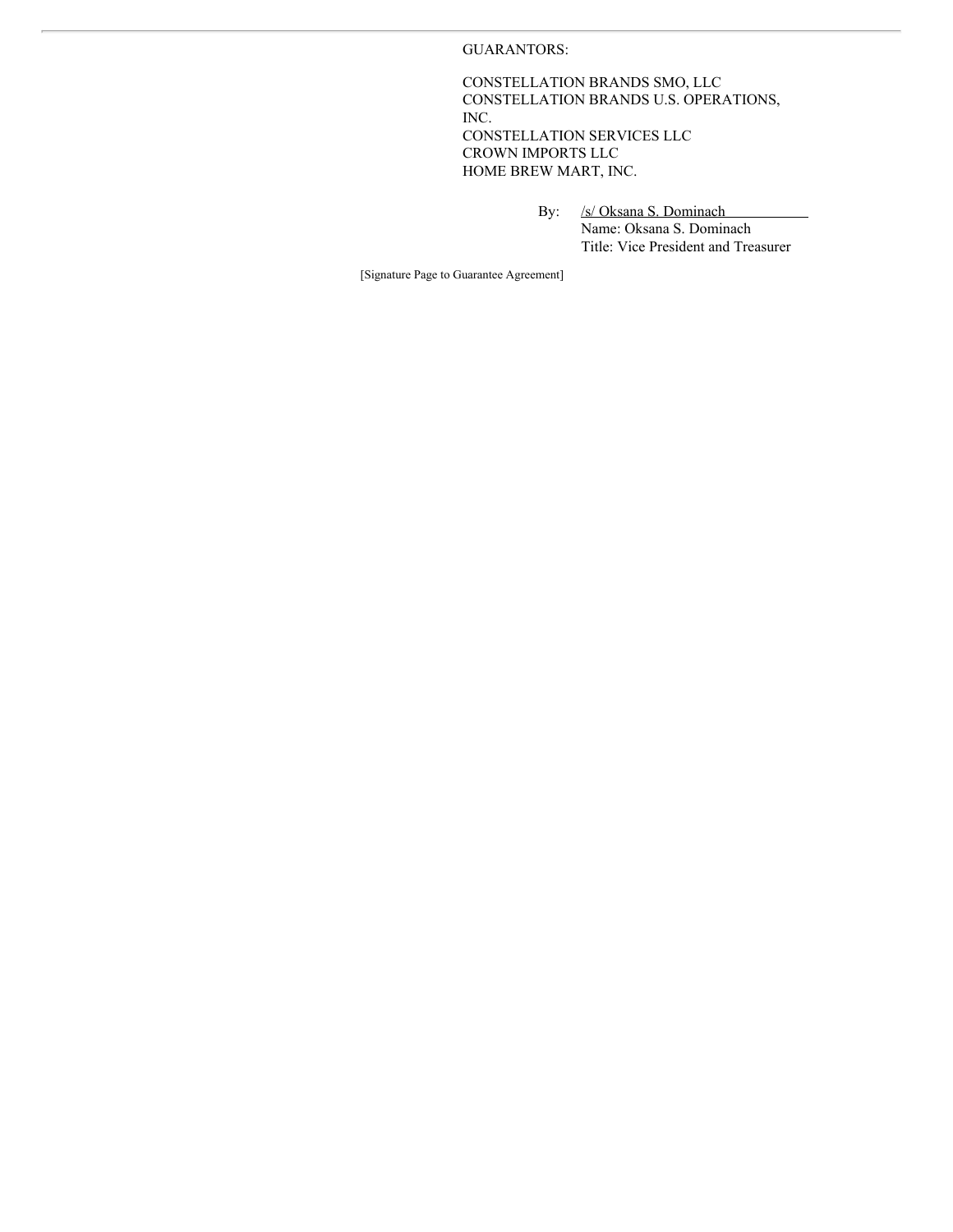Annex 1 to Guarantee Agreement

JOINDER AGREEMENT, dated as of \_\_\_\_\_\_\_\_\_\_\_\_, 20\_\_, made by \_\_\_\_\_\_\_\_\_\_\_\_\_\_\_\_(the "Additional **Guarantor**"), in favor of BANK OF AMERICA, N.A., as administrative agent (in such capacity, the "**Administrative Agent**") for the Lenders. All capitalized terms not defined herein shall have the meaning ascribed to them in the Guarantee Agreement (as defined below).

## WITNESSETH:

WHEREAS, CONSTELLATION BRANDS, INC., certain other parties thereto, the Lenders and the Administrative Agent have entered into a Term Loan Credit Agreement, dated as of June 28, 2019 (as amended, supplemented or otherwise modified from time to time, the "**Credit Agreement**");

WHEREAS, in connection with the Credit Agreement, the Guarantors (other than the Additional Guarantor) have entered into the Guarantee Agreement, dated as of June 28, 2019 (as amended, supplemented or otherwise modified from time to time, the "**Guarantee Agreement**") in favor of the Administrative Agent for the ratable benefit of the Lenders;

WHEREAS, the Credit Agreement requires the Additional Guarantor to become a party to the Guarantee Agreement; and

WHEREAS, the Additional Guarantor has agreed to execute and deliver this Joinder Agreement in order to become a party to the Guarantee Agreement;

NOW, THEREFORE, IT IS AGREED:

1. *Guarantee Agreement*. By executing and delivering this Joinder Agreement, the Additional Guarantor, as provided in Section 4.13 of the Guarantee Agreement, hereby becomes a party to the Guarantee Agreement as a Guarantor thereunder with the same force and effect as if originally named therein as a Guarantor and, without limiting the generality of the foregoing, hereby expressly assumes all obligations and liabilities of a Guarantor thereunder. The Additional Guarantor hereby represents and warrants that each of the representations and warranties contained in Section 3 of the Guarantee Agreement is true and correct in all material respects on and as the date hereof (after giving effect to this Joinder Agreement) as if made on and as of such date (unless stated to relate to a specific earlier date, in which case, such representations and warranties shall be true and correct in all material respects as of such earlier date).

**2.** *Governing Law***. THIS JOINDER AGREEMENT SHALL BE GOVERNED BY, AND CONSTRUED AND INTERPRETED IN ACCORDANCE WITH, THE LAW OF THE STATE OF NEW YORK.**